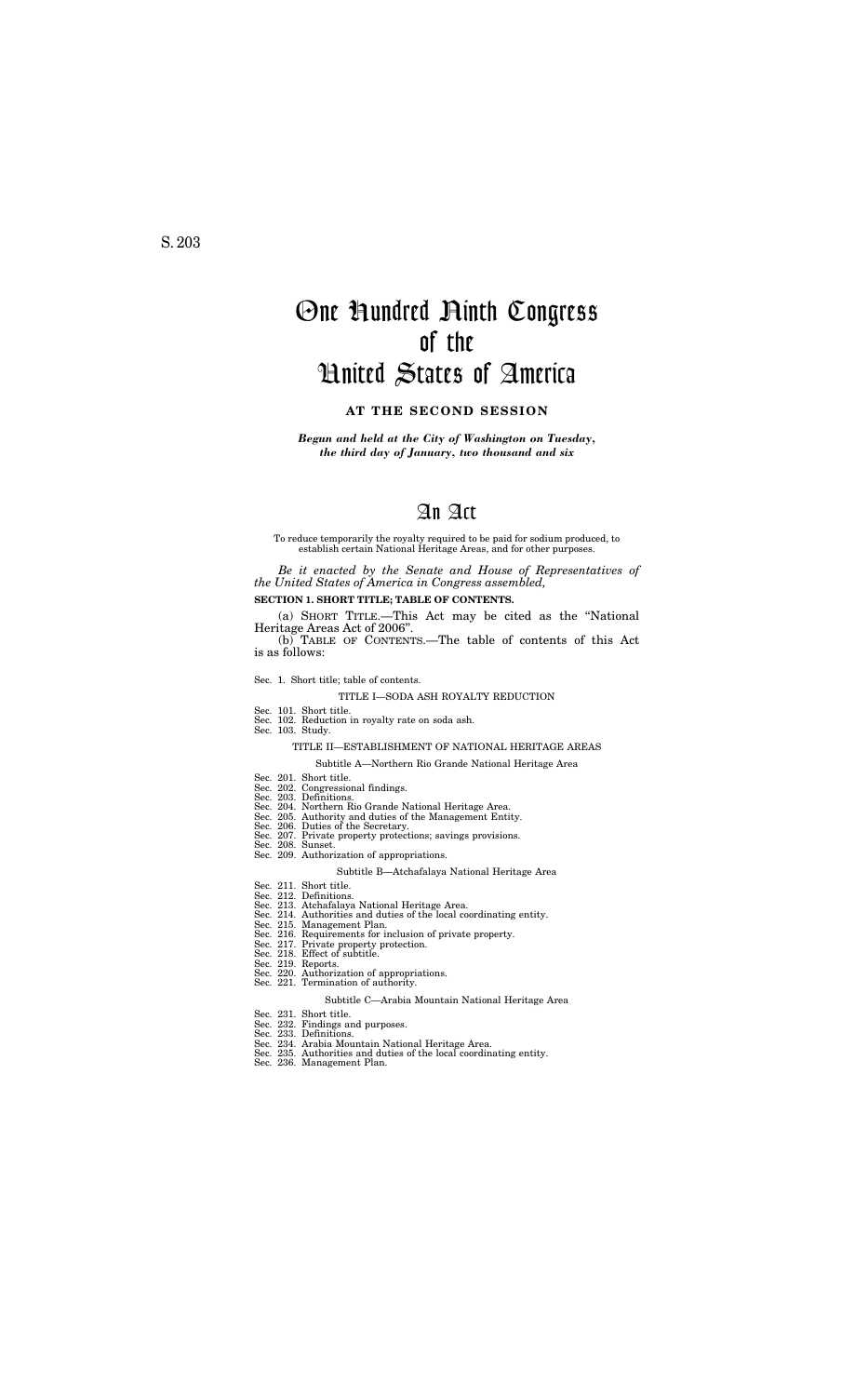- Sec. 237. Technical and financial assistance.
- Sec. 238. Effect on certain authority.
- Sec. 239. Authorization of appropriations.
- Sec. 240. Termination of authority.
- Sec. 241. Requirements for inclusion of private property.
- Sec. 242. Private property protection.

#### Subtitle D—Mormon Pioneer National Heritage Area

- Sec. 251. Short title.
- Sec. 252. Findings and purpose.
- Sec. 253. Definitions.
- Sec. 254. Mormon Pioneer National Heritage Area.
- Sec. 255. Designation of Alliance as local coordinating entity.
- Sec. 256. Management of the Heritage Area.
- Sec. 257. Duties and authorities of Federal agencies.
- Sec. 258A. Requirements for inclusion of private property.
- Sec. 258B. Private property protection. Sec. 259. Authorization of appropriations.
- Sec. 260. Termination of authority.

#### Subtitle E—Freedom's Frontier National Heritage Area

- Sec. 261. Short title.
- Sec. 262. Purpose.
- Sec. 263. Definitions.
- Sec. 264. Freedom's Frontier National Heritage Area.
- Sec. 265. Technical and financial assistance; other Federal agencies.
	- Sec. 266. Private property protection.
	- Sec. 267. Savings provisions.
	- Sec. 268. Authorization of appropriations. Sec. 269. Termination of authority.
	-

#### Subtitle F—Upper Housatonic Valley National Heritage Area

- Sec. 271. Short title.
- Sec. 272. Findings and purposes.
- Sec. 273. Definitions.
- Sec. 274. Upper Housatonic Valley National Heritage Area. Sec. 275. Authorities, prohibitions, and duties of the Management Entity.
- Sec. 276. Management Plan.
- Sec. 277. Duties and authorities of the Secretary.
- Sec. 278. Duties of other Federal agencies.
- Sec. 279. Requirements for inclusion of private property.
- Sec. 280. Private property protection. Sec. 280A. Authorization of appropriations.
- Sec. 280B. Sunset.

#### Subtitle G—Champlain Valley National Heritage Partnership

- Sec. 281. Short title.
- Sec. 282. Findings and purposes.
- Sec. 283. Definitions.
- Sec. 284. Heritage Partnership.
- Sec. 285. Requirements for inclusion of private property.
- Sec. 286. Private property protection.
- Sec. 287. Effect. Sec. 288. Authorization of appropriations.
- Sec. 289. Termination of authority.

# Subtitle H—Great Basin National Heritage Route

- Sec. 291. Short title.
- Sec. 291A. Findings and purposes.
- Sec. 291B. Definitions.
- Sec. 291C. Great Basin National Heritage Route.
- Sec. 291D. Memorandum of understanding.
- Sec. 291E. Management Plan.
- Sec. 291F. Authority and duties of local coordinating entity.
- Sec. 291G. Duties and authorities of Federal agencies. Sec. 291H. Land use regulation; applicability of Federal law.
- 
- Sec. 291I. Authorization of appropriations. Sec. 291J. Termination of authority.
- Sec. 291K. Requirements for inclusion of private property.
- Sec. 291L. Private property protection.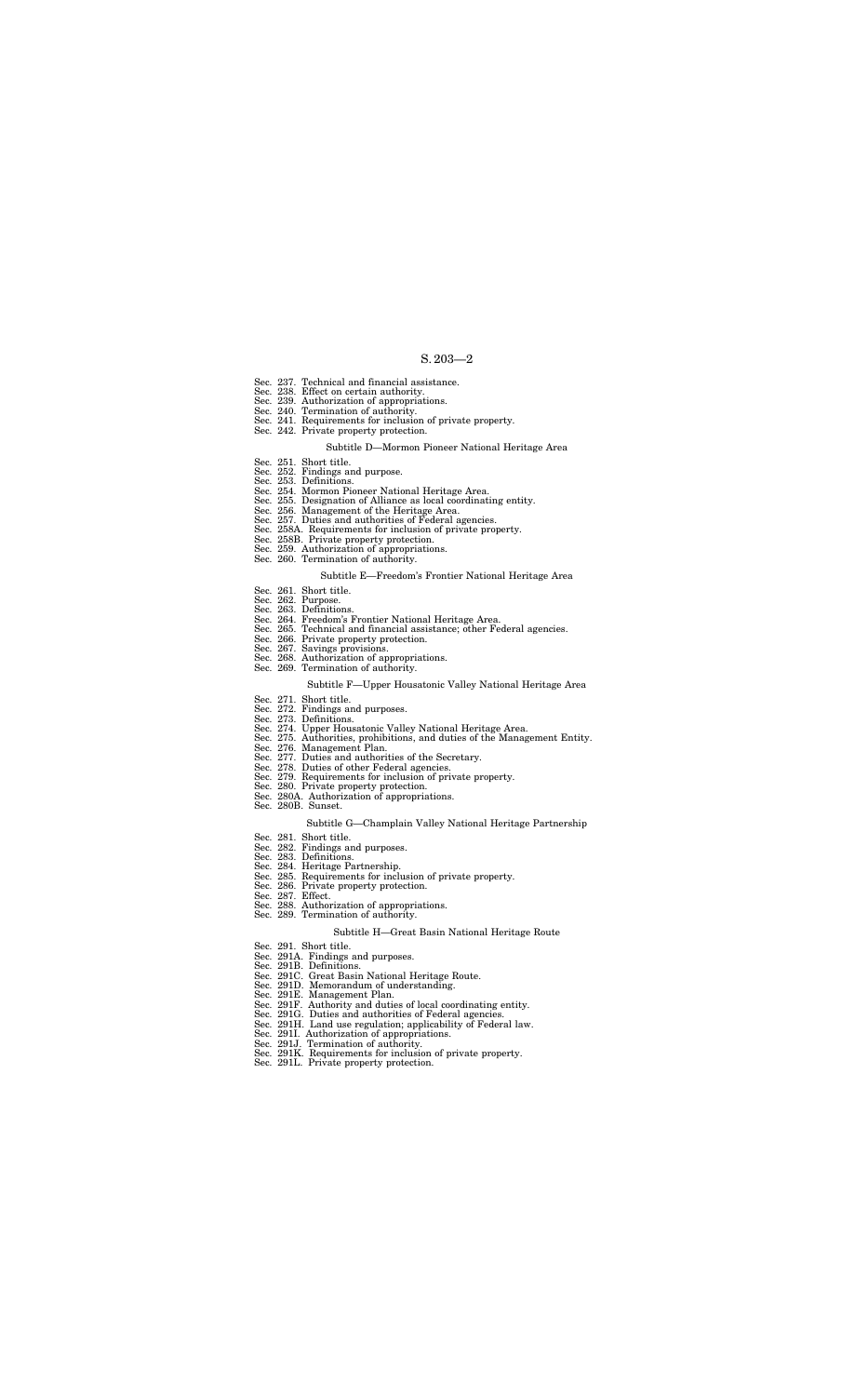#### Subtitle I—Gullah/Geechee Heritage Corridor

- 
- 
- Sec. 295. Short title. Sec. 295A. Purposes. Sec. 295B. Definitions. Sec. 295C. Gullah/Geechee Cultural Heritage Corridor.
- Sec. 295D. Gullah/Geechee Cultural Heritage Corridor Commission.
- Sec. 295E. Operation of the local coordinating entity. Sec. 295F. Management Plan.
- 
- 
- Sec. 295G. Technical and financial assistance. Sec. 295H. Duties of other Federal agencies.
- 
- 
- Sec. 295I. Coastal Heritage Centers. Sec. 295J. Private property protection. Sec. 295K. Authorization of appropriations. Sec. 295L. Termination of authority.
- 

- 
- 
- 
- 
- Sec. 297. Short title.<br>Sec. 297A. Findings and purposes.<br>Sec. 297B. Definitions.<br>Sec. 297C. Crossroads of the American Revolution National Heritage Area.<br>Sec. 297D. Management Plan.<br>Sec. 297D. Management Plan. entity.
- Sec. 297F. Technical and financial assistance; other Federal agencies. Sec. 297G. Authorization of appropriations. Sec. 297H. Termination of authority.
- 
- 
- Sec. 297I. Requirements for inclusion of private property.
- Sec. 297J. Private property protection.

# Subtitle J—Crossroads of the American Revolution National Heritage Area

#### TITLE III—NATIONAL HERITAGE AREA STUDIES

#### Subtitle A—Western Reserve Heritage Area Study

Sec. 301. Short title. Sec. 302. National Park Service study regarding the Western Reserve, Ohio.

# Subtitle B—St. Croix National Heritage Area Study

Sec. 311. Short title. Sec. 312. Study.

#### Subtitle C—Southern Campaign of the Revolution

- Sec. 321. Short title.
- Sec. 322. Southern Campaign of the Revolution Heritage Area study.
- Sec. 323. Private property.

#### TITLE IV—ILLINOIS AND MICHIGAN CANAL NATIONAL HERITAGE CORRIDOR ACT AMENDMENTS

- Sec. 401. Short title.
- Sec. 402. Transition and provisions for new local coordinating entity. Sec. 403. Private property protection.
- Sec. 404. Technical amendments.
	- TITLE V—MOKELUMNE RIVER FEASIBILITY STUDY

# Sec. 501. Authorization of Mokelumne River Regional Water Storage and Conjunc-

- tive Use Project Study.
- Sec. 502. Use of reports and other information.
- Sec. 503. Cost shares.
- Sec. 504. Water rights.
- Sec. 505. Authorization of appropriations.

#### TITLE VI—DELAWARE NATIONAL COASTAL SPECIAL RESOURCES STUDY

- Sec. 601. Short title.
- Sec. 602. Study.
- Sec. 603. Themes.
- Sec. 604. Report.

# TITLE VII—JOHN H. CHAFEE BLACKSTONE RIVER VALLEY NATIONAL HERITAGE CORRIDOR REAUTHORIZATION

- Sec. 701. Short title.
- Sec. 702. John H. Chafee Blackstone River Valley National Heritage Corridor.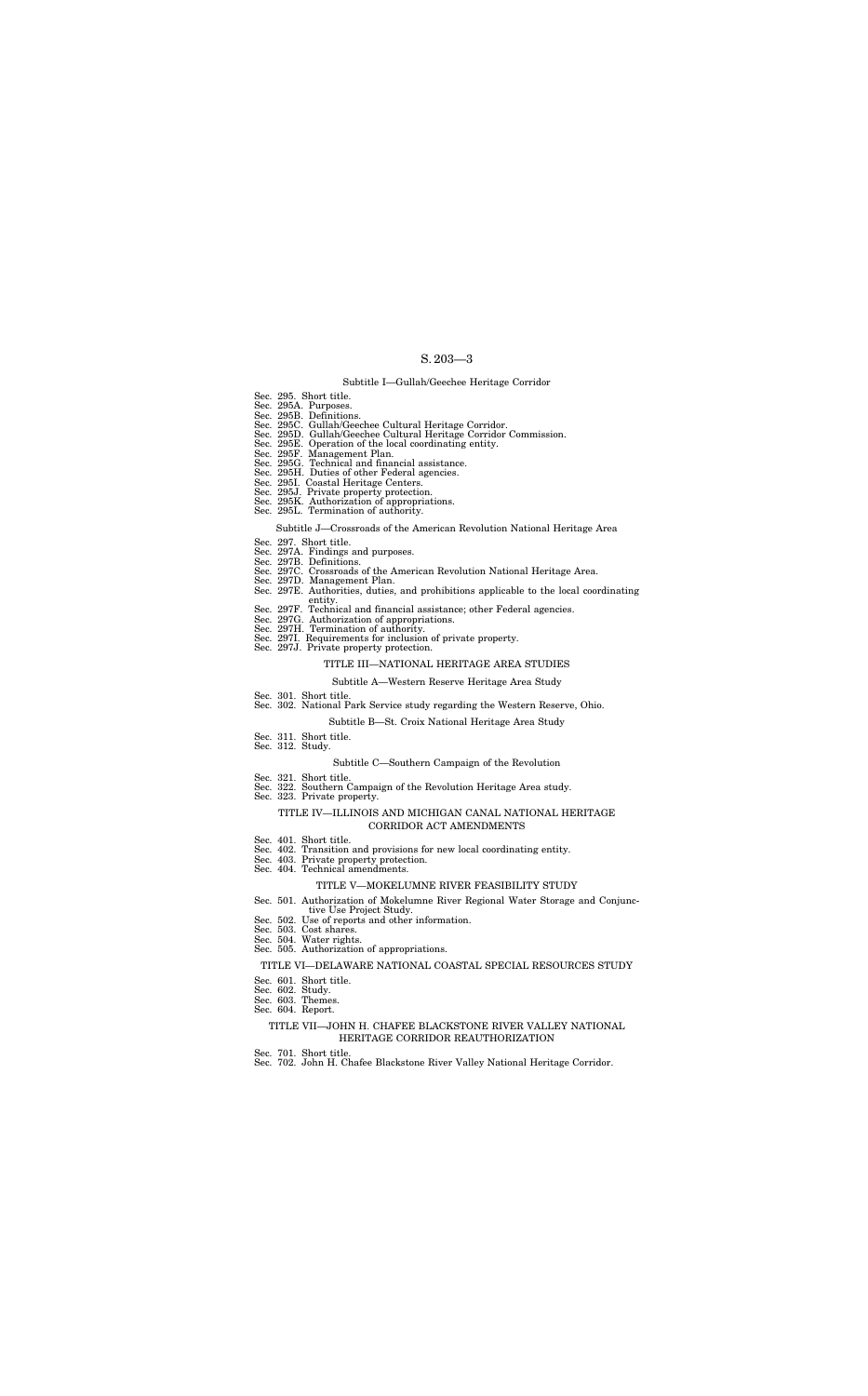Sec. 703. New Jersey Coastal Heritage Trail Route.

# TITLE VIII—CALIFORNIA RECLAMATION GROUNDWATER REMEDIATION INITIATIVE

Sec. 801. Short title.

Sec. 802. Definitions.

Sec. 803. California basins remediation.

Sec. 804. Sunset of authority.

#### TITLE IX—NATIONAL COAL HERITAGE AREA

Sec. 901. National Coal Heritage Area amendments.

# **TITLE I—SODA ASH ROYALTY REDUCTION**

#### **SEC. 101. SHORT TITLE.**

This title may be cited as the ''Soda Ash Royalty Reduction Act of 2006''.

#### **SEC. 102. REDUCTION IN ROYALTY RATE ON SODA ASH.**

Notwithstanding section 102(a)(9) of the Federal Land Policy Management Act of 1976 (43 U.S.C. 1701(a)(9)), section 24 of the Mineral Leasing Act (30 U.S.C. 262), and the terms of any lease under that Act, the royalty rate on the quantity or gross value of the output of sodium compounds and related products at the point of shipment to market from Federal land in the 5-year period beginning on the date of enactment of this Act shall be 2 percent.

 $(4)$  a recommendation of whether the reduced royalty rate should apply after the end of the 5-year period beginning on the date of enactment of this Act.

# **SEC. 103. STUDY.**

After the end of the 4-year period beginning on the date of enactment of this Act, and before the end of the 5-year period beginning on that date, the Secretary of the Interior shall report to Congress on the effects of the royalty reduction under this title, including—

(1) the amount of sodium compounds and related products at the point of shipment to market from Federal land during that 4-year period;

(2) the number of jobs that have been created or maintained during the royalty reduction period;

(3) the total amount of royalty paid to the United States on the quantity or gross value of the output of sodium compounds and related products at the point of shipment to market produced during that 4-year period, and the portion of such royalty paid to States; and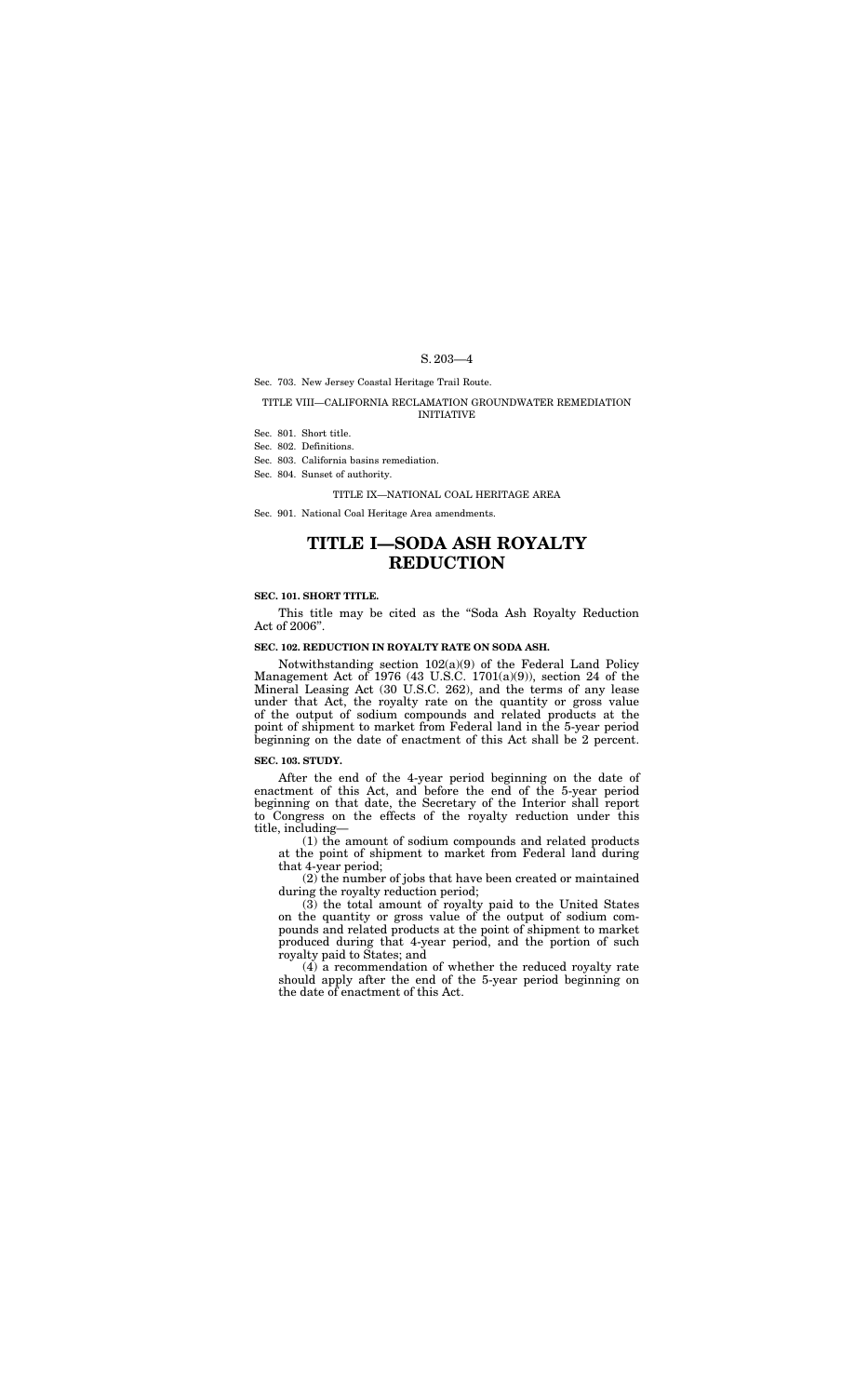# **TITLE II—ESTABLISHMENT OF NATIONAL HERITAGE AREAS**

# **Subtitle A—Northern Rio Grande National Heritage Area**

#### **SEC. 201. SHORT TITLE.**

This subtitle may be cited as the ''Northern Rio Grande National Heritage Area Act''.

(2) the combination of cultures, languages, folk arts, customs, and architecture make northern New Mexico unique;  $(3)$  the area includes spectacular natural, scenic, and rec-

# **SEC. 202. CONGRESSIONAL FINDINGS.**

The Congress finds that—

(1) northern New Mexico encompasses a mosaic of cultures and history, including 8 Pueblos and the descendants of Spanish ancestors who settled in the area in 1598;

reational resources; (4) there is broad support from local governments and interested individuals to establish a National Heritage Area to coordinate and assist in the preservation and interpretation of these resources;

(5) in 1991, the National Park Service study Alternative Concepts for Commemorating Spanish Colonization identified several alternatives consistent with the establishment of a National Heritage Area, including conducting a comprehensive archaeological and historical research program, coordinating a comprehensive interpretation program, and interpreting a cultural heritage scene; and

(6) establishment of a National Heritage Area in northern New Mexico would assist local communities and residents in preserving these unique cultural, historical and natural resources.

#### **SEC. 203. DEFINITIONS.**

As used in this subtitle—

(1) the term ''heritage area'' means the Northern Rio Grande Heritage Area; and

(2) the term ''Secretary'' means the Secretary of the Interior.

#### **SEC. 204. NORTHERN RIO GRANDE NATIONAL HERITAGE AREA.**

(a) ESTABLISHMENT.—There is hereby established the Northern Rio Grande National Heritage Area in the State of New Mexico. (b) BOUNDARIES.—The heritage area shall include the counties

of Santa Fe, Rio Arriba, and Taos.

(c) MANAGEMENT ENTITY.—

(1) The Northern Rio Grande National Heritage Area, Inc., a non-profit corporation chartered in the State of New Mexico, shall serve as the management entity for the heritage area.

(2) The Board of Directors for the management entity shall include representatives of the State of New Mexico, the counties of Santa Fe, Rio Arriba and Taos, tribes and pueblos within the heritage area, the cities of Santa Fe, Espanola and Taos,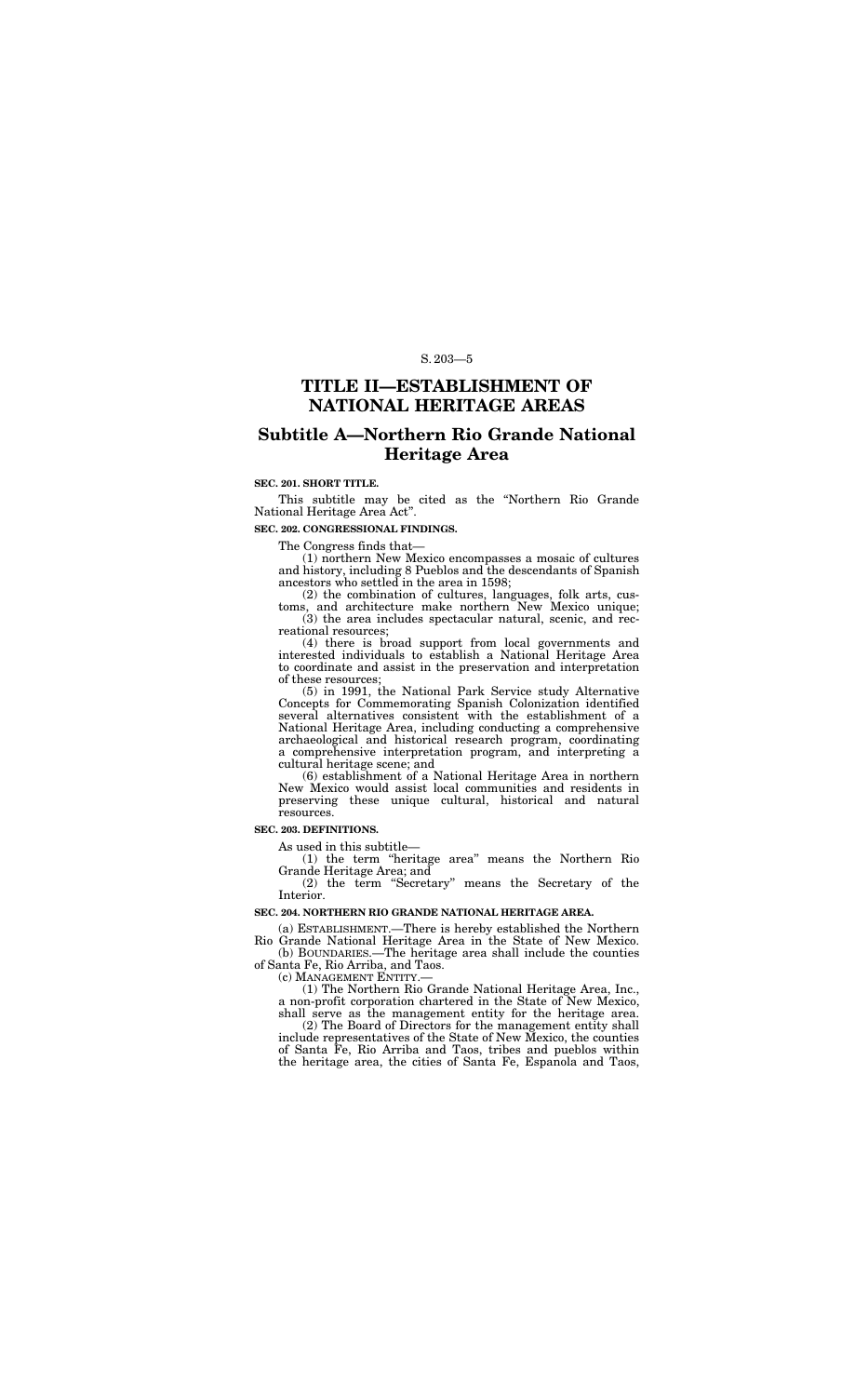and members of the general public. The total number of Board members and the number of Directors representing State, local and tribal governments and interested communities shall be established to ensure that all parties have appropriate representation on the Board.

# **SEC. 205. AUTHORITY AND DUTIES OF THE MANAGEMENT ENTITY.**

(a) MANAGEMENT PLAN.—

(1) Not later than 3 years after the date of enactment of this Act, the management entity shall develop and forward to the Secretary a management plan for the heritage area.

(2) The management entity shall develop and implement the management plan in cooperation with affected communities, tribal and local governments and shall provide for public involvement in the development and implementation of the management plan.

(3) The management plan shall, at a minimum—

(A) provide recommendations for the conservation, funding, management, and development of the resources of the heritage area;

(B) identify sources of funding;

(C) include an inventory of the cultural, historical, archaeological, natural, and recreational resources of the heritage area;

(D) provide recommendations for educational and interpretive programs to inform the public about the resources of the heritage area; and

 $(2)$  encourage by appropriate means economic viability in the heritage area consistent with the goals of the management plan; and

(E) include an analysis of ways in which local, State, Federal, and tribal programs may best be coordinated to promote the purposes of this subtitle.

(4) If the management entity fails to submit a management plan to the Secretary as provided in paragraph (1), the heritage area shall no longer be eligible to receive Federal funding under this subtitle until such time as a plan is submitted to the Secretary.

(5) The Secretary shall approve or disapprove the management plan within 90 days after the date of submission. If the Secretary disapproves the management plan, the Secretary shall advise the management entity in writing of the reasons therefore and shall make recommendations for revisions to the plan.

(6) The management entity shall periodically review the management plan and submit to the Secretary any recommendations for proposed revisions to the management plan. Any major revisions to the management plan must be approved by the Secretary.

(b) AUTHORITY.—The management entity may make grants and provide technical assistance to tribal and local governments, and other public and private entities to carry out the management plan.

(c) DUTIES.—The management entity shall—

(1) give priority in implementing actions set forth in the management plan;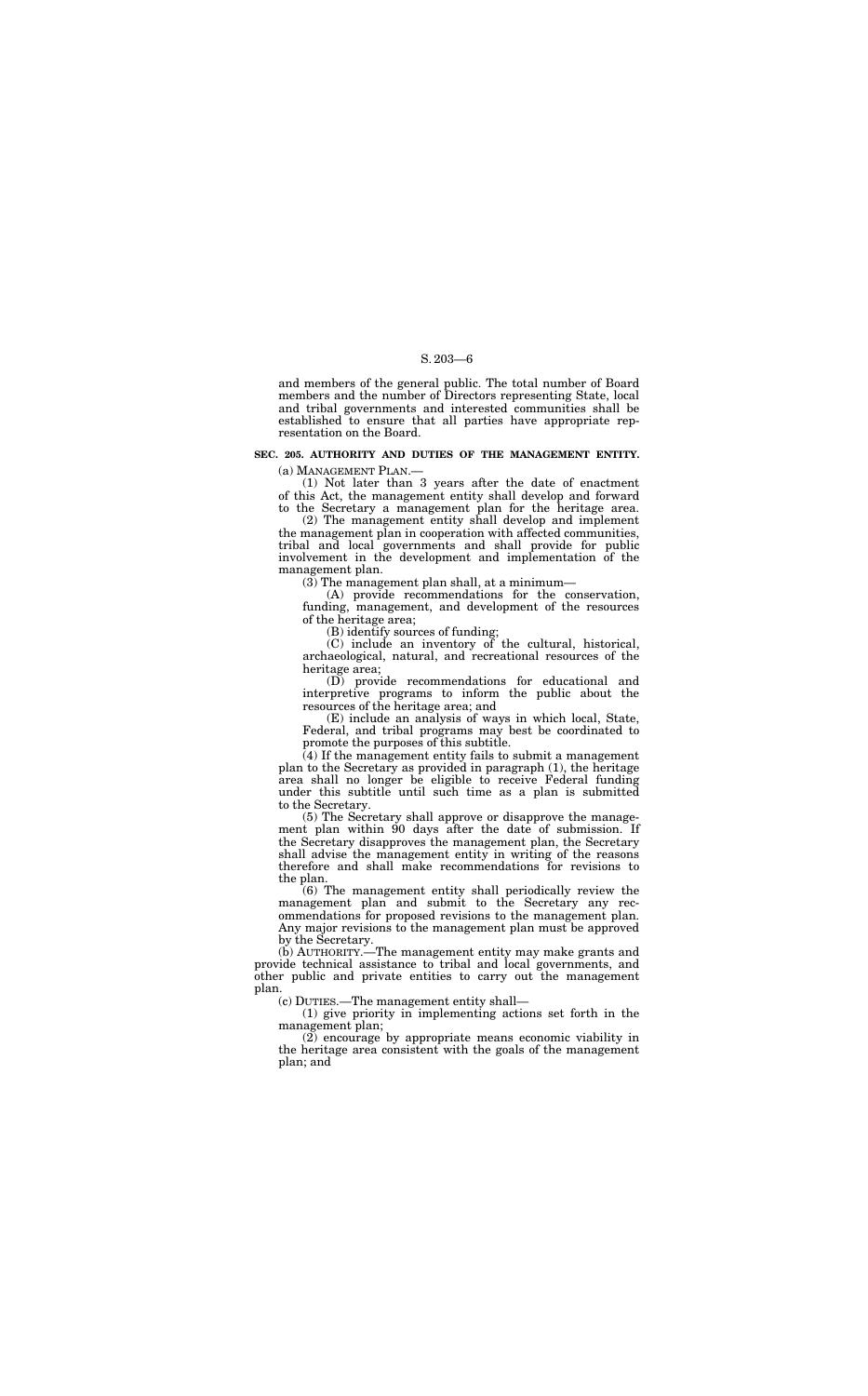(3) assist local and tribal governments and non-profit organizations in— (A) establishing and maintaining interpretive exhibits

in the heritage area;

(B) developing recreational resources in the heritage area;

(C) increasing public awareness of, and appreciation for, the cultural, historical, archaeological and natural resources and sits in the heritage area;

(D) the restoration of historic structures related to the heritage area; and

(E) carrying out other actions that the management entity determines appropriate to fulfill the purposes of this subtitle, consistent with the management plan.

(d) PROHIBITION ON ACQUIRING REAL PROPERTY.—The management entity may not use Federal funds received under this subtitle to acquire real property or an interest in real property.

(e) PUBLIC MEETINGS.—The management entity shall hold public meetings at least annually regarding the implementation of the management plan.

(f) ANNUAL REPORTS AND AUDITS.—

(1) For any year in which the management entity receives Federal funds under this subtitle, the management entity shall submit an annual report to the Secretary setting forth accomplishments, expenses and income, and each entity to which any grant was made by the management entity.

(2) The management entity shall make available to the Secretary for audit all records relating to the expenditure of Federal funds and any matching funds. The management entity shall also require, for all agreements authorizing expenditure of Federal funds by other organizations, that the receiving organization make available to the Secretary for audit all records concerning the expenditure of those funds.

#### **SEC. 206. DUTIES OF THE SECRETARY.**

(a) TECHNICAL AND FINANCIAL ASSISTANCE.—The Secretary may, upon request of the management entity, provide technical and financial assistance to develop and implement the management plan.

(b) PRIORITY.—In providing assistance under subsection (a), the Secretary shall give priority to actions that facilitate—

(1) the conservation of the significant natural, cultural, historical, archaeological, scenic, and recreational resources of the heritage area; and

(2) the provision of educational, interpretive, and recreational opportunities consistent with the resources and associated values of the heritage area.

#### **SEC. 207. PRIVATE PROPERTY PROTECTIONS; SAVINGS PROVISIONS.**

(a) PRIVATE PROPERTY PROTECTION.—

(1) NOTIFICATION AND CONSENT OF PROPERTY OWNERS REQUIRED.—No privately owned property shall be preserved, conserved, or promoted by the management plan for the Heritage Area until the owner of that private property has been notified in writing by the management entity and has given written consent for such preservation, conservation or promotion to the management entity.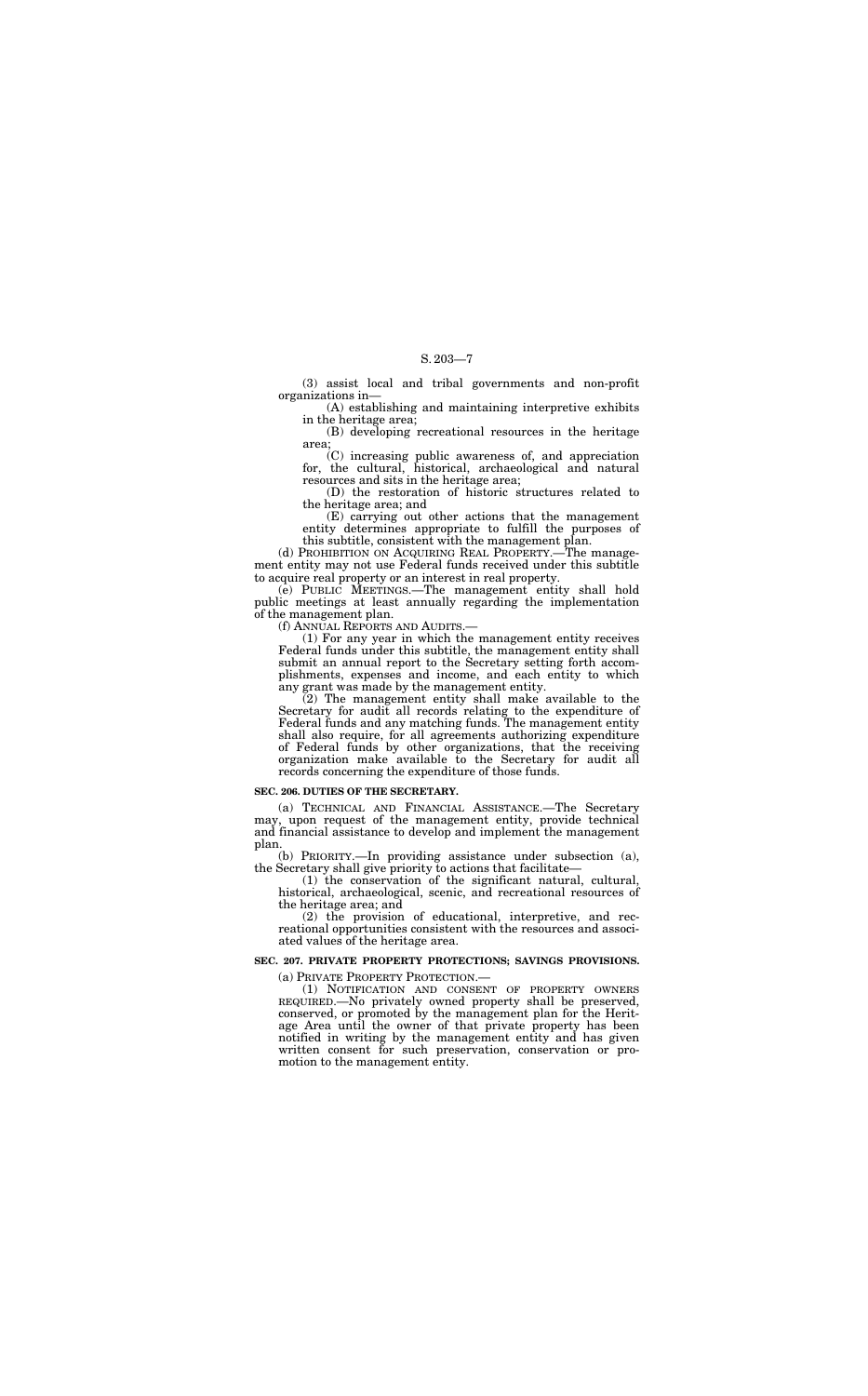(2) LANDOWNER WITHDRAWAL.—Any owner of private property included within the boundary of the heritage area, shall have their property immediately removed from within the boundary by submitting a written request to the management entity.

(3) ACCESS TO PRIVATE PROPERTY.—Nothing in this subtitle shall be construed to require any private property owner to permit public access (including Federal, State, or local government access) to such private property. Nothing in this subtitle shall be construed to modify any provision of Federal, State, or local law with regard to public access to or use of private lands.

(4) LIABILITY.—Designation of the heritage area shall not be considered to create any liability, or to have any effect on any liability under any other law, of any private property owner with respect to any persons injured on such private property.

(5) RECOGNITION OF AUTHORITY TO CONTROL LAND USE.— Nothing in this subtitle shall be construed to modify any authority of Federal, State, or local governments to regulate land use.

(6) PARTICIPATION OF PRIVATE PROPERTY OWNERS IN HERIT-AGE AREA.—Nothing in this subtitle shall be construed to require the owner of any private property located within the boundaries of the heritage area to participate in or be associated with the heritage area.

(b) EFFECT OF ESTABLISHMENT.—The boundaries designated for the heritage area represent the area within which Federal funds appropriated for the purpose of this subtitle shall be expended. The establishment of the heritage area and its boundaries shall not be construed to provide any nonexisting regulatory authority on land use within the heritage area or its viewshed by the Secretary, the National Park Service, or the management entity.

(c) TRIBAL LANDS.—Nothing in this subtitle shall restrict or limit a tribe from protecting cultural or religious sites on tribal lands.

(d) TRUST RESPONSIBILITIES.—Nothing in this subtitle shall diminish the Federal Government's trust responsibilities or government-to-government obligations to any federally recognized Indian tribe.

# **SEC. 208. SUNSET.**

The authority of the Secretary to provide assistance under this subtitle terminates on the date that is 15 years after the date of enactment of this Act.

#### **SEC. 209. AUTHORIZATION OF APPROPRIATIONS.**

(a) IN GENERAL.—There are authorized to be appropriated to carry out this subtitle \$10,000,000, of which not more than \$1,000,000 may be authorized to be appropriated for any fiscal year.

(b) COST-SHARING REQUIREMENT.—The Federal share of the total cost of any activity assisted under this subtitle shall be not more than 50 percent.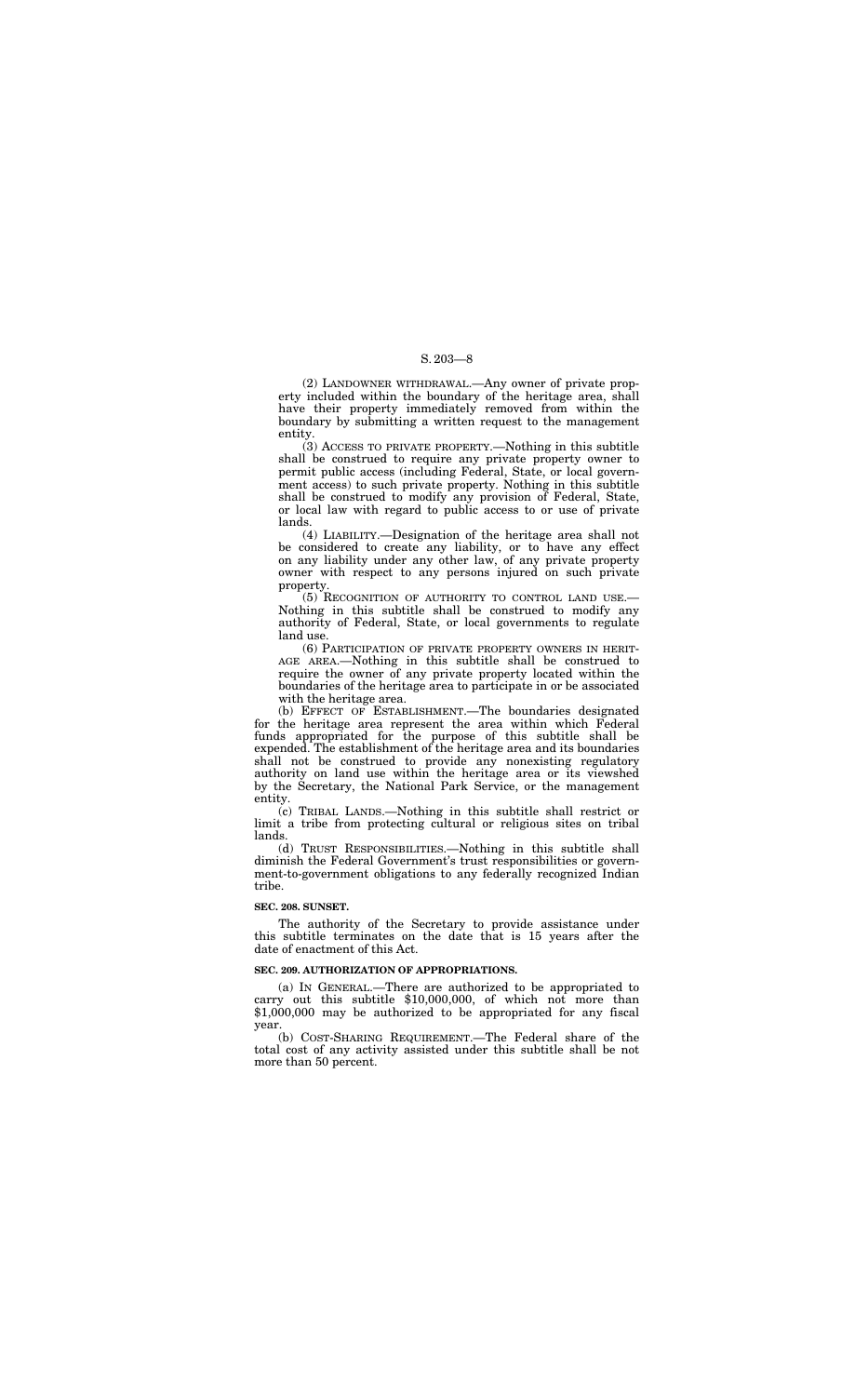# **Subtitle B—Atchafalaya National Heritage Area**

#### **SEC. 211. SHORT TITLE.**

This subtitle may be cited as the "Atchafalaya National Heritage Area Act''.

#### **SEC. 212. DEFINITIONS.**

In this subtitle:

(1) HERITAGE AREA.—The term ''Heritage Area'' means the Atchafalaya National Heritage Area established by section 213(a).

(2) LOCAL COORDINATING ENTITY.—The term ''local coordinating entity'' means the local coordinating entity for the Heritage Area designated by section 213(c).

(3) MANAGEMENT PLAN.—The term ''management plan'' means the management plan for the Heritage Area developed under section 215.

(4) SECRETARY.—The term ''Secretary'' means the Secretary of the Interior.

(5) STATE.—The term ''State'' means the State of Louisiana.

# **SEC. 213. ATCHAFALAYA NATIONAL HERITAGE AREA.**

(a) ESTABLISHMENT.—There is established in the State the Atchafalaya National Heritage Area.

(b) BOUNDARIES.—The Heritage Area shall consist of the whole of the following parishes in the State: St. Mary, Iberia, St. Martin, St. Landry, Avoyelles, Pointe Coupee, Iberville, Assumption, Terrebonne, Lafayette, West Baton Rouge, Concordia, East Baton Rouge, and Ascension Parish.

(A) carrying out programs that recognize important resource values within the Heritage Area;

(c) LOCAL COORDINATING ENTITY.—

(1) IN GENERAL.—The Atchafalaya Trace Commission shall be the local coordinating entity for the Heritage Area.

(2) COMPOSITION.—The local coordinating entity shall be composed of 14 members appointed by the governing authority of each parish within the Heritage Area.

#### **SEC. 214. AUTHORITIES AND DUTIES OF THE LOCAL COORDINATING ENTITY.**

(a) AUTHORITIES.—For the purposes of developing and implementing the management plan and otherwise carrying out this subtitle, the local coordinating entity may—

(1) make grants to, and enter into cooperative agreements with, the State, units of local government, and private organizations;

(2) hire and compensate staff; and

(3) enter into contracts for goods and services.

(b) DUTIES.—The local coordinating entity shall— (1) submit to the Secretary for approval a management plan;

(2) implement the management plan, including providing assistance to units of government and others in—

(B) encouraging sustainable economic development within the Heritage Area;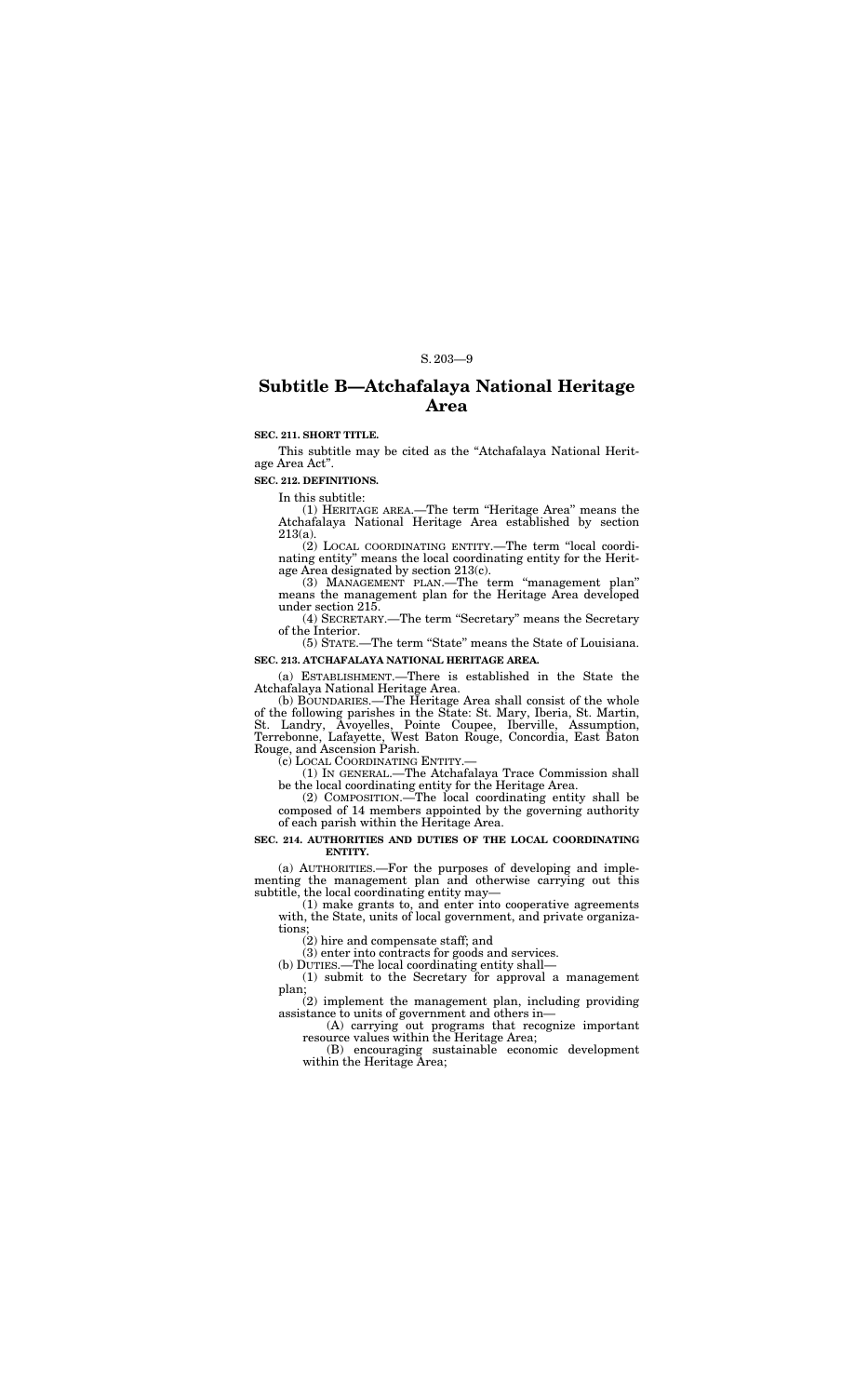(C) establishing and maintaining interpretive sites within the Heritage Area; and

(4) for any year for which Federal funds are received under this subtitle, submit to the Secretary a report that describes, for the year-

(D) increasing public awareness of, and appreciation for the natural, historic, and cultural resources of, the Heritage Area;

(3) adopt bylaws governing the conduct of the local coordinating entity; and

(A) the accomplishments of the local coordinating entity; and

(B) the expenses and income of the local coordinating entity.

(c) ACQUISITION OF REAL PROPERTY.—The local coordinating entity shall not use Federal funds received under this subtitle to acquire real property or an interest in real property.

(d) PUBLIC MEETINGS.—The local coordinating entity shall conduct public meetings at least quarterly.

#### **SEC. 215. MANAGEMENT PLAN.**

(a) IN GENERAL.—The local coordinating entity shall develop a management plan for the Heritage Area that incorporates an integrated and cooperative approach to protect, interpret, and enhance the natural, scenic, cultural, historic, and recreational resources of the Heritage Area.

(b) CONSIDERATION OF OTHER PLANS AND ACTIONS.—In developing the management plan, the local coordinating entity shall—

(1) take into consideration State and local plans; and

(2) invite the participation of residents, public agencies, and private organizations in the Heritage Area.

(c) CONTENTS.—The management plan shall include—

(1) an inventory of the resources in the Heritage Area, including—

(A) a list of property in the Heritage Area that— (i) relates to the purposes of the Heritage Area;

and (ii) should be preserved, restored, managed, or

maintained because of the significance of the property; and

(B) an assessment of cultural landscapes within the Heritage Area;

(2) provisions for the protection, interpretation, and enjoyment of the resources of the Heritage Area consistent with this subtitle;

(3) an interpretation plan for the Heritage Area; and

(4) a program for implementation of the management plan that includes—

(A) actions to be carried out by units of government, private organizations, and public-private partnerships to

protect the resources of the Heritage Area; and (B) the identification of existing and potential sources of funding for implementing the plan.

(d) SUBMISSION TO SECRETARY FOR APPROVAL.—

(1) IN GENERAL.—Not later than 3 years after the date on which funds are made available to carry out this subtitle,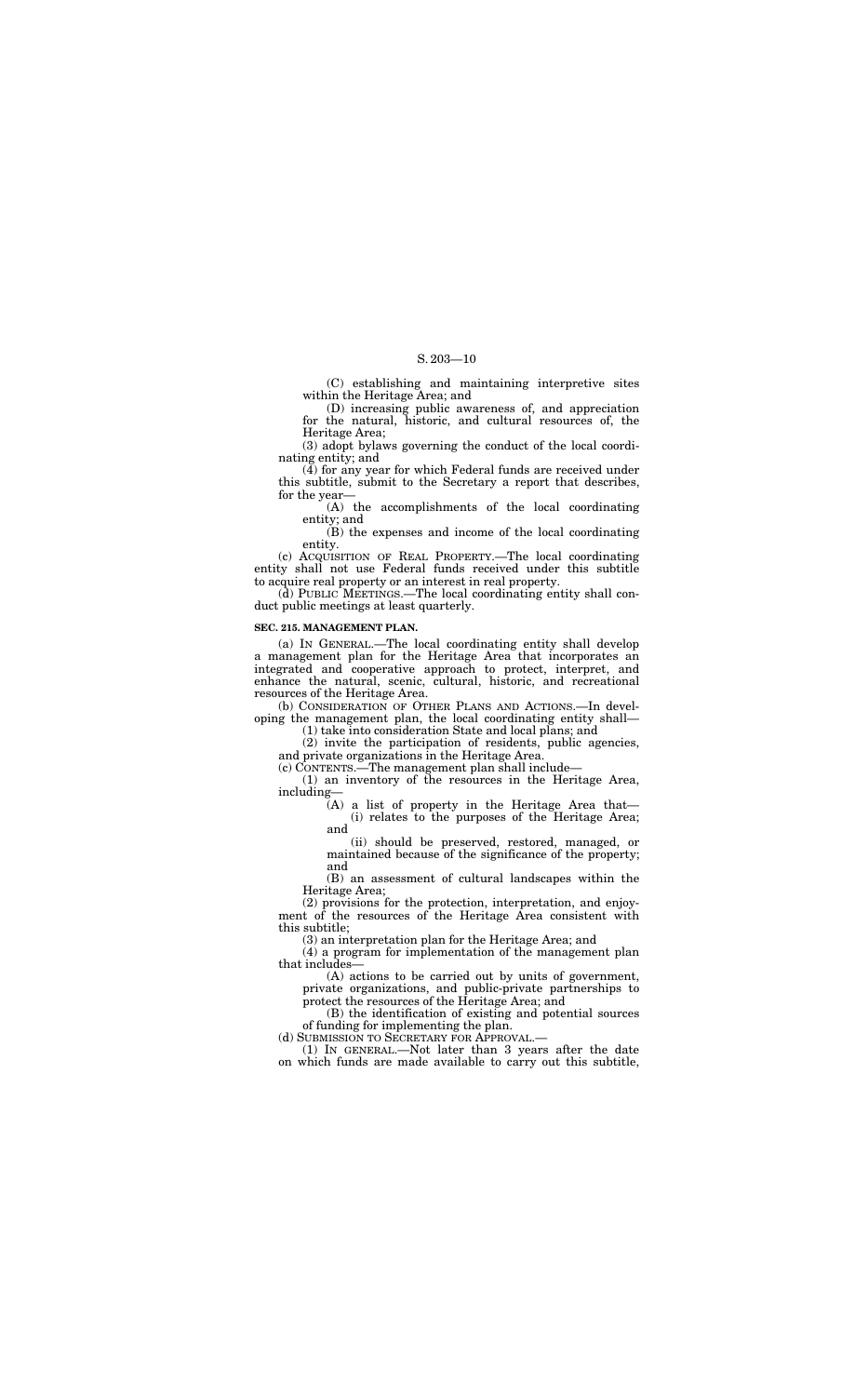the local coordinating entity shall submit the management plan to the Secretary for approval.

(2) EFFECT OF FAILURE TO SUBMIT.—If a management plan is not submitted to the Secretary by the date specified in paragraph (1), the Secretary shall not provide any additional funding under this subtitle until a management plan for the Heritage Area is submitted to the Secretary.

(e) APPROVAL.—

(1) IN GENERAL.—Not later than 90 days after receiving the management plan submitted under subsection  $(d)(1)$ , the Secretary, in consultation with the State, shall approve or disapprove the management plan.

> (iii) allow the local coordinating entity to submit to the Secretary revisions to the management plan.

(2) ACTION FOLLOWING DISAPPROVAL.—

(A) IN GENERAL.—If the Secretary disapproves a management plan under paragraph  $(1)$ , the Secretary shall—

(i) advise the local coordinating entity in writing of the reasons for the disapproval;

(ii) make recommendations for revisions to the management plan; and

(B) DEADLINE FOR APPROVAL OF REVISION.—Not later

than 90 days after the date on which a revision is submitted under subparagraph (A)(iii), the Secretary shall approve or disapprove the revision.

(f) REVISION.—

(1) IN GENERAL.—After approval by the Secretary of a management plan, the local coordinating entity shall periodically—

(A) review the management plan; and

(B) submit to the Secretary, for review and approval by the Secretary, the recommendations of the local coordinating entity for any revisions to the management plan that the local coordinating entity considers to be appropriate.

(2) EXPENDITURE OF FUNDS.—No funds made available under this subtitle shall be used to implement any revision proposed by the local coordinating entity under paragraph (1)(B) until the Secretary approves the revision.

#### **SEC. 216. REQUIREMENTS FOR INCLUSION OF PRIVATE PROPERTY.**

(a) NOTIFICATION AND CONSENT OF PROPERTY OWNERS REQUIRED.—No privately owned property shall be preserved, conserved, or promoted by the management plan for the Heritage Area until the owner of that private property has been notified in writing by the local coordinating entity and has given written consent to the local coordinating entity for such preservation, conservation, or promotion.

(b) LANDOWNER WITHDRAWAL.—Any owner of private property included within the boundary of the Heritage Area shall have that private property immediately removed from the boundary by submitting a written request to the local coordinating entity.

#### **SEC. 217. PRIVATE PROPERTY PROTECTION.**

(a) ACCESS TO PRIVATE PROPERTY.—Nothing in this subtitle shall be construed to—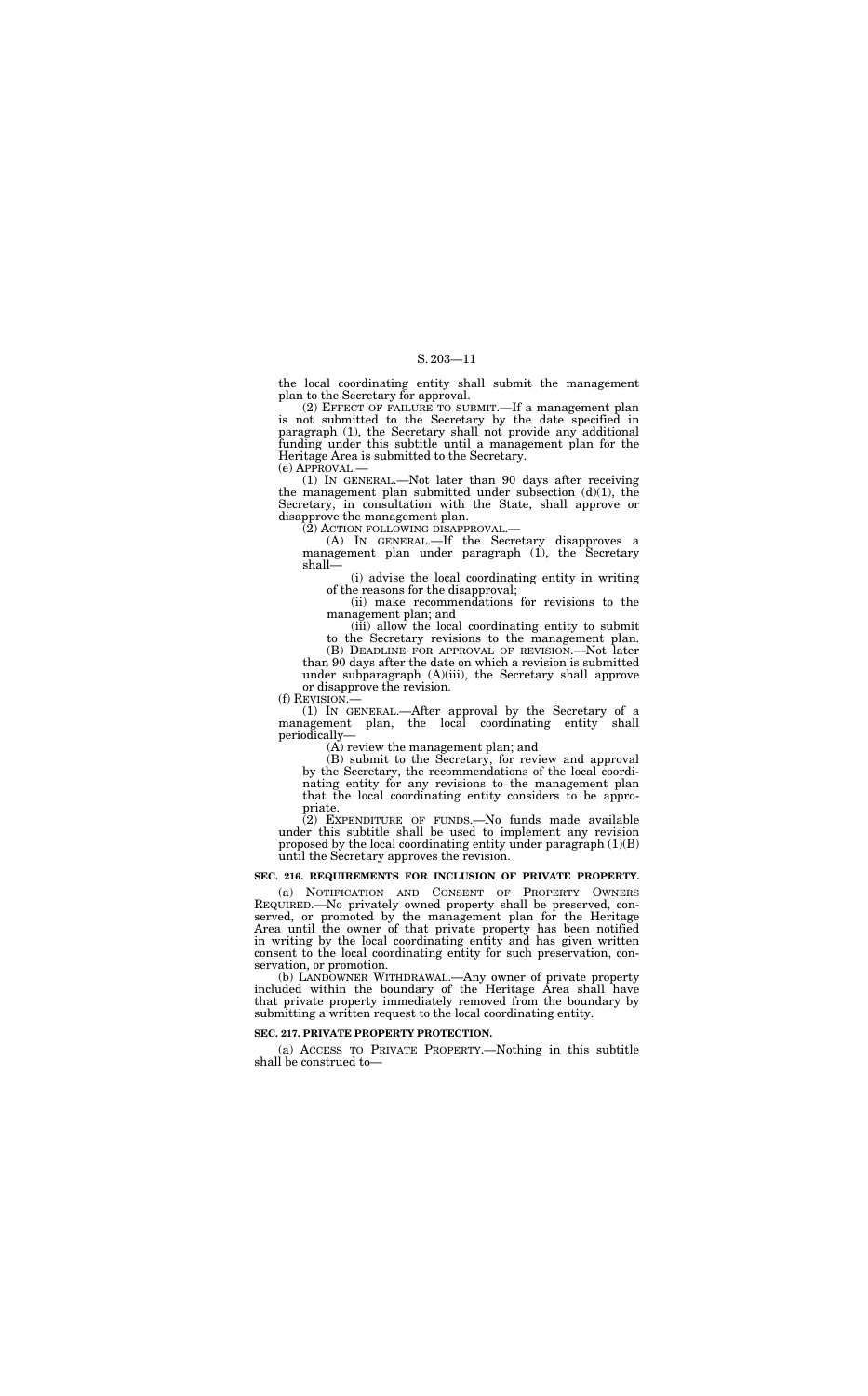(1) require any private property owner to allow public access (including Federal, State, or local government access) to such private property; or

(2) modify any provision of Federal, State, or local law with regard to public access to or use of private property.

(b) LIABILITY.—Designation of the Heritage Area shall not be considered to create any liability, or to have any effect on any liability under any other law, of any private property owner with respect to any persons injured on that private property.

 $(2)$  modifies, enlarges, or diminishes any authority of the Federal Government or a State or local government to regulate any use of land as provided for by law (including regulations) in existence on the date of enactment of this Act;

(c) PARTICIPATION OF PRIVATE PROPERTY OWNERS IN HERITAGE AREA.—Nothing in this subtitle shall be construed to require the owner of any private property located within the boundaries of the Heritage Area to participate in or be associated with the Heritage Area.

#### **SEC. 218. EFFECT OF SUBTITLE.**

Nothing in this subtitle or in establishment of the Heritage

Area— (1) grants any Federal agency regulatory authority over any interest in the Heritage Area, unless cooperatively agreed on by all involved parties;

For any year in which Federal funds have been made available under this subtitle, the local coordinating entity shall submit to the Secretary a report that describes—

(3) grants any power of zoning or land use to the local coordinating entity;

 $(1)$  the accomplishments of the local coordinating entity; and

(4) imposes any environmental, occupational, safety, or other rule, standard, or permitting process that is different from those in effect on the date of enactment of this Act that would be applicable had the Heritage Area not been established;

(5)(A) imposes any change in Federal environmental quality standards; or

(B) authorizes designation of any portion of the Heritage Area that is subject to part C of title I of the Clean Air Act (42 U.S.C. 7470 et seq.) as class 1 for the purposes of that part solely by reason of the establishment of the Heritage Area;

(6) authorizes any Federal or State agency to impose more restrictive water use designations, or water quality standards on uses of or discharges to, waters of the United States or waters of the State within or adjacent to the Heritage Area solely by reason of the establishment of the Heritage Area;

(7) abridges, restricts, or alters any applicable rule, standard, or review procedure for permitting of facilities within or adjacent to the Heritage Area; or

(8) affects the continuing use and operation, where located on the date of enactment of this Act, of any public utility or common carrier.

#### **SEC. 219. REPORTS.**

(2) the expenses and income of the local coordinating entity.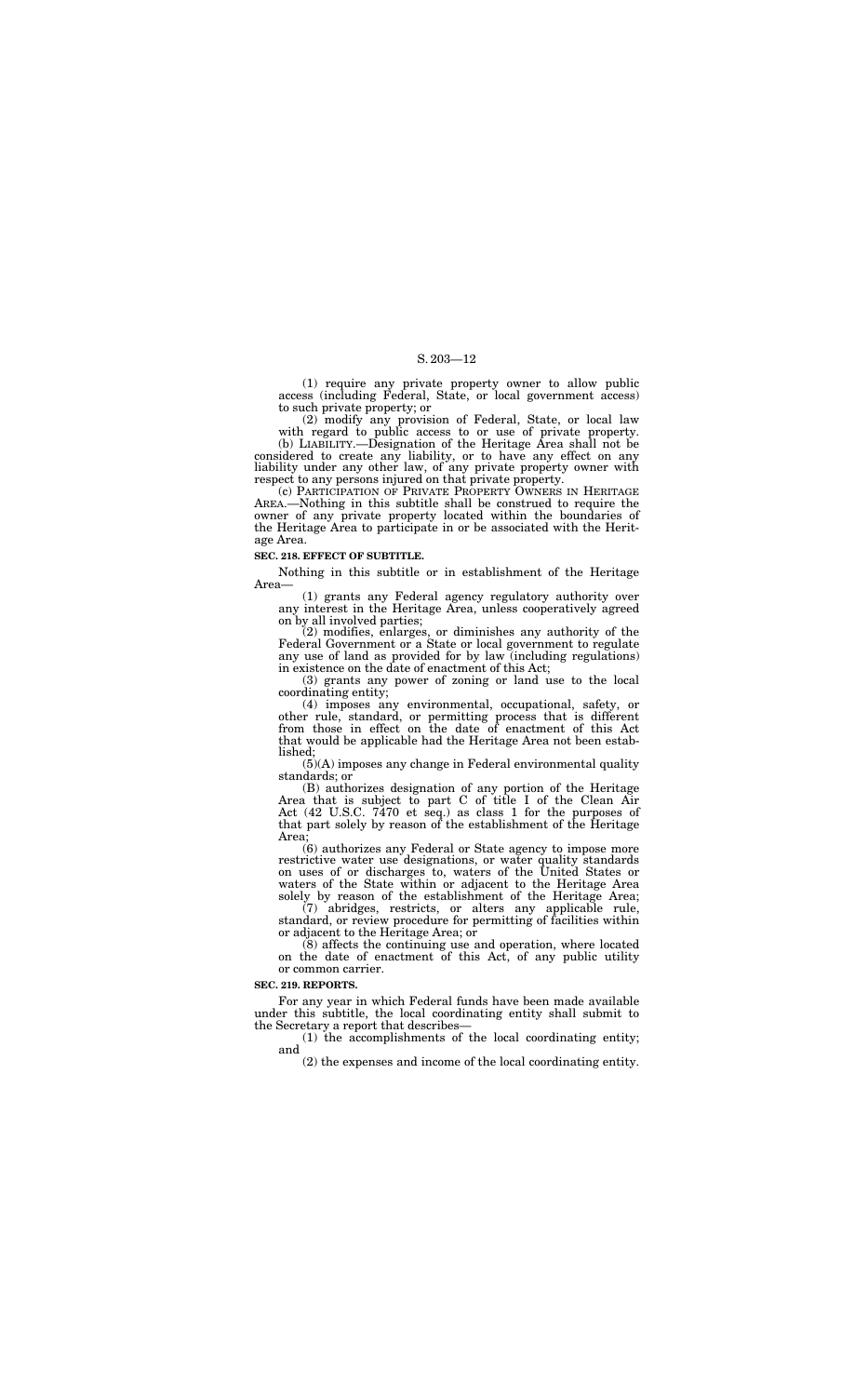#### **SEC. 220. AUTHORIZATION OF APPROPRIATIONS.**

(a) IN GENERAL.—There is authorized to be appropriated to carry out this subtitle \$10,000,000, to remain available until expended, of which not more than \$1,000,000 may be authorized to be appropriated for any fiscal year.

(b) COST-SHARING REQUIREMENT. The Federal share of the total cost of any activity assisted under this subtitle shall be not more than 50 percent unless the Secretary determines that no reasonable means are available through which the local coordinating entity can meet its cost sharing requirement for that activity.

This subtitle may be cited as the "Arabia Mountain National" Heritage Area Act''.

### **SEC. 221. TERMINATION OF AUTHORITY.**

The authority of the Secretary to provide assistance to the local coordinating entity under this subtitle terminates on the date that is 15 years after the date of enactment of this Act.

# **Subtitle C—Arabia Mountain National Heritage Area**

# **SEC. 231. SHORT TITLE.**

# **SEC. 232. FINDINGS AND PURPOSES.**

(a) FINDINGS.—Congress finds the following:

(1) The Arabia Mountain area contains a variety of natural, cultural, historical, scenic, and recreational resources that together represent distinctive aspects of the heritage of the United States that are worthy of recognition, conservation, interpretation, and continuing use.

(2) The best methods for managing the resources of the Arabia Mountain area would be through partnerships between public and private entities that combine diverse resources and active communities.

(3) Davidson-Arabia Mountain Nature Preserve, a 535-acre park in DeKalb County, Georgia—

(A) protects granite outcrop ecosystems, wetland, and pine and oak forests; and

(B) includes federally-protected plant species.

(4) Panola Mountain, a national natural landmark, located in the 860-acre Panola Mountain State Conservation Park, is a rare example of a pristine granite outcrop.

(5) The archaeological site at Miners Creek Preserve along the South River contains documented evidence of early human activity.

(6) The city of Lithonia, Georgia, and related sites of Arabia Mountain and Stone Mountain possess sites that display the history of granite mining as an industry and culture in Georgia, and the impact of that industry on the United States.

(7) The community of Klondike is eligible for designation as a National Historic District.

(8) The city of Lithonia has 2 structures listed on the National Register of Historic Places.

(b) PURPOSES.—The purposes of this subtitle are as follows: (1) To recognize, preserve, promote, interpret, and make available for the benefit of the public the natural, cultural,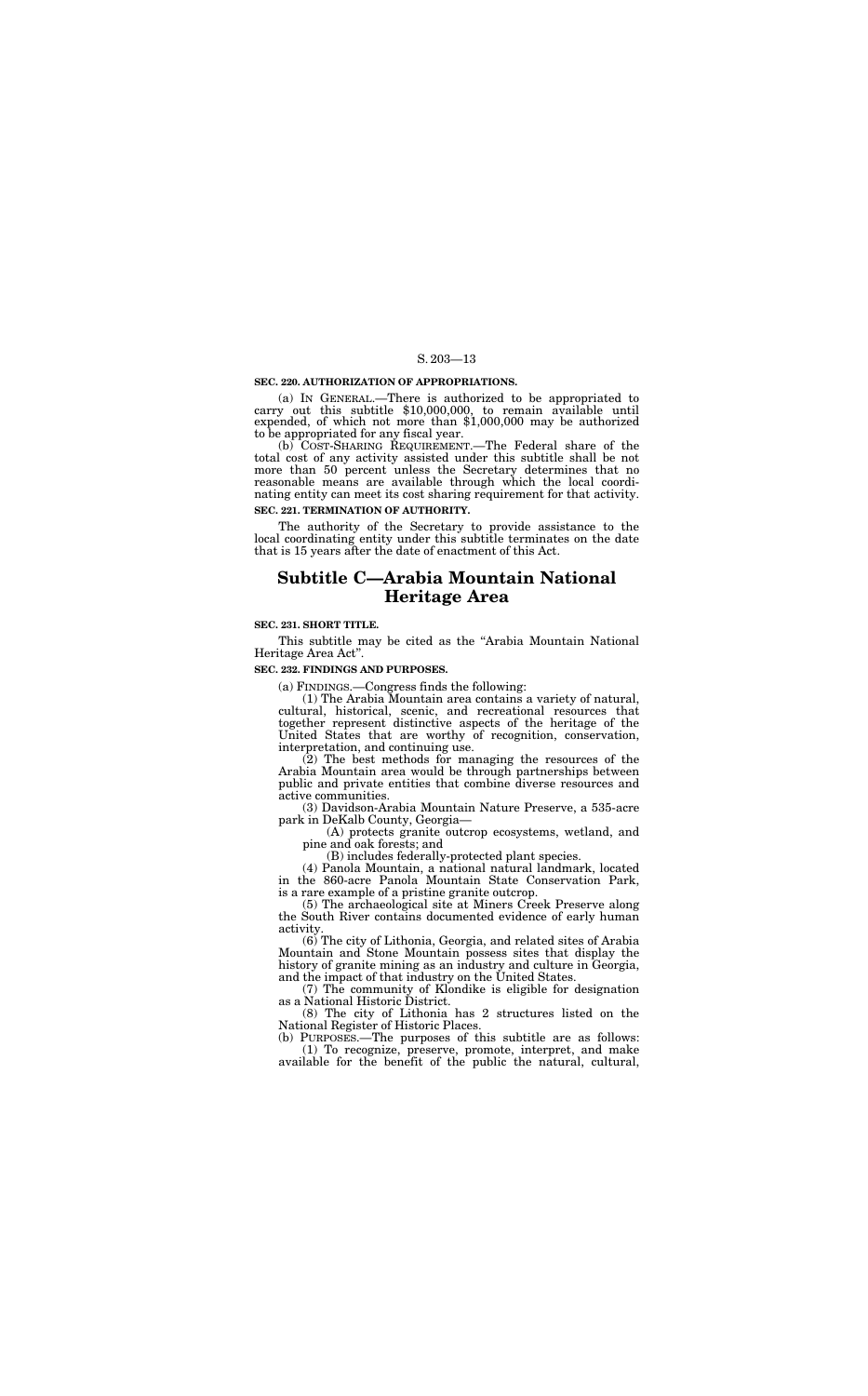historical, scenic, and recreational resources in the area that includes Arabia Mountain, Panola Mountain, Miners Creek, and other significant sites and communities.

(2) To assist the State of Georgia and the counties of DeKalb, Rockdale, and Henry in the State in developing and implementing an integrated cultural, historical, and land resource management program to protect, enhance, and interpret the significant resources within the heritage area.

# **SEC. 233. DEFINITIONS.**

In this subtitle:

(1) HERITAGE AREA.—The term ''heritage area'' means the Arabia Mountain National Heritage Area established by section 234(a).

(2) LOCAL COORDINATING ENTITY.—The term ''local coordinating entity'' means the Arabia Mountain Heritage Area Alliance or a successor of the Arabia Mountain Heritage Area Alliance.

(3) MANAGEMENT PLAN.—The term ''management plan'' means the management plan for the heritage area developed under section 236.

(4) SECRETARY.—The term ''Secretary'' means the Secretary of the Interior.

(5) STATE.—The term ''State'' means the State of Georgia.

#### **SEC. 234. ARABIA MOUNTAIN NATIONAL HERITAGE AREA.**

(A) In GENERAL.—The local coordinating entity shall develop and submit to the Secretary the management plan.

(a) ESTABLISHMENT.—There is established the Arabia Mountain National Heritage Area in the State.

(b) BOUNDARIES.—The heritage area shall consist of certain parcels of land in the counties of DeKalb, Rockdale, and Henry in the State, as generally depicted on the map entitled ''Arabia Mountain National Heritage Area'', numbered AMNHA–80,000, and dated October 2003.

(c) AVAILABILITY OF MAP.—The map shall be on file and available for public inspection in the appropriate offices of the National Park Service.

(d) LOCAL COORDINATING ENTITY.—The Arabia Mountain Heritage Area Alliance shall be the local coordinating entity for the heritage area.

# **SEC. 235. AUTHORITIES AND DUTIES OF THE LOCAL COORDINATING ENTITY.**

(a) AUTHORITIES.—For purposes of developing and implementing the management plan, the local coordinating entity may—

(1) make grants to, and enter into cooperative agreements with, the State, political subdivisions of the State, and private organizations;

(2) hire and compensate staff; and

(3) enter into contracts for goods and services.

(b) DUTIES.—<br>(1) MANAGEMENT PLAN.-

(B) CONSIDERATIONS.—In developing and implementing the management plan, the local coordinating entity shall consider the interests of diverse governmental, business, and nonprofit groups within the heritage area.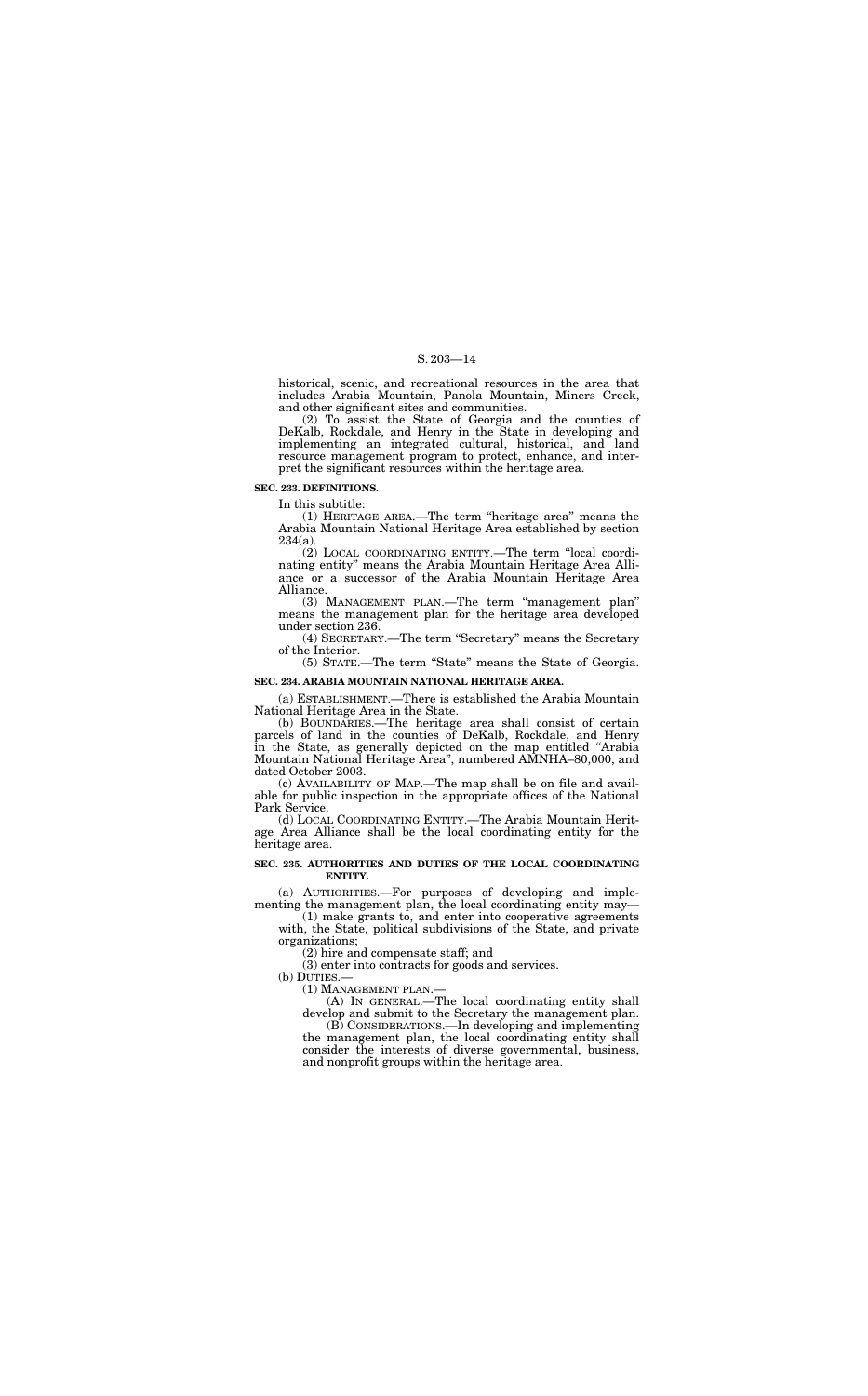(2) PRIORITIES.—The local coordinating entity shall give priority to implementing actions described in the management plan, including the following:

(A) Assisting units of government and nonprofit organizations in preserving resources within the heritage area.

(B) Encouraging local governments to adopt land use policies consistent with the management of the heritage area and the goals of the management plan.

(3) PUBLIC MEETINGS.—The local coordinating entity shall conduct public meetings at least quarterly on the implementation of the management plan.

(4) ANNUAL REPORT.—For any year in which Federal funds have been made available under this title, the local coordinating entity shall submit to the Secretary an annual report that describes the following:

(A) The accomplishments of the local coordinating entity.

(B) The expenses and income of the local coordinating entity.

(5) AUDIT.—The local coordinating entity shall—

(A) make available to the Secretary for audit all records relating to the expenditure of Federal funds and any matching funds; and

(B) require, with respect to all agreements authorizing expenditure of Federal funds by other organizations, that the receiving organizations make available to the Secretary for audit all records concerning the expenditure of those funds.

(c) USE OF FEDERAL FUNDS.—

(1) IN GENERAL.—The local coordinating entity shall not use Federal funds made available under this title to acquire real property or an interest in real property.

(2) OTHER SOURCES.—Nothing in this title precludes the local coordinating entity from using Federal funds made available under other Federal laws for any purpose for which the funds are authorized to be used.

#### **SEC. 236. MANAGEMENT PLAN.**

(a) IN GENERAL.—The local coordinating entity shall develop a management plan for the heritage area that incorporates an integrated and cooperative approach to protect, interpret, and enhance the natural, cultural, historical, scenic, and recreational resources of the heritage area.

(b) BASIS.—The management plan shall be based on the preferred concept in the document entitled ''Arabia Mountain National Heritage Area Feasibility Study'', dated February 28, 2001.

(c) CONSIDERATION OF OTHER PLANS AND ACTIONS.—The

management plan shall— (1) take into consideration State and local plans; and

(2) involve residents, public agencies, and private organizations in the heritage area.

(d) REQUIREMENTS.—The management plan shall include the following:

(1) An inventory of the resources in the heritage area, including—

 $(A)$  a list of property in the heritage area that—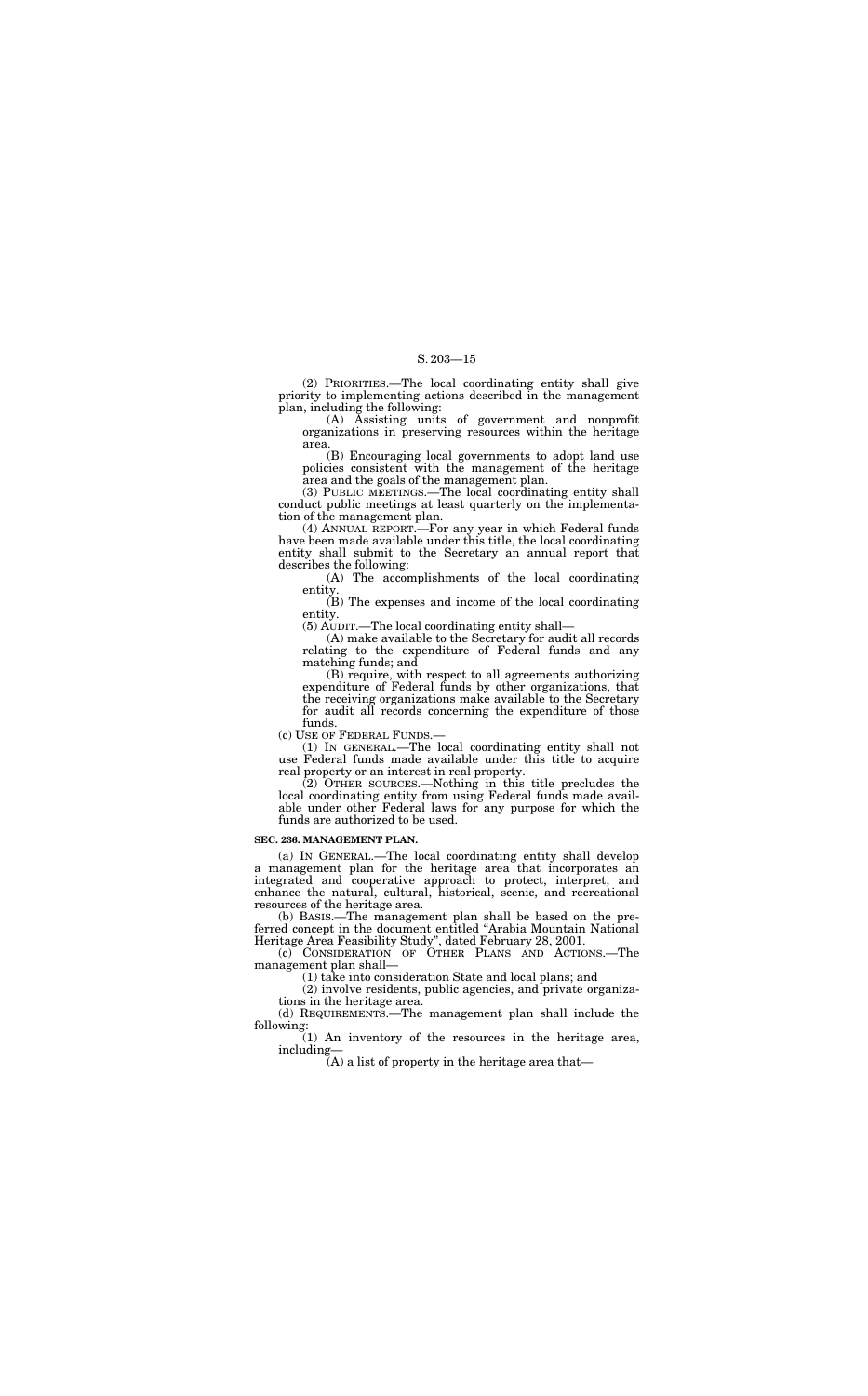(i) relates to the purposes of the heritage area; and

(ii) should be preserved, restored, managed, or maintained because of the significance of the property; and

(B) an assessment of cultural landscapes within the heritage area.

(2) Provisions for the protection, interpretation, and enjoyment of the resources of the heritage area consistent with the purposes of this subtitle.

(3) An interpretation plan for the heritage area.

(4) A program for implementation of the management plan that includes—

(A) actions to be carried out by units of government, private organizations, and public-private partnerships to protect the resources of the heritage area; and

(B) the identification of existing and potential sources of funding for implementing the plan.

(5) A description and evaluation of the local coordinating entity, including the membership and organizational structure of the local coordinating entity.

(e) SUBMISSION TO SECRETARY FOR APPROVAL.—

(1) IN GENERAL.—Not later than 3 years after the date on which funds are made available to carry out this subtitle, the local coordinating entity shall submit the management plan to the Secretary for approval.

(2) EFFECT OF FAILURE TO SUBMIT.—If a management plan is not submitted to the Secretary by the date specified in paragraph (1), the Secretary shall not provide any additional funding under this subtitle until such date as a management plan for the heritage area is submitted to the Secretary.

(f) APPROVAL AND DISAPPROVAL OF MANAGEMENT PLAN.—

(1) IN GENERAL.—Not later than 90 days after receiving the management plan submitted under subsection (e), the Secretary, in consultation with the State, shall approve or disapprove the management plan.

(2) ACTION FOLLOWING DISAPPROVAL.—

(A) REVISION.—If the Secretary disapproves a management plan submitted under paragraph (1), the Secretary shall—

(i) advise the local coordinating entity in writing of the reasons for the disapproval;

(ii) make recommendations for revisions to the management plan; and

(iii) allow the local coordinating entity to submit to the Secretary revisions to the management plan.

(B) DEADLINE FOR APPROVAL OF REVISION.—Not later than 90 days after the date on which a revision is submitted under subparagraph (A)(iii), the Secretary shall approve or disapprove the revision.

(g) REVISION OF MANAGEMENT PLAN.—

(1) IN GENERAL.—After approval by the Secretary of a management plan, the local coordinating entity shall periodically—

(A) review the management plan; and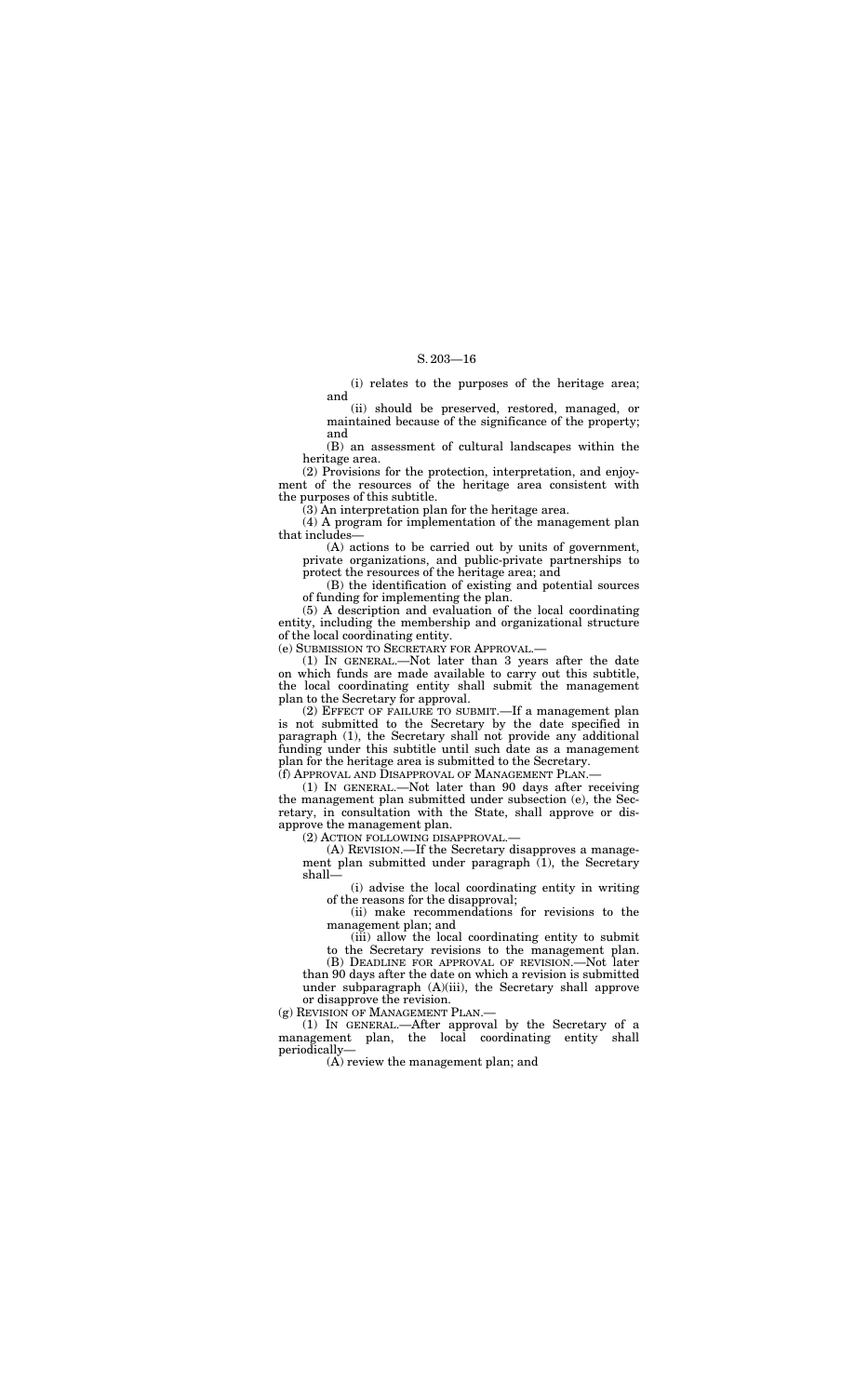(B) submit to the Secretary, for review and approval by the Secretary, the recommendations of the local coordinating entity for any revisions to the management plan that the local coordinating entity considers to be appropriate.

(2) EXPENDITURE OF FUNDS.—No funds made available under this subtitle shall be used to implement any revision proposed by the local coordinating entity under paragraph (1)(B) until the Secretary approves the revision.

#### **SEC. 237. TECHNICAL AND FINANCIAL ASSISTANCE.**

(a) IN GENERAL.—At the request of the local coordinating entity, the Secretary may provide technical and financial assistance to the heritage area to develop and implement the management plan. (b) PRIORITY.—In providing assistance under subsection (a),

the Secretary shall give priority to actions that facilitate—

(1) the conservation of the significant natural, cultural, historical, scenic, and recreational resources that support the purposes of the heritage area; and

(2) the provision of educational, interpretive, and recreational opportunities that are consistent with the resources and associated values of the heritage area.

# **SEC. 238. EFFECT ON CERTAIN AUTHORITY.**

(a) OCCUPATIONAL, SAFETY, CONSERVATION, AND ENVIRON-MENTAL REGULATION.—Nothing in this subtitle—

(1) imposes an occupational, safety, conservation, or environmental regulation on the heritage area that is more stringent than the regulations that would be applicable to the land described in section 234(b) but for the establishment of the heritage area by section 234(a); or

(2) authorizes a Federal agency to promulgate an occupational, safety, conservation, or environmental regulation for the heritage area that is more stringent than the regulations applicable to the land described in section  $234(b)$  as of the date of enactment of this Act, solely as a result of the establishment of the heritage area by section 234(a).

(b) LAND USE REGULATION.—Nothing in this subtitle—

(1) modifies, enlarges, or diminishes any authority of the Federal Government or a State or local government to regulate any use of land as provided for by law (including regulations) in existence on the date of enactment of this Act; or

(2) grants powers of zoning or land use to the local coordinating entity.

#### **SEC. 239. AUTHORIZATION OF APPROPRIATIONS.**

(a) IN GENERAL.—There is authorized to be appropriated to carry out this subtitle \$10,000,000, to remain available until expended, of which not more than \$1,000,000 may be authorized to be appropriated for any fiscal year.

(b) FEDERAL SHARE.—The Federal share of the cost of any project or activity carried out using funds made available under this subtitle shall not exceed 50 percent.

# **SEC. 240. TERMINATION OF AUTHORITY.**

The authority of the Secretary to provide assistance under this subsubtitle terminates on the date that is 15 years after the date of enactment of this Act.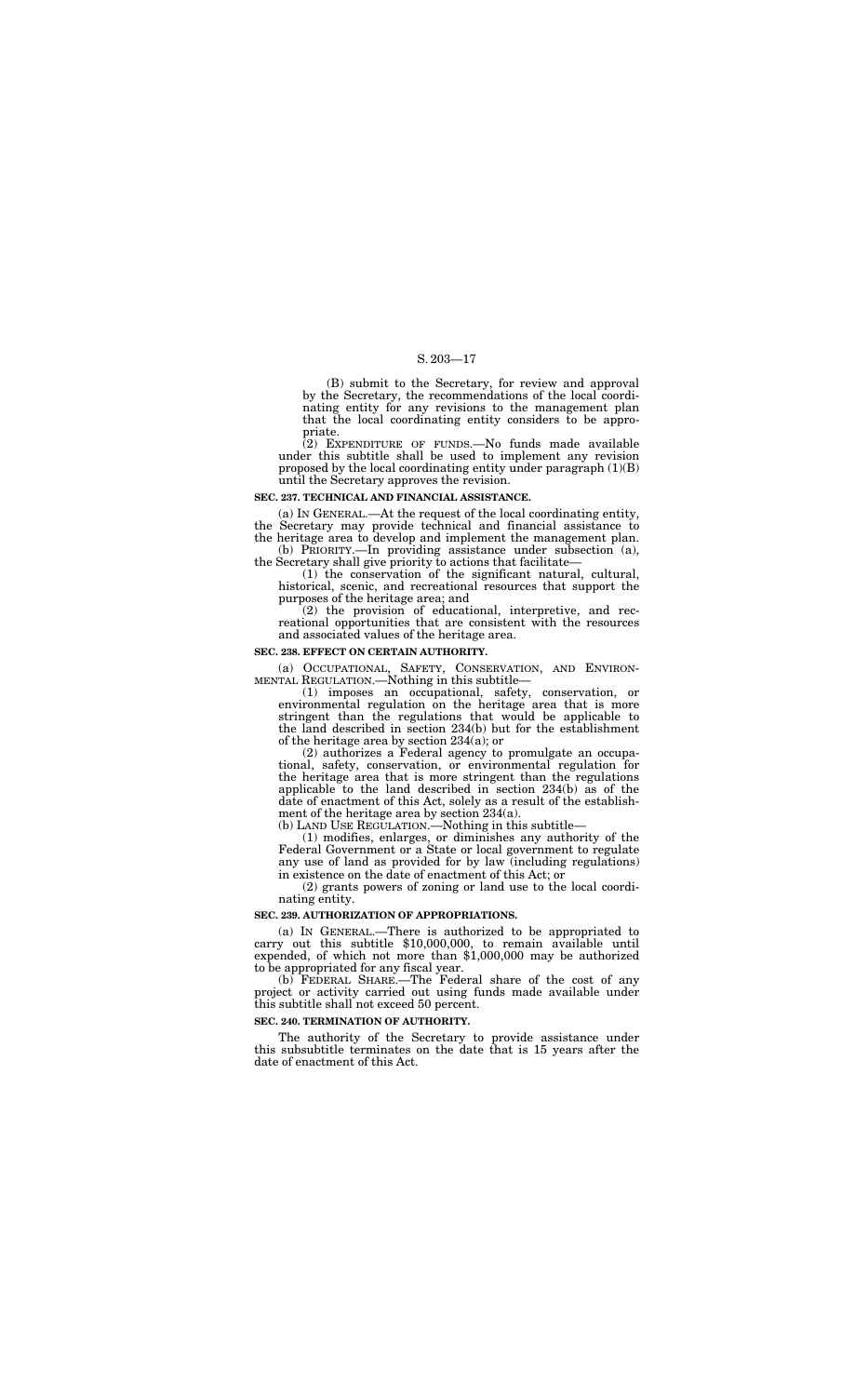#### **SEC. 241. REQUIREMENTS FOR INCLUSION OF PRIVATE PROPERTY.**

(a) NOTIFICATION AND CONSENT OF PROPERTY OWNERS REQUIRED.—No privately owned property shall be preserved, conserved, or promoted by the management plan for the Heritage Area until the owner of that private property has been notified in writing by the management entity and has given written consent for such preservation, conservation, or promotion to the management entity.

(b) LANDOWNER WITHDRAW.—Any owner of private property included within the boundary of the Heritage Area shall have their property immediately removed from the boundary by submitting a written request to the management entity.

### **SEC. 242. PRIVATE PROPERTY PROTECTION.**

(a) ACCESS TO PRIVATE PROPERTY.—Nothing in this subtitle shall be construed to—

(1) require any private property owner to allow public access (including Federal, State, or local government access) to such private property; or

(2) modify any provision of Federal, State, or local law with regard to public access to or use of private property.

(b) LIABILITY.—Designation of the Heritage Area shall not be considered to create any liability, or to have any effect on any liability under any other law, of any private property owner with respect to any persons injured on such private property.

(c) RECOGNITION OF AUTHORITY TO CONTROL LAND USE.— Nothing in this subtitle shall be construed to modify the authority of Federal, State, or local governments to regulate land use.

(d) PARTICIPATION OF PRIVATE PROPERTY OWNERS IN HERITAGE AREA.—Nothing in this subtitle shall be construed to require the owner of any private property located within the boundaries of the Heritage Area to participate in or be associated with the Heritage Area.

(e) EFFECT OF ESTABLISHMENT.—The boundaries designated for the Heritage Area represent the area within which Federal funds appropriated for the purpose of this subtitle may be expended. The establishment of the Heritage Area and its boundaries shall not be construed to provide any nonexisting regulatory authority on land use within the Heritage Area or its viewshed by the Secretary, the National Park Service, or the management entity.

# **Subtitle D—Mormon Pioneer National Heritage Area**

# **SEC. 251. SHORT TITLE.**

This subtitle may be cited as the ''Mormon Pioneer National Heritage Area Act''.

#### **SEC. 252. FINDINGS AND PURPOSE.**

(a) FINDINGS.—Congress finds that—

(1) the historical, cultural, and natural heritage legacies of Mormon colonization and settlement are nationally significant;

(2) in the area starting along the Highway 89 corridor at the Arizona border, passing through Kane, Garfield, Piute, Sevier, Wayne, and Sanpete Counties in the State of Utah,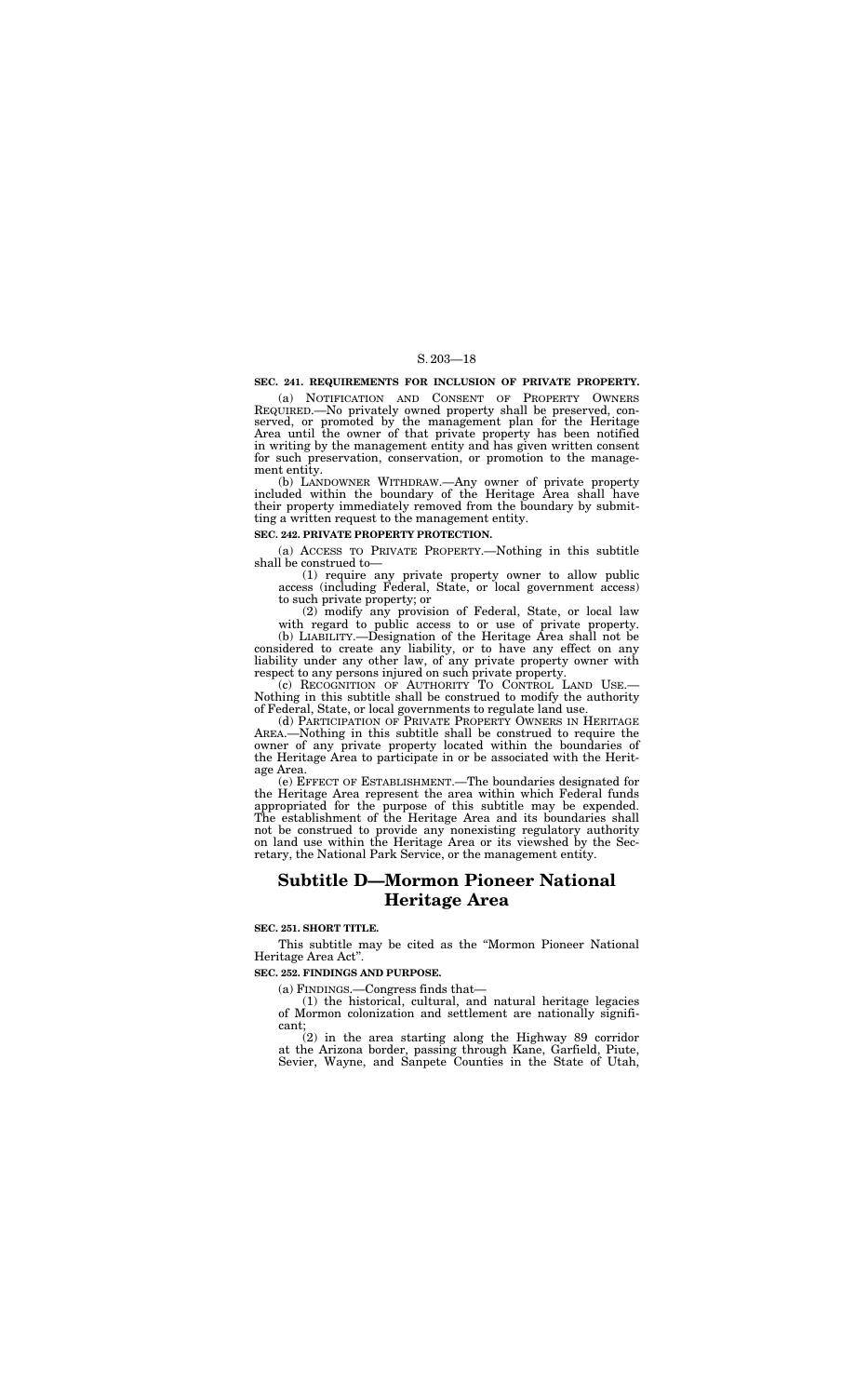and terminating in Fairview, Utah, there are a variety of heritage resources that demonstrate—

 $(A)$  the colonization of the western United States; and (B) the expansion of the United States as a major

world power; (3) the great relocation to the western United States was

facilitated by— (A) the 1,400-mile trek from Illinois to the Great Salt Lake by the Mormon pioneers; and

(B) the subsequent colonization effort in Nevada, Utah, the southeast corner of Idaho, the southwest corner of Wyoming, large areas of southeastern Oregon, much of southern California, and areas along the eastern border of California;

(4) the 250-mile Highway 89 corridor from Kanab to Fairview, Utah, contains some of the best features of the Mormon colonization experience in the United States;

(5) the landscape, architecture, traditions, beliefs, folk life, products, and events along Highway 89 convey the heritage of the pioneer settlement;

(6) the Boulder Loop, Capitol Reef National Park, Zion National Park, Bryce Canyon National Park, and the Highway 89 area convey the compelling story of how early settlers—

(A) interacted with Native Americans; and

(B) established towns and cities in a harsh, yet spectacular, natural environment;

(7) the colonization and settlement of the Mormon settlers opened up vast amounts of natural resources, including coal, uranium, silver, gold, and copper;

(8) the Mormon colonization played a significant role in the history and progress of the development and settlement of the western United States; and

(9) the artisans, crafters, innkeepers, outfitters, farmers, ranchers, loggers, miners, historic landscape, customs, national parks, and architecture in the Heritage Area make the Heritage Area unique.

(b) PURPOSE.—The purpose of this subtitle is to establish the Heritage Area to—

(1) foster a close working relationship with all levels of government, the private sector, residents, business interests, and local communities in the State;

(2) empower communities in the State to conserve, preserve, and enhance the heritage of the communities while strengthening future economic opportunities;

(3) conserve, interpret, and develop the historical, cultural, natural, and recreational resources within the Heritage Area; and

(4) expand, foster, and develop heritage businesses and products relating to the cultural heritage of the Heritage Area.

#### **SEC. 253. DEFINITIONS.**

In this subtitle:

(1) ALLIANCE.—The term ''Alliance'' means the Utah Heritage Highway 89 Alliance.

(2) HERITAGE AREA.—The term ''Heritage Area'' means the Mormon Pioneer National Heritage Area established by section 254(a).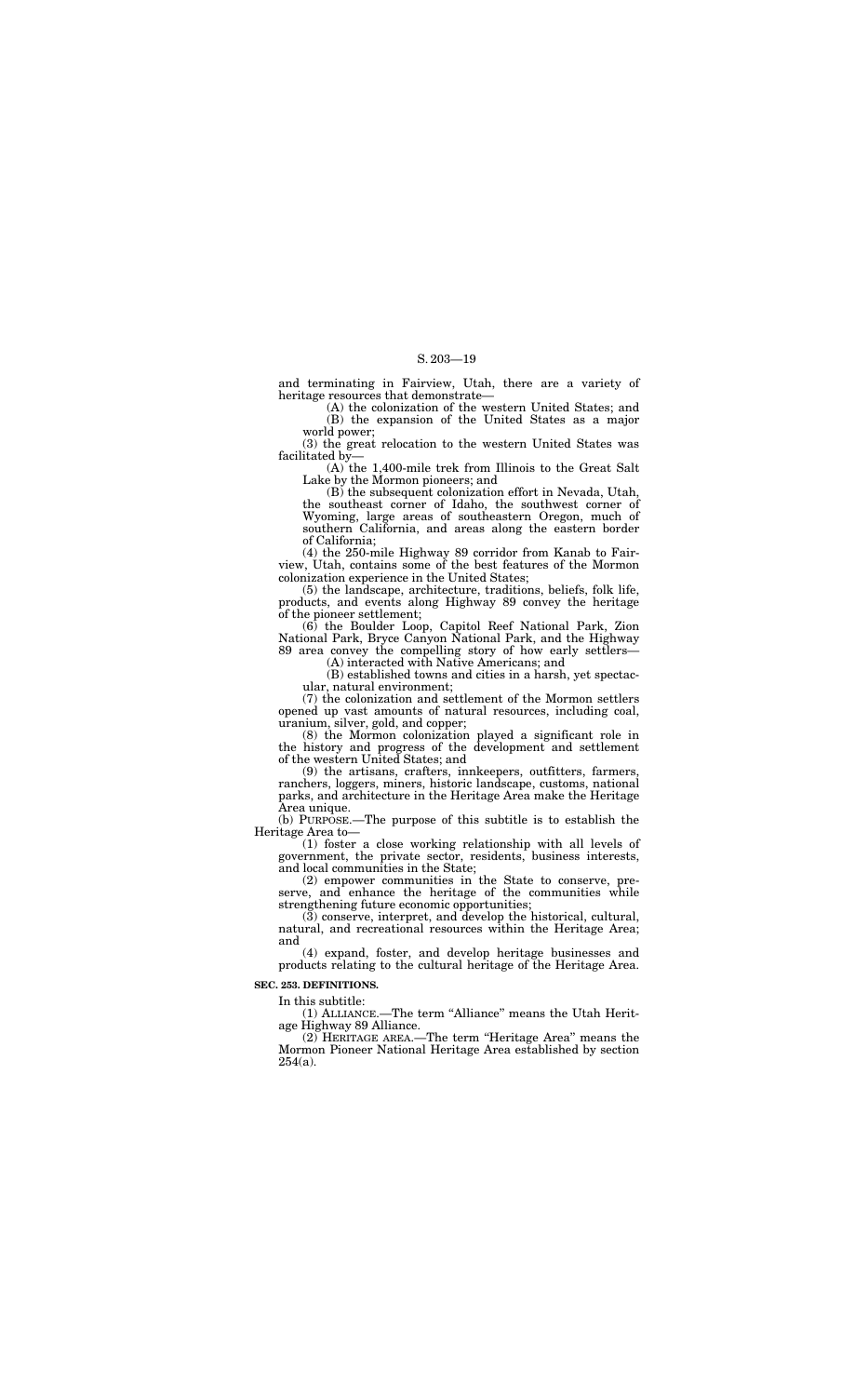(4) MANAGEMENT PLAN.—The term ''management plan'' means the plan developed by the local coordinating entity under section  $256(a)$ .

(3) LOCAL COORDINATING ENTITY.—The term ''local coordinating entity'' means the local coordinating entity for the Heritage Area designated by section 255(a).

(5) SECRETARY.—The term ''Secretary'' means the Secretary of the Interior.

(6) STATE.—The term ''State'' means the State of Utah.

# **SEC. 254. MORMON PIONEER NATIONAL HERITAGE AREA.**

(a) ESTABLISHMENT.—There is established the Mormon Pioneer National Heritage Area.

(b) BOUNDARIES.—

(1) IN GENERAL.—The boundaries of the Heritage Area shall include areas in the State—

(A) that are related to the corridors—

(i) from the Arizona border northward through Kanab, Utah, and to the intersection of Highway 89 and Highway 12, including Highway 12 and Highway 24 as those highways loop off Highway 89 and rejoin Highway 89 at Sigurd;

(ii) from Highway 89 at the intersection of Highway 12 through Panguitch, Junction, Marysvale, and Sevier County to Sigurd;

(iii) continuing northward along Highway 89 through Axtell and Sterling, Sanpete County, to Fairview, Sanpete County, at the junction with Utah Highway 31; and

(iv) continuing northward along Highway 89 through Fairview and Thistle Junction, to the junction with Highway 6; and

(B) including the following communities: Kanab, Mt. Carmel, Orderville, Glendale, Alton, Cannonville, Tropic, Henrieville, Escalante, Boulder, Teasdale, Fruita, Hanksville, Torrey, Bicknell, Loa, Hatch, Panquitch, Circleville, Antimony, Junction, Marysvale, Koosharem, Sevier, Joseph, Monroe, Elsinore, Richfield, Glenwood, Sigurd, Aurora, Salina, Mayfield, Sterling, Gunnison, Fayette, Manti, Ephraim, Spring City, Mt. Pleasant, Moroni, Fountain Green, and Fairview.

(2) MAP.—The Secretary shall prepare a map of the Heritage Area, which shall be on file and available for public inspection in the office of the Director of the National Park Service.

(3) NOTICE TO LOCAL GOVERNMENTS.—The local coordinating entity shall provide to the government of each city, town, and county that has jurisdiction over property proposed to be included in the Heritage Area written notice of the proposed inclusion.

(c) ADMINISTRATION.—The Heritage Area shall be administered in accordance with this subtitle.

#### **SEC. 255. DESIGNATION OF ALLIANCE AS LOCAL COORDINATING ENTITY.**

(a) IN GENERAL.—The Board of Directors of the Alliance shall be the local coordinating entity for the Heritage Area.

(b) FEDERAL FUNDING.—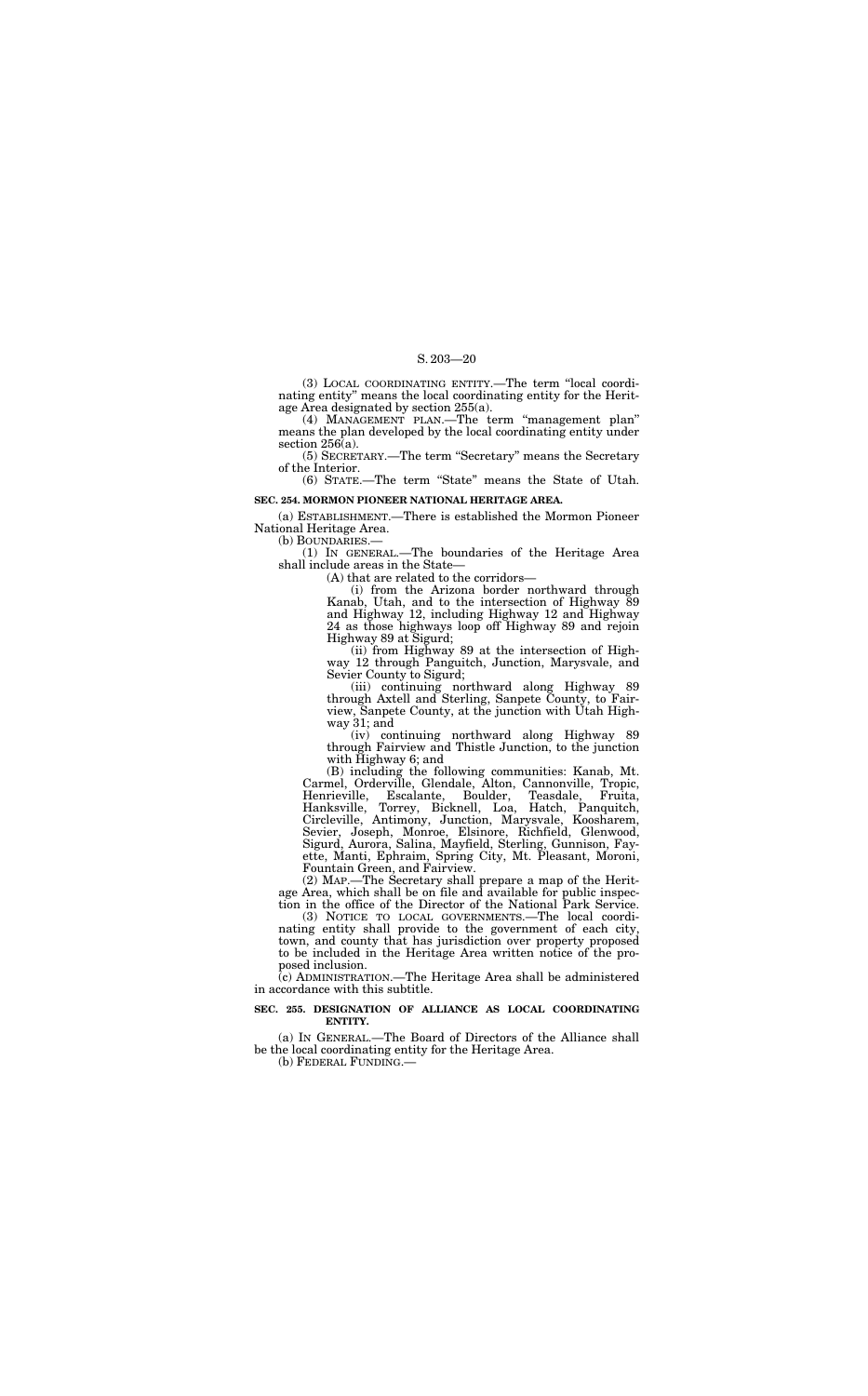(1) AUTHORIZATION TO RECEIVE FUNDS.—The local coordinating entity may receive amounts made available to carry out this subtitle.

(2) DISQUALIFICATION.—If a management plan is not submitted to the Secretary as required under section 256 within the time period specified in that section, the local coordinating entity may not receive Federal funding under this subtitle until a management plan is submitted to the Secretary.

(c) USE OF FEDERAL FUNDS.—The local coordinating entity may, for the purposes of developing and implementing the management plan, use Federal funds made available under this subtitle—

(1) to make grants to the State, political subdivisions of the State, nonprofit organizations, and other persons;

(2) to enter into cooperative agreements with or provide technical assistance to the State, political subdivisions of the State, nonprofit organizations, and other organizations;

(3) to hire and compensate staff;

(4) to obtain funds from any source under any program or law requiring the recipient of funds to make a contribution in order to receive the funds; and

(5) to contract for goods and services.

(d) PROHIBITION OF ACQUISITION OF REAL PROPERTY.—The local coordinating entity shall not use Federal funds received under this subtitle to acquire real property or any interest in real property.

# **SEC. 256. MANAGEMENT OF THE HERITAGE AREA.**

(a) HERITAGE AREA MANAGEMENT PLAN.—

(1) DEVELOPMENT AND SUBMISSION FOR REVIEW.—Not later than 3 years after the date on which funds are made available to carry out the subtitle, the local coordinating entity, with public participation, shall develop and submit for review to the Secretary a management plan for the Heritage Area.

(2) CONTENTS.—The management plan shall—

(A) present comprehensive recommendations for the conservation, funding, management, and development of the Heritage Area;

(B) take into consideration Federal, State, county, and local plans;

(C) involve residents, public agencies, and private organizations in the Heritage Area;

(D) include a description of actions that units of government and private organizations are recommended to take to protect the resources of the Heritage Area;

(E) specify existing and potential sources of Federal and non-Federal funding for the conservation, management, and development of the Heritage Area; and

(F) include—

(i) an inventory of resources in the Heritage Area that—

(I) includes a list of property in the Heritage Area that should be conserved, restored, managed, developed, or maintained because of the historical, cultural, or natural significance of the property as the property relates to the themes of the Heritage Area; and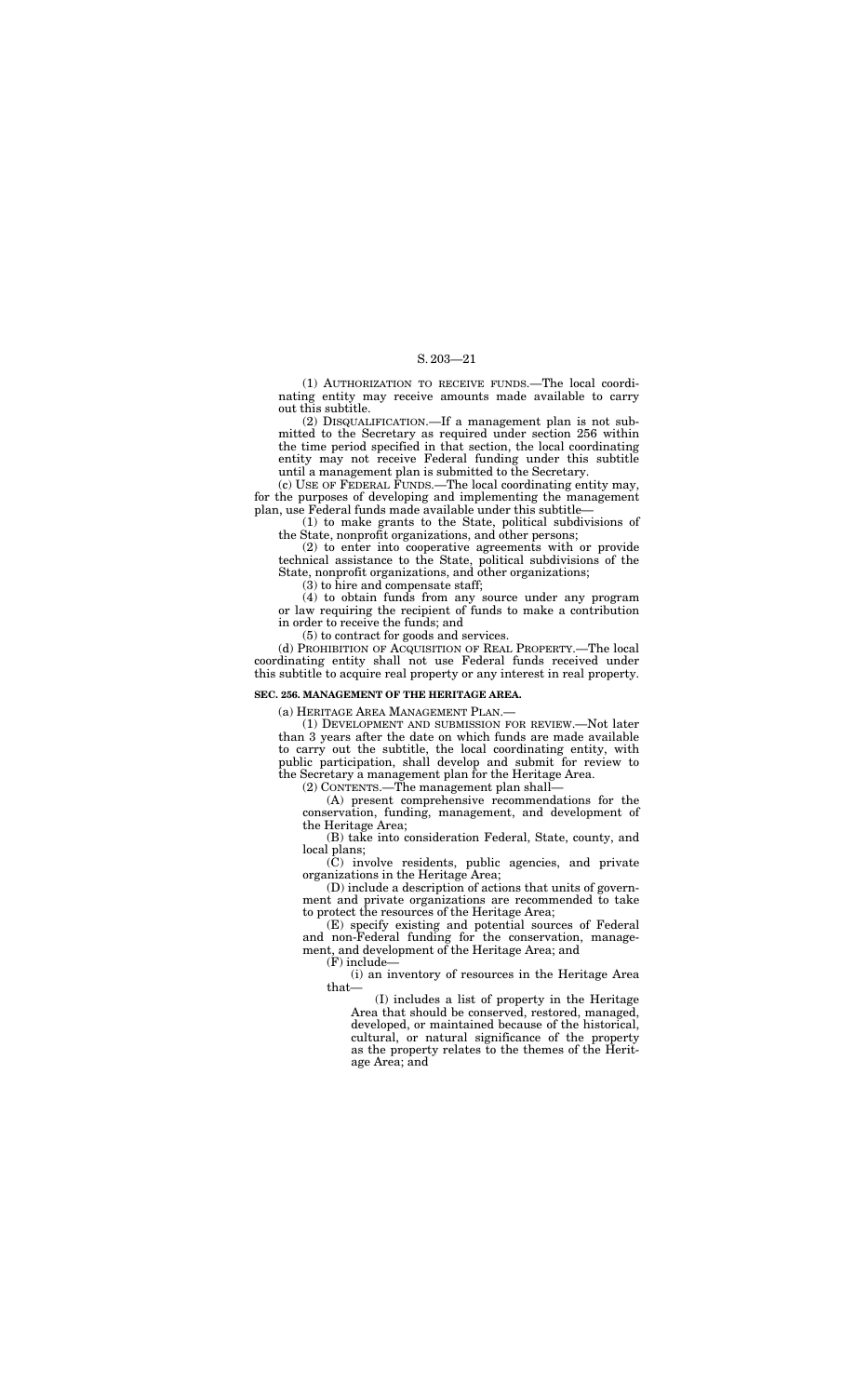(II) does not include any property that is privately owned unless the owner of the property consents in writing to the inclusion;

(ii) a recommendation of policies for resource management that consider the application of appropriate land and water management techniques, including policies for the development of intergovernmental cooperative agreements to manage the historical, cultural, and natural resources and recreational opportunities of the Heritage Area in a manner that is consistent with the support of appropriate and compatible economic viability;

(iii) a program for implementation of the management plan, including plans for restoration and construction;

(iv) a description of any commitments that have been made by persons interested in management of the Heritage Area;

(v) an analysis of means by which Federal, State, and local programs may best be coordinated to promote the purposes of this subtitle; and

(vi) an interpretive plan for the Heritage Area. (3) APPROVAL OR DISAPPROVAL OF THE MANAGEMENT PLAN.—

(A) IN GENERAL.—Not later than 180 days after submission of the management plan by the local coordinating entity, the Secretary shall approve or disapprove the management plan.

(B) DISAPPROVAL AND REVISIONS.—

(i) IN GENERAL.—If the Secretary disapproves the management plan, the Secretary shall—

(I) advise the local coordinating entity, in writing, of the reasons for the disapproval; and (II) make recommendations for revision of the management plan.

(ii) APPROVAL OR DISAPPROVAL.—The Secretary shall approve or disapprove proposed revisions to the management plan not later than 60 days after receipt of the revisions from the local coordinating entity.

(b) PRIORITIES.—The local coordinating entity shall give priority to the implementation of actions, goals, and policies set forth in the management plan, including—

(1) assisting units of government, regional planning organizations, and nonprofit organizations in—

(A) conserving the historical, cultural, and natural resources of the Heritage Area;

(B) establishing and maintaining interpretive exhibits in the Heritage Area;

(C) developing recreational opportunities in the Heritage Area;

(D) increasing public awareness of and appreciation for the historical, cultural, and natural resources of the Heritage Area;

 $(E)$  restoring historic buildings that are—

(i) located within the boundaries of the Heritage Area; and

(ii) related to the theme of the Heritage Area; and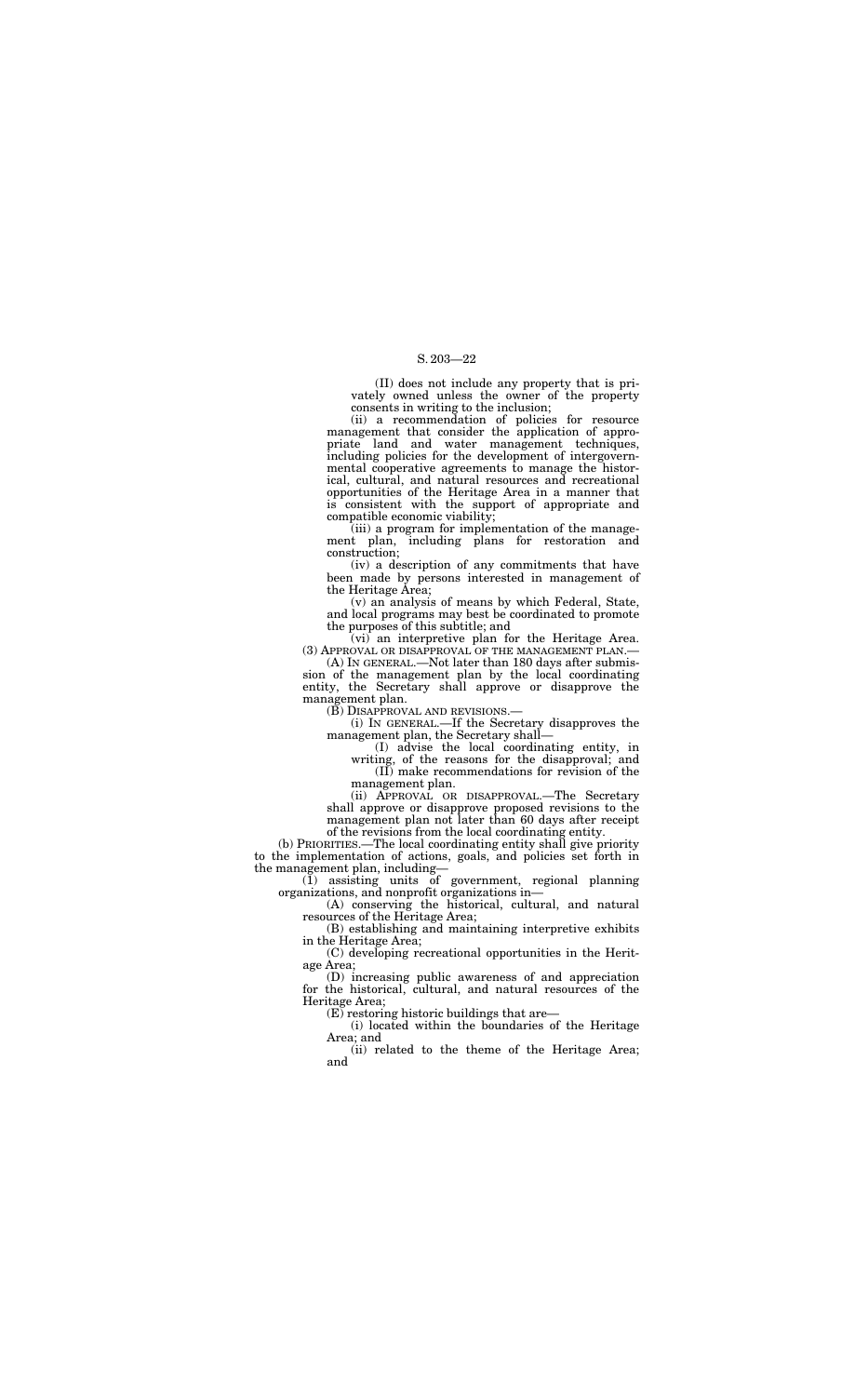(F) ensuring that clear, consistent, and environmentally appropriate signs identifying access points and sites of interest are put in place throughout the Heritage Area; and

(2) consistent with the goals of the management plan, encouraging economic viability in the affected communities by appropriate means, including encouraging and soliciting the development of heritage products.

(c) CONSIDERATION OF INTERESTS OF LOCAL GROUPS.—In developing and implementing the management plan, the local coordinating entity shall consider the interests of diverse units of government, businesses, private property owners, and nonprofit organizations in the Heritage Area.

(d) PUBLIC MEETINGS.—The local coordinating entity shall conduct public meetings at least annually regarding the implementation of the management plan.

(e) ANNUAL REPORTS.—For any fiscal year in which the local coordinating entity receives Federal funds under this subtitle, the local coordinating entity shall submit to the Secretary an annual report that describes—

(1) the accomplishments of the local coordinating entity; (2) the expenses and income of the local coordinating entity; and

(3) the entities to which the local coordinating entity made

any grants during the year for which the report is made. (f) COOPERATION WITH AUDITS.—For any fiscal year in which the local coordinating entity receives Federal funds under this subtitle, the local coordinating entity shall—

(1) make available for audit by Congress, the Secretary, and appropriate units of government all records and other information relating to the expenditure of the Federal funds and any matching funds; and

(2) require, with respect to all agreements authorizing expenditure of the Federal funds by other organizations, that the receiving organizations make available for audit all records and other information relating to the expenditure of the Federal funds.

(g) DELEGATION.—

(1) IN GENERAL.—The local coordinating entity may delegate the responsibilities and actions under this subtitle for each area identified in section 254(b)(1).

(2) REVIEW.—All delegated responsibilities and actions are subject to review and approval by the local coordinating entity.

#### **SEC. 257. DUTIES AND AUTHORITIES OF FEDERAL AGENCIES.**

(a) TECHNICAL ASSISTANCE AND GRANTS.—

(1) IN GENERAL.—The Secretary may provide technical assistance and, subject to the availability of appropriations, grants to—

(A) units of government, nonprofit organizations, and other persons, at the request of the local coordinating entity; and

(B) the local coordinating entity, for use in developing and implementing the management plan.

(2) PROHIBITION OF CERTAIN REQUIREMENTS.—The Secretary may not, as a condition of the award of technical assistance or grants under this subtitle, require any recipient of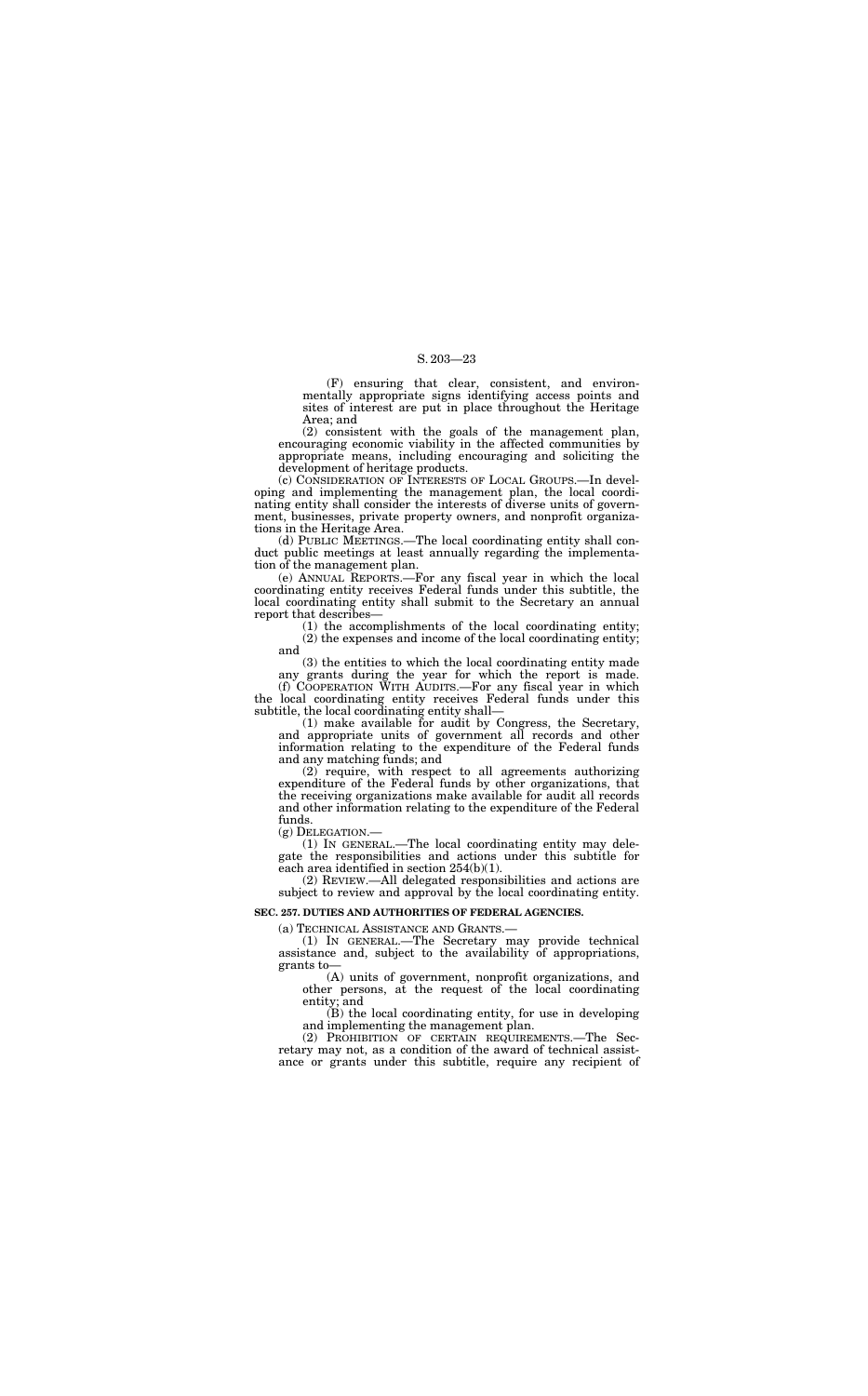(3) DETERMINATIONS REGARDING ASSISTANCE.—The Secretary shall determine whether a unit of government, nonprofit organization, or other person shall be awarded technical assistance or grants and the amount of technical assistance—<br>(A) based on the extent to which the assistance—<br>(i) fulfills the objectives of the management plan;

the technical assistance or a grant to enact or modify any land use restriction.

and

(ii) achieves the purposes of this subtitle; and

(B) after giving special consideration to projects that provide a greater leverage of Federal funds.

(b) PROVISION OF INFORMATION.—In cooperation with other Federal agencies, the Secretary shall provide the public with information concerning the location and character of the Heritage Area.

(c) OTHER ASSISTANCE.—The Secretary may enter into cooperative agreements with public and private organizations for the purposes of implementing this subtitle.

(d) DUTIES OF OTHER FEDERAL AGENCIES.—A Federal entity conducting any activity directly affecting the Heritage Area shall— (1) consider the potential effect of the activity on the

(1) require any private property owner to allow public access (including Federal, State, or local government access) to such private property; or

management plan; and

(2) consult with the local coordinating entity with respect to the activity to minimize the adverse effects of the activity on the Heritage Area.

# **SEC. 258A. REQUIREMENTS FOR INCLUSION OF PRIVATE PROPERTY.**

(a) NOTIFICATION AND CONSENT OF PROPERTY OWNERS REQUIRED.—No privately owned property shall be preserved, conserved, or promoted by the management plan for the Heritage Area until the owner of that private property has been notified in writing by the management entity and has given written consent for such preservation, conservation, or promotion to the management entity.

(b) LANDOWNER WITHDRAW.—Any owner of private property included within the boundary of the Heritage Area shall have their property immediately removed from the boundary by submitting a written request to the management entity.

### **SEC. 258B. PRIVATE PROPERTY PROTECTION.**

(a) ACCESS TO PRIVATE PROPERTY.—Nothing in this title shall

(2) modify any provision of Federal, State, or local law with regard to public access to or use of private property.

(b) LIABILITY.—Designation of the Heritage Area shall not be considered to create any liability, or to have any effect on any liability under any other law, of any private property owner with respect to any persons injured on such private property.

(c) RECOGNITION OF AUTHORITY TO CONTROL LAND USE.— Nothing in this title shall be construed to modify the authority of Federal, State, or local governments to regulate land use.

(d) PARTICIPATION OF PRIVATE PROPERTY OWNERS IN HERITAGE AREA.—Nothing in this title shall be construed to require the owner of any private property located within the boundaries of the Heritage Area to participate in or be associated with the Heritage Area.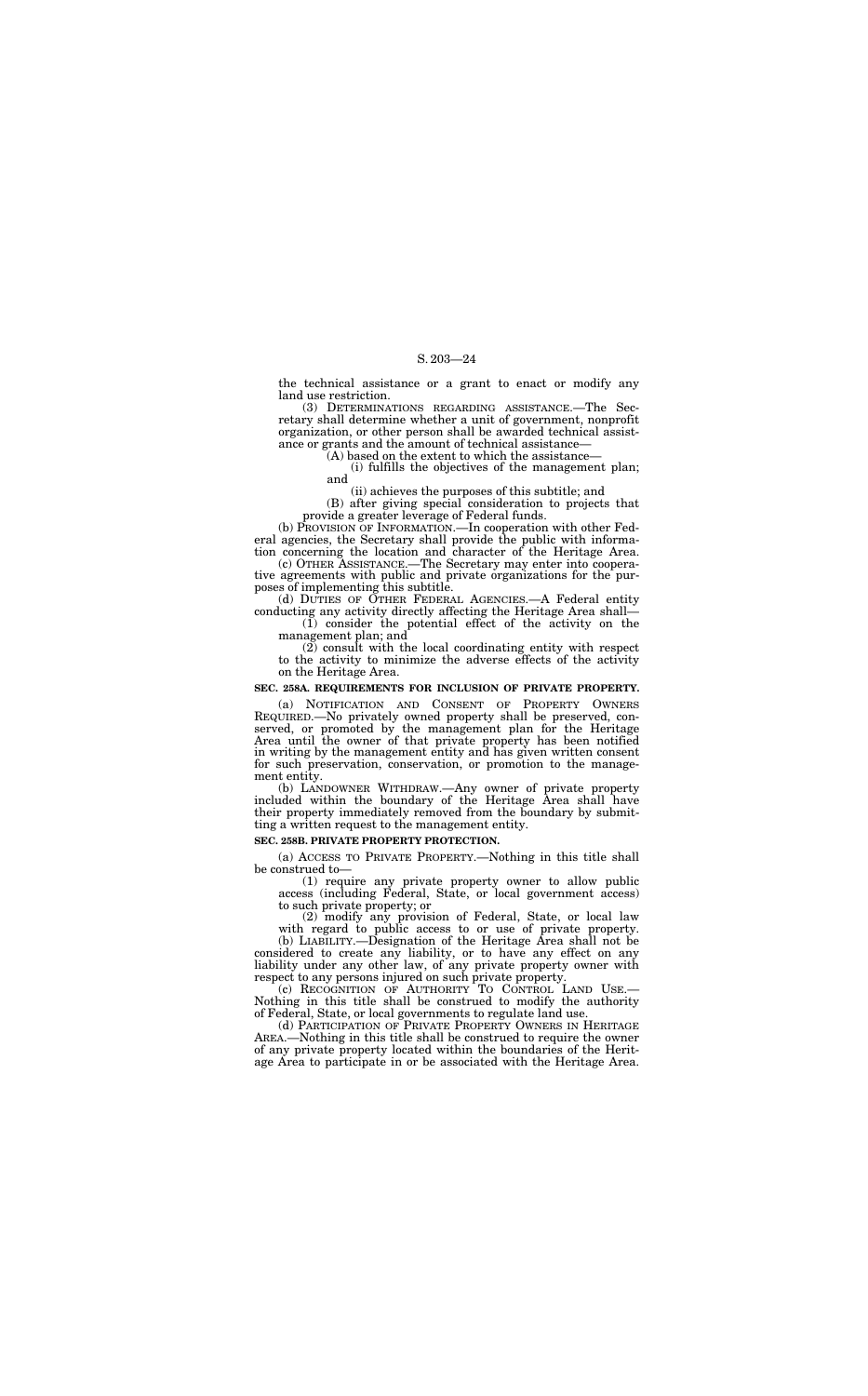(e) EFFECT OF ESTABLISHMENT.—The boundaries designated for the Heritage Area represent the area within which Federal funds appropriated for the purpose of this title may be expended. The establishment of the Heritage Area and its boundaries shall not be construed to provide any nonexisting regulatory authority on land use within the Heritage Area or its viewshed by the Secretary, the National Park Service, or the management entity.

#### **SEC. 259. AUTHORIZATION OF APPROPRIATIONS.**

(a) IN GENERAL.—There is authorized to be appropriated to carry out this subtitle \$10,000,000, to remain available until expended, of which not more than \$1,000,000 may be authorized to be appropriated for any fiscal year.

This subtitle may be cited as the "Freedom's Frontier National Heritage Area Act''.

(b) FEDERAL SHARE.—The Federal share of the cost of any activity carried out using funds made available under this subtitle shall not exceed 50 percent.

#### **SEC. 260. TERMINATION OF AUTHORITY.**

The authority of the Secretary to provide assistance under this subtitle terminates on the date that is 15 years after the date of enactment of this Act.

# **Subtitle E—Freedom's Frontier National Heritage Area**

# **SEC. 261. SHORT TITLE.**

#### **SEC. 262. PURPOSE.**

The purpose of this subtitle is to use preservation, conservation, education, interpretation, and recreation in eastern Kansas and Western Missouri in heritage development and sustainability of the American story recognized by the American people.

#### **SEC. 263. DEFINITIONS.**

In this subtitle:

(1) HERITAGE AREA.—The term ''Heritage Area'' means the Freedom's Frontier National Heritage Area in eastern Kansas and western Missouri.

(2) LOCAL COORDINATING ENTITY.—The term ''local coordinating entity'' means Territorial Kansas Heritage Alliance, recognized by the Secretary, in consultation with the Governors of the States, that agrees to perform the duties of a local coordinating entity under this subtitle, so long as that Alliance is composed of not less than 25 percent residents of Missouri.

(3) MANAGEMENT PLAN.—The term ''management plan'' means the management plan for the Heritage Area developed under section 264(e).

(4) SECRETARY.—The term ''Secretary'' means the Secretary of the Interior.

(5) STATE.—The term ''State'' means each of the States of Kansas and Missouri.

(6) UNIT OF LOCAL GOVERNMENT.—The term ''unit of local government'' means the government of a State, a political subdivision of a State, or an Indian tribe.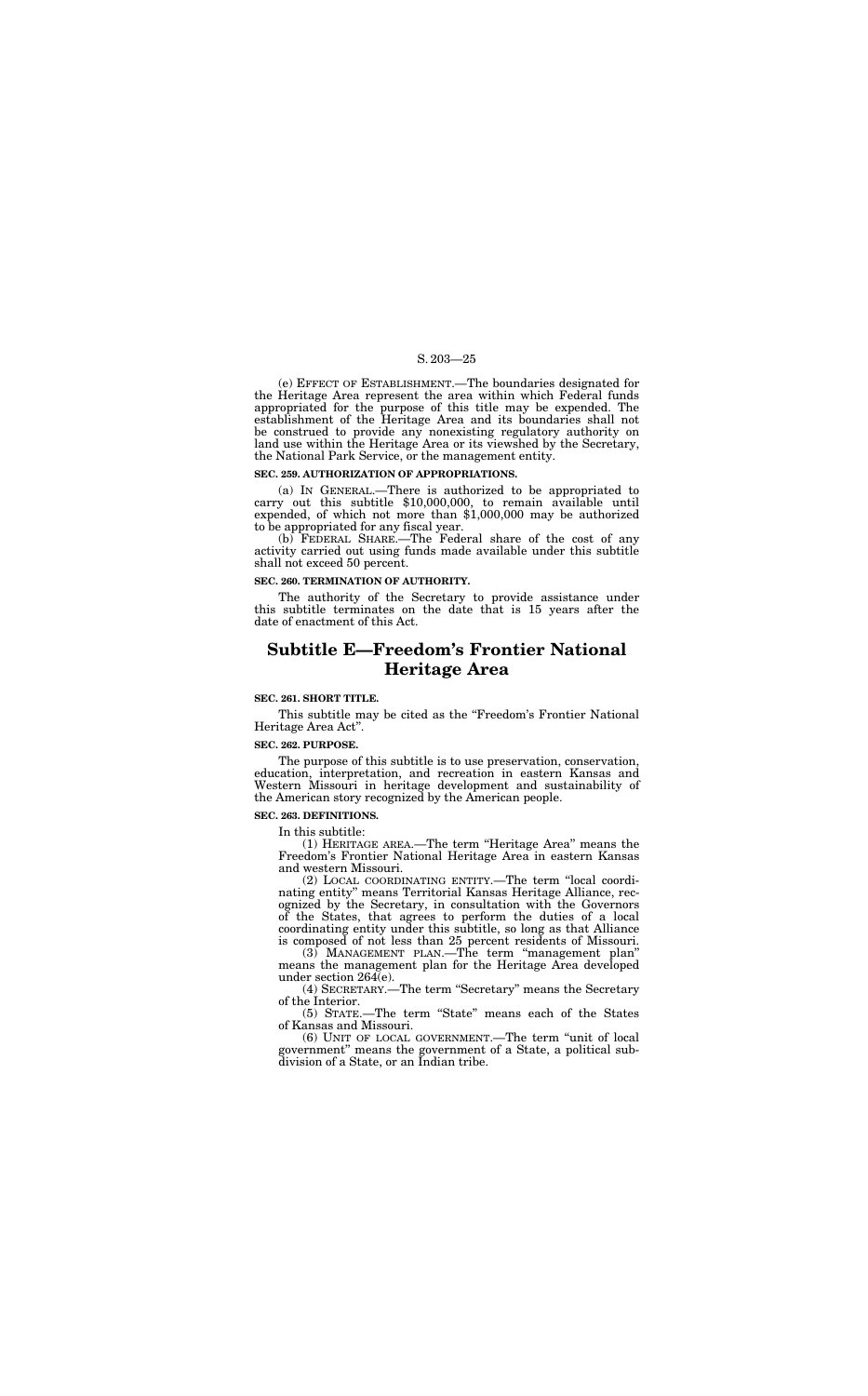#### **SEC. 264. FREEDOM'S FRONTIER NATIONAL HERITAGE AREA.**

(a) ESTABLISHMENT.—There is established in the States the Freedom's Frontier National Heritage Area.

(b) BOUNDARIES.—The Heritage Area may include the following: (1) An area located in eastern Kansas and western Missouri, consisting of—

(A) Allen, Anderson, Atchison, Bourbon, Chautauqua, Cherokee, Clay, Coffey, Crawford, Douglas, Franklin, Geary, Jackson, Johnson, Labette, Leavenworth, Linn, Miami, Neosho, Pottawatomie, Riley, Shawnee, Wabaunsee, Wilson, Woodson, Jefferson, Montgomery, Osage, and Wyandotte Counties in Kansas; and

(B) Buchanan, Platte, Clay, Ray, Lafayette, Jackson, Cass, Johnson, Bates, Vernon, Barton, and St. Clair Counties in Missouri.

(2) Contributing sites, buildings, and districts within the area that are recommended by the management plan.

(c) MAP.—The final boundary of the Heritage Area within the counties identified in subsection (b)(1) shall be specified in the management plan. A map of the Heritage Area shall be included in the management plan. The map shall be on file in the appropriate offices of the National Park Service, Department of the Interior.

(d) LOCAL COORDINATING ENTITY.—

(1) IN GENERAL.—The local coordinating entity for the Heritage Area shall be Territorial Kansas Heritage Alliance, a nonprofit organization established in the State of Kansas, recognized by the Secretary, in consultation with the Governors of the States, so long as that Alliance is composed of not less than 25 percent residents of Missouri and agrees to perform the duties of the local coordinating entity under this subtitle.

(2) AUTHORITIES.—For purposes of developing and implementing the management plan, the local coordinating entity may—

(A) make grants to, and enter into cooperative agreements with, the States, political subdivisions of the States,

and private organizations; (B) hire and compensate staff; and

(C) enter into contracts for goods and services. (e) MANAGEMENT PLAN.—

(1) IN GENERAL.—Not later than 3 years after the date on which funds are made available to carry out this subtitle, the local coordinating entity shall develop and submit to the Secretary a management plan reviewed by participating units of local government within the boundaries of the proposed Heritage Area.

(2) CONTENTS.—The management plan shall—

(A) present a comprehensive program for the conservation, interpretation, funding, management, and development of the Heritage Area, in a manner consistent with the existing local, State, and Federal land use laws and compatible economic viability of the Heritage Area;

(B) establish criteria or standards to measure what is selected for conservation, interpretation, funding, management, and development;

(C) involve residents, public agencies, and private organizations working in the Heritage Area;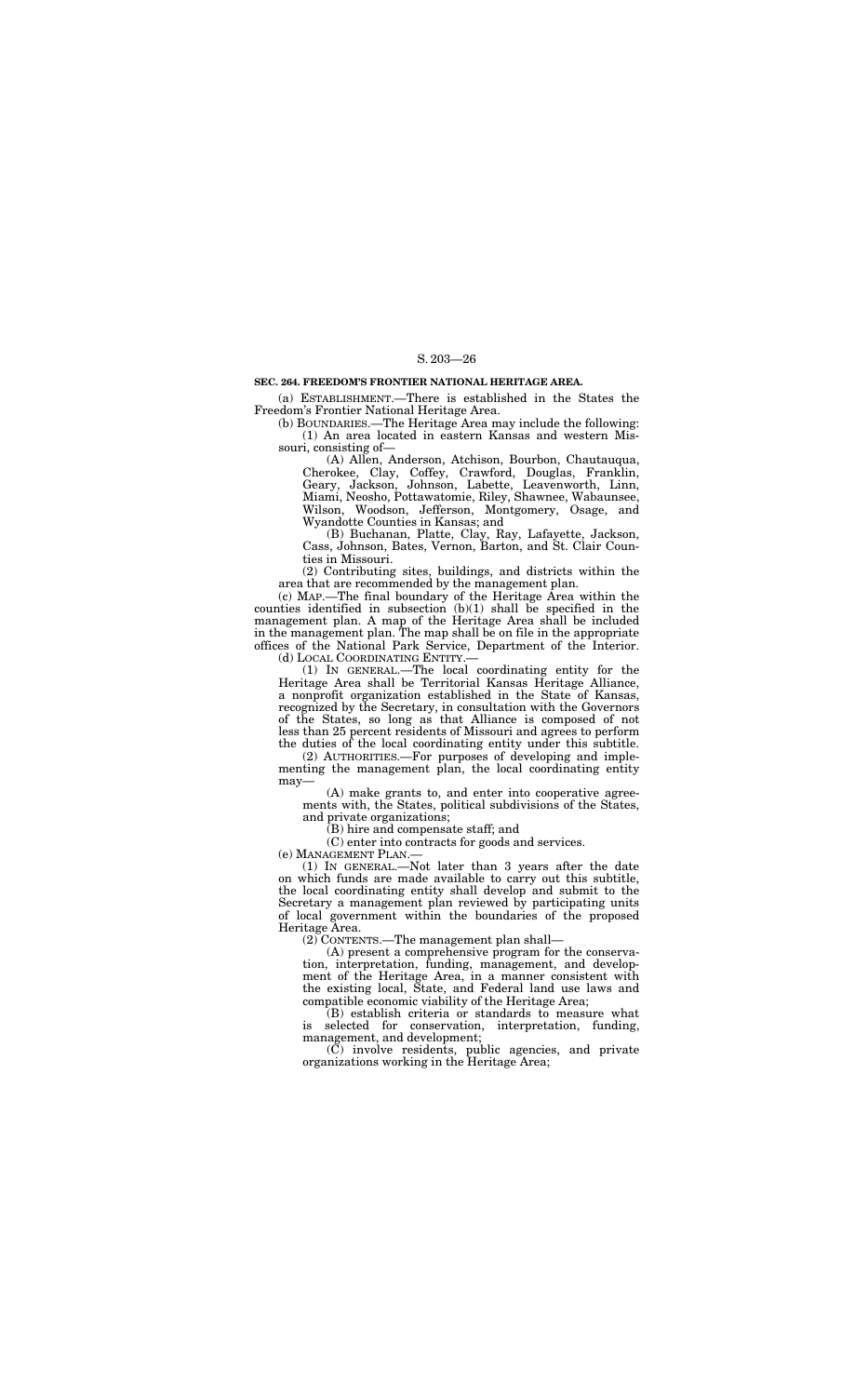(D) specify and coordinate, as of the date of the management plan, existing and potential sources of technical and financial assistance under this and other Federal laws to protect, manage, and develop the Heritage Area; and

(E) include—

(i) actions to be undertaken by units of government and private organizations to protect, conserve, and interpret the resources of the Heritage Area;

(ii) an inventory of the resources contained in the Heritage Area, including a list of any property in the Heritage Area that is related to the themes of the Heritage Area and that meets the establishing criteria (such as, but not exclusive to, visitor readiness) to merit preservation, restoration, management, development, or maintenance because of its natural, cultural, historical, or recreational significance;

(iii) policies for resource management including the development of intergovernmental cooperative agreements, private sector agreements, or any combination thereof, to protect the historical, cultural, recreational, and natural resources of the Heritage Area in a manner consistent with supporting appropriate and compatible economic viability;

(iv) a program for implementation of the management plan by the designated local coordinating entity, in cooperation with its partners and units of local government;

(v) evidence that relevant State, county, and local plans applicable to the Heritage Area have been taken into consideration;

(vi) an analysis of ways in which local, State, and Federal programs may best be coordinated to promote the purposes of this subtitle; and

(vii) a business plan that—

(I) describes in detail the role, operation, financing, and functions of the local coordinating entity for each activity included in the recommendations contained in the management plan; and

(II) provides, to the satisfaction of the Secretary, adequate assurances that the local coordinating entity is likely to have the financial resources necessary to implement the management plan for the Heritage Area, including resources to meet matching requirement for grants awarded under this subtitle.

(3) CONSIDERATIONS.—In developing and implementing the management plan, the local coordinating entity shall consider the interests of diverse governmental, business, and nonprofit groups within the Heritage Area.

(4) DISQUALIFICATION FROM FUNDING.—If a proposed management plan is not submitted to the Secretary within 3 years after the date on which funds are made available to carry out this subtitle, the local coordinating entity shall be ineligible to receive additional funding under this subtitle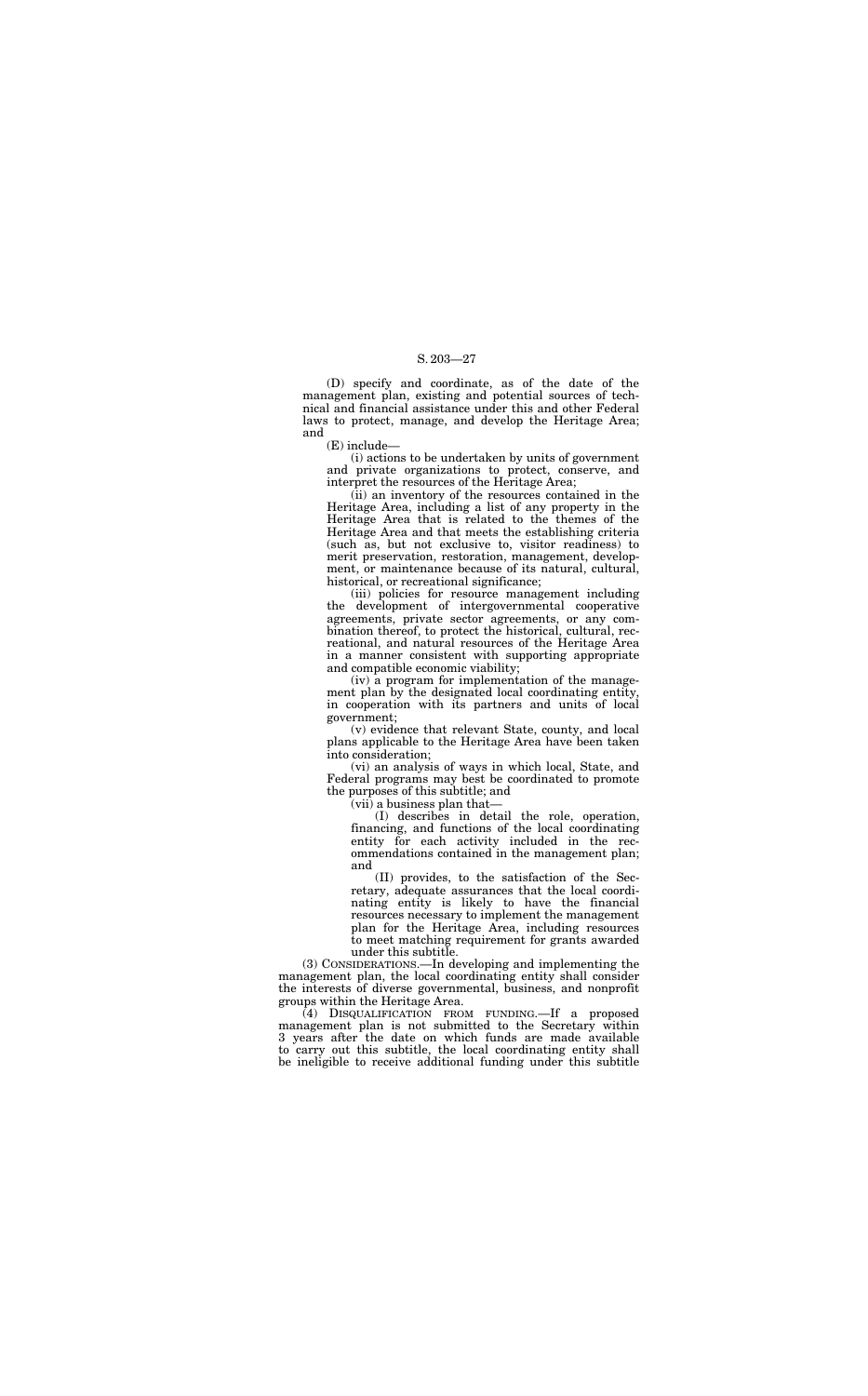until the date on which the Secretary receives the proposed management plan.

(5) APPROVAL AND DISAPPROVAL OF MANAGEMENT PLAN.— The Secretary shall approve or disapprove the proposed management plan submitted under this subtitle not later than 90 days after receiving such proposed management plan.

(6) ACTION FOLLOWING DISAPPROVAL.—If the Secretary disapproves a proposed management plan, the Secretary shall advise the local coordinating entity in writing of the reasons for the disapproval and shall make recommendations for revisions to the proposed management plan. The Secretary shall approve or disapprove a proposed revision within 90 days after the date it is submitted.

(7) APPROVAL OF AMENDMENTS.—The Secretary shall review and approve substantial amendments to the management plan. Funds appropriated under this subtitle may not be expended to implement any changes made by such amendment until the Secretary approves the amendment.

(8) IMPLEMENTATION.—

(A) PRIORITIES.—The local coordinating entity shall give priority to implementing actions described in the management plan, including—

(2) require, with respect to all agreements authorizing expenditure of Federal funds by other organizations, that the receiving organizations make available to the Secretary for audit all records concerning the expenditure of the Federal funds and any matching funds.<br>(i) USE OF FEDERAL FUNDS.—

(i) assisting units of government and nonprofit organizations in preserving resources within the Heritage Area; and

(ii) encouraging local governments to adopt land use policies consistent with the management of the Heritage Area and the goals of the management plan.

 $(1)$  In GENERAL.—No Federal funds made available under this subtitle may be used to acquire real property or an interest in real property.

(B) PUBLIC MEETINGS.—The local coordinating entity shall conduct public meetings at least quarterly on the implementation of the management plan. Not less than 25 percent of the public meetings shall be conducted in Missouri.

(f) PUBLIC NOTICE.—The local coordinating entity shall place a notice of each of its public meetings in a newspaper of general circulation in the Heritage Area and shall make the minutes of the meeting available to the public.

(g) ANNUAL REPORT.—For any year in which Federal funds have been made available under this subtitle, the local coordinating entity shall submit to the Secretary an annual report that describes—

(1) the accomplishments of the local coordinating entity; and

(2) the expenses and income of the local coordinating entity. (h) AUDIT.—The local coordinating entity shall—

(1) make available to the Secretary for audit all records relating to the expenditure of Federal funds and any matching funds; and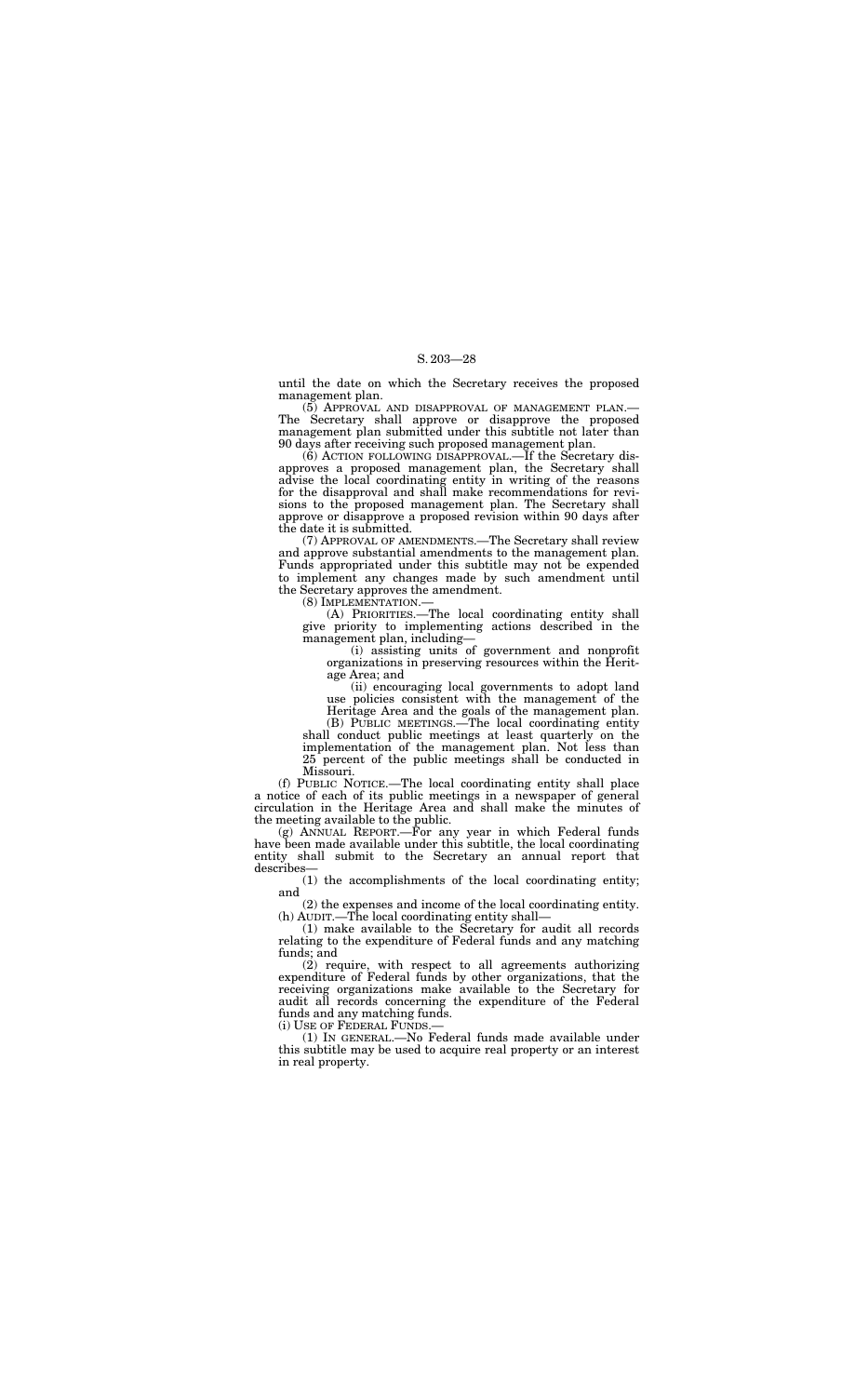(2) OTHER SOURCES.—Nothing in this subtitle precludes the local coordinating entity from using Federal funds made available under other Federal laws for any purpose for which the funds are authorized to be used.

#### **SEC. 265. TECHNICAL AND FINANCIAL ASSISTANCE; OTHER FEDERAL AGENCIES.**

(a) TECHNICAL AND FINANCIAL ASSISTANCE.— (1) IN GENERAL.—On the request of the local coordinating entity, the Secretary may provide technical and financial assistance for the development and implementation of the management plan.

 $(A)$  meets the criteria in the approved management plan; or

(2) PRIORITY FOR ASSISTANCE.—In providing assistance under paragraph  $(1)$ , the Secretary shall give priority to actions that assist in that assist in— (A) conserving the significant cultural, historic, and

natural resources of the Heritage Area; and

 $(1)$  consider the potential effect of the activity on the purposes of the Heritage Area and the management plan;

(B) providing educational, interpretive, and recreational opportunities consistent with the purposes of the Heritage Area.

(3) SPENDING FOR NON-FEDERAL PROPERTY.—The local coordinating entity may expend Federal funds made available

(B) is listed or eligible for listing on the National Register of Historic Places.

(4) OTHER ASSISTANCE.—The Secretary may enter into cooperative agreements with public and private organizations to carry out this subsection.

(b) OTHER FEDERAL AGENCIES.—Any Federal entity conducting or supporting an activity that directly affects the Heritage Area

(2) consult with the local coordinating entity regarding the activity; and

(3) to the maximum extent practicable, conduct or support the activity to avoid adverse effects on the Heritage Area.

(c) OTHER ASSISTANCE NOT AFFECTED.—This subtitle does not affect the authority of any Federal official to provide technical or financial assistance under any other law.

(d) NOTIFICATION OF OTHER FEDERAL ACTIVITIES.—The head of each Federal agency shall provide to the Secretary and the local coordinating entity, to the extent practicable, advance notice of all activities that may have an impact on the Heritage Area. **SEC. 266. PRIVATE PROPERTY PROTECTION.**

# (a) ACCESS TO PRIVATE PROPERTY.—Nothing in this subtitle shall be construed to require any private property owner to permit public access (including Federal, State, or local government access) to such private property. Nothing in this subtitle shall be construed

to modify any provision of Federal, State, or local law with regard to public access to or use of private lands.

(b) LIABILITY.—Designation of the Heritage Area shall not be considered to create any liability, or to have any effect on any liability under any other law, of any private property owner with respect to any persons injured on such private property.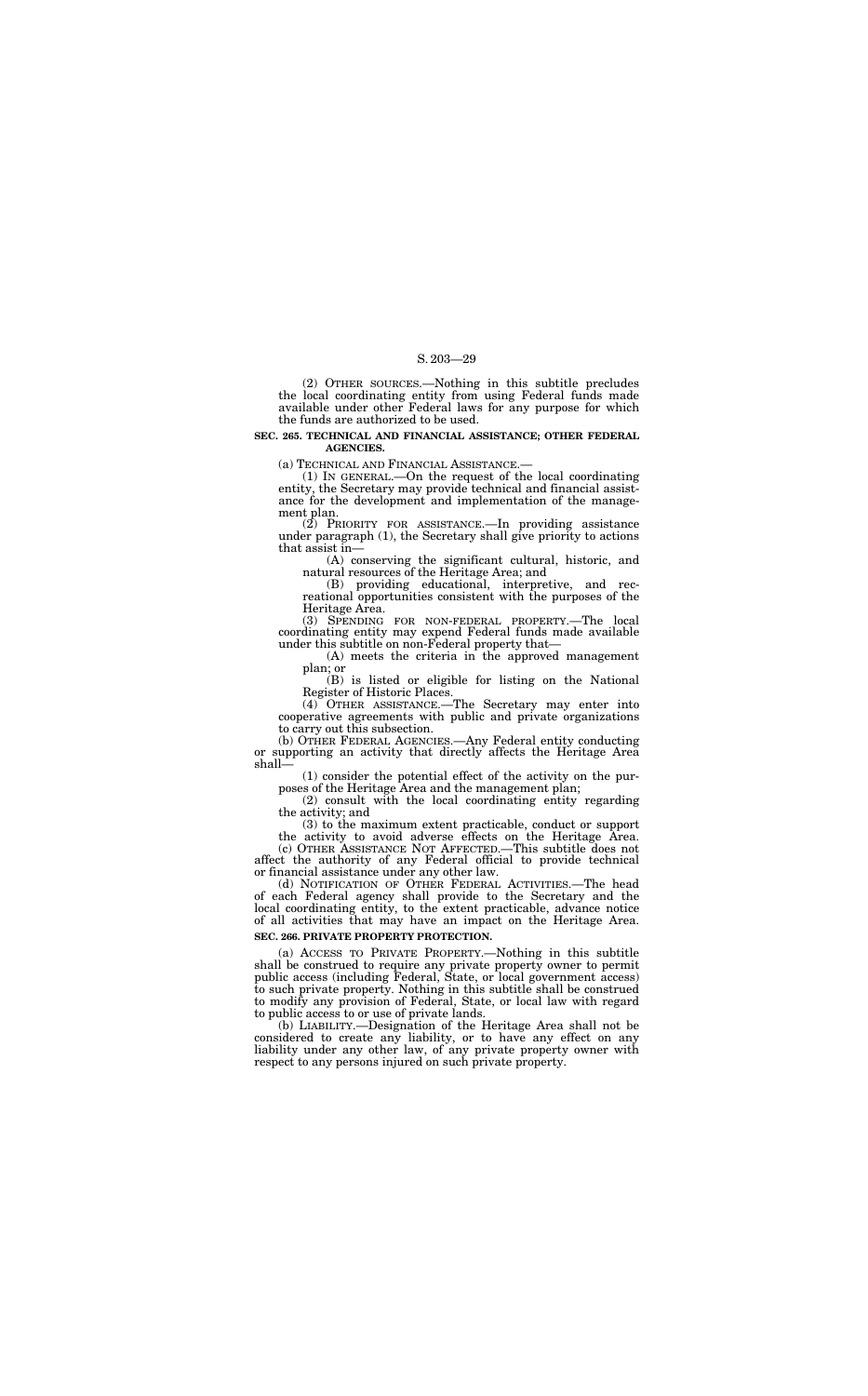(c) RECOGNITION OF AUTHORITY TO CONTROL LAND USE.— Nothing in this subtitle shall be construed to modify any authority of Federal, State, or local governments to regulate land use.

(d) PARTICIPATION OF PRIVATE PROPERTY OWNERS IN HERITAGE AREAS.—Nothing in this subtitle shall be construed to require the owner of any private property located within the boundaries of the Heritage Area to participate in or be associated with the Heritage Area.

(e) LAND USE REGULATION.—

(1) IN GENERAL.—The local coordinating entity shall provide assistance and encouragement to State and local governments, private organizations, and persons to protect and promote the resources and values of the Heritage Area.

(2) EFFECT.—Nothing in this subtitle—

(A) affects the authority of the State or local governments to regulate under law any use of land; or

(B) grants any power of zoning or land use to the local coordinating entity.

(f) PRIVATE PROPERTY.—

(1) IN GENERAL.—The local coordinating entity shall be an advocate for land management practices consistent with the purposes of the Heritage Area.

(2) EFFECT.—Nothing in this subtitle—

(A) abridges the rights of any person with regard to private property;

(B) affects the authority of the State or local government regarding private property; or

(C) imposes any additional burden on any property owner.

(g) REQUIREMENTS FOR INCLUSION OF PRIVATE PROPERTY.— (1) NOTIFICATION AND CONSENT OF PROPERTY OWNERS

REQUIRED.—No privately owned property shall be preserved, conserved, or promoted by the management plan for the Heritage Area until the owner of that private property has been notified in writing by the management entity and has given written consent for such preservation, conservation, or promotion to the management entity.

(2) LANDOWNER WITHDRAWAL.—Any owner of private property included within the boundary of the Heritage Area shall have their property immediately removed from the boundary by submitting a written request to the management entity.

#### **SEC. 267. SAVINGS PROVISIONS.**

(a) RULES, REGULATIONS, STANDARDS, AND PERMIT PROC-ESSES.—Nothing in this subtitle shall be construed to impose any environmental, occupational, safety, or other rule, regulation, standard, or permit process in the Heritage Area that is different from those that would be applicable if the Heritage Area had not been established.

(b) WATER AND WATER RIGHTS.—Nothing in this subtitle shall be construed to authorize or imply the reservation or appropriation of water or water rights.

(c) NO DIMINISHMENT OF STATE AUTHORITY.—Nothing in this subtitle shall be construed to diminish the authority of the State to manage fish and wildlife, including the regulation of fishing and hunting within the Heritage Area.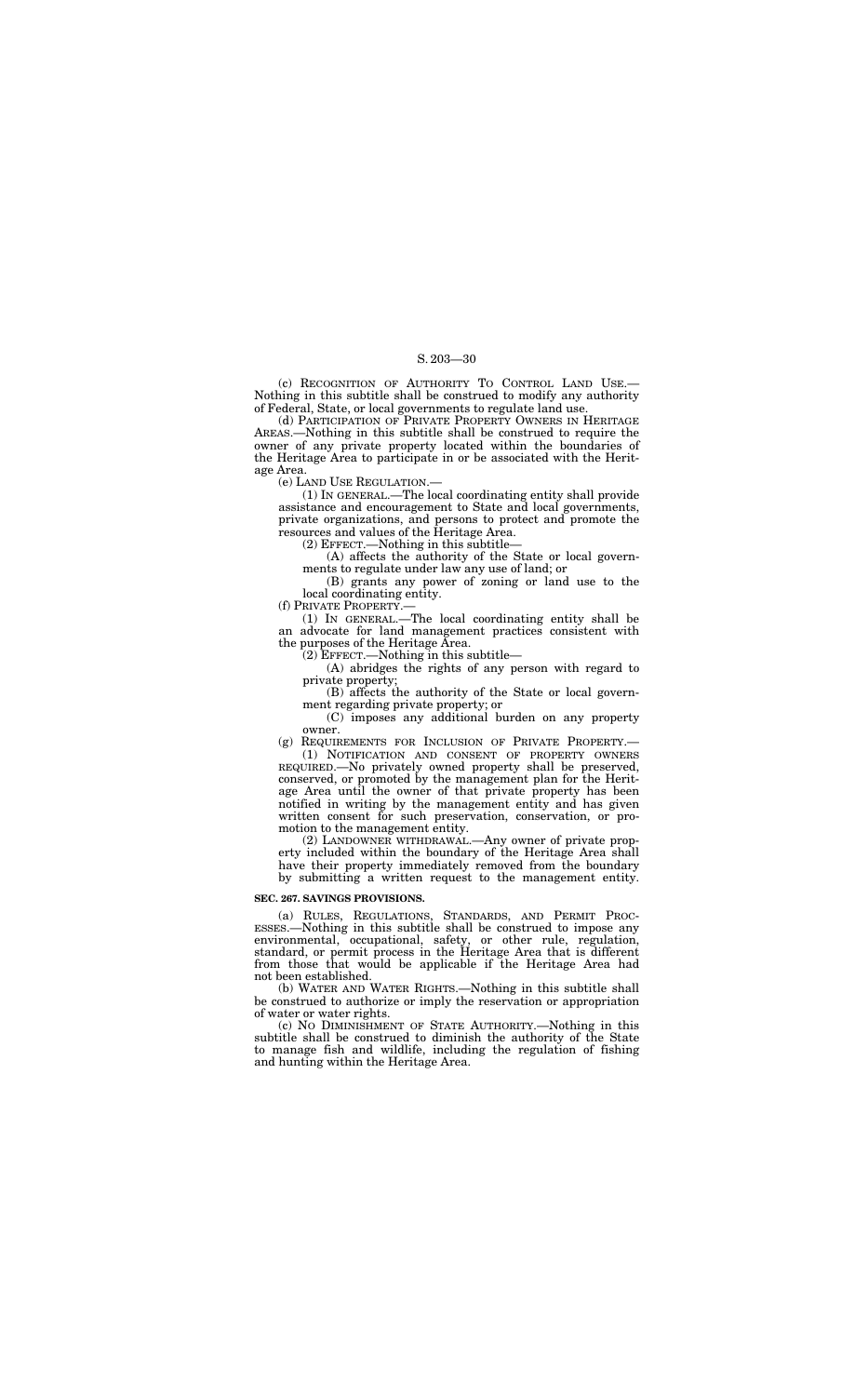#### **SEC. 268. AUTHORIZATION OF APPROPRIATIONS.**

(a) IN GENERAL.—There is authorized to be appropriated to carry out this subtitle \$10,000,000, to remain available until expended, of which not more than \$1,000,000 may be authorized to be appropriated for any fiscal year.

(b) COST-SHARING REQUIREMENT.—The Federal share of the total cost of any activity assisted under this subtitle shall be not more than 50 percent.

This subtitle may be cited as the "Upper Housatonic Valley" National Heritage Area Act''.

#### **SEC. 269. TERMINATION OF AUTHORITY.**

The authority of the Secretary to provide assistance under this subtitle terminates on the date that is 15 years after the date of enactment of this Act.

# **Subtitle F—Upper Housatonic Valley National Heritage Area**

# **SEC. 271. SHORT TITLE.**

#### **SEC. 272. FINDINGS AND PURPOSES.**

(a) FINDINGS.—Congress finds the following:

(1) The upper Housatonic Valley, encompassing 29 towns in the hilly terrain of western Massachusetts and northwestern Connecticut, is a singular geographical and cultural region that has made significant national contributions through its literary, artistic, musical, and architectural achievements, its iron, paper, and electrical equipment industries, and its scenic beautification and environmental conservation efforts.

(2) The upper Housatonic Valley has 139 properties and historic districts listed on the National Register of Historic Places, including—

(A) five National Historic Landmarks—

(i) Edith Wharton's home, The Mount, Lenox, Massachusetts;

(ii) Herman Melville's home, Arrowhead, Pittsfield, Massachusetts;

(iii) W.E.B. DuBois' Boyhood Homesite, Great Barrington, Massachusetts;

(iv) Mission House, Stockbridge, Massachusetts; and

(v) Crane and Company Old Stone Mill Rag Room, Dalton, Massachusetts; and

(B) four National Natural Landmarks—

(i) Bartholomew's Cobble, Sheffield, Massachusetts, and Salisbury, Connecticut;

(ii) Beckley Bog, Norfolk, Connecticut;

(iii) Bingham Bog, Salisbury, Connecticut; and

(iv) Cathedral Pines, Cornwall, Connecticut.

(3) Writers, artists, musicians, and vacationers have visited the region for more than 150 years to enjoy its scenic wonders, making it one of the country's leading cultural resorts.

(4) The upper Housatonic Valley has made significant national cultural contributions through such writers as Herman Melville, Nathaniel Hawthorne, Edith Wharton, and W.E.B.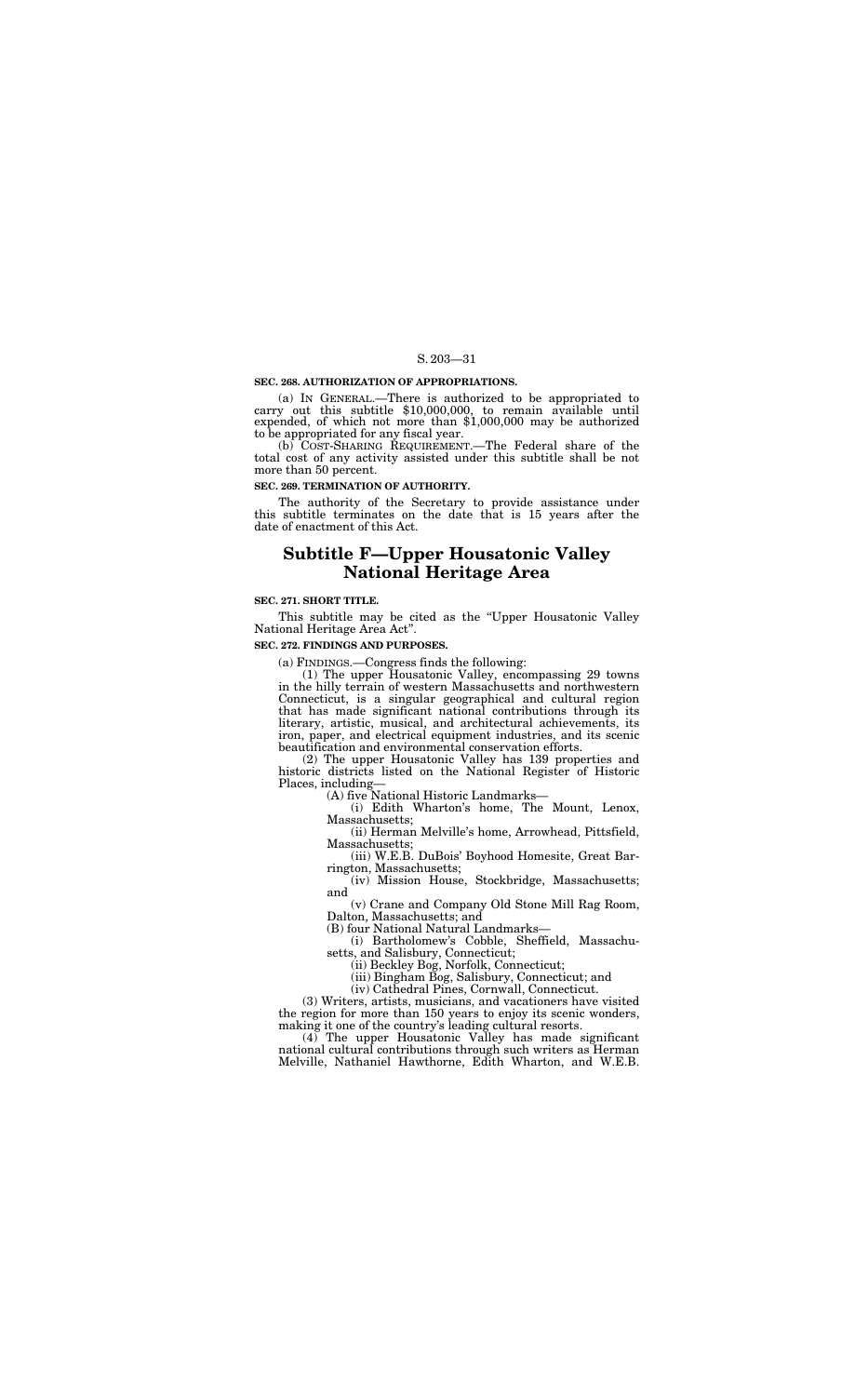DuBois, artists Daniel Chester French and Norman Rockwell, and the performing arts centers of Tanglewood, Music Mountain, Norfolk (Connecticut) Chamber Music Festival, Jacob's Pillow, and Shakespeare & Company.

(5) The upper Housatonic Valley is noted for its pioneering achievements in the iron, paper, and electrical generation industries and has cultural resources to interpret those industries.

(6) The region became a national leader in scenic beautification and environmental conservation efforts following the era of industrialization and deforestation and maintains a fabric of significant conservation areas including the meandering Housatonic River.

(7) Important historical events related to the American Revolution, Shays' Rebellion, and early civil rights took place in the upper Housatonic Valley.

(8) The region had an American Indian presence going back 10,000 years and Mohicans had a formative role in contact with Europeans during the seventeenth and eighteenth centuries.

(9) The Upper Housatonic Valley National Heritage Area has been proposed in order to heighten appreciation of the region, preserve its natural and historical resources, and improve the quality of life and economy of the area.

(1) HERITAGE AREA.—The term ''Heritage Area'' means the Upper Housatonic Valley National Heritage Area, established in section 274.<br>(2) MANAGEMENT ENTITY.—The term "Management Entity"

means the management entity for the Heritage Area designated by section 274(d).

(b) PURPOSES.—The purposes of this subtitle are as follows: (1) To establish the Upper Housatonic Valley National Heritage Area in the State of Connecticut and the Commonwealth of Massachusetts.

(2) To implement the national heritage area alternative as described in the document entitled ''Upper Housatonic Valley National Heritage Area Feasibility Study, 2003''.

(3) To provide a management framework to foster a close working relationship with all levels of government, the private sector, and the local communities in the upper Housatonic Valley region to conserve the region's heritage while continuing to pursue compatible economic opportunities.

(4) To assist communities, organizations, and citizens in the State of Connecticut and the Commonwealth of Massachusetts in identifying, preserving, interpreting, and developing the historical, cultural, scenic, and natural resources of the region for the educational and inspirational benefit of current and future generations.

#### **SEC. 273. DEFINITIONS.**

In this subtitle:

(3) MANAGEMENT PLAN.—The term ''Management Plan'' means the management plan for the Heritage Area specified in section 276.

(4) MAP.—The term "map" means the map entitled ''Boundary Map Upper Housatonic Valley National Heritage Area", numbered P17/80,000, and dated February 2003.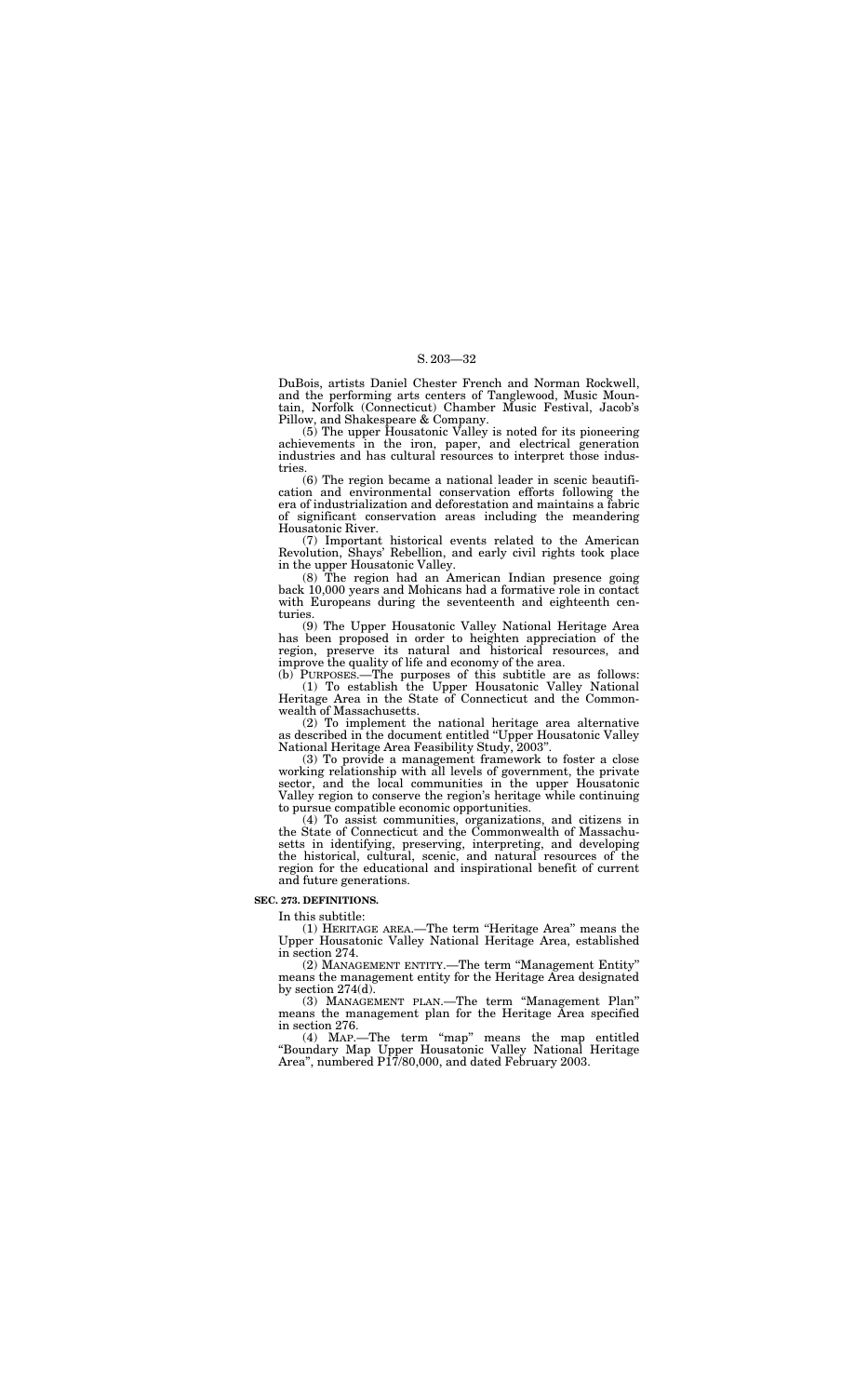(5) SECRETARY.—The term ''Secretary'' means the Secretary of the Interior.

(6) STATE.—The term ''State'' means the State of Connecticut and the Commonwealth of Massachusetts.

#### **SEC. 274. UPPER HOUSATONIC VALLEY NATIONAL HERITAGE AREA.**

(a) ESTABLISHMENT.—There is established the Upper Housatonic Valley National Heritage Area.

(b) BOUNDARIES.—The Heritage Area shall be comprised of— (1) part of the Housatonic River's watershed, which extends

60 miles from Lanesboro, Massachusetts to Kent, Connecticut; (2) the towns of Canaan, Colebrook, Cornwall, Kent, Nor-

folk, North Canaan, Salisbury, Sharon, and Warren in Connecticut; and

(3) the towns of Alford, Becket, Dalton, Egremont, Great Barrington, Hancock, Hinsdale, Lanesboro, Lee, Lenox, Monterey, Mount Washington, New Marlboro, Pittsfield, Richmond, Sheffield, Stockbridge, Tyringham, Washington, and West Stockbridge in Massachusetts.

 $(A)$  carrying out programs and projects that recognize, protect and enhance important resource values within the Heritage Area;

(c) AVAILABILITY OF MAP.—The map shall be on file and available for public inspection in the appropriate offices of the National Park Service, Department of the Interior.

(d) MANAGEMENT ENTITY.—The Upper Housatonic Valley National Heritage Area, Inc. shall be the management entity for the Heritage Area.

# **SEC. 275. AUTHORITIES, PROHIBITIONS, AND DUTIES OF THE MANAGE-MENT ENTITY.**

(a) DUTIES OF THE MANAGEMENT ENTITY.—To further the pur-

poses of the Heritage Area, the management entity shall— (1) prepare and submit a management plan for the Heritage Area to the Secretary in accordance with section 276;

(2) assist units of local government, regional planning organizations, and nonprofit organizations in implementing the

(B) establishing and maintaining interpretive exhibits and programs within the Heritage Area;

(C) developing recreational and educational opportunities in the Heritage Area;

(D) increasing public awareness of and appreciation for natural, historical, scenic, and cultural resources of the Heritage Area;

(E) protecting and restoring historic sites and buildings in the Heritage Area that are consistent with heritage area themes;

(F) ensuring that signs identifying points of public access and sites of interest are posted throughout the Heritage Area; and

(G) promoting a wide range of partnerships among governments, organizations and individuals to further the purposes of the Heritage Area;

(3) consider the interests of diverse units of government, businesses, organizations and individuals in the Heritage Area in the preparation and implementation of the management plan;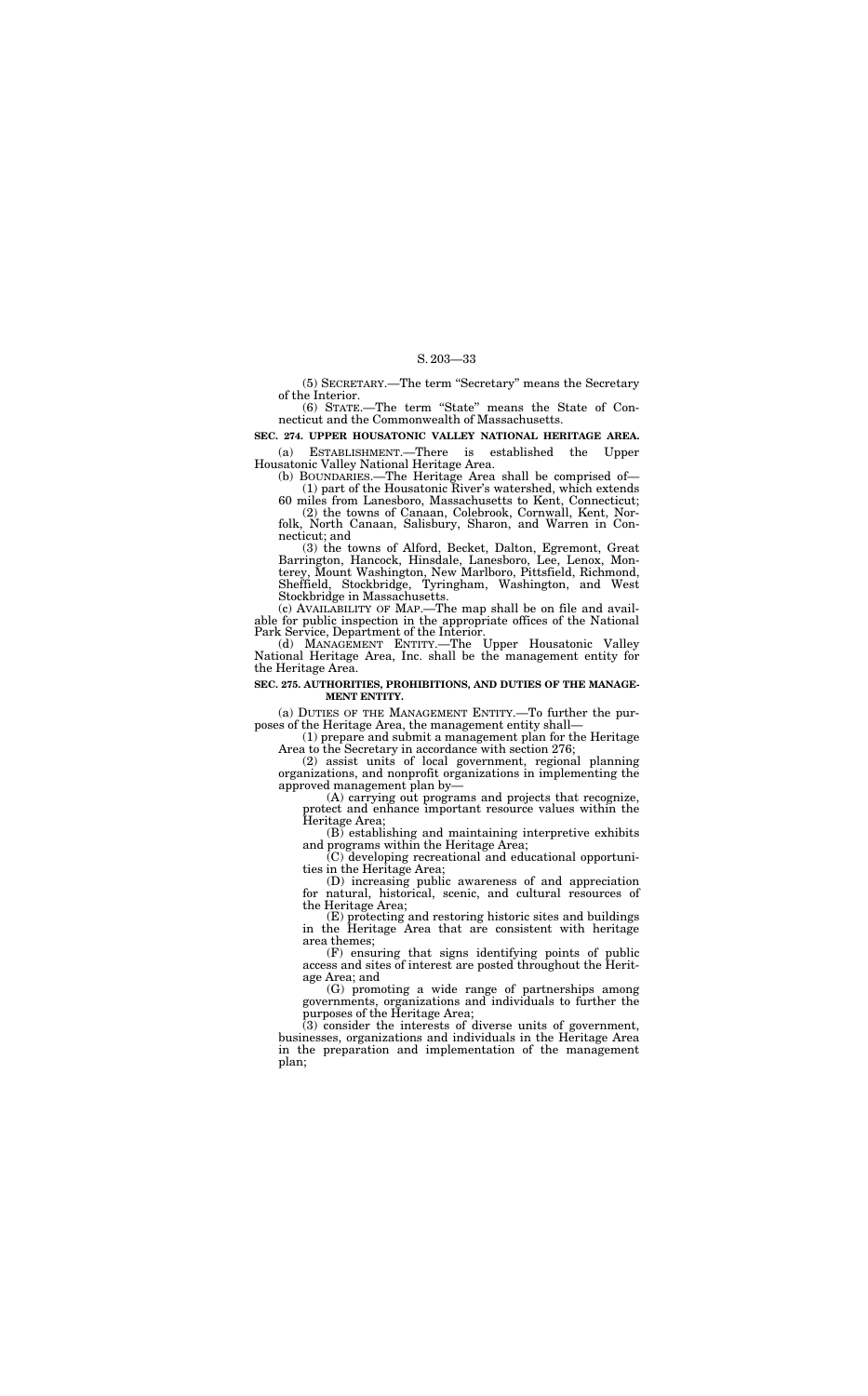(4) conduct meetings open to the public at least semiannually regarding the development and implementation of the management plan;

(5) submit an annual report to the Secretary for any fiscal year in which the management entity receives Federal funds under this subtitle, setting forth its accomplishments, expenses, and income, including grants to any other entities during the year for which the report is made;

(6) make available for audit for any fiscal year in which it receives Federal funds under this subtitle, all information pertaining to the expenditure of such funds and any matching funds, and require in all agreements authorizing expenditures of Federal funds by other organizations, that the receiving organizations make available for such audit all records and other information pertaining to the expenditure of such funds; and

(7) encourage by appropriate means economic development that is consistent with the purposes of the Heritage Area.

(b) AUTHORITIES.—The management entity may, for the purposes of preparing and implementing the management plan for the Heritage Area, use Federal funds made available through this subtitle to—

(1) make grants to the State of Connecticut and the Commonwealth of Massachusetts, their political subdivisions, nonprofit organizations and other persons;

(2) enter into cooperative agreements with or provide technical assistance to the State of Connecticut and the Commonwealth of Massachusetts, their subdivisions, nonprofit organizations, and other interested parties;

(3) hire and compensate staff, which shall include individuals with expertise in natural, cultural, and historical resources protection, and heritage programming;

(4) obtain money or services from any source including any that are provided under any other Federal law or program; (5) contract for goods or services; and

(6) undertake to be a catalyst for any other activity that furthers the purposes of the Heritage Area and is consistent with the approved management plan.

(c) PROHIBITIONS ON THE ACQUISITION OF REAL PROPERTY.— The management entity may not use Federal funds received under this subtitle to acquire real property, but may use any other source of funding, including other Federal funding outside this authority, intended for the acquisition of real property.

# **SEC. 276. MANAGEMENT PLAN.**

(a) IN GENERAL.—The management plan for the Heritage Area shall—

(1) include comprehensive policies, strategies and recommendations for conservation, funding, management and development of the Heritage Area;

(2) take into consideration existing State, county, and local plans in the development of the management plan and its implementation;

(3) include a description of actions that governments, private organizations, and individuals have agreed to take to protect the natural, historical and cultural resources of the Heritage Area;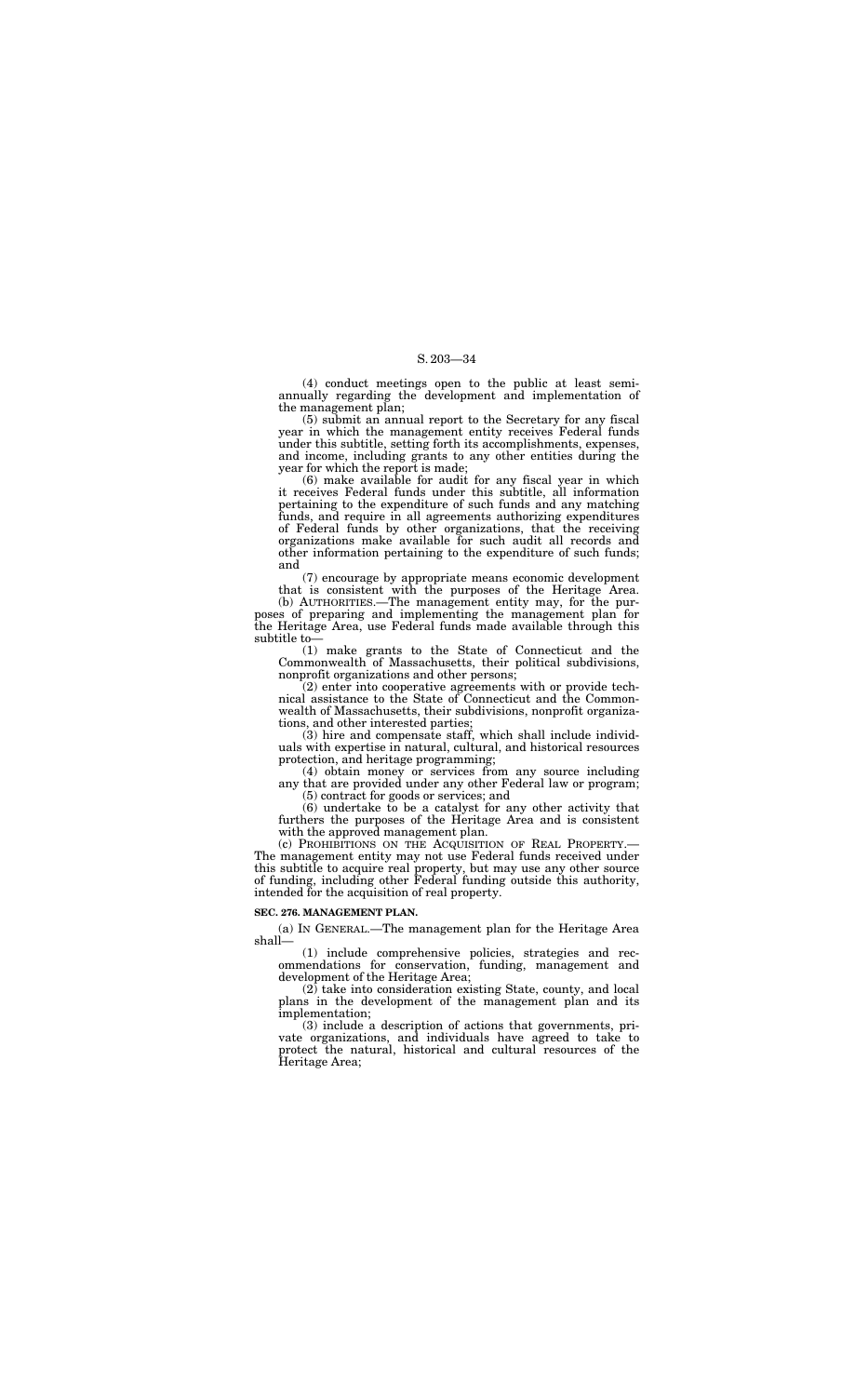(4) specify the existing and potential sources of funding to protect, manage, and develop the Heritage Area in the first 5 years of implementation;

(5) include an inventory of the natural, historical, cultural, educational, scenic, and recreational resources of the Heritage Area related to the themes of the Heritage Area that should be preserved, restored, managed, developed, or maintained;

(6) describe a program of implementation for the management plan including plans for resource protection, restoration, construction, and specific commitments for implementation that have been made by the management entity or any government, organization, or individual for the first 5 years of implementation; and

(7) include an interpretive plan for the Heritage Area. (b) DEADLINE AND TERMINATION OF FUNDING.—

(1) DEADLINE.—The management entity shall submit the management plan to the Secretary for approval within 3 years after funds are made available for this subtitle.

(2) TERMINATION OF FUNDING.—If the management plan is not submitted to the Secretary in accordance with this subsection, the management entity shall not qualify for Federal funding under this subtitle until such time as the management plan is submitted to the Secretary.

#### **SEC. 277. DUTIES AND AUTHORITIES OF THE SECRETARY.**

 $(\tilde{C})$  the resource protection and interpretation strategies contained in the management plan, if implemented, would adequately protect the natural, historical, and cultural resources of the Heritage Area; and

(a) TECHNICAL AND FINANCIAL ASSISTANCE.—The Secretary may, upon the request of the management entity, provide technical assistance on a reimbursable or non-reimbursable basis and financial assistance to the Heritage Area to develop and implement the approved management plan. The Secretary is authorized to enter into cooperative agreements with the management entity and other public or private entities for this purpose. In assisting the Heritage Area, the Secretary shall give priority to actions that in general assist in—

(1) conserving the significant natural, historical, cultural, and scenic resources of the Heritage Area; and

(2) providing educational, interpretive, and recreational opportunities consistent with the purposes of the Heritage Area. (b) APPROVAL AND DISAPPROVAL OF MANAGEMENT PLAN.—

(1) IN GENERAL.—The Secretary shall approve or disapprove the management plan not later than 90 days after receiving the management plan.

(2) CRITERIA FOR APPROVAL.—In determining the approval of the management plan, the Secretary shall consider whether—

(A) the management entity is representative of the diverse interests of the Heritage Area, including governments, natural and historic resource protection organizations, educational institutions, businesses, and recreational organizations;

(B) the management entity has afforded adequate opportunity, including public hearings, for public and governmental involvement in the preparation of the management plan;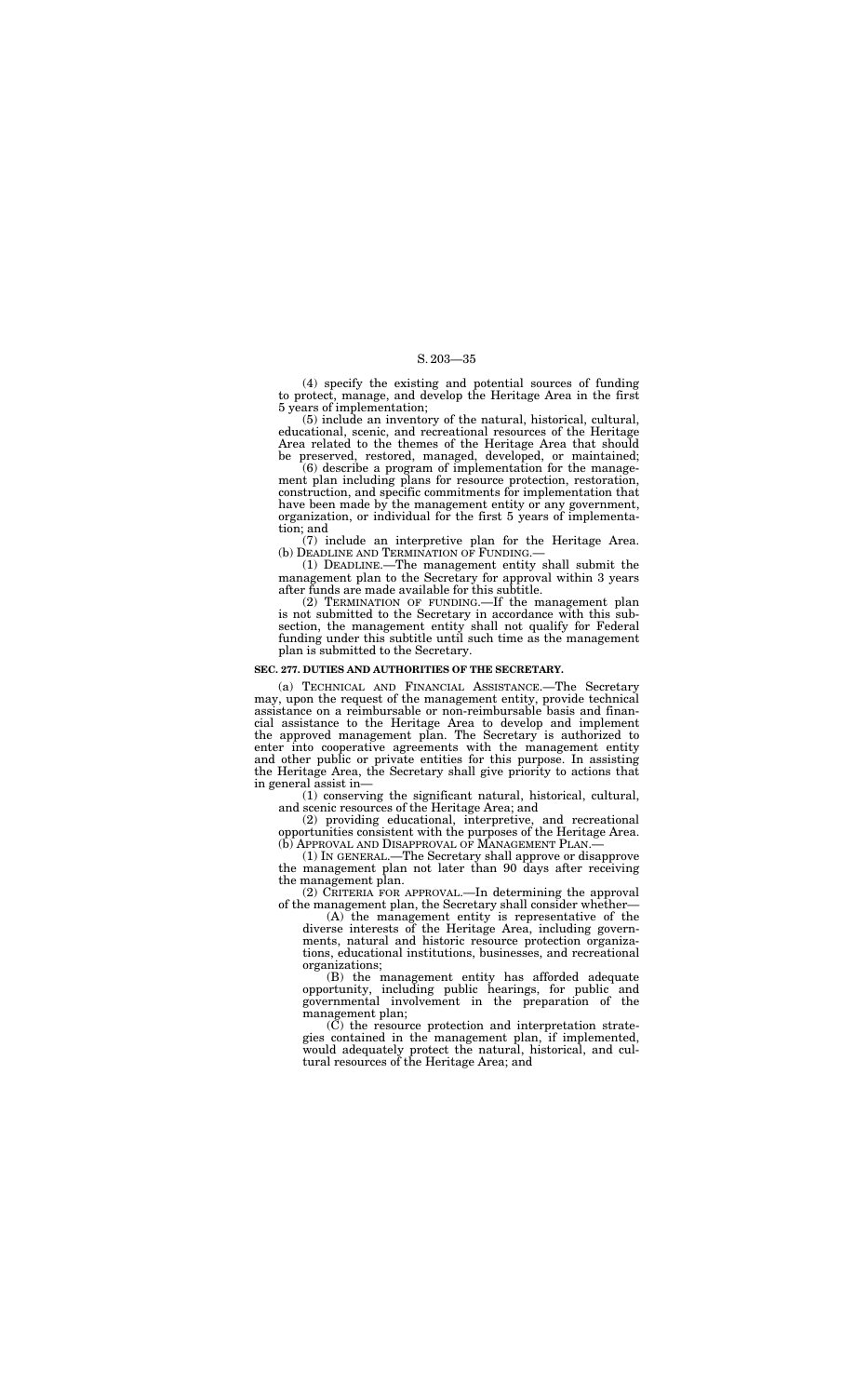(D) the management plan is supported by the appropriate State and local officials whose cooperation is needed to ensure the effective implementation of the State and local aspects of the management plan.

(3) ACTION FOLLOWING DISAPPROVAL.—If the Secretary disapproves the management plan, the Secretary shall advise the management entity in writing of the reasons therefore and shall make recommendations for revisions to the management plan. The Secretary shall approve or disapprove a proposed revision within 60 days after the date it is submitted.

 $(1)$  consult with the Secretary and the management entity with respect to such activities;

(4) APPROVAL OF AMENDMENTS.—Substantial amendments to the management plan shall be reviewed by the Secretary and approved in the same manner as provided for the original management plan. The management entity shall not use Federal funds authorized by this subtitle to implement any amendments until the Secretary has approved the amendments.

#### **SEC. 278. DUTIES OF OTHER FEDERAL AGENCIES.**

Any Federal agency conducting or supporting activities directly affecting the Heritage Area shall—

(2) modify any provision of Federal, State, or local law with regard to public access to or use of private property.

(2) cooperate with the Secretary and the management entity in carrying out their duties under this subtitle and, to the maximum extent practicable, coordinate such activities with the carrying out of such duties; and

(3) to the maximum extent practicable, conduct or support such activities in a manner which the management entity determines will not have an adverse effect on the Heritage Area.

#### **SEC. 279. REQUIREMENTS FOR INCLUSION OF PRIVATE PROPERTY.**

(a) NOTIFICATION AND CONSENT OF PROPERTY OWNERS REQUIRED.—No privately owned property shall be preserved, conserved, or promoted by the management plan for the Heritage Area until the owner of that private property has been notified in writing by the management entity and has given written consent for such preservation, conservation, or promotion to the management entity.

(b) LANDOWNER WITHDRAW.—Any owner of private property included within the boundary of the Heritage Area shall have their property immediately removed from the boundary by submitting a written request to the management entity.

# **SEC. 280. PRIVATE PROPERTY PROTECTION.**

(a) ACCESS TO PRIVATE PROPERTY.—Nothing in this subtitle shall be construed to—

(1) require any private property owner to allow public access (including Federal, State, or local government access) to such private property; or

(b) LIABILITY.—Designation of the Heritage Area shall not be considered to create any liability, or to have any effect on any liability under any other law, of any private property owner with respect to any persons injured on such private property.

(c) RECOGNITION OF AUTHORITY TO CONTROL LAND USE.— Nothing in this subtitle shall be construed to modify the authority of Federal, State, or local governments to regulate land use.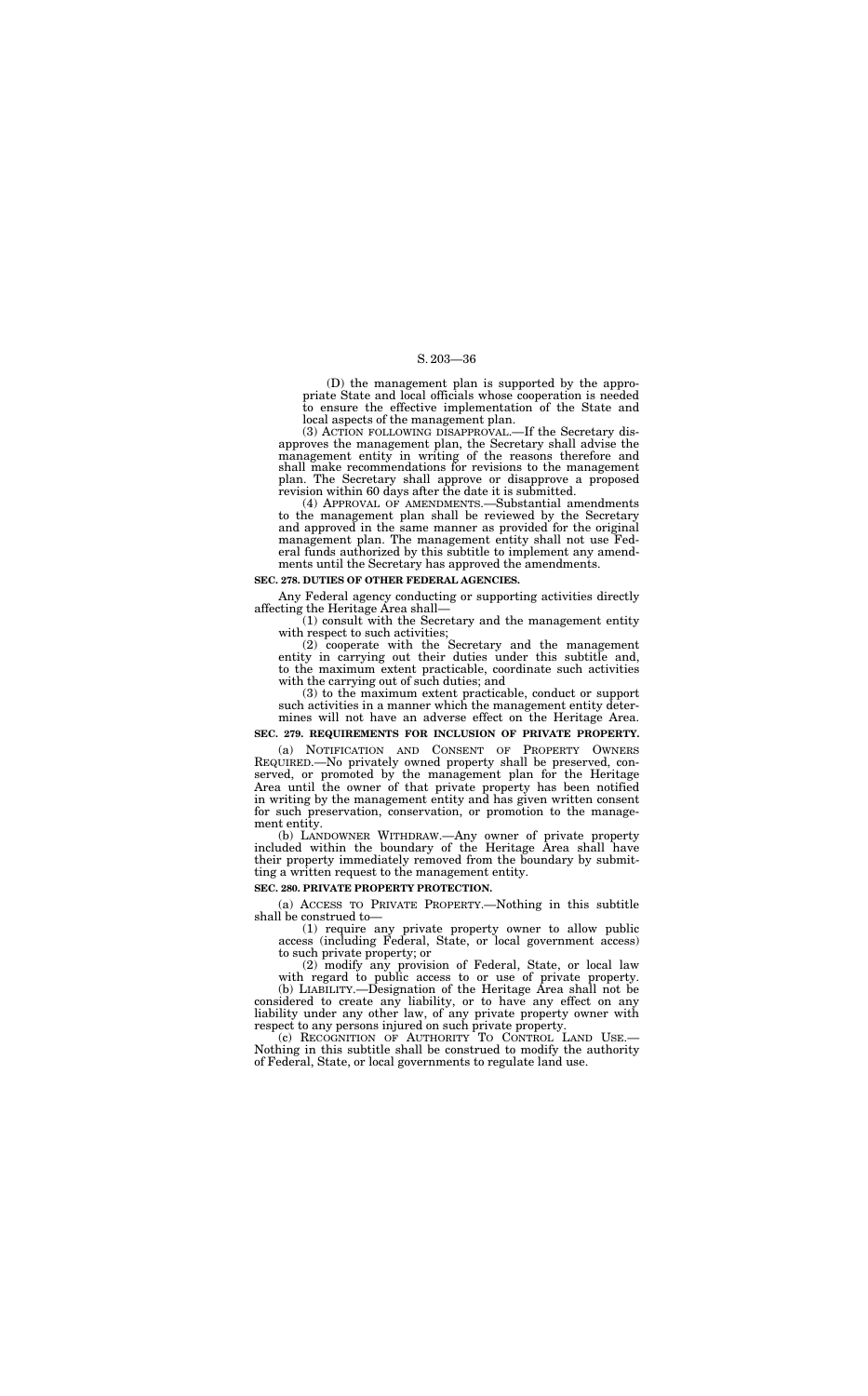(d) PARTICIPATION OF PRIVATE PROPERTY OWNERS IN HERITAGE AREA.—Nothing in this subtitle shall be construed to require the owner of any private property located within the boundaries of the Heritage Area to participate in or be associated with the Heritage Area.

(e) EFFECT OF ESTABLISHMENT.—The boundaries designated for the Heritage Area represent the area within which Federal funds appropriated for the purpose of this subtitle may be expended. The establishment of the Heritage Area and its boundaries shall not be construed to provide any nonexisting regulatory authority on land use within the Heritage Area or its viewshed by the Secretary, the National Park Service, or the management entity.

### **SEC. 280A. AUTHORIZATION OF APPROPRIATIONS.**

This subtitle may be cited as the "Champlain Valley National" Heritage Partnership Act of 2006''.

(a) IN GENERAL.—There is authorized to be appropriated for the purposes of this subtitle not more than \$1,000,000 for any fiscal year. Not more than a total of \$10,000,000 may be appropriated for the Heritage Area under this subtitle.

(b) MATCHING FUNDS.—Federal funding provided under this subtitle may not exceed 50 percent of the total cost of any assistance or grant provided or authorized under this subtitle.

## **SEC. 280B. SUNSET.**

(B) the era of military campaigns, including highly significant military campaigns of the French and Indian War, the American Revolution, and the War of 1812; and

The authority of the Secretary to provide assistance under this subtitle shall terminate on the day occurring 15 years after the date of the enactment of this subtitle.

# **Subtitle G—Champlain Valley National Heritage Partnership**

## **SEC. 281. SHORT TITLE.**

### **SEC. 282. FINDINGS AND PURPOSES.**

(a) FINDINGS.—Congress finds that—

(1) the Champlain Valley and its extensive cultural and natural resources have played a significant role in the history of the United States and the individual States of Vermont and New York;

(2) archaeological evidence indicates that the Champlain Valley has been inhabited by humans since the last retreat of the glaciers, with the Native Americans living in the area at the time of European discovery being primarily of Iroquois and Algonquin descent;

(3) the linked waterways of the Champlain Valley, including the Richelieu River in Canada, played a unique and significant role in the establishment and development of the United States and Canada through several distinct eras, including—

(A) the era of European exploration, during which Samuel de Champlain and other explorers used the waterways as a means of access through the wilderness;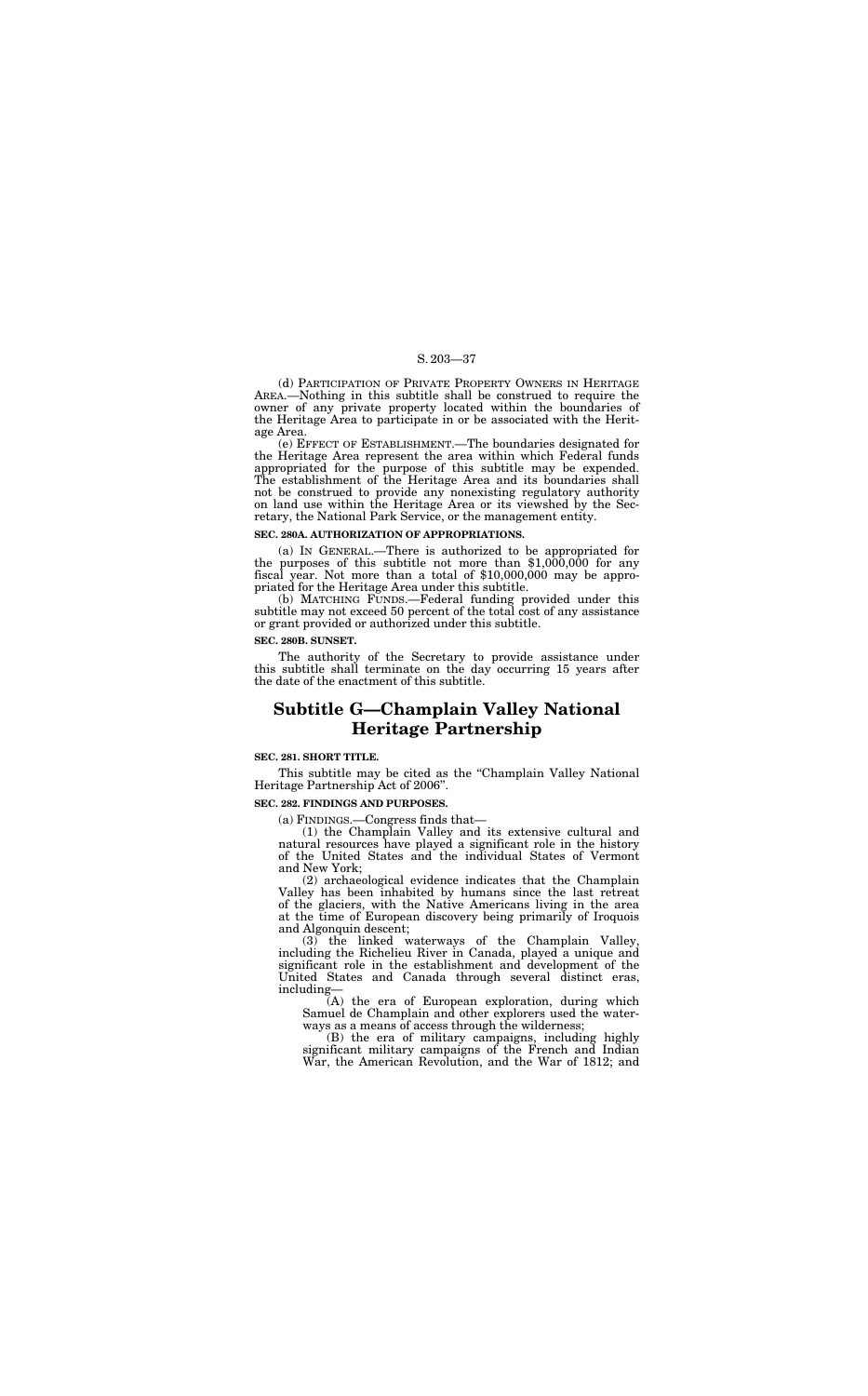(4) those unique and significant eras are best described by the theme ''The Making of Nations and Corridors of Commerce";

(C) the era of maritime commerce, during which canal boats, schooners, and steamships formed the backbone of commercial transportation for the region;

(5) the artifacts and structures associated with those eras are unusually well-preserved;

(6) the Champlain Valley is recognized as having one of the richest collections of historical resources in North America;

(7) the history and cultural heritage of the Champlain Valley are shared with Canada and the Province of Quebec; (8) there are benefits in celebrating and promoting this

mutual heritage;

(9) tourism is among the most important industries in the Champlain Valley, and heritage tourism in particular plays a significant role in the economy of the Champlain Valley;

(10) it is important to enhance heritage tourism in the Champlain Valley while ensuring that increased visitation will not impair the historical and cultural resources of the region;

(11) according to the 1999 report of the National Park Service entitled ''Champlain Valley Heritage Corridor Project'', ''the Champlain Valley contains resources and represents a theme 'The Making of Nations and Corridors of Commerce', that is of outstanding importance in United States history''; and

(12) it is in the interest of the United States to preserve and interpret the historical and cultural resources of the Champlain Valley for the education and benefit of present and future generations.

(b) PURPOSES.—The purposes of this subtitle are—

(1) to establish the Champlain Valley National Heritage Partnership in the States of Vermont and New York to recognize the importance of the historical, cultural, and recreational resources of the Champlain Valley region to the United States;

(2) to assist the States of Vermont and New York, including units of local government and nongovernmental organizations in the States, in preserving, protecting, and interpreting those resources for the benefit of the people of the United States;

(3) to use those resources and the theme ''the making of nations and corridors of commerce'' to—

(A) revitalize the economy of communities in the Champlain Valley; and

(B) generate and sustain increased levels of tourism in the Champlain Valley;

(4) to encourage—

(A) partnerships among State and local governments and nongovernmental organizations in the United States; and

(B) collaboration with Canada and the Province of Quebec to—

(i) interpret and promote the history of the waterways of the Champlain Valley region;

(ii) form stronger bonds between the United States and Canada; and

(iii) promote the international aspects of the Champlain Valley region; and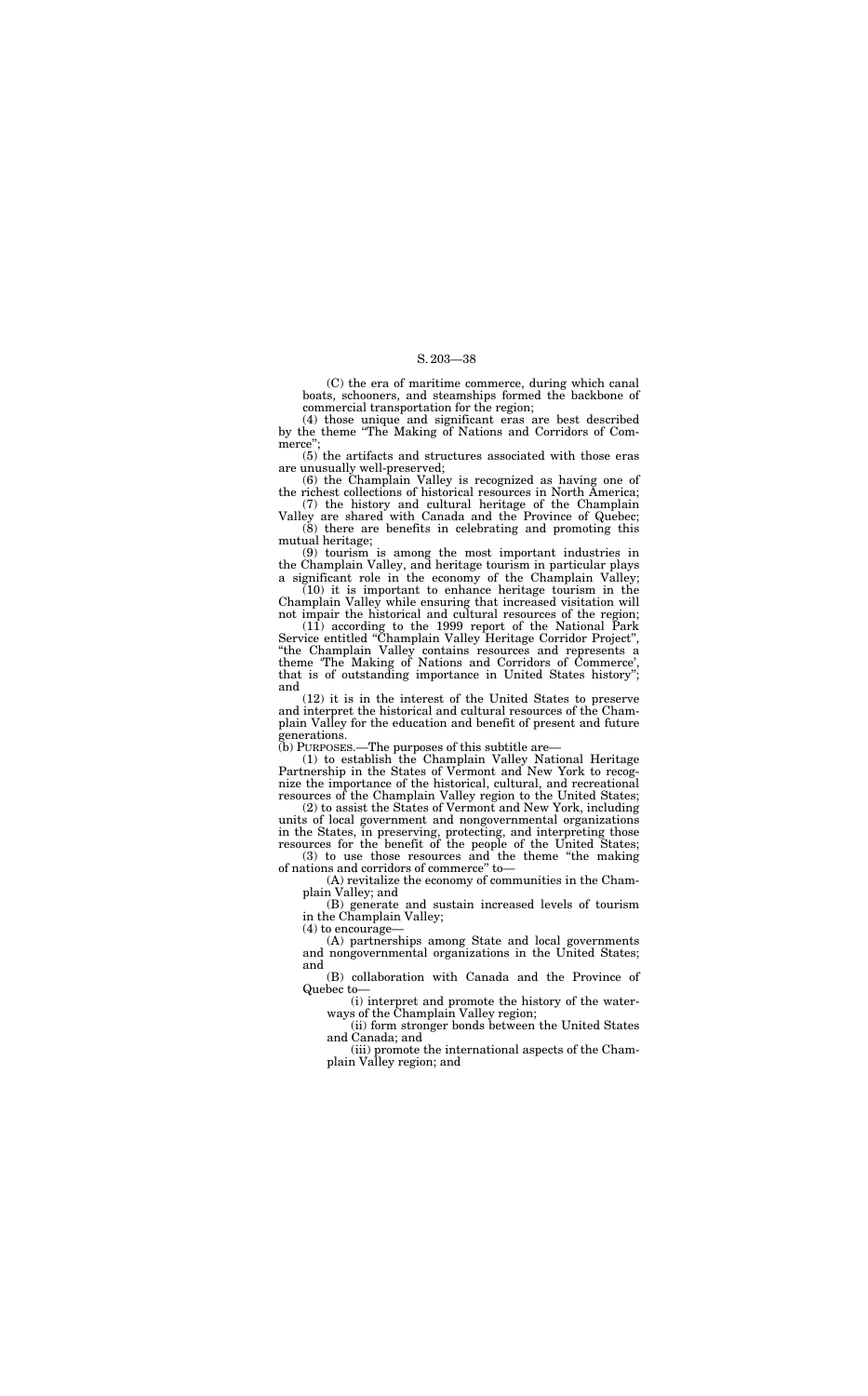(5) to provide financial and technical assistance for the purposes described in paragraphs (1) through (4).

(1) HERITAGE PARTNERSHIP.—The term ''Heritage Partnership'' means the Champlain Valley National Heritage Partnership established by section  $104(a)$ .<br>(2) MANAGEMENT ENTITY.—The term "management entity"

## **SEC. 283. DEFINITIONS.**

In this subtitle:

(2) MANAGEMENT ENTITY.—The term ''management entity'' means the Lake Champlain Basin Program.

(3) MANAGEMENT PLAN.—The term ''management plan'' means the management plan developed under section 284(b)(1)(B)(i).

(4) REGION.— (A) IN GENERAL.—The term ''region'' means any area or community in 1 of the States in which a physical, cultural, or historical resource that represents the theme is located.

(B) INCLUSIONS.—The term ''region'' includes

(i) THE LINKED NAVIGABLE WATERWAYS OF.— (I) Lake Champlain;

(II) Lake George;

(III) the Champlain Canal; and

(IV) the portion of the Upper Hudson River extending south to Saratoga;

(b) MANAGEMENT ENTITY.—<br>
(1) DUTIES.—<br>
(A) IN GENERAL.—The management entity shall implement this subtitle.

(ii) portions of Grand Isle, Franklin, Chittenden, Addison, Rutland, and Bennington Counties in the State of Vermont; and

(iii) portions of Clinton, Essex, Warren, Saratoga and Washington Counties in the State of New York. (5) SECRETARY.—The term ''Secretary'' means the Secretary of the Interior.

(6) STATE.—the term ''State'' means

(A) the State of Vermont; and

(B) the State of New York.

(7) THEME.—The term ''theme'' means the theme ''The Making of Nations and Corridors of Commerce'', as the term is used in the 1999 report of the National Park Service entitled ''Champlain Valley Heritage Corridor Project'', that describes the periods of international conflict and maritime commerce during which the region played a unique and significant role in the development of the United States and Canada.

### **SEC. 284. HERITAGE PARTNERSHIP.**

(a) ESTABLISHMENT.—There is established in the region the Champlain Valley National Heritage Partnership.

(B) MANAGEMENT PLAN.—

(i) IN GENERAL.—Not later than 3 years after the date of enactment of this Act, the management entity shall develop a management plan for the Heritage Partnership.

(ii) EXISTING PLAN.—Pending the completion and approval of the management plan, the management entity may implement the provisions of this subtitle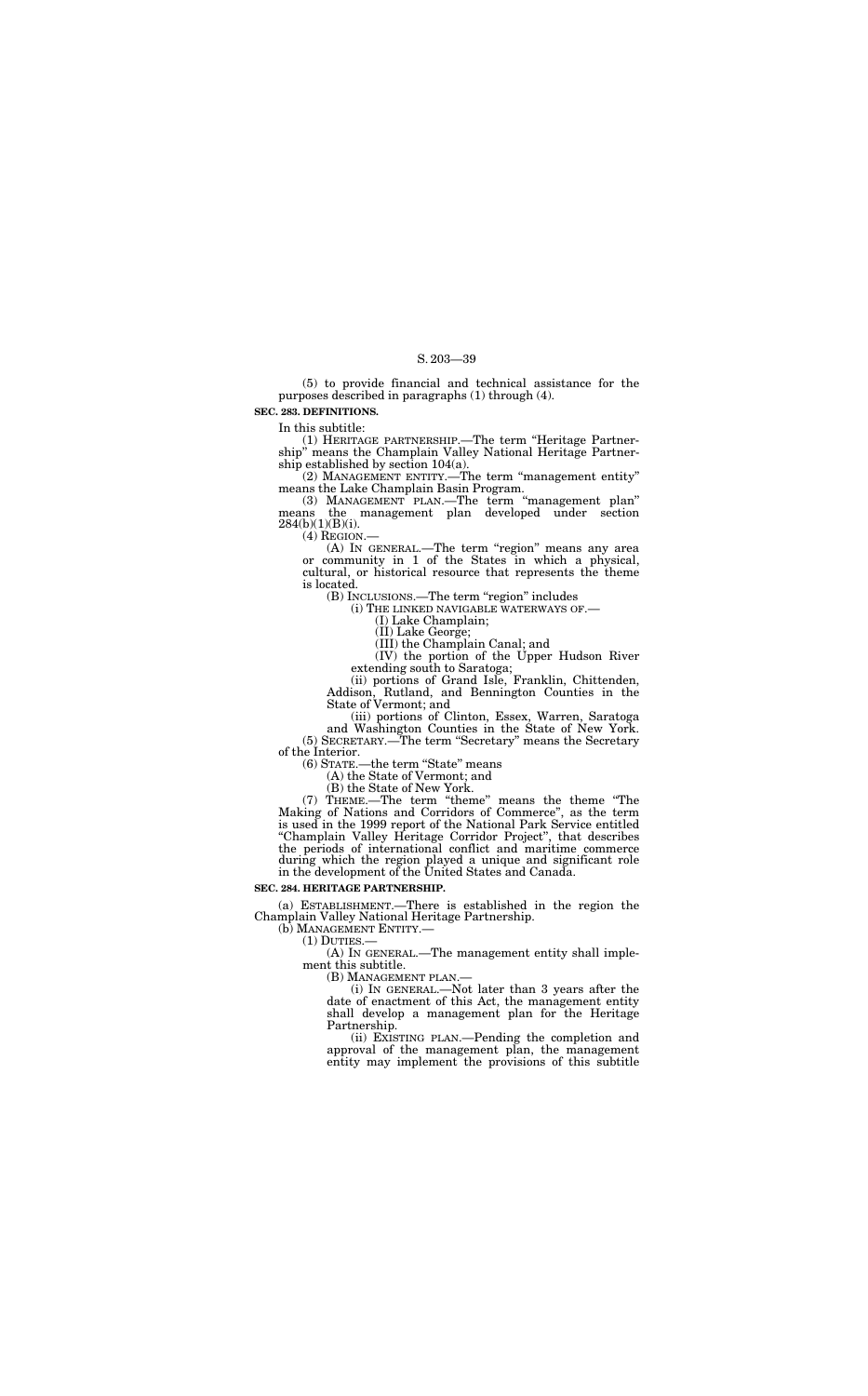based on its federally authorized plan ''Opportunities for Action, an Evolving Plan For Lake Champlain''. (iii) CONTENTS.—The management plan shall include—

(I) recommendations for funding, managing, and developing the Heritage Partnership;

(II) a description of activities to be carried out by public and private organizations to protect the resources of the Heritage Partnership;

(III) a list of specific, potential sources of funding for the protection, management, and development of the Heritage Partnership;

(IV) an assessment of the organizational capacity of the management entity to achieve the goals for implementation; and

(V) recommendations of ways in which to encourage collaboration with Canada and the Province of Quebec in implementing this subtitle.

(iv) CONSIDERATIONS.—In developing the management plan under clause (i), the management entity shall take into consideration existing Federal, State, and local plans relating to the region.

(v) SUBMISSION TO SECRETARY FOR APPROVAL.— (I) IN GENERAL.—Not later than 3 years after

the date of enactment of this Act, the management entity shall submit the management plan to the Secretary for approval.

(II) EFFECT OF FAILURE TO SUBMIT.—If a management plan is not submitted to the Secretary by the date specified in subclause (I), the Secretary shall not provide any additional funding under this subtitle until a management plan for the Heritage Partnership is submitted to the Secretary.

(vi) APPROVAL.—Not later than 90 days after receiving the management plan submitted under clause (v)(I), the Secretary, in consultation with the States, shall approve or disapprove the management plan.

(vii) ACTION FOLLOWING DISAPPROVAL.—

(I) GENERAL.—If the Secretary disapproves a management plan under clause (vi), the Secretary shall—

(aa) advise the management entity in writing of the reasons for the disapproval;

(bb) make recommendations for revisions to the management plan; and

(cc) allow the management entity to submit to the Secretary revisions to the management plan.

(II) DEADLINE FOR APPROVAL OF REVISION.— Not later than 90 days after the date on which a revision is submitted under subclause (I)(cc), the Secretary shall approve or disapprove the revision.

(viii) AMENDMENT.—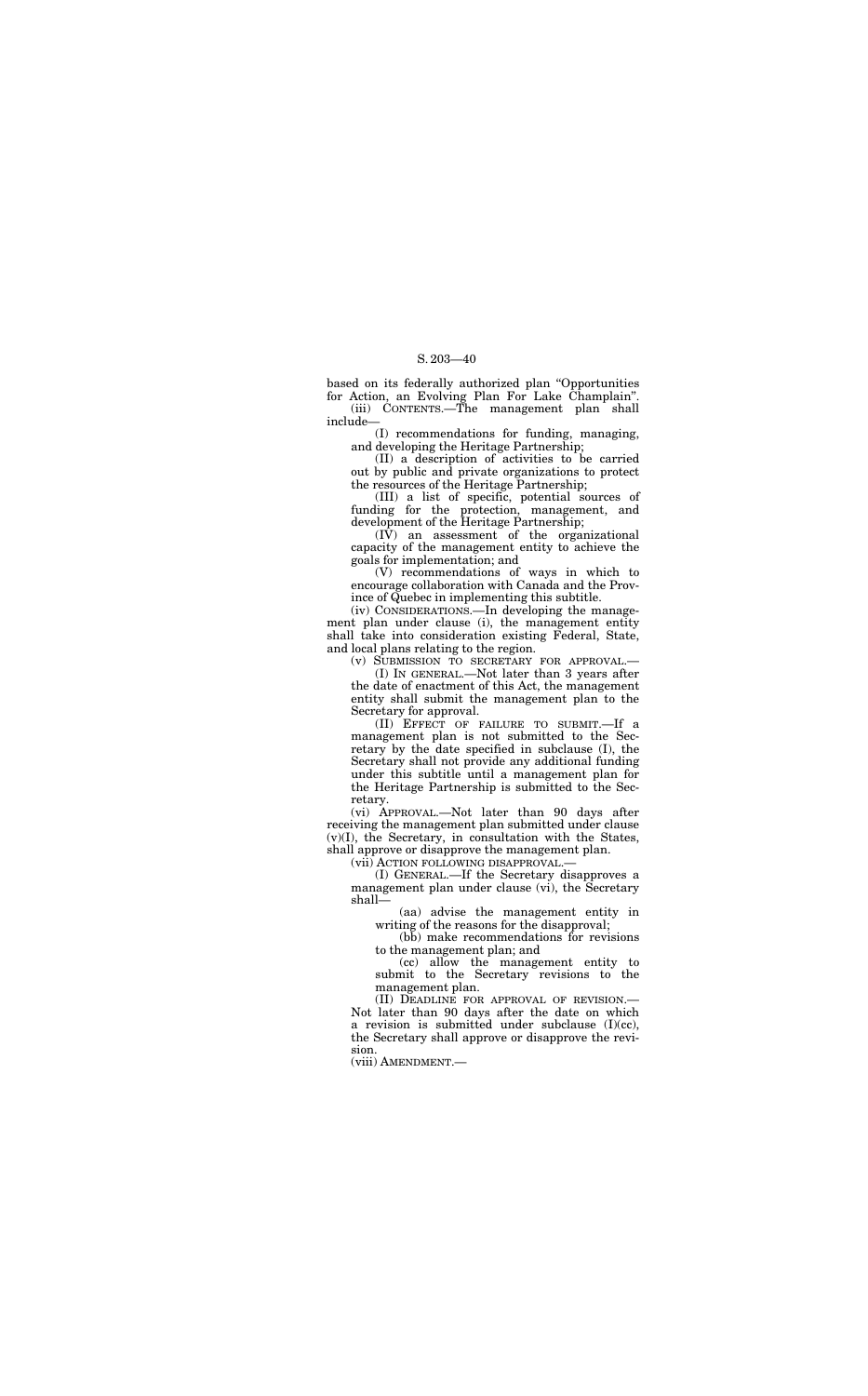(I) IN GENERAL.—After approval by the Secretary of the management plan, the management entity shall periodically—

(aa) review the management plan; and

(bb) submit to the Secretary, for review and approval by the Secretary, the recommendations of the management entity for any amendments to the management plan that the management entity considers to be appropriate.

(II) EXPENDITURE OF FUNDS.—No funds made available under this subtitle shall be used to implement any amendment proposed by the management entity under subclause (I) until the Secretary approves the amendments.

(2) PARTNERSHIPS.—

(A) IN GENERAL.—In carrying out this subtitle, the management entity may enter into partnerships with—

(i) the States, including units of local governments in the States;

(ii) nongovernmental organizations;

(iii) Indian Tribes; and

(iv) other persons in the Heritage Partnership.

(B) GRANTS.—Subject to the availability of funds, the management entity may provide grants to partners under subparagraph (A) to assist in implementing this subtitle.

(b) LANDOWNER WITHDRAWAL.-Private property included within the boundary of the Heritage Partnership shall immediately be withdrawn from the Heritage Partnership if the owner of the property submits a written request to the management entity.

(3) PROHIBITION ON THE ACQUISITION OF REAL PROPERTY.— The management entity shall not use Federal funds made available under this subtitle to acquire real property or any interest in real property.

(c) ASSISTANCE FROM SECRETARY.—To carry out the purposes of this subtitle, the Secretary may provide technical and financial assistance to the management entity.

#### **SEC. 285. REQUIREMENTS FOR INCLUSION OF PRIVATE PROPERTY.**

(a) NOTIFICATION AND CONSENT OF PROPERTY OWNERS REQUIRED.—No privately owned property shall be preserved, conserved, or promoted by the management plan until—

(1) the management entity notifies the owner of the private property in writing; and

(2) the owner of the private property provides to the management entity written consent for the preservation, conservation, or promotion.

#### **SEC. 286. PRIVATE PROPERTY PROTECTION.**

(a) ACCESS TO PRIVATE PROPERTY.—Nothing in this subtitle—

(1) requires a private property owner to allow public access (including access by the Federal Government or State or local governments) to private property; or

(2) modifies any provision of Federal, State, or local law with respect to public access to, or use of, private property. (b) LIABILITY.—Designation of the Heritage Partnership under this subtitle does not create any liability, or have any effect on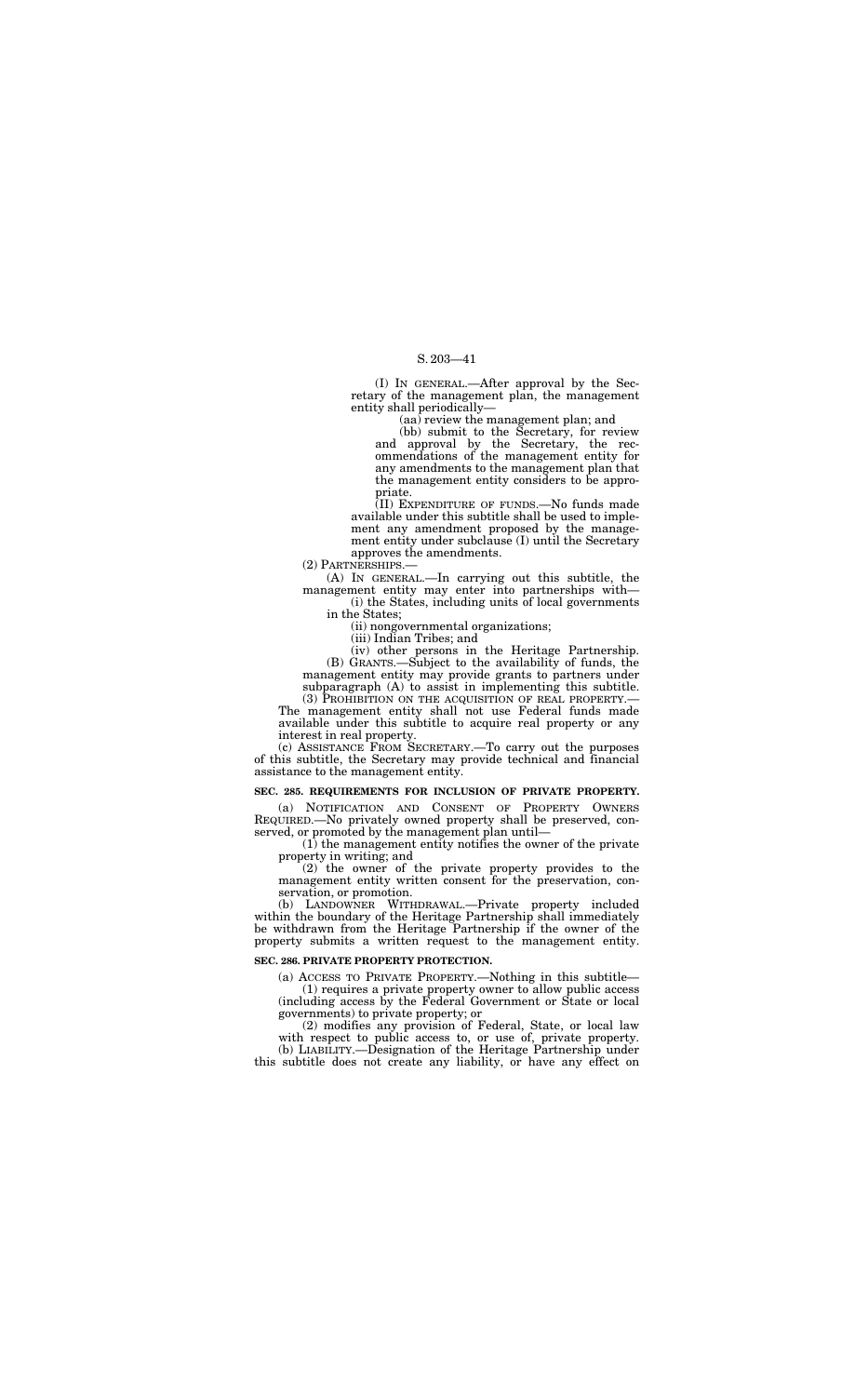liability under any other law, of a private property owner with respect to any persons injured on the private property.

(d) PARTICIPATION OF PRIVATE PROPERTY OWNERS.—Nothing in this subtitle requires the owner of any private property located within the boundaries of the Heritage Partnership to participate in, or be associated with the Heritage Partnership.<br>(e) EFFECT OF ESTABLISHMENT.—

(c) RECOGNITION OF AUTHORITY TO CONTROL LAND USE.— Nothing in this subtitle modifies any authority of the Federal Government or State or local governments to regulate land use.

 $(1)$  In GENERAL.—The boundaries designated for the Heritage Partnership represent the area within which Federal funds appropriated for the purpose of this subtitle shall be expended.

(2) REGULATORY AUTHORITY.—The establishment of the Heritage Partnership and the boundaries of the Heritage Partnership do not provide any regulatory authority that is not in existence on the date of enactment of this Act relating to land use within the Heritage Partnership or the viewshed of the Heritage Partnership by the Secretary, the National Park Service, or the management entity.

#### **SEC. 287. EFFECT.**

Nothing in this subtitle— (1) grants powers of zoning or land use to the management entity; or

(2) obstructs or limits private business development activities or resource development activities.

### **SEC. 288. AUTHORIZATION OF APPROPRIATIONS.**

(a) IN GENERAL.—There is authorized to be appropriated to carry out this subtitle not more than a total of \$10,000,000, of which not more than \$1,000,000 may be made available for any fiscal year.

(b) NON-FEDERAL SHARE.—The non-Federal share of the cost of any activities carried out using Federal funds made available under subsection (a) shall be not less than 50 percent.

## **SEC. 289. TERMINATION OF AUTHORITY.**

The authority of the Secretary to provide assistance under this subtitle terminates on the date that is 15 years after the date of enactment of this Act.

# **Subtitle H—Great Basin National Heritage Route**

## **SEC. 291. SHORT TITLE.**

This subtitle may be cited as the ''Great Basin National Heritage Route Act''.

#### **SEC. 291A. FINDINGS AND PURPOSES.**

(a) FINDINGS.—Congress finds that—

(1) the natural, cultural, and historic heritage of the North American Great Basin is nationally significant;

(2) communities along the Great Basin Heritage Route (including the towns of Delta, Utah, Ely, Nevada, and the surrounding communities) are located in a classic western landscape that contains long natural vistas, isolated high desert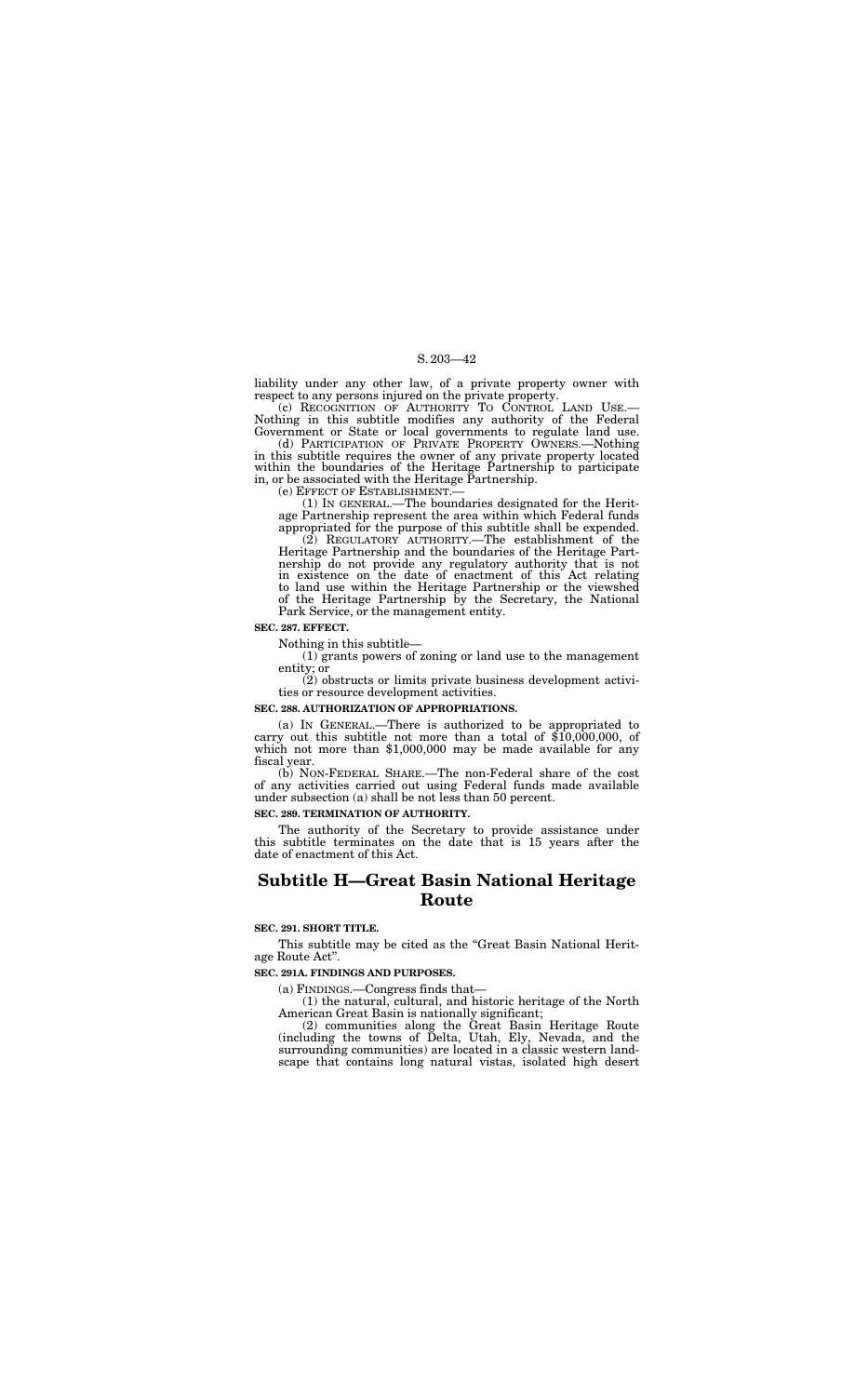valleys, mountain ranges, ranches, mines, historic railroads, archaeological sites, and tribal communities;

(3) the Native American, pioneer, ranching, mining, timber, and railroad heritages associated with the Great Basin Heritage Route include the social history and living cultural traditions of a rich diversity of nationalities;

(4) the pioneer, Mormon, and other religious settlements, and ranching, timber, and mining activities of the region played and continue to play a significant role in the development of the United States, shaped by—

(A) the unique geography of the Great Basin;

(7) the Native American heritage of the Heritage Route dates back thousands of years and includes-

(B) an influx of people of Greek, Chinese, Basque, Serb, Croat, Italian, and Hispanic descent; and

(8) the Heritage Route contains multiple biologically diverse ecological communities that are home to exceptional species such as-

(C) a Native American presence (Western Shoshone, Northern and Southern Paiute, and Goshute) that continues in the Great Basin today;

(5) the Great Basin housed internment camps for Japanese-American citizens during World War II, 1 of which, Topaz, was located along the Heritage Route;

(6) the pioneer heritage of the Heritage Route includes the Pony Express route and stations, the Overland Stage, and many examples of 19th century exploration of the western United States;

(A) archaeological sites;

(B) petroglyphs and pictographs;

(C) the westernmost village of the Fremont culture; and

(D) communities of Western Shoshone, Paiute, and Goshute tribes;

(A) bristlecone pines, the oldest living trees in the world;

(B) wildlife adapted to harsh desert conditions;

(C) unique plant communities, lakes, and streams; and (D) native Bonneville cutthroat trout;

(9) the air and water quality of the Heritage Route is among the best in the United States, and the clear air permits outstanding viewing of the night skies;

(10) the Heritage Route includes unique and outstanding geologic features such as numerous limestone caves, classic basin and range topography with playa lakes, alluvial fans, volcanics, cold and hot springs, and recognizable features of ancient Lake Bonneville;

(11) the Heritage Route includes an unusual variety of open space and recreational and educational opportunities because of the great quantity of ranching activity and public land (including city, county, and State parks, national forests, Bureau of Land Management land, and a national park);

(12) there are significant archaeological, historical, cultural, natural, scenic, and recreational resources in the Great Basin to merit the involvement of the Federal Government in the development, in cooperation with the Great Basin Heritage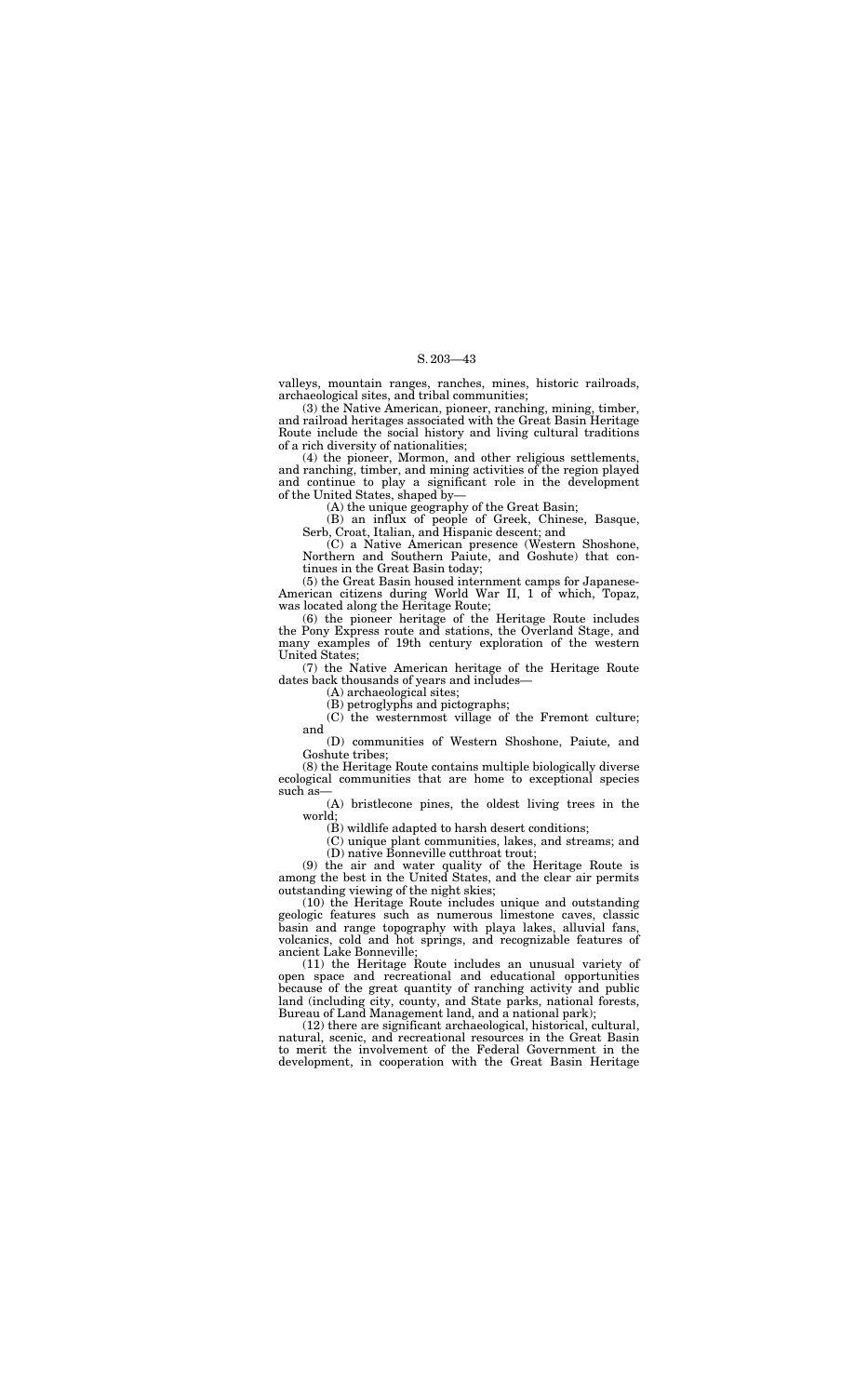Route Partnership and other local and governmental entities, of programs and projects to of programs and projects to— (A) adequately conserve, protect, and interpret the

(13) the Great Basin Heritage Route Partnership shall serve as the local coordinating entity for a Heritage Route established in the Great Basin.<br>
(b) PURPOSES.—The purposes of this subtitle are—

heritage of the Great Basin for present and future generations; and

(B) provide opportunities in the Great Basin for education; and

 $(1)$  to foster a close working relationship with all levels of government, the private sector, and the local communities within White Pine County, Nevada, Millard County, Utah, and the Duckwater Shoshone Reservation;

(2) to enable communities referred to in paragraph (1) to conserve their heritage while continuing to develop economic opportunities; and

(4) MANAGEMENT PLAN.—The term ''management plan'' means the plan developed by the local coordinating entity under section  $291E(a)$ .

(3) to conserve, interpret, and develop the archaeological, historical, cultural, natural, scenic, and recreational resources related to the unique ranching, industrial, and cultural heritage of the Great Basin, in a manner that promotes multiple uses permitted as of the date of enactment of this Act, without managing or regulating land use.

## **SEC. 291B. DEFINITIONS.**

In this subtitle:

(1) GREAT BASIN.—The term ''Great Basin'' means the North American Great Basin.

(2) HERITAGE ROUTE.—The term ''Heritage Route'' means the Great Basin National Heritage Route established by section 291C(a).

(3) LOCAL COORDINATING ENTITY.—The term ''local coordinating entity'' means the Great Basin Heritage Route Partnership established by section 291C(c).

(5) SECRETARY.—The term ''Secretary'' means the Secretary of the Interior, acting through the Director of the National Park Service.

### **SEC. 291C. GREAT BASIN NATIONAL HERITAGE ROUTE.**

(a) ESTABLISHMENT.—There is established the Great Basin National Heritage Route to provide the public with access to certain historical, cultural, natural, scenic, and recreational resources in White Pine County, Nevada, Millard County, Utah, and the Duckwater Shoshone Reservation in the State of Nevada, as designated by the local coordinating entity.

(b) BOUNDARIES.—The local coordinating entity shall determine the specific boundaries of the Heritage Route.

(c) LOCAL COORDINATING ENTITY.—

(1) IN GENERAL.—The Great Basin Heritage Route Partnership shall serve as the local coordinating entity for the Heritage Route.

(2) BOARD OF DIRECTORS.—The Great Basin Heritage Route Partnership shall be governed by a board of directors that consists of—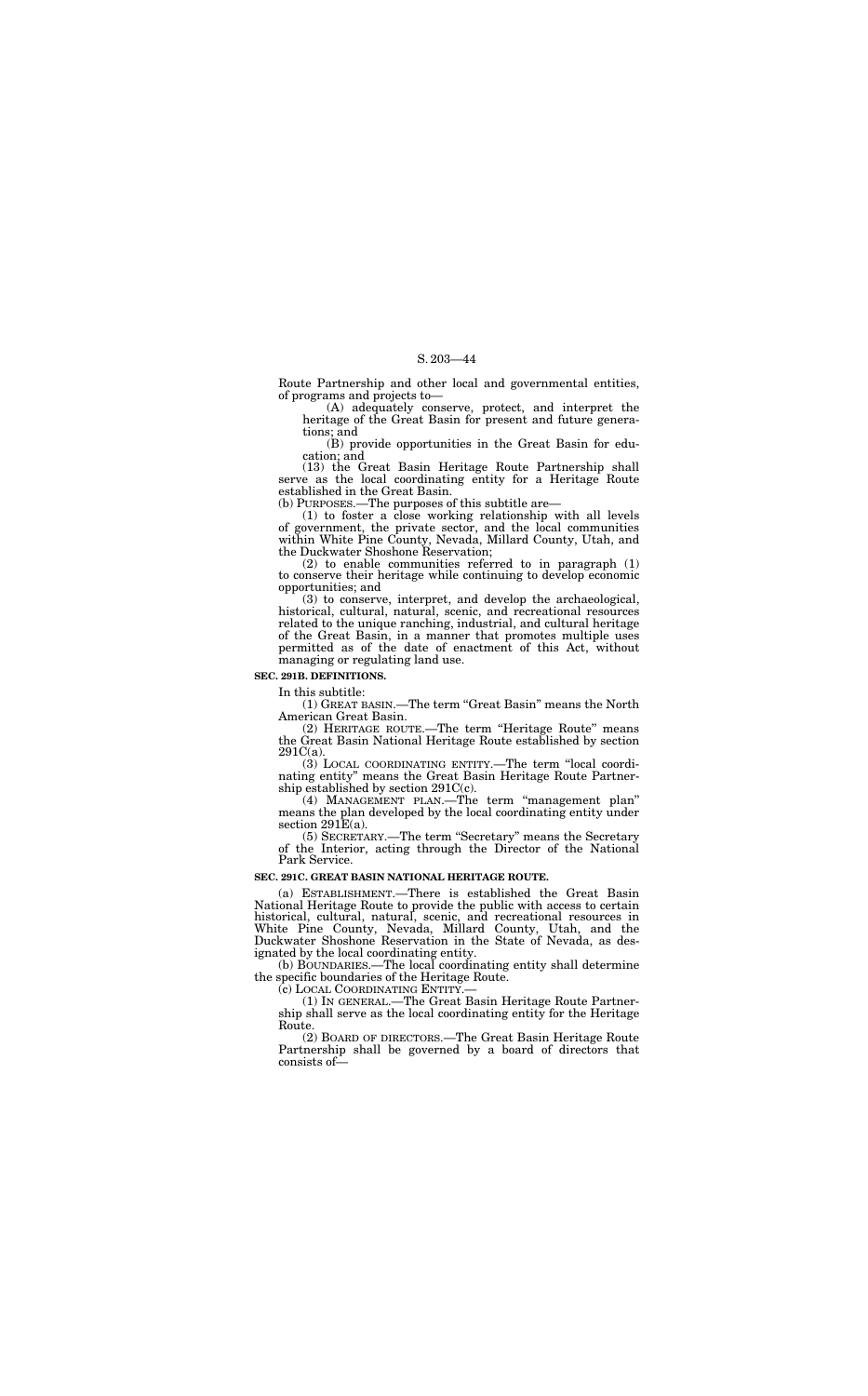(A) 4 members who are appointed by the Board of County Commissioners for Millard County, Utah;

(B) 4 members who are appointed by the Board of County Commissioners for White Pine County, Nevada; and

(C) a representative appointed by each Native American Tribe participating in the Heritage Route.

## **SEC. 291D. MEMORANDUM OF UNDERSTANDING.**

(a) IN GENERAL.—In carrying out this subtitle, the Secretary, in consultation with the Governors of the States of Nevada and Utah and the tribal government of each Indian tribe participating in the Heritage Route, shall enter into a memorandum of understanding with the local coordinating entity.

(b) INCLUSIONS.—The memorandum of understanding shall include information relating to the objectives and management of the Heritage Route, including—

(1) a description of the resources of the Heritage Route; (2) a discussion of the goals and objectives of the Heritage Route, including—

(A) an explanation of the proposed approach to conservation, development, and interpretation; and

(B) a general outline of the anticipated protection and development measures;

(3) a description of the local coordinating entity;

(4) a list and statement of the financial commitment of the initial partners to be involved in developing and implementing the management plan; and

(5) a description of the role of the States of Nevada and Utah in the management of the Heritage Route.

(c) ADDITIONAL REQUIREMENTS.—In developing the terms of the memorandum of understanding, the Secretary and the local coordinating entity shall—

(1) provide opportunities for local participation; and

(2) include terms that ensure, to the maximum extent practicable, timely implementation of all aspects of the memorandum of understanding.

(d) AMENDMENTS.—

(1) IN GENERAL.—The Secretary shall review any amendments of the memorandum of understanding proposed by the local coordinating entity or the Governor of the State of Nevada or Utah.

(2) USE OF FUNDS.—Funds made available under this subtitle shall not be expended to implement a change made by a proposed amendment described in paragraph (1) until the Secretary approves the amendment.

## **SEC. 291E. MANAGEMENT PLAN.**

(a) IN GENERAL.—Not later than 3 years after the date on which funds are made available to carry out this subtitle, the local coordinating entity shall develop and submit to the Secretary for approval a management plan for the Heritage Route that— (1) specifies—

(A) any resources designated by the local coordinating entity under section 291C(a); and

(B) the specific boundaries of the Heritage Route, as determined under section 291C(b); and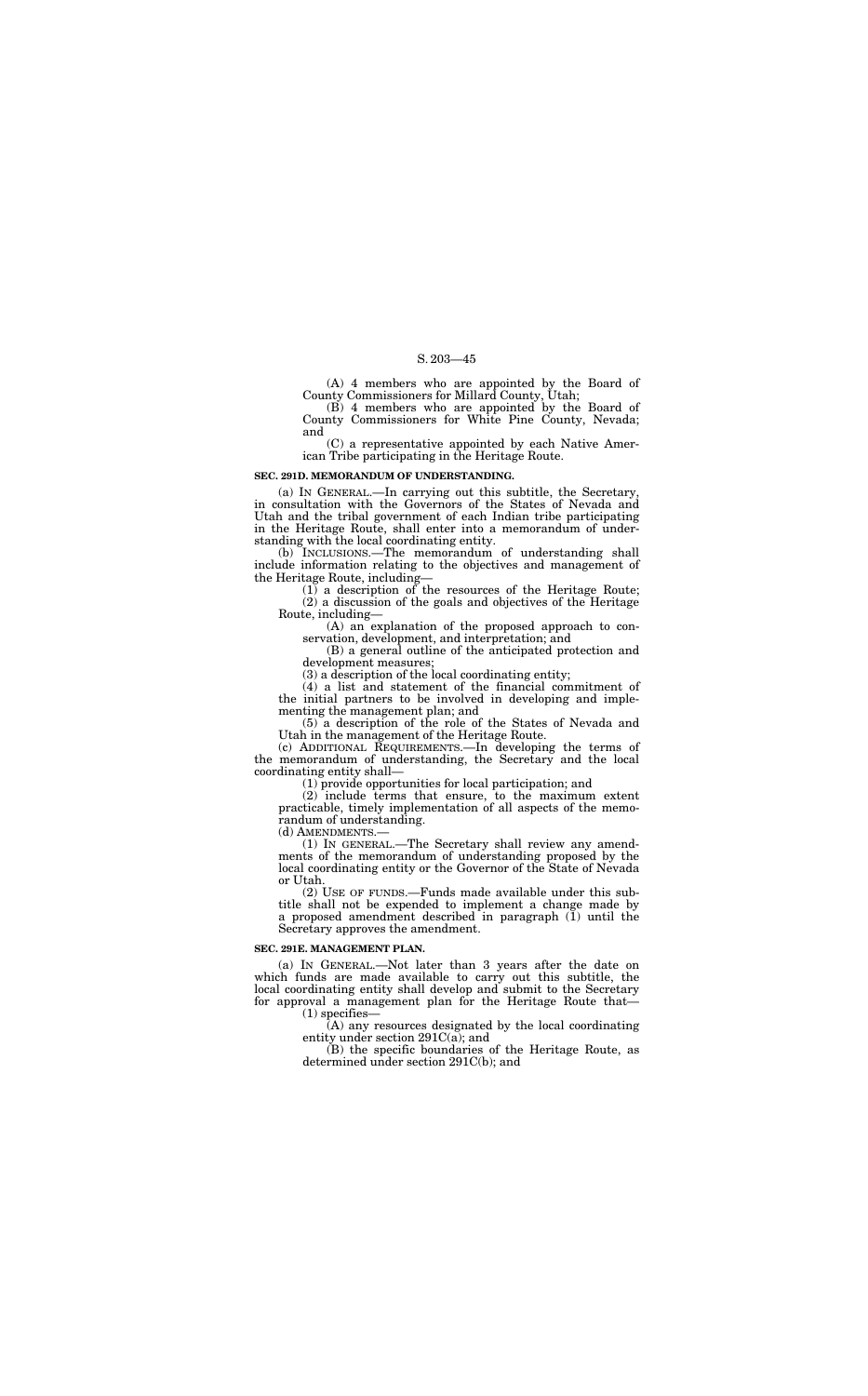(2) presents clear and comprehensive recommendations for the conservation, funding, management, and development of the Heritage Route.

(b) CONSIDERATIONS.—In developing the management plan, the local coordinating entity shall—

(1) provide for the participation of local residents, public agencies, and private organizations located within the counties of Millard County, Utah, White Pine County, Nevada, and the Duckwater Shoshone Reservation in the protection and development of resources of the Heritage Route, taking into consideration State, tribal, county, and local land use plans in existence on the date of enactment of this Act;

(2) identify sources of funding;

(3) include—

(A) a program for implementation of the management plan by the local coordinating entity, including—

(i) plans for restoration, stabilization, rehabilita-

tion, and construction of public or tribal property; and (ii) specific commitments by the identified partners referred to in section  $291D(b)(4)$  for the first 5 years of operation; and

(B) an interpretation plan for the Heritage Route; and (4) develop a management plan that will not infringe on private property rights without the consent of the owner of the private property.

(c) FAILURE TO SUBMIT.—If the local coordinating entity fails to submit a management plan to the Secretary in accordance with subsection (a), the Heritage Route shall no longer qualify for Federal funding.

> $(\tilde{C})$  not later than 90 days after the receipt of any proposed revision of the management plan from the local

(d) APPROVAL AND DISAPPROVAL OF MANAGEMENT PLAN.—

(1) IN GENERAL.—Not later than 90 days after receipt of a management plan under subsection (a), the Secretary, in consultation with the Governors of the States of Nevada and Utah, shall approve or disapprove the management plan.

(2) CRITERIA.—In determining whether to approve a management plan, the Secretary shall consider whether the management plan—

(A) has strong local support from a diversity of landowners, business interests, nonprofit organizations, and governments associated with the Heritage Route;

(B) is consistent with and complements continued economic activity along the Heritage Route;

(C) has a high potential for effective partnership mechanisms;

(D) avoids infringing on private property rights; and (E) provides methods to take appropriate action to

ensure that private property rights are observed.

(3) ACTION FOLLOWING DISAPPROVAL.—If the Secretary disapproves a management plan under paragraph (1), the Secretary shall—

(A) advise the local coordinating entity in writing of the reasons for the disapproval;

(B) make recommendations for revisions to the management plan; and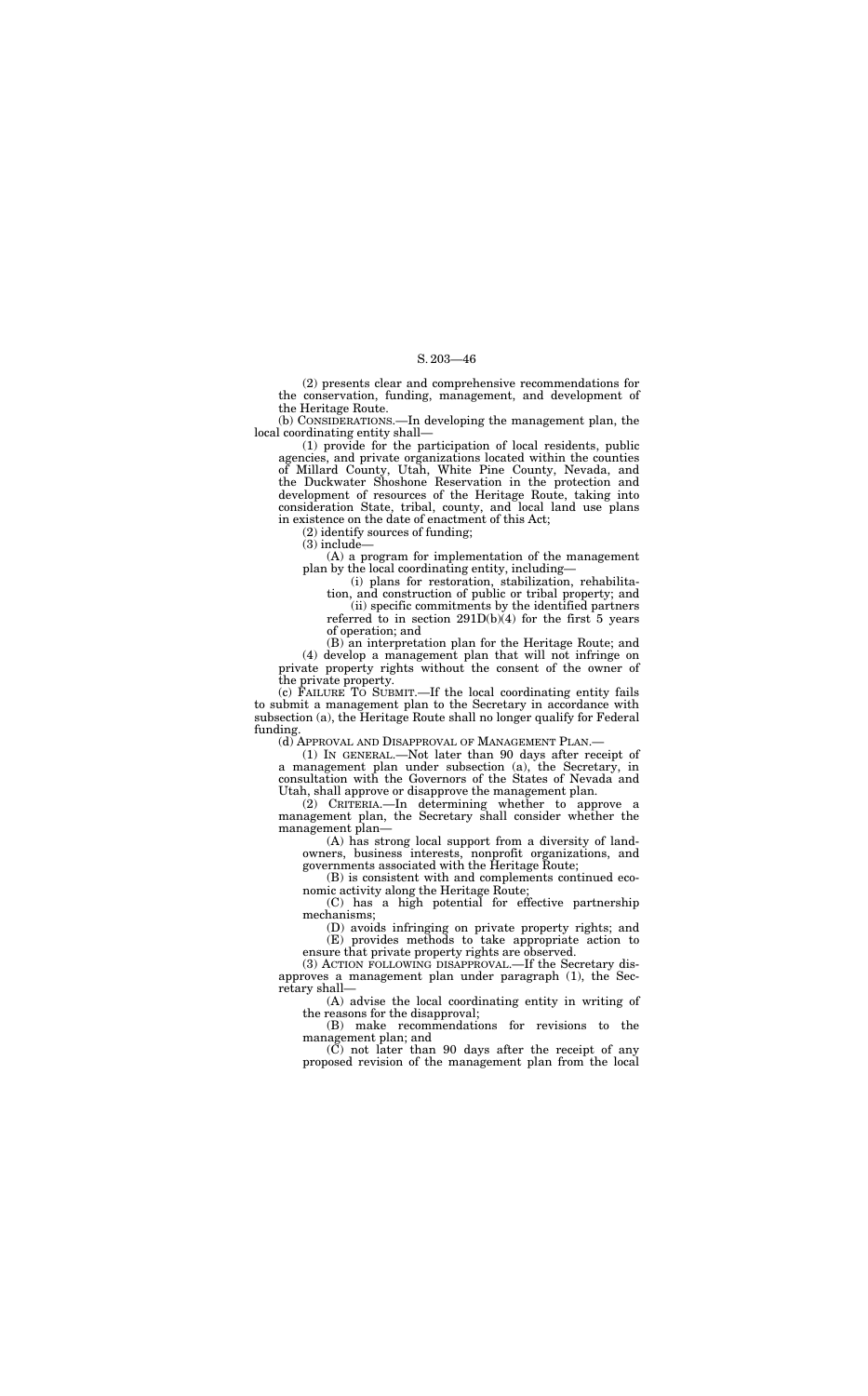coordinating entity, approve or disapprove the proposed revision.

(e) IMPLEMENTATION.—On approval of the management plan as provided in subsection  $(d)(1)$ , the local coordinating entity, in conjunction with the Secretary, shall take appropriate steps to implement the management plan.

(f) AMENDMENTS.—

(1) IN GENERAL.—The Secretary shall review each amendment to the management plan that the Secretary determines may make a substantial change to the management plan.

(2) USE OF FUNDS.—Funds made available under this subtitle shall not be expended to implement an amendment described in paragraph (1) until the Secretary approves the amendment.

## **SEC. 291F. AUTHORITY AND DUTIES OF LOCAL COORDINATING ENTITY.**

(a) AUTHORITIES.—The local coordinating entity may, for purposes of preparing and implementing the management plan, use funds made available under this subtitle to—

(1) make grants to, and enter into cooperative agreements with, a State (including a political subdivision), an Indian tribe, a private organization, or any person; and

(2) hire and compensate staff.

(b) DUTIES.—In addition to developing the management plan, the local coordinating entity shall—

(1) give priority to implementing the memorandum of understanding and the management plan, including taking steps to—

(A) assist units of government, regional planning organizations, and nonprofit organizations in—

(i) establishing and maintaining interpretive exhibits along the Heritage Route;

(ii) developing recreational resources along the Heritage Route;

(iii) increasing public awareness of and appreciation for the archaeological, historical, cultural, natural, scenic, and recreational resources and sites along the Heritage Route; and

(iv) if requested by the owner, restoring, stabilizing, or rehabilitating any private, public, or tribal historical building relating to the themes of the Heritage Route;

(B) encourage economic viability and diversity along the Heritage Route in accordance with the objectives of the management plan; and

(C) encourage the installation of clear, consistent, and environmentally appropriate signage identifying access points and sites of interest along the Heritage Route;

(2) consider the interests of diverse governmental, business, and nonprofit groups associated with the Heritage Route;

(3) conduct public meetings in the region of the Heritage Route at least semiannually regarding the implementation of the management plan;

(4) submit substantial amendments (including any increase of more than 20 percent in the cost estimates for implementation) to the management plan to the Secretary for approval by the Secretary; and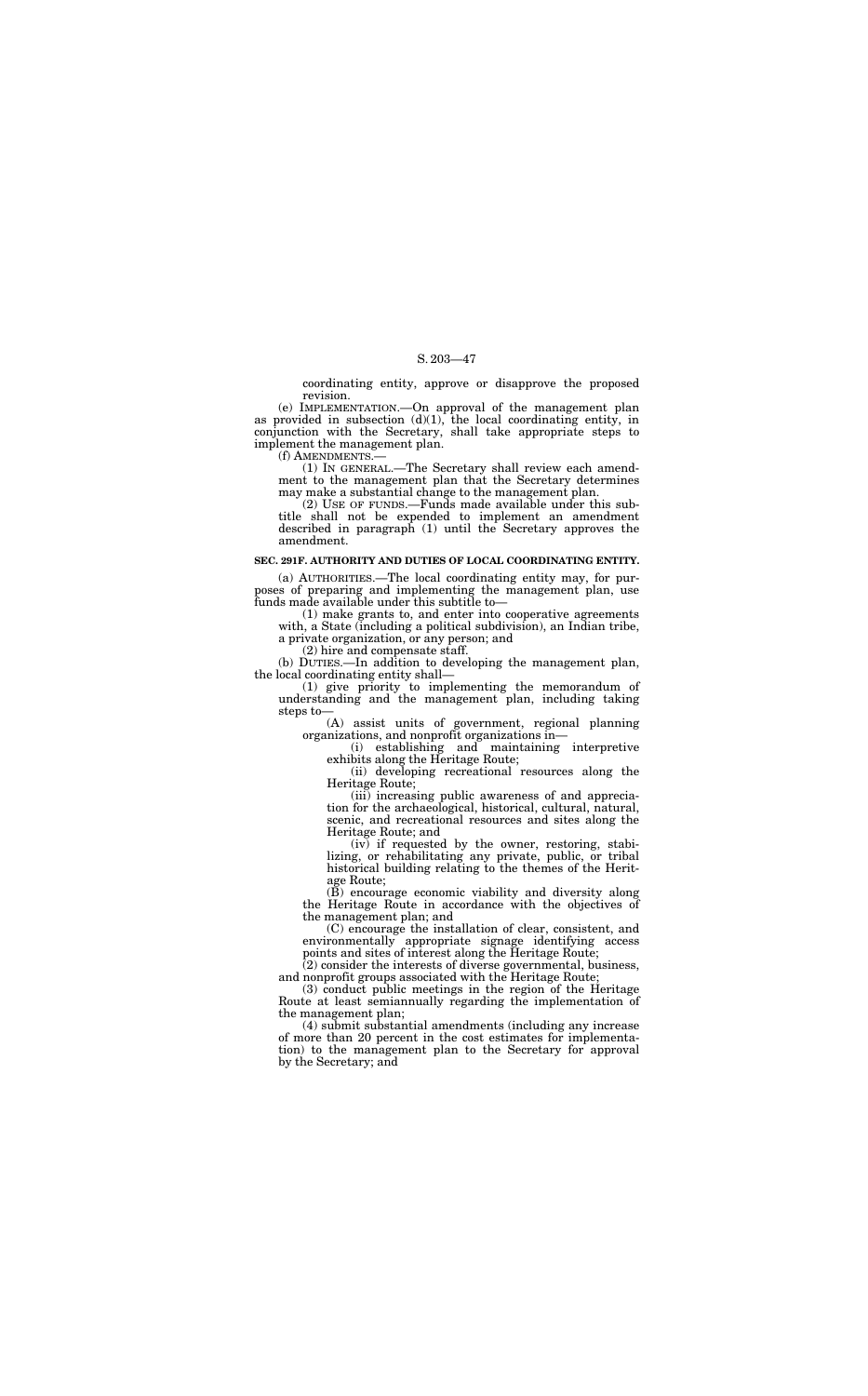(5) for any year for which Federal funds are received under

 $(A)$  submit to the Secretary a report that describes, for the year— (i) the accomplishments of the local coordinating

entity;

(ii) the expenses and income of the local coordinating entity; and

(iii) each entity to which any loan or grant was made;

(B) make available for audit all records pertaining to the expenditure of the funds and any matching funds; and

(C) require, for all agreements authorizing the expenditure of Federal funds by any entity, that the receiving entity make available for audit all records pertaining to the expenditure of the funds.

(c) PROHIBITION ON THE ACQUISITION OF REAL PROPERTY.— The local coordinating entity shall not use Federal funds made available under this subtitle to acquire real property or any interest in real property.

(d) PROHIBITION ON THE REGULATION OF LAND USE.—The local coordinating entity shall not regulate land use within the Heritage Route.

#### **SEC. 291G. DUTIES AND AUTHORITIES OF FEDERAL AGENCIES.**

(a) TECHNICAL AND FINANCIAL ASSISTANCE.—

(1) IN GENERAL.—The Secretary may, on request of the local coordinating entity, provide technical and financial assistance to develop and implement the management plan and memorandum of understanding.

(2) PRIORITY FOR ASSISTANCE.—In providing assistance under paragraph (1), the Secretary shall, on request of the local coordinating entity, give priority to actions that assist in—

(A) conserving the significant archaeological, historical, cultural, natural, scenic, and recreational resources of the Heritage Route; and

(B) providing education, interpretive, and recreational opportunities, and other uses consistent with those resources.

(b) APPLICATION OF FEDERAL LAW.—The establishment of the Heritage Route shall have no effect on the application of any Federal law to any property within the Heritage Route.

### **SEC. 291H. LAND USE REGULATION; APPLICABILITY OF FEDERAL LAW.**

(a) LAND USE REGULATION.—Nothing in this subtitle—

(1) modifies, enlarges, or diminishes any authority of the Federal, State, tribal, or local government to regulate by law (including by regulation) any use of land; or

(2) grants any power of zoning or land use to the local coordinating entity.

(b) APPLICABILITY OF FEDERAL LAW.—Nothing in this subtitle—

(1) imposes on the Heritage Route, as a result of the designation of the Heritage Route, any regulation that is not applicable to the area within the Heritage Route as of the date of enactment of this Act; or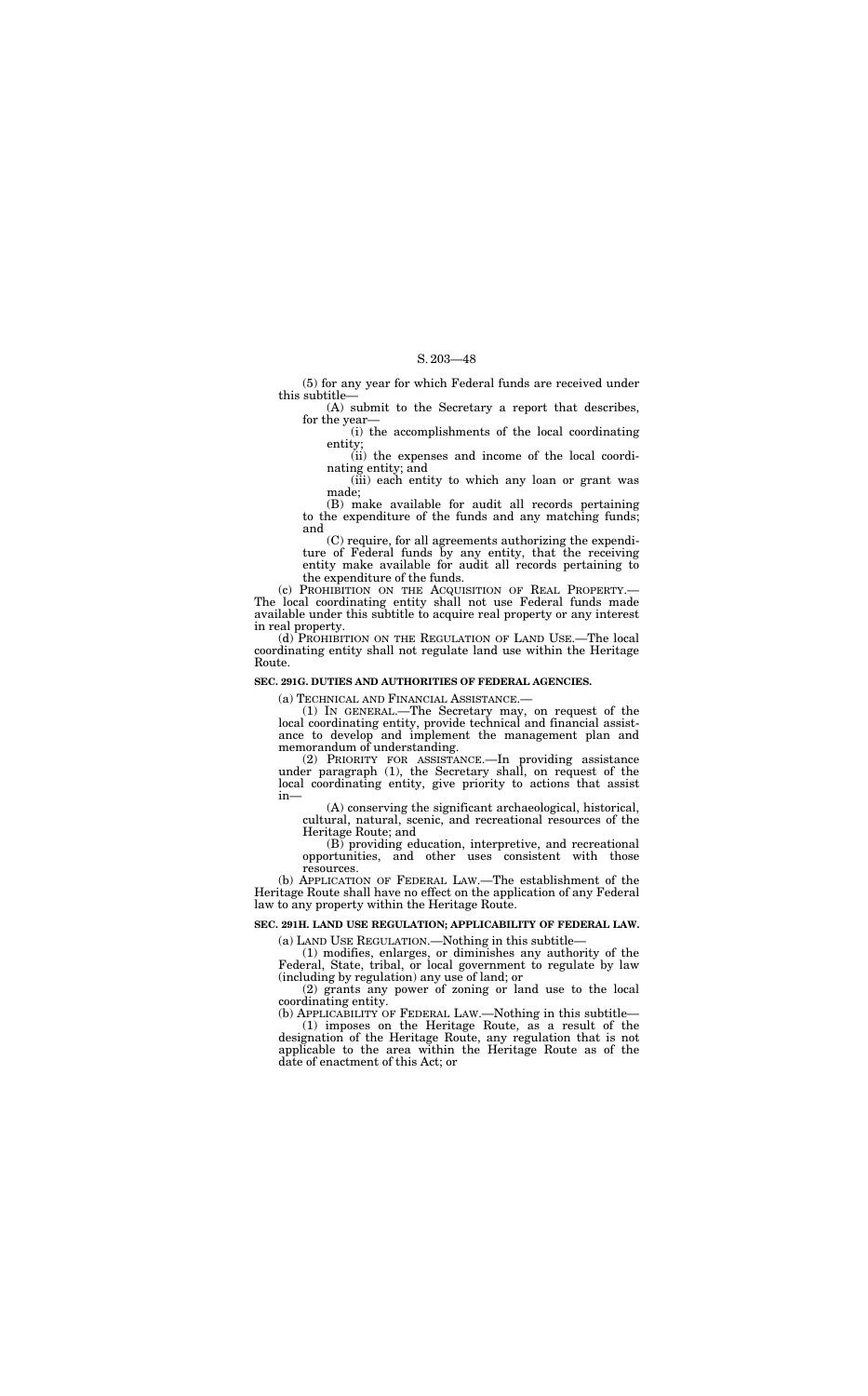(2) authorizes any agency to promulgate a regulation that applies to the Heritage Route solely as a result of the designation of the Heritage Route under this subtitle.

#### **SEC. 291I. AUTHORIZATION OF APPROPRIATIONS.**

(a) IN GENERAL.—There is authorized to be appropriated to carry out this subtitle \$10,000,000, of which not more than \$1,000,000 may be made available for any fiscal year.

(b) COST SHARING.—

(1) FEDERAL SHARE.—The Federal share of the cost of any activity assisted under this subtitle shall not exceed 50 percent.

(2) FORM OF NON-FEDERAL SHARE.—The non-Federal share may be in the form of in-kind contributions, donations, grants, and loans from individuals and State or local governments or agencies.

### **SEC. 291J. TERMINATION OF AUTHORITY.**

The authority of the Secretary to provide assistance under this subtitle terminates on the date that is 15 years after the date of enactment of this Act.

#### **SEC. 291K. REQUIREMENTS FOR INCLUSION OF PRIVATE PROPERTY.**

(a) NOTIFICATION AND CONSENT OF PROPERTY OWNERS REQUIRED.—No privately owned property shall be preserved, conserved, or promoted by the management plan for the Heritage Route until the owner of that private property has been notified in writing by the management entity and has given written consent for such preservation, conservation, or promotion to the management entity.

(b) LANDOWNER WITHDRAW.—Any owner of private property included within the boundary of the Heritage Route shall have their property immediately removed from the boundary by submitting a written request to the management entity.

### **SEC. 291L. PRIVATE PROPERTY PROTECTION.**

(a) ACCESS TO PRIVATE PROPERTY.—Nothing in this title shall be construed to—

(1) require any private property owner to allow public access (including Federal, State, or local government access) to such private property; or

(2) modify any provision of Federal, State, or local law with regard to public access to or use of private property.

(b) LIABILITY.—Designation of the Heritage Route shall not be considered to create any liability, or to have any effect on any liability under any other law, of any private property owner with respect to any persons injured on such private property.

(c) RECOGNITION OF AUTHORITY TO CONTROL LAND USE.— Nothing in this title shall be construed to modify the authority of Federal, State, or local governments to regulate land use.

(d) PARTICIPATION OF PRIVATE PROPERTY OWNERS IN HERITAGE ROUTE.—Nothing in this title shall be construed to require the owner of any private property located within the boundaries of the Heritage Route to participate in or be associated with the Heritage Route.

(e) EFFECT OF ESTABLISHMENT.—The boundaries designated for the Heritage Route represent the area within which Federal funds appropriated for the purpose of this title may be expended. The establishment of the Heritage Route and its boundaries shall not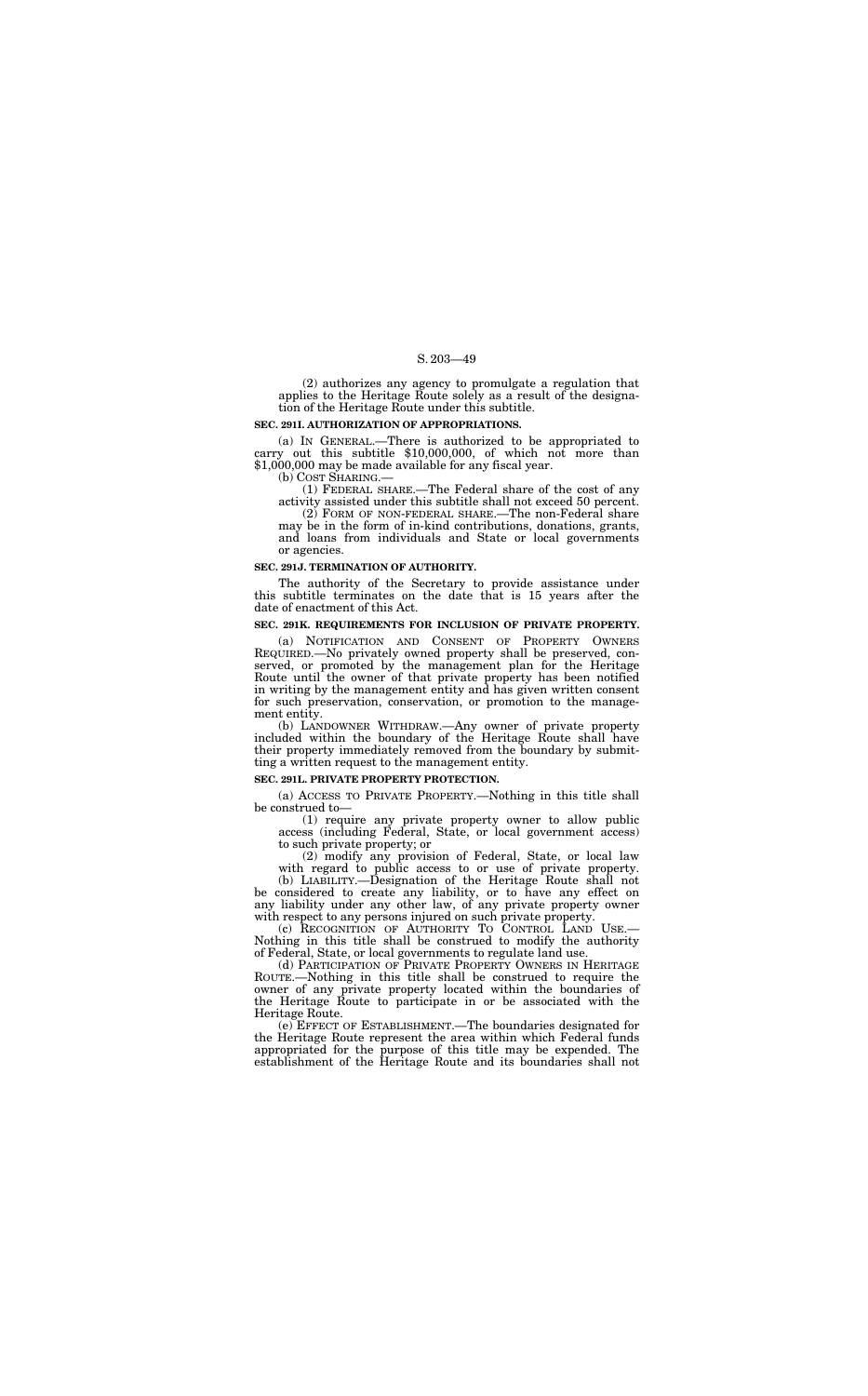be construed to provide any nonexisting regulatory authority on land use within the Heritage Route or its viewshed by the Secretary, the National Park Service, or the management entity.

This subtitle may be cited as the "Gullah/Geechee Cultural" Heritage Act''.

# **Subtitle I—Gullah/Geechee Heritage Corridor**

## **SEC. 295. SHORT TITLE.**

#### **SEC. 295A. PURPOSES.**

The purposes of this subtitle are to—

(1) recognize the important contributions made to American culture and history by African Americans known as the Gullah/ Geechee who settled in the coastal counties of South Carolina, Georgia, North Carolina, and Florida;

(2) HERITAGE CORRIDOR.—The term ''Heritage Corridor'' means the Gullah/Geechee Cultural Heritage Corridor established by section  $295C(a)$ .

(2) assist State and local governments and public and private entities in South Carolina, Georgia, North Carolina, and Florida in interpreting the story of the Gullah/Geechee and preserving Gullah/Geechee folklore, arts, crafts, and music; and

(3) assist in identifying and preserving sites, historical data, artifacts, and objects associated with the Gullah/Geechee for the benefit and education of the public.

#### **SEC. 295B. DEFINITIONS.**

In this subtitle:

(1) LOCAL COORDINATING ENTITY.—The term ''local coordinating entity'' means the Gullah/Geechee Cultural Heritage Corridor Commission established by section 295D(a).

 $(A)$  proposed in the management plan developed for the Heritage Corridor;

(3) SECRETARY.—The term ''Secretary'' means the Secretary of the Interior.

## **SEC. 295C. GULLAH/GEECHEE CULTURAL HERITAGE CORRIDOR.**

(a) ESTABLISHMENT.—There is established the Gullah/Geechee Cultural Heritage Corridor.

(b) BOUNDARIES.—

(1) IN GENERAL.—The Heritage Corridor shall be comprised of those lands and waters generally depicted on a map entitled ''Gullah/Geechee Cultural Heritage Corridor'' numbered GGCHC 80,000 and dated September 2004. The map shall be on file and available for public inspection in the appropriate offices of the National Park Service and in an appropriate State office in each of the States included in the Heritage Corridor. The Secretary shall publish in the Federal Register, as soon as practicable after the date of enactment of this Act, a detailed description and map of the boundaries established under this subsection.

(2) REVISIONS.—The boundaries of the Heritage Corridor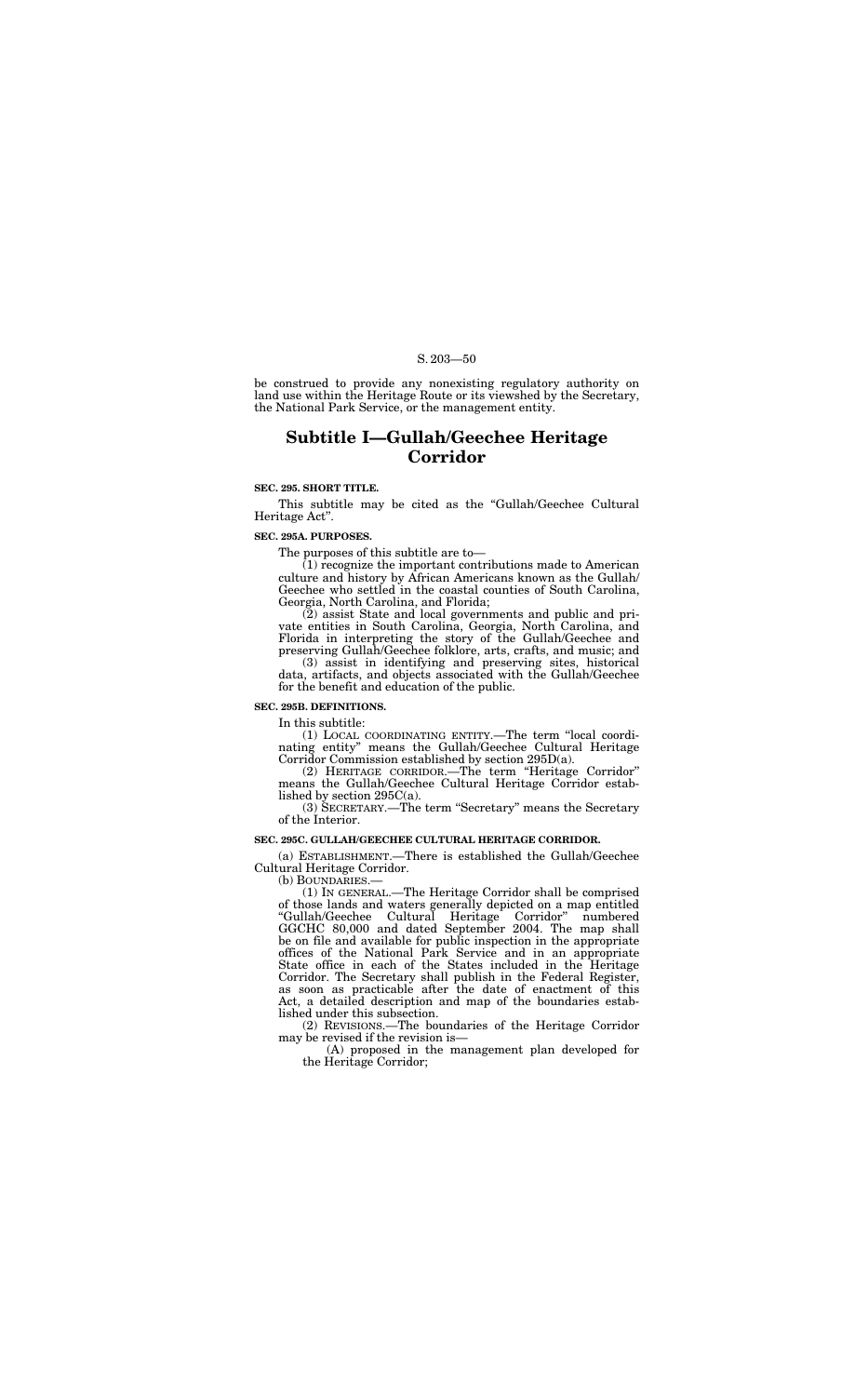(B) approved by the Secretary in accordance with this subtitle; and

(C) placed on file in accordance with paragraph (1). (c) ADMINISTRATION.—The Heritage Corridor shall be administered in accordance with the provisions of this subtitle.

### **SEC. 295D. GULLAH/GEECHEE CULTURAL HERITAGE CORRIDOR COMMISSION.**

(a) ESTABLISHMENT.—There is hereby established a local coordinating entity to be known as the "Gullah Geechee Cultural Heritage Corridor Commission'' whose purpose shall be to assist Federal, State, and local authorities in the development and implementation of a management plan for those land and waters specified in section 295C(b).

(b) MEMBERSHIP.—The local coordinating entity shall be composed of 15 members appointed by the Secretary as follows:

(1) Four individuals nominated by the State Historic Preservation Officer of South Carolina and two individuals each nominated by the State Historic Preservation Officer of each of Georgia, North Carolina, and Florida and appointed by the Secretary.

(2) Two individuals from South Carolina and one individual from each of Georgia, North Carolina, and Florida who are recognized experts in historic preservation, anthropology, and folklore, appointed by the Secretary.

(c) TERMS.—Members of the local coordinating entity shall be appointed to terms not to exceed 3 years. The Secretary may stagger the terms of the initial appointments to the local coordinating entity in order to assure continuity of operation. Any member of the local coordinating entity may serve after the expiration of their term until a successor is appointed. A vacancy shall be filled in the same manner in which the original appointment was made.

(d) TERMINATION.—The local coordinating entity shall terminate 10 years after the date of enactment of this Act.

## **SEC. 295E. OPERATION OF THE LOCAL COORDINATING ENTITY.**

(a) DUTIES OF THE LOCAL COORDINATING ENTITY.—To further the purposes of the Heritage Corridor, the local coordinating entity shall—

(1) prepare and submit a management plan to the Secretary in accordance with section 295F;

(2) assist units of local government and other persons in implementing the approved management plan by—

(A) carrying out programs and projects that recognize, protect, and enhance important resource values within the Heritage Corridor;

(B) establishing and maintaining interpretive exhibits and programs within the Heritage Corridor;

(C) developing recreational and educational opportunities in the Heritage Corridor;

(D) increasing public awareness of and appreciation for the historical, cultural, natural, and scenic resources of the Heritage Corridor;

(E) protecting and restoring historic sites and buildings in the Heritage Corridor that are consistent with Heritage Corridor themes;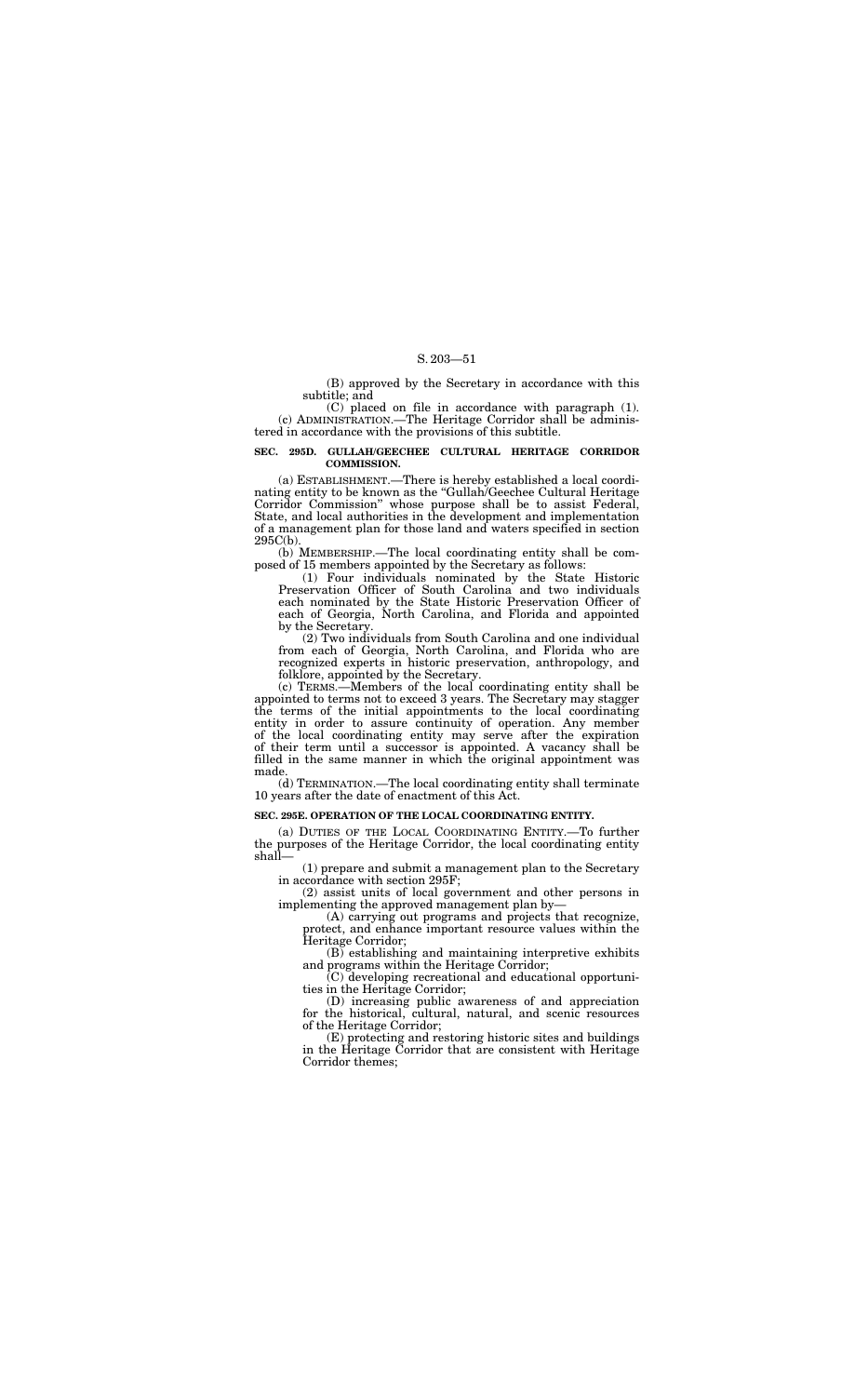(F) ensuring that clear, consistent, and appropriate signs identifying points of public access and sites of interest are posted throughout the Heritage Corridor; and

(G) promoting a wide range of partnerships among governments, organizations, and individuals to further the purposes of the Heritage Corridor;

(3) consider the interests of diverse units of government, business, organizations, and individuals in the Heritage Corridor in the preparation and implementation of the management plan;

(4) conduct meetings open to the public at least quarterly regarding the development and implementation of the management plan;

(5) submit an annual report to the Secretary for any fiscal year in which the local coordinating entity receives Federal funds under this subtitle, setting forth its accomplishments, expenses, and income, including grants made to any other entities during the year for which the report is made;

(6) make available for audit for any fiscal year in which it receives Federal funds under this subtitle, all information pertaining to the expenditure of such funds and any matching funds, and require all agreements authorizing expenditures of Federal funds by other organizations, that the receiving organization make available for audit all records and other information pertaining to the expenditure of such funds; and

(7) encourage by appropriate means economic viability that is consistent with the purposes of the Heritage Corridor.

(b) AUTHORITIES.—The local coordinating entity may, for the purposes of preparing and implementing the management plan, use funds made available under this subtitle to—

(1) make grants to, and enter into cooperative agreements with, the States of South Carolina, North Carolina, Florida, and Georgia, political subdivisions of those States, a nonprofit organization, or any person;

(2) hire and compensate staff;

(3) obtain funds from any source including any that are provided under any other Federal law or program; and

(4) contract for goods and services.

#### **SEC. 295F. MANAGEMENT PLAN.**

(a) IN GENERAL.—The management plan for the Heritage Corridor shall—

(1) include comprehensive policies, strategies, and recommendations for conservation, funding, management, and development of the Heritage Corridor;

(2) take into consideration existing State, county, and local plans in the development of the management plan and its implementation;

(3) include a description of actions that governments, private organizations, and individuals have agreed to take to protect the historical, cultural, and natural resources of the Heritage Corridor;

(4) specify the existing and potential sources of funding to protect, manage, and develop the Heritage Corridor in the first 5 years of implementation;

(5) include an inventory of the historical, cultural, natural, resources of the Heritage Corridor related to the themes of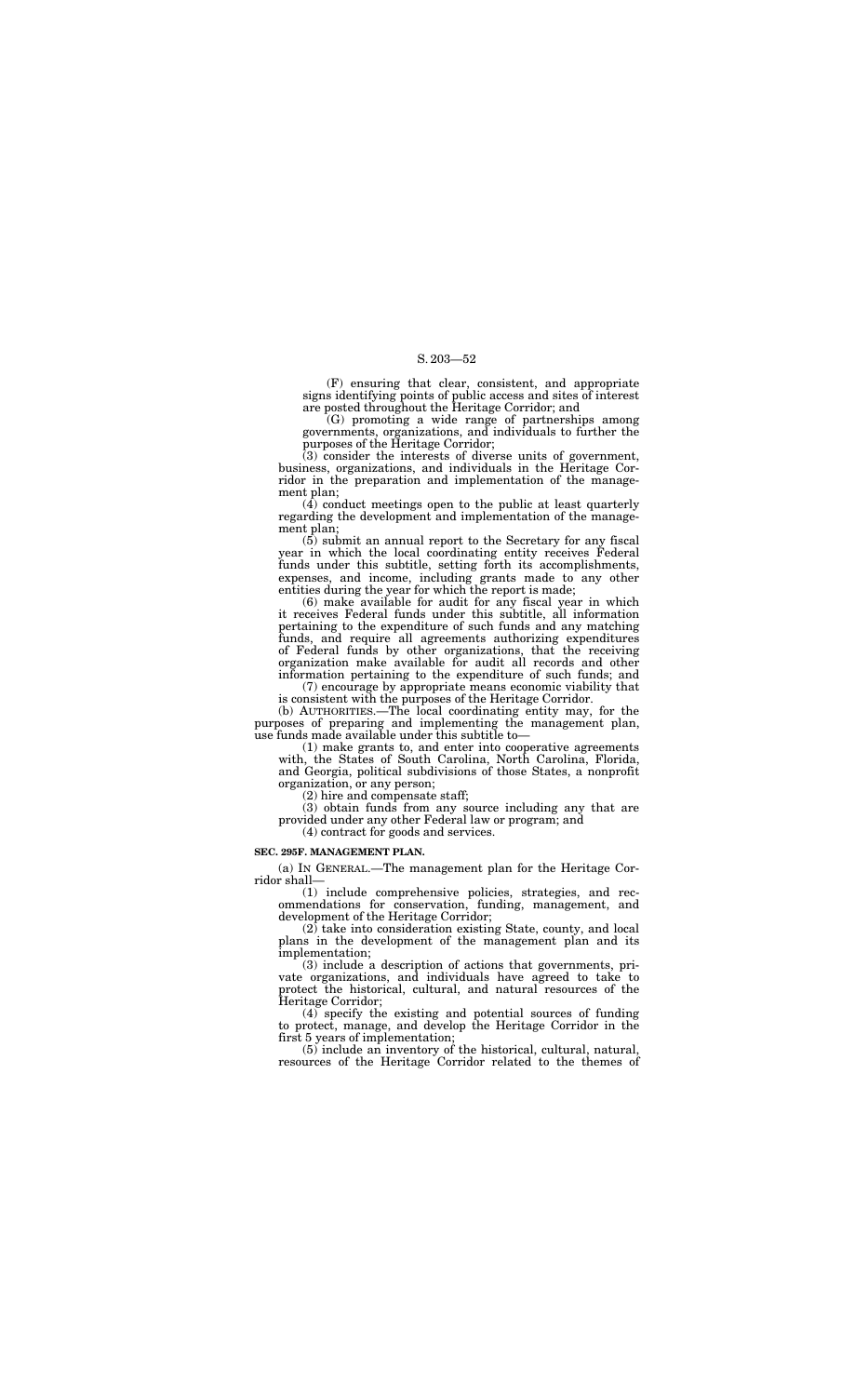the Heritage Corridor that should be preserved, restored, managed, developed, or maintained;

(6) recommend policies and strategies for resource management that consider and detail the application of appropriate land and water management techniques, including the development of intergovernmental and interagency cooperative agreements to protect the Heritage Corridor's historical, cultural, and natural resources;

(7) describe a program for implementation of the management plan including plans for resources protection, restoration, construction, and specific commitments for implementation that have been made by the local coordinating entity or any government, organization, or individual for the first 5 years of implementation;

(8) include an analysis and recommendations for the ways in which Federal, State, or local programs may best be coordinated to further the purposes of this subtitle; and

(9) include an interpretive plan for the Heritage Corridor. (b) SUBMITTAL OF MANAGEMENT PLAN.—The local coordinating entity shall submit the management plan to the Secretary for approval not later than 3 years after funds are made available for this subtitle.

(c) FAILURE TO SUBMIT.—If the local coordinating entity fails to submit the management plan to the Secretary in accordance with subsection (b), the Heritage Corridor shall not qualify for Federal funding until the management plan is submitted.

(d) APPROVAL OR DISAPPROVAL OF MANAGEMENT PLAN.

(1) IN GENERAL.—The Secretary shall approve or disapprove the management plan not later than 90 days after receiving the management plan.

(2) CRITERIA.—In determining whether to approve the management plan, the Secretary shall consider whether—

(A) the local coordinating entity has afforded adequate opportunity, including public hearings, for public and governmental involvement in the preparation of the management plan;

(B) the resource preservation and interpretation strategies contained in the management plan would adequately protect the cultural and historic resources of the Heritage Corridor; and

(C) the Secretary has received adequate assurances from appropriate State and local officials whose support is needed to ensure the effective implementation of the State and local aspects of the plan.

(3) ACTION FOLLOWING DISAPPROVAL.—If the Secretary disapproves the management plan, the Secretary shall advise the local coordinating entity in writing of the reasons therefore and shall make recommendations for revisions to the management plan. The Secretary shall approve or disapprove a proposed revision not later than 60 days after the date it is submitted.

(4) APPROVAL OF AMENDMENTS.—Substantial amendments to the management plan shall be reviewed and approved by the Secretary in the same manner as provided in the original management plan. The local coordinating entity shall not use Federal funds authorized by this subtitle to implement any amendments until the Secretary has approved the amendments.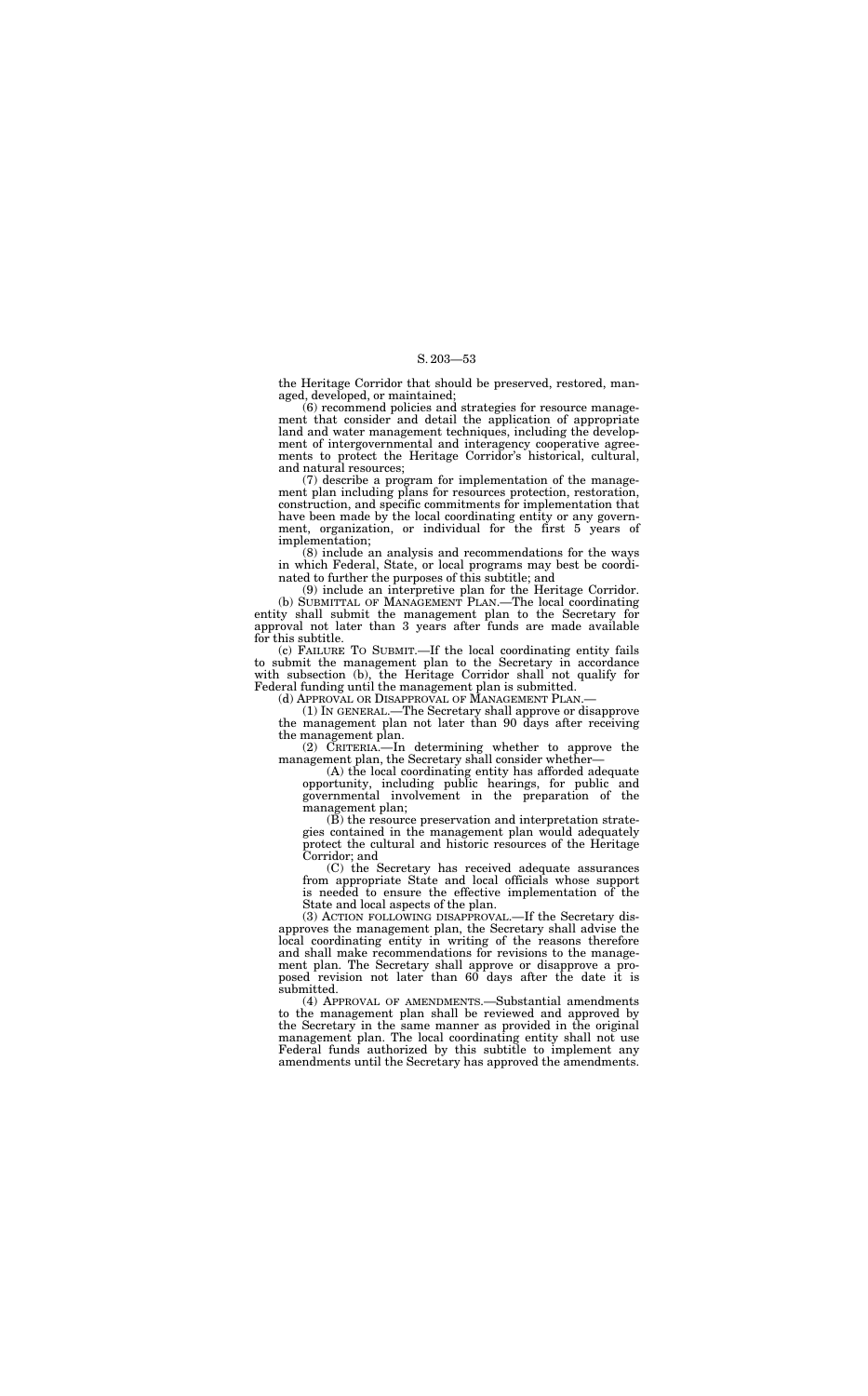### **SEC. 295G. TECHNICAL AND FINANCIAL ASSISTANCE.**

(a) IN GENERAL.—Upon a request of the local coordinating entity, the Secretary may provide technical and financial assistance for the development and implementation of the management plan.

(2) providing educational and interpretive opportunities consistent with the purposes of the Heritage Corridor.<br>
(c) SPENDING FOR NON-FEDERAL PROPERTY.—

(1) IN GENERAL .— The local coordinating entity may expend Federal funds made available under this subtitle on nonfederally owned property that is—

 $(A)$  identified in the management plan; or

(b) PRIORITY FOR ASSISTANCE.—In providing assistance under subsection (a), the Secretary shall give priority to actions that assist in—

(1) conserving the significant cultural, historical, and natural resources of the Heritage Corridor; and

(B) listed or eligible for listing on the National Register for Historic Places.

(2) AGREEMENTS.—Any payment of Federal funds made pursuant to this subtitle shall be subject to an agreement that conversion, use, or disposal of a project so assisted for purposes contrary to the purposes of this subtitle, as determined by the Secretary, shall result in a right of the United States to compensation of all funds made available to that project or the proportion of the increased value of the project attributable to such funds as determined at the time of such conversion, use, or disposal, whichever is greater.

### **SEC. 295H. DUTIES OF OTHER FEDERAL AGENCIES.**

Any Federal agency conducting or supporting activities directly affecting the Heritage Corridor shall—

(1) consult with the Secretary and the local coordinating entity with respect to such activities;

(2) cooperate with the Secretary and the local coordinating entity in carrying out their duties under this subtitle and, to the maximum extent practicable, coordinate such activities with the carrying out of such duties; and

(3) to the maximum extent practicable, conduct or support such activities in a manner in which the local coordinating entity determines will not have an adverse effect on the Heritage Corridor.

#### **SEC. 295I. COASTAL HERITAGE CENTERS.**

In furtherance of the purposes of this subtitle and using the authorities made available under this subtitle, the local coordinating entity shall establish one or more Coastal Heritage Centers at appropriate locations within the Heritage Corridor in accordance with the preferred alternative identified in the Record of Decision for the Low Country Gullah Culture Special Resource Study and Environmental Impact Study, December 2003, and additional appropriate sites.

#### **SEC. 295J. PRIVATE PROPERTY PROTECTION.**

(a) ACCESS TO PRIVATE PROPERTY.—Nothing in this subtitle shall be construed to require any private property owner to permit public access (including Federal, State, or local government access) to such private property. Nothing in this subtitle shall be construed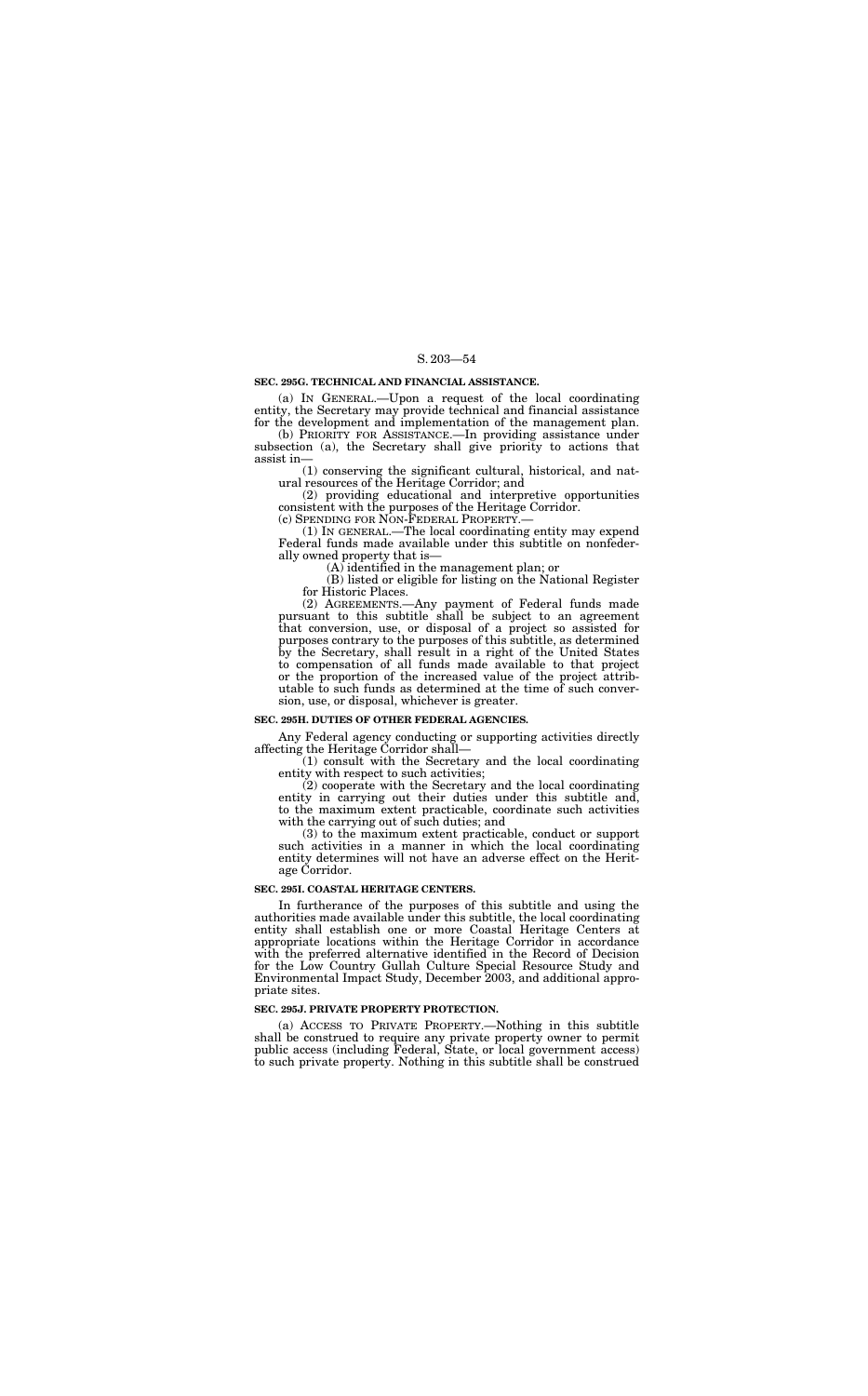to modify any provision of Federal, State, or local law with regard to public access to or use of private lands.

(b) LIABILITY.—Designation of the Heritage Corridor shall not be considered to create any liability, or to have any effect on any liability under any other law, of any private property owner with respect to any persons injured on such private property.

(c) RECOGNITION OF AUTHORITY TO CONTROL LAND USE.— Nothing in this subtitle shall be construed to modify any authority of Federal, State, or local governments to regulate land use.

(d) PARTICIPATION OF PRIVATE PROPERTY OWNERS IN HERITAGE CORRIDOR.—Nothing in this subtitle shall be construed to require the owner of any private property located within the boundaries of the Heritage Corridor to participate in or be associated with the Heritage Corridor.

(e) EFFECT OF ESTABLISHMENT.—The boundaries designated for the Heritage Corridor represent the area within which Federal funds appropriated for the purpose of this subtitle shall be expended. The establishment of the Heritage Corridor and its boundaries shall not be construed to provide any nonexisting regulatory authority on land use within the Heritage Corridor or its viewshed by the Secretary or the local coordinating entity.

(f) NOTIFICATION AND CONSENT OF PROPERTY OWNERS REQUIRED.—No privately owned property shall be preserved, conserved, or promoted by the management plan for the Heritage Corridor until the owner of that private property has been notified in writing by the local coordinating entity and has given written consent for such preservation, conservation, or promotion to the local coordinating entity.

This subtitle may be cited as the "Crossroads of the American Revolution National Heritage Area Act of 2006''.

(g) LANDOWNER WITHDRAWAL.—Any owner of private property included within the boundary of the Heritage Corridor shall have their property immediately removed from within the boundary by submitting a written request to the local coordinating entity.

### **SEC. 295K. AUTHORIZATION OF APPROPRIATIONS.**

(a) IN GENERAL.—There is authorized to be appropriated for the purposes of this subtitle not more than \$1,000,000 for any fiscal year. Not more than a total of \$10,000,000 may be appropriated for the Heritage Corridor under this subtitle.

(b) COST SHARE.—Federal funding provided under this subtitle may not exceed 50 percent of the total cost of any activity for which assistance is provided under this subtitle.

(c) IN-KIND CONTRIBUTIONS.—The Secretary may accept in-kind contributions as part of the non-Federal cost share of any activity for which assistance is provided under this subtitle.

## **SEC. 295L. TERMINATION OF AUTHORITY.**

The authority of the Secretary to provide assistance under this subtitle terminates on the date that is 15 years after the date of enactment of this Act.

# **Subtitle J—Crossroads of the American Revolution National Heritage Area**

#### **SEC. 297. SHORT TITLE.**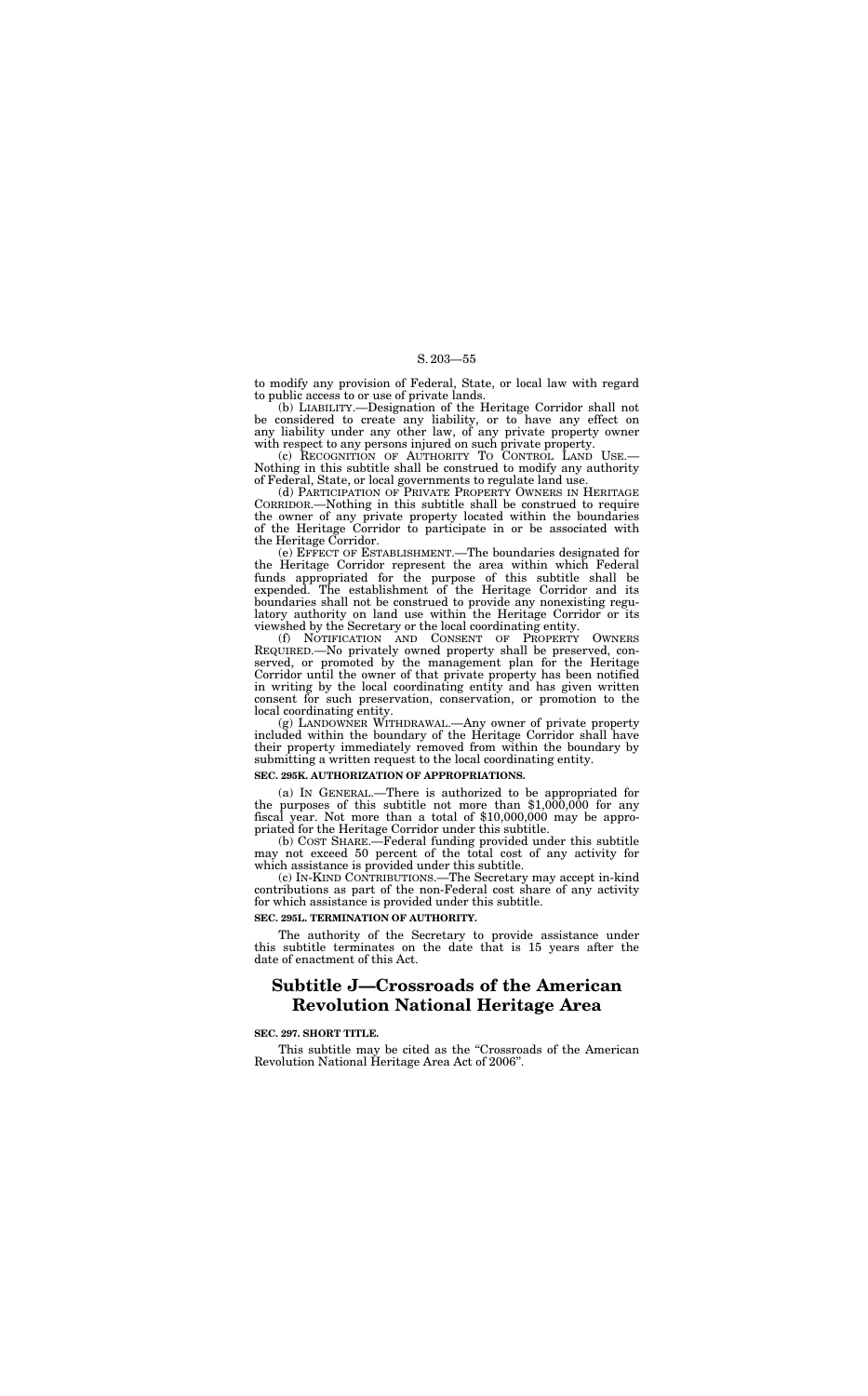### **SEC. 297A. FINDINGS AND PURPOSES.**

(a) FINDINGS.—Congress finds that— (1) the State of New Jersey was critically important during the American Revolution because of the strategic location of the State between the British armies headquartered in New York City, New York, and the Continental Congress in the city of Philadelphia, Pennsylvania;

(2) General George Washington spent almost half of the period of the American Revolution personally commanding troops of the Continental Army in the State of New Jersey, including 2 severe winters spent in encampments in the area that is now Morristown National Historical Park, a unit of the National Park System;

(4) Thomas Paine, who accompanied the troops during the retreat, described the events during those days as ''the times that try men's souls"

(6) additional national historic landmarks in the State of New Jersey include the homes of—<br>(A) Richard Stockton,

(3) it was during the 10 crucial days of the American Revolution between December 25, 1776, and January 3, 1777, that General Washington, after retreating across the State of New Jersey from the State of New York to the Commonwealth of Pennsylvania in the face of total defeat, recrossed the Delaware River on the night of December 25, 1776, and went on to win crucial battles at Trenton and Princeton in the State of New Jersey;

Joseph Hewes, John Witherspoon, and Francis Hopkinson, signers of the Declaration of Independence;

(5) the sites of 296 military engagements are located in the State of New Jersey, including—

(A) several important battles of the American Revolution that were significant to—

(i) the outcome of the American Revolution; and (ii) the history of the United States; and

(B) several national historic landmarks, including Washington's Crossing, the Old Trenton Barracks, and Princeton, Monmouth, and Red Bank Battlefields;

(B) Elias Boudinout, President of the Continental Congress; and

(C) William Livingston, patriot and Governor of the State of New Jersey from 1776 to 1790;

(7) portions of the landscapes important to the strategies of the British and Continental armies, including waterways, mountains, farms, wetlands, villages, and roadways—

(A) retain the integrity of the period of the American Revolution; and

(B) offer outstanding opportunities for conservation, education, and recreation;

(8) the National Register of Historic Places lists 251 buildings and sites in the National Park Service study area for the Crossroads of the American Revolution that are associated with the period of the American Revolution;

(9) civilian populations residing in the State of New Jersey during the American Revolution suffered extreme hardships because of—

(A) the continuous conflict in the State;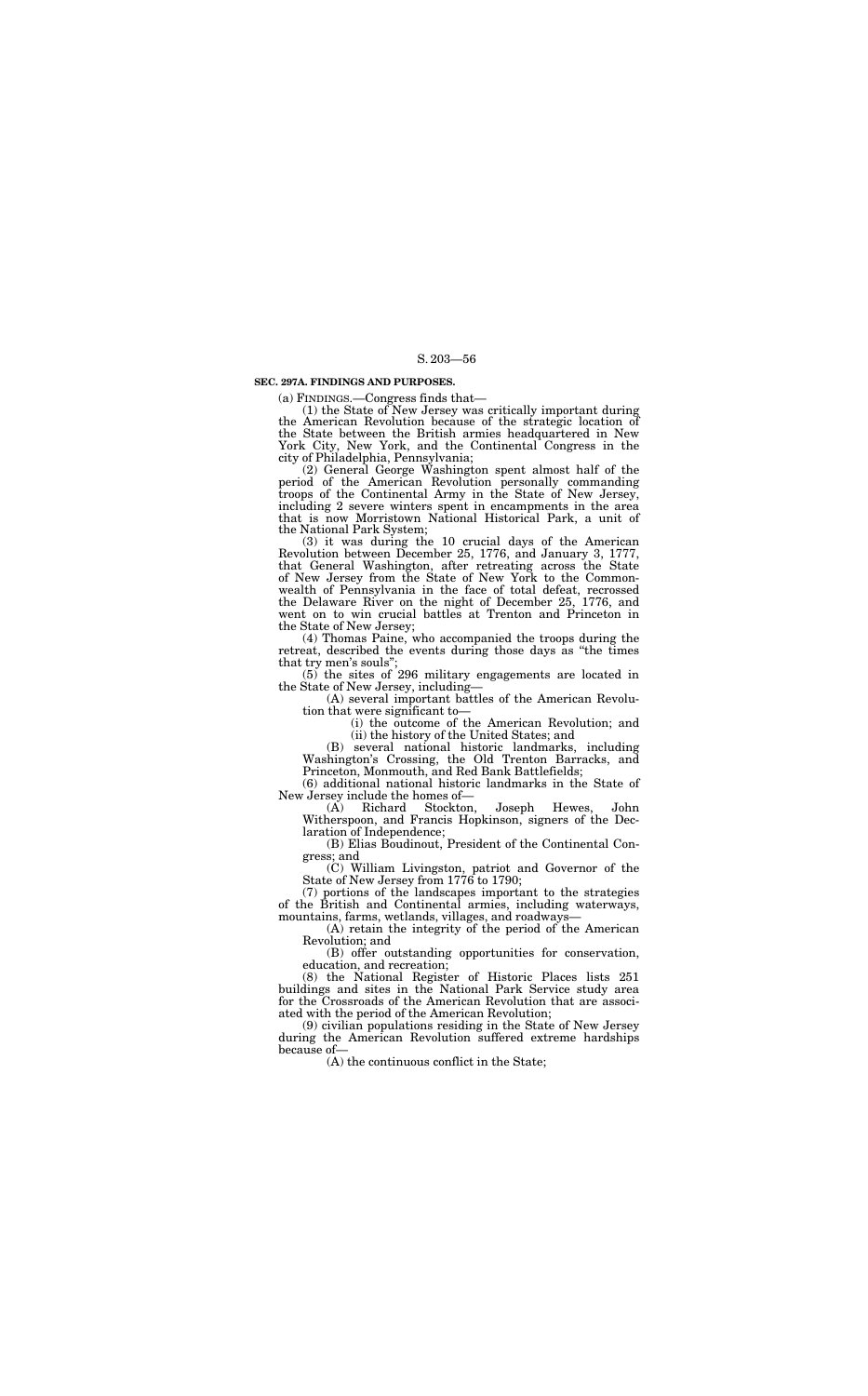(B) foraging armies; and

(C) marauding contingents of loyalist Tories and rebel sympathizers;

(10) because of the important role that the State of New Jersey played in the successful outcome of the American Revolution, there is a Federal interest in developing a regional framework to assist the State of New Jersey, local governments and organizations, and private citizens in—

(A) preserving and protecting cultural, historic, and natural resources of the period; and

(B) bringing recognition to those resources for the educational and recreational benefit of the present and future generations of citizens of the United States; and

(11) the National Park Service has conducted a national heritage area feasibility study in the State of New Jersey that demonstrates that there is a sufficient assemblage of nationally distinctive cultural, historic, and natural resources necessary to establish the Crossroads of the American Revolution National Heritage Area.

(b) PURPOSES.—The purposes of this subtitle are—

(1) to assist communities, organizations, and citizens in the State of New Jersey in preserving—

(1) HERITAGE AREA.—The term ''Heritage Area'' means the Crossroads of the American Revolution National Heritage Area established by section  $297C(a)$ .

(A) the special historic identity of the State; and

(B) the importance of the State to the United States;

(2) to foster a close working relationship among all levels of government, the private sector, and local communities in the State;

(3) to provide for the management, preservation, protection, and interpretation of the cultural, historic, and natural resources of the State for the educational and inspirational benefit of future generations;

(4) to strengthen the value of Morristown National Historical Park as an asset to the State by—

(A) establishing a network of related historic resources, protected landscapes, educational opportunities, and events depicting the landscape of the State of New Jersey during the American Revolution; and

(B) establishing partnerships between Morristown National Historical Park and other public and privately owned resources in the Heritage Area that represent the strategic fulcrum of the American Revolution; and

(5) to authorize Federal financial and technical assistance for the purposes described in paragraphs (1) through (4).

## **SEC. 297B. DEFINITIONS.**

In this subtitle:

(2) LOCAL COORDINATING ENTITY.—The term ''local coordinating entity'' means the local coordinating entity for the Heritage Area designated by section 297C(d).

(3) MANAGEMENT PLAN.—The term ''management plan'' means the management plan for the Heritage Area developed under section 297D.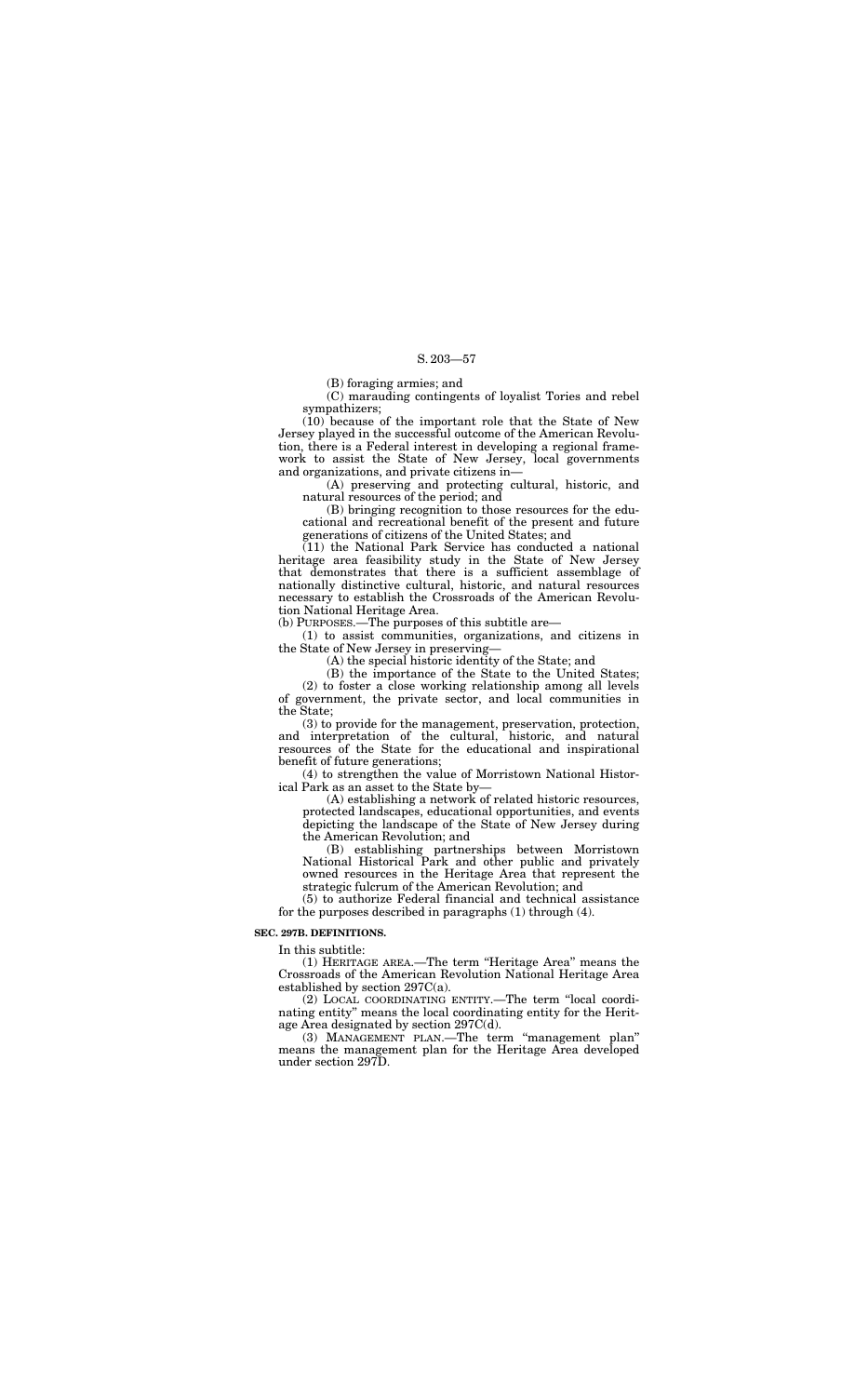(4) MAP.—The term ''map'' means the map entitled ''Crossroads of the American Revolution National Heritage Area'', numbered CRRE/80,000, and dated April 2002.

(5) SECRETARY.—The term ''Secretary'' means the Secretary of the Interior.

(6) STATE.—The term ''State'' means the State of New Jersey.

## **SEC. 297C. CROSSROADS OF THE AMERICAN REVOLUTION NATIONAL HERITAGE AREA.**

(a) ESTABLISHMENT.—There is established in the State the Crossroads of the American Revolution National Heritage Area.

(a) IN GENERAL.—Not later than 3 years after the date on which funds are made available to carry out this subtitle, the local coordinating entity shall develop and forward to the Secretary a management plan for the Heritage Area.<br>(b) REQUIREMENTS.—The management plan shall—

(b) BOUNDARIES.—The Heritage Area shall consist of the land and water within the boundaries of the Heritage Area, as depicted on the map.

(c) AVAILABILITY OF MAP.—The map shall be on file and available for public inspection in the appropriate offices of the National Park Service.

(4) identify existing and potential sources of funding for the protection, management, and development of the Heritage Area during the first 5 years of implementation of the management plan; and<br> $(5)$  include-

(d) LOCAL COORDINATING ENTITY.—The Crossroads of the American Revolution Association, Inc., a nonprofit corporation in the State, shall be the local coordinating entity for the Heritage Area.

## **SEC. 297D. MANAGEMENT PLAN.**

(A) an inventory of the cultural, educational, historic, natural, recreational, and scenic resources of the Heritage Area relating to the themes of the Heritage Area that should be restored, managed, or developed;

(i) application of appropriate land and water management techniques; and

(b) REQUIREMENTS.—The management plan shall— (1) include comprehensive policies, strategies, and recommendations for conservation, funding, management, and development of the Heritage Area;

(2) take into consideration existing State, county, and local plans;

(3) describe actions that units of local government, private organizations, and individuals have agreed to take to protect the cultural, historic, and natural resources of the Heritage Area;

(B) recommendations of policies and strategies for

(ii) development of intergovernmental and interagency cooperative agreements to protect the cultural, educational, historic, natural, recreational, and scenic resources of the Heritage Area;

(C) a program of implementation of the management

plan that includes for the first 5 years of implementation— (i) plans for resource protection, restoration, construction; and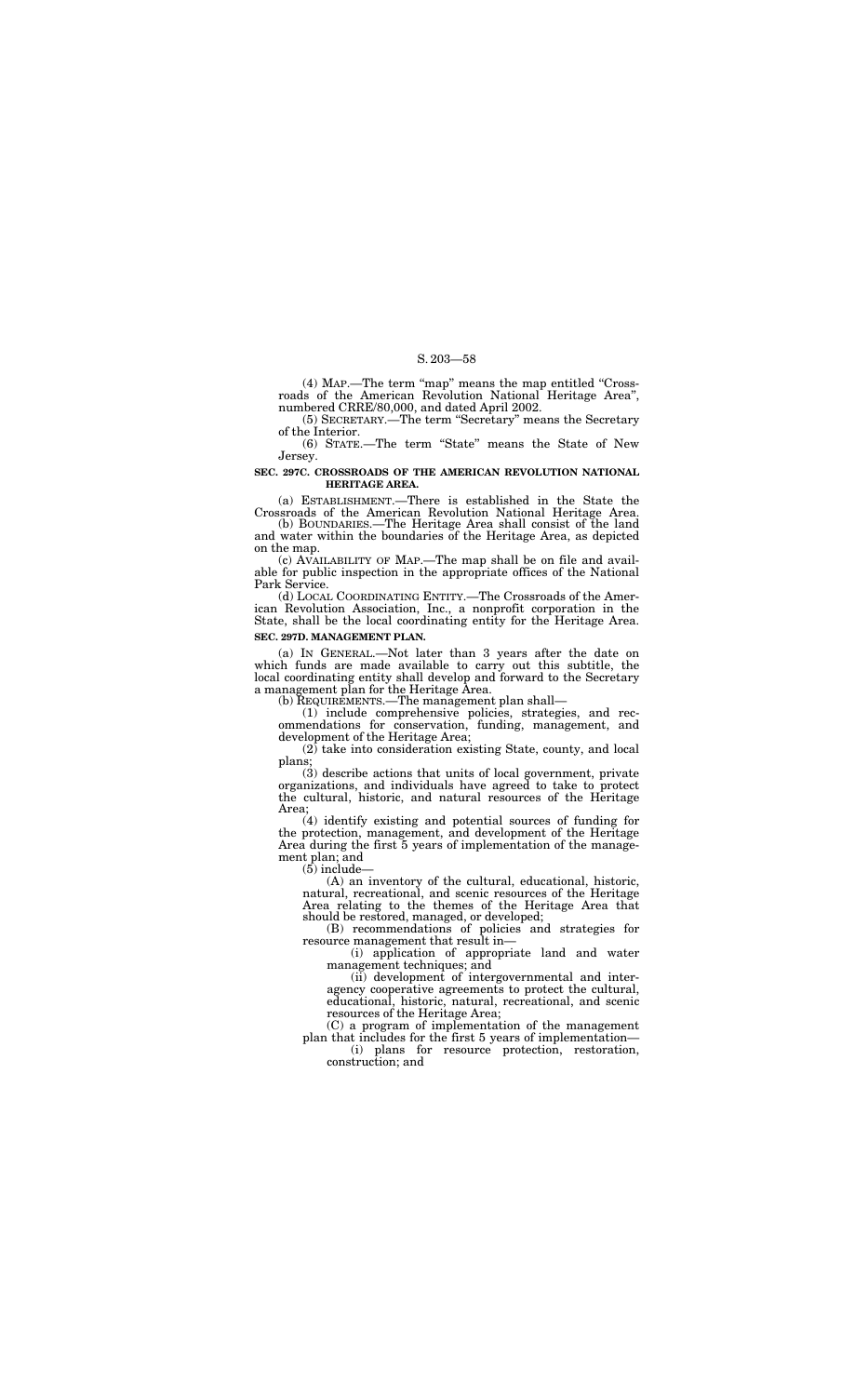(ii) specific commitments for implementation that have been made by the local coordinating entity or any government, organization, or individual;

(D) an analysis of and recommendations for ways in which Federal, State, and local programs, including programs of the National Park Service, may be best coordinated to promote the purposes of this subtitle; and

(E) an interpretive plan for the Heritage Area.

(c) APPROVAL OR DISAPPROVAL OF MANAGEMENT PLAN.—

(1) IN GENERAL.—Not later than 90 days after the date of receipt of the management plan under subsection (a), the Secretary shall approve or disapprove the management plan. (2) CRITERIA.—In determining whether to approve the

management plan, the Secretary shall consider whether— (A) the Board of Directors of the local coordinating

entity is representative of the diverse interests of the Heritage Area, including—

(i) governments;

(ii) natural and historic resource protection organizations;

(iii) educational institutions;

(iv) businesses; and

(v) recreational organizations;

(B) the local coordinating entity provided adequate opportunity for public and governmental involvement in the preparation of the management plan, including public hearings;

(C) the resource protection and interpretation strategies in the management plan would adequately protect the cultural, historic, and natural resources of the Heritage Area; and

(D) the Secretary has received adequate assurances from the appropriate State and local officials whose support is needed to ensure the effective implementation of the State and local aspects of the management plan.

(3) ACTION FOLLOWING DISAPPROVAL.—If the Secretary disapproves the management plan under paragraph (1), the Secretary shall—

(A) advise the local coordinating entity in writing of the reasons for the disapproval;

(B) make recommendations for revisions to the management plan; and

(C) not later than 60 days after the receipt of any proposed revision of the management plan from the local coordinating entity, approve or disapprove the proposed revision.

(d) AMENDMENTS.—

(1) IN GENERAL.—The Secretary shall approve or disapprove each amendment to the management plan that the Secretary determines may make a substantial change to the management plan.

(2) USE OF FUNDS.—Funds made available under this subtitle shall not be expended by the local coordinating entity to implement an amendment described in paragraph (1) until the Secretary approves the amendment.

(e) IMPLEMENTATION.—On completion of the 3-year period described in subsection (a), any funding made available under this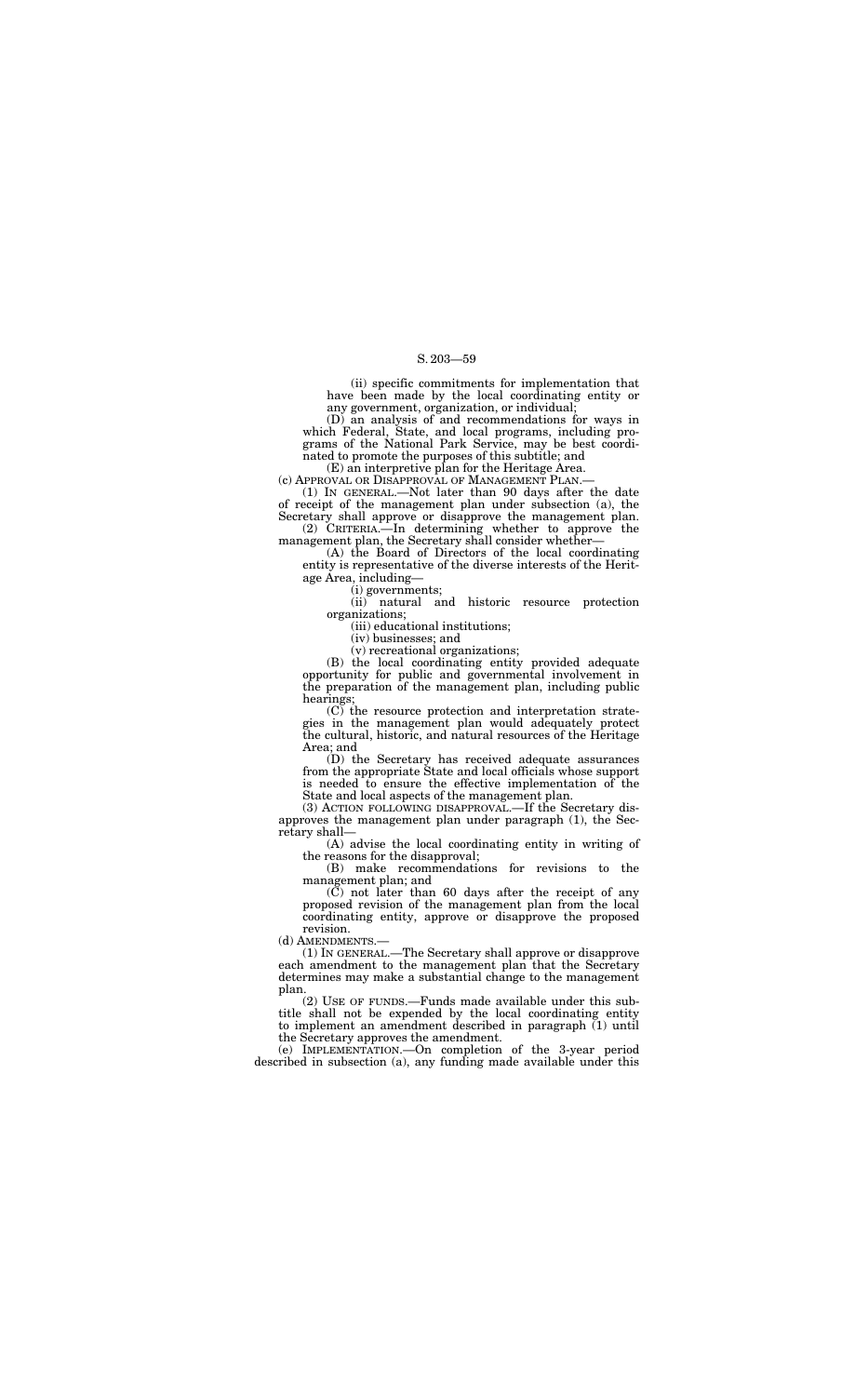subtitle shall be made available to the local coordinating entity only for implementation of the approved management plan.

## **SEC. 297E. AUTHORITIES, DUTIES, AND PROHIBITIONS APPLICABLE TO THE LOCAL COORDINATING ENTITY.**

(a) AUTHORITIES.—For purposes of preparing and implementing the management plan, the local coordinating entity may use funds made available under this subtitle to—

> $(A)$  that furthers the purposes of the Heritage Area; and

(1) make grants to, provide technical assistance to, and enter into cooperative agreements with, the State (including a political subdivision), a nonprofit organization, or any other person;

(2) hire and compensate staff, including individuals with expertise in—

(A) cultural, historic, or natural resource protection; or

(B) heritage programming;

(3) obtain funds or services from any source (including a Federal law or program);

(4) contract for goods or services; and

(5) support any other activity—

(B) that is consistent with the management plan.

(b) DUTIES.—In addition to developing the management plan, the local coordinating entity shall—

(1) assist units of local government, regional planning organizations, and nonprofit organizations in implementing the approved management plan by—

(A) carrying out programs and projects that recognize, protect, and enhance important resource values in the Heritage Area;

(B) establishing and maintaining interpretive exhibits and programs in the Heritage Area;

(C) developing recreational and educational opportunities in the Heritage Area;

(D) increasing public awareness of and appreciation for cultural, historic, and natural resources of the Heritage Area;

(E) protecting and restoring historic sites and buildings that are—

(i) located in the Heritage Area; and

(ii) related to the themes of the Heritage Area; (F) ensuring that clear, consistent, and appropriate signs identifying points of public access and sites of interest are installed throughout the Heritage Area; and

(G) promoting a wide range of partnerships among governments, organizations, and individuals to further the purposes of the Heritage Area;

(2) in preparing and implementing the management plan, consider the interests of diverse units of government, businesses, organizations, and individuals in the Heritage Area;

(3) conduct public meetings at least semiannually regarding the development and implementation of the management plan;

(4) for any fiscal year for which Federal funds are received under this subtitle—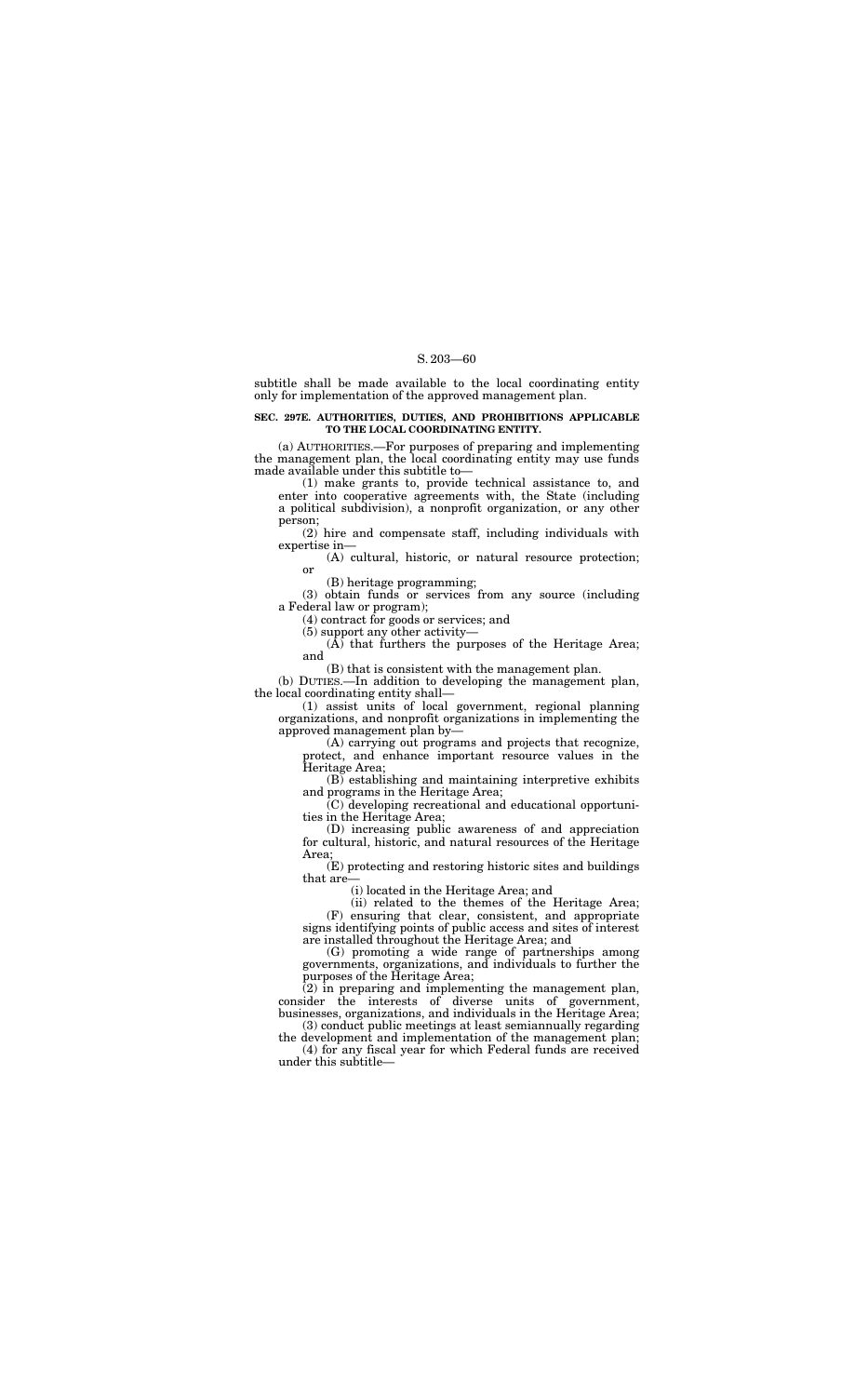(A) submit to the Secretary a report that describes for the year— (i) the accomplishments of the local coordinating

entity;

(ii) the expenses and income of the local coordinating entity; and

(iii) each entity to which a grant was made;

(B) make available for audit all information relating to the expenditure of the funds and any matching funds; and

(C) require, for all agreements authorizing expenditures of Federal funds by any entity, that the receiving entity make available for audit all records and other information relating to the expenditure of the funds;

(5) encourage, by appropriate means, economic viability that is consistent with the purposes of the Heritage Area; and

(6) maintain headquarters for the local coordinating entity at Morristown National Historical Park and in Mercer County. (c) PROHIBITION ON THE ACQUISITION OF REAL PROPERTY.—

(1) FEDERAL FUNDS.—The local coordinating entity shall not use Federal funds made available under this subtitle to acquire real property or any interest in real property.

(2) OTHER FUNDS.—Notwithstanding paragraph (1), the local coordinating entity may acquire real property or an interest in real property using any other source of funding, including other Federal funding.

#### **SEC. 297F. TECHNICAL AND FINANCIAL ASSISTANCE; OTHER FEDERAL AGENCIES.**

(a) TECHNICAL AND FINANCIAL ASSISTANCE.—

(1) IN GENERAL.—On the request of the local coordinating entity, the Secretary may provide technical and financial assistance to the Heritage Area for the development and implementation of the management plan.

(2) PRIORITY FOR ASSISTANCE.—In providing assistance under paragraph (1), the Secretary shall give priority to actions that assist in—

(A) conserving the significant cultural, historic, natural, and scenic resources of the Heritage Area; and

(B) providing educational, interpretive, and recreational opportunities consistent with the purposes of the Heritage Area.

(3) OPERATIONAL ASSISTANCE.—Subject to the availability of appropriations, the Superintendent of Morristown National Historical Park may, on request, provide to public and private organizations in the Heritage Area, including the local coordinating entity, any operational assistance that is appropriate for the purpose of supporting the implementation of the management plan.

(4) PRESERVATION OF HISTORIC PROPERTIES.—To carry out the purposes of this subtitle, the Secretary may provide assistance to a State or local government or nonprofit organization to provide for the appropriate treatment of— (A) historic objects; or

(B) structures that are listed or eligible for listing on the National Register of Historic Places.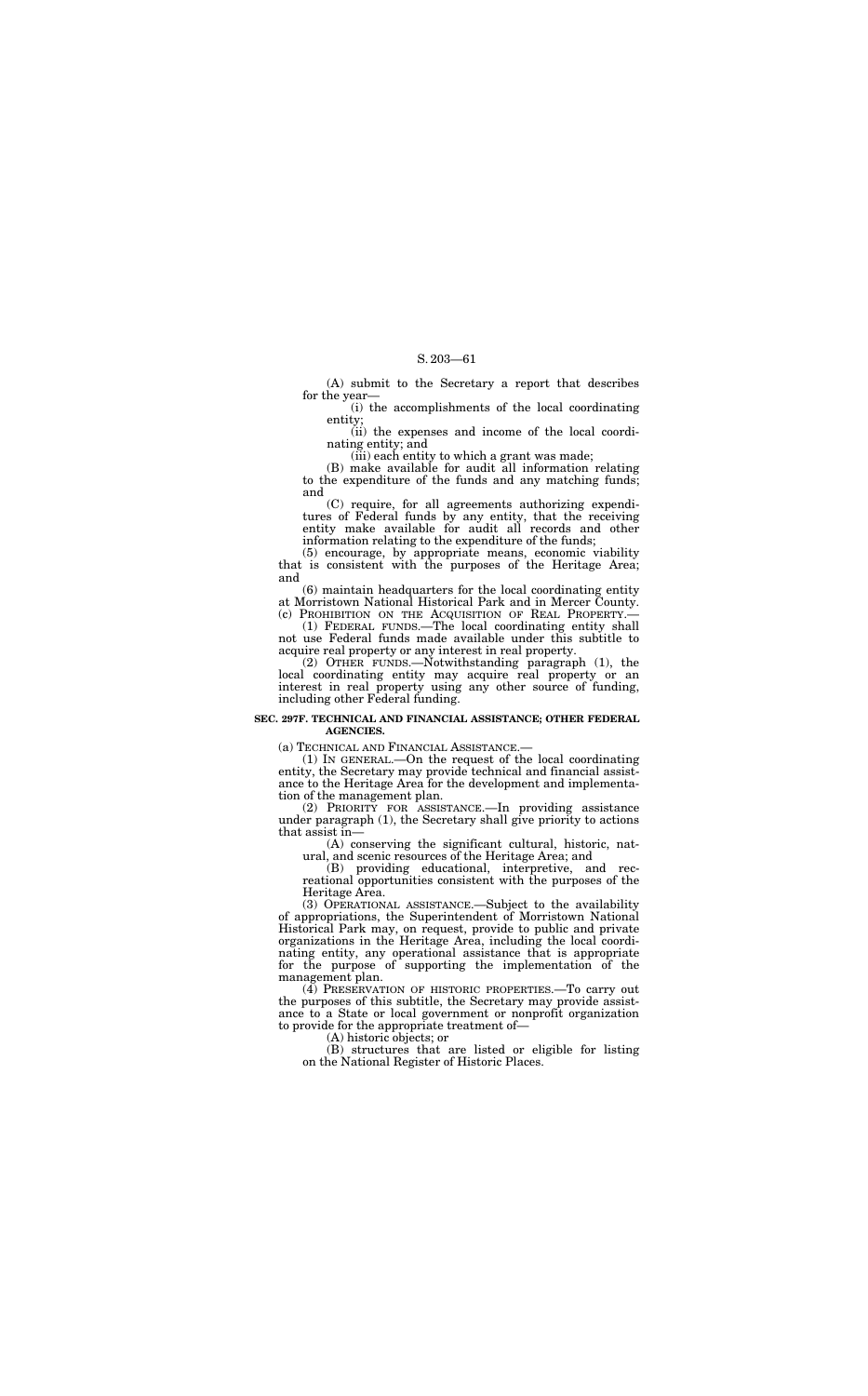(5) COOPERATIVE AGREEMENTS.—The Secretary may enter into cooperative agreements with the local coordinating entity and other public or private entities to carry out this subsection.

(b) OTHER FEDERAL AGENCIES.—Any Federal agency conducting or supporting an activity that directly affects the Heritage Area shall—

(1) consult with the Secretary and the local coordinating entity regarding the activity;

(2)(A) cooperate with the Secretary and the local coordinating entity in carrying out the of the Federal agency under this subtitle; and

(B) to the maximum extent practicable, coordinate the activity with the carrying out of those duties; and

(3) to the maximum extent practicable, conduct the activity to avoid adverse effects on the Heritage Area.

#### **SEC. 297G. AUTHORIZATION OF APPROPRIATIONS.**

(a) IN GENERAL.—There is authorized to be appropriated to carry out this subtitle \$10,000,000, of which not more than  $$1,000,000$  may be authorized to be appropriated for any fiscal year.

(b) COST-SHARING REQUIREMENT.—The Federal share of the cost of any activity assisted under this subtitle shall be not more than 50 percent.

### **SEC. 297H. TERMINATION OF AUTHORITY.**

The authority of the Secretary to provide assistance under this subtitle terminates on the date that is 15 years after the date of enactment of this Act.

#### **SEC. 297I. REQUIREMENTS FOR INCLUSION OF PRIVATE PROPERTY.**

(a) NOTIFICATION AND CONSENT OF PROPERTY OWNERS REQUIRED.—No privately owned property shall be preserved, conserved, or promoted by the management plan for the Heritage Area until the owner of that private property has been notified in writing by the management entity and has given written consent for such preservation, conservation, or promotion to the management entity.

(b) LANDOWNER WITHDRAW.—Any owner of private property included within the boundary of the Heritage Area shall have their property immediately removed from the boundary by submitting a written request to the management entity.

## **SEC. 297J. PRIVATE PROPERTY PROTECTION.**

(a) ACCESS TO PRIVATE PROPERTY.—Nothing in this title shall be construed to—

(1) require any private property owner to allow public access (including Federal, State, or local government access) to such private property; or

(2) modify any provision of Federal, State, or local law with regard to public access to or use of private property.

(b) LIABILITY.—Designation of the Heritage Area shall not be considered to create any liability, or to have any effect on any liability under any other law, of any private property owner with respect to any persons injured on such private property.

(c) RECOGNITION OF AUTHORITY TO CONTROL LAND USE.— Nothing in this title shall be construed to modify the authority of Federal, State, or local governments to regulate land use.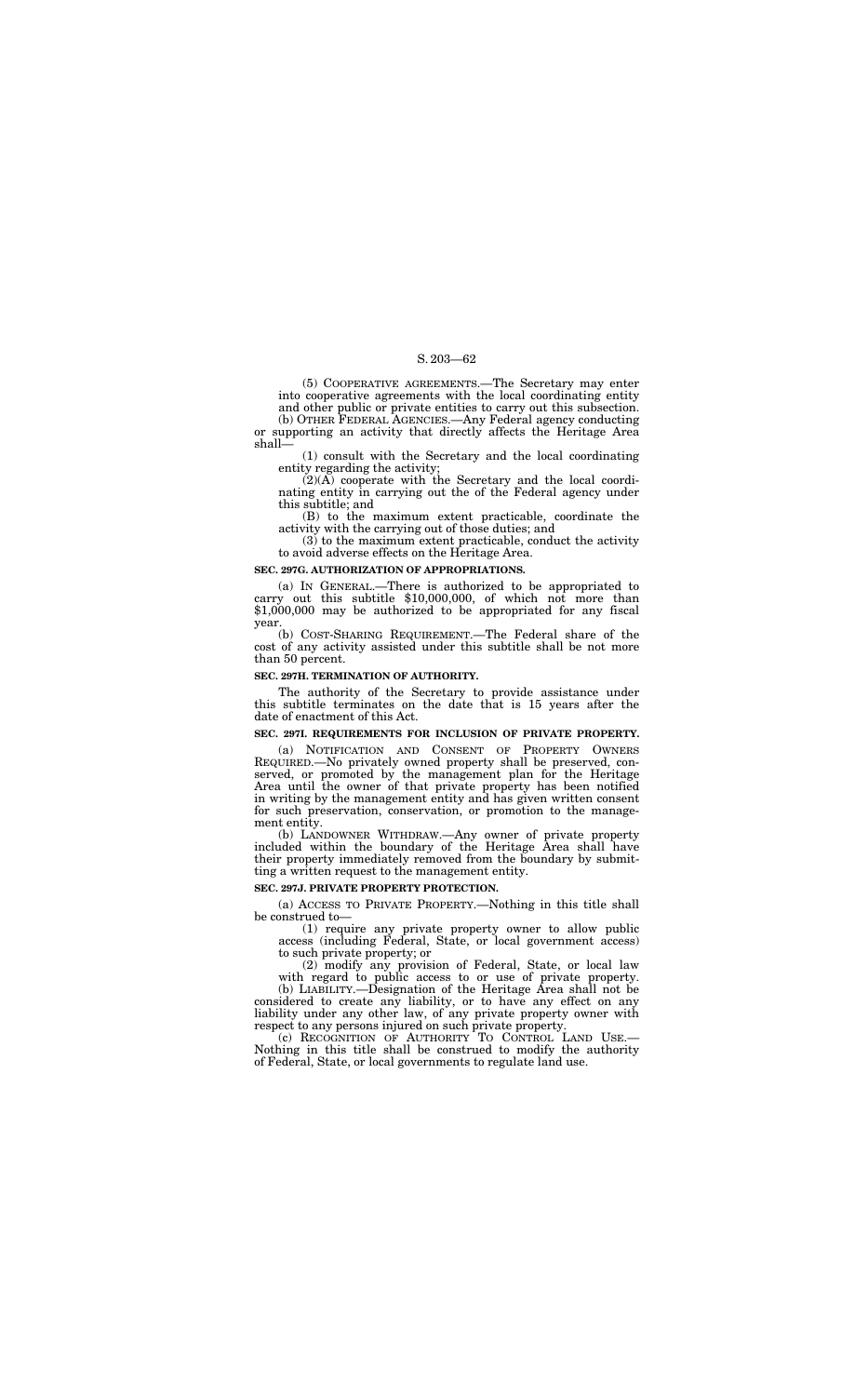(d) PARTICIPATION OF PRIVATE PROPERTY OWNERS IN HERITAGE AREA.—Nothing in this title shall be construed to require the owner of any private property located within the boundaries of the Heritage Area to participate in or be associated with the Heritage Area.

(e) EFFECT OF ESTABLISHMENT.—The boundaries designated for the Heritage Area represent the area within which Federal funds appropriated for the purpose of this title may be expended. The establishment of the Heritage Area and its boundaries shall not be construed to provide any nonexisting regulatory authority on land use within the Heritage Area or its viewshed by the Secretary, the National Park Service, or the management entity.

# **TITLE III—NATIONAL HERITAGE AREA STUDIES**

# **Subtitle A—Western Reserve Heritage Area Study**

## **SEC. 301. SHORT TITLE.**

This subtitle may be cited as the ''Western Reserve Heritage Areas Study Act''.

## **SEC. 302. NATIONAL PARK SERVICE STUDY REGARDING THE WESTERN RESERVE, OHIO.**

(a) FINDINGS.—The Congress finds the following:

(1) The area that encompasses the modern-day counties of Trumbull, Mahoning, Ashtabula, Portage, Geagua, Lake, Cuyahoga, Summit, Medina, Huron, Lorain, Erie, Ottawa, and Ashland in Ohio with the rich history in what was once the Western Reserve, has made a unique contribution to the cultural, political, and industrial development of the United States.

(2) The Western Reserve is distinctive as the land settled by the people of Connecticut after the Revolutionary War. The Western Reserve holds a unique mark as the original wilderness land of the West that many settlers migrated to in order to begin life outside of the original 13 colonies.

(3) The Western Reserve played a significant role in providing land to the people of Connecticut whose property and land was destroyed during the Revolution. These settlers were descendants of the brave immigrants who came to the Americas in the 17th century.

(4) The Western Reserve offered a new destination for those who moved west in search of land and prosperity. The agricultural and industrial base that began in the Western Reserve still lives strong in these prosperous and historical counties.

(5) The heritage of the Western Reserve remains transfixed in the counties of Trumbull, Mahoning, Ashtabula, Portage, Geagua, Lake, Cuyahoga, Summit, Medina, Huron, Lorain, Erie, Ottawa, and Ashland in Ohio. The people of these counties are proud of their heritage as shown through the unwavering attempts to preserve agricultural land and the industrial foundation that has been embedded in this region since the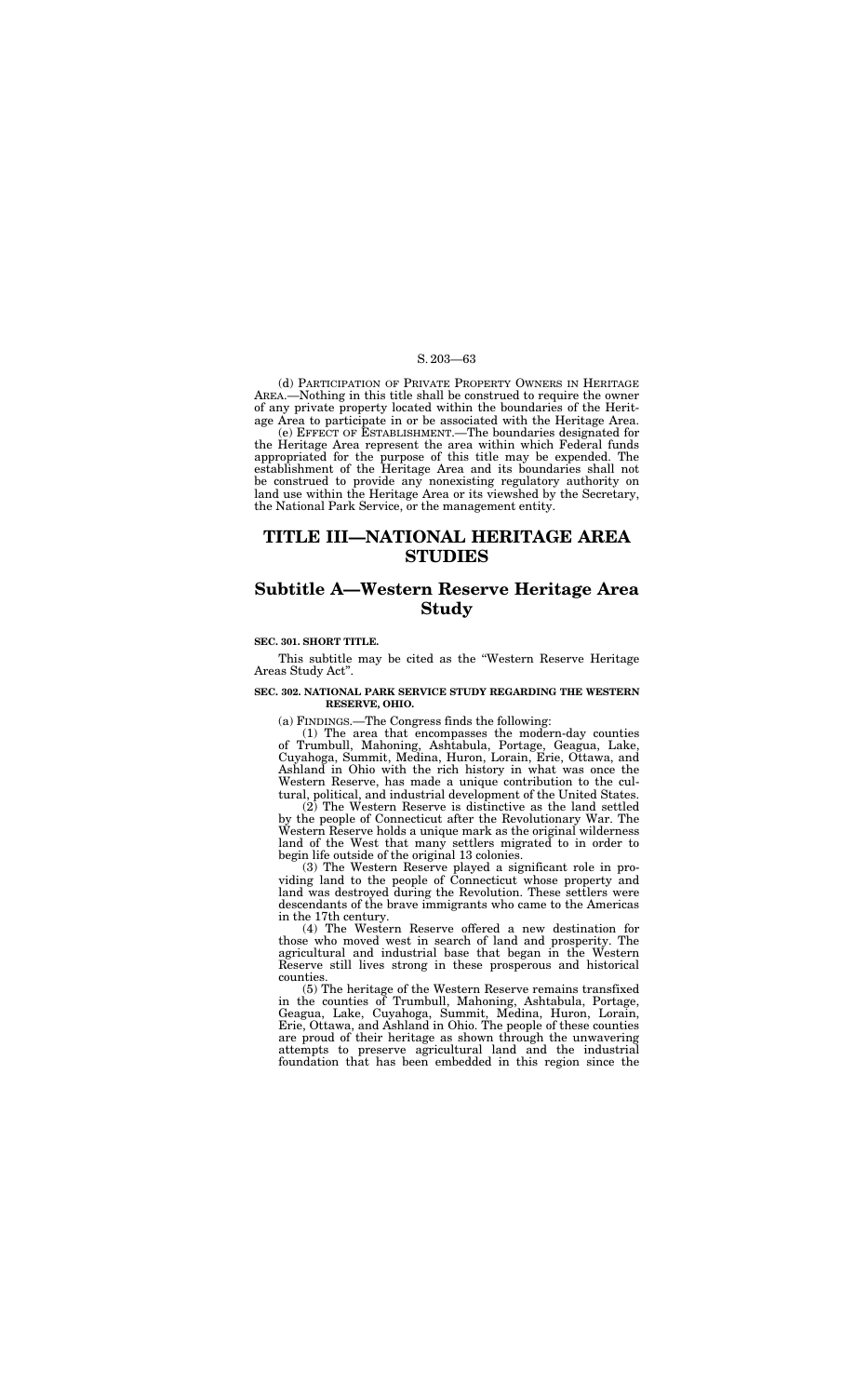establishment of the Western Reserve. Throughout these counties, historical sites, and markers preserve the unique traditions and customs of its original heritage.

(6) The counties that encompass the Western Reserve continue to maintain a strong connection to its historic past as seen through its preservation of its local heritage, including historic homes, buildings, and centers of public gatherings.

(7) There is a need for assistance for the preservation and promotion of the significance of the Western Reserve as the natural, historic and cultural heritage of the counties of Trumbull, Mahoning, Ashtabula, Portage, Geagua, Lake, Cuyahoga, Summit, Medina, Huron, Lorain, Erie, Ottawa and Ashland in Ohio.

(8) The Department of the Interior is responsible for protecting the Nation's cultural and historical resources. There are significant examples of such resources within these counties and what was once the Western Reserve to merit the involvement of the Federal Government in the development of programs and projects, in cooperation with the State of Ohio and other local governmental entities, to adequately conserve, protect, and interpret this heritage for future generations, while providing opportunities for education and revitalization.

(b) STUDY.—

(1) IN GENERAL.—The Secretary, acting through the National Park Service Rivers, Trails, and Conservation Assistance Program, Midwest Region, and in consultation with the State of Ohio, the counties of Trumbull, Mahoning, Ashtabula, Portage, Geagua, Lake, Cuyahoga, Summit, Medina, Huron, Lorain, Erie, Ottawa, and Ashland, and other appropriate organizations, shall carry out a study regarding the suitability and feasibility of establishing the Western Reserve Heritage Area in these counties in Ohio.

(2) CONTENTS.—The study shall include analysis and documentation regarding whether the Study Area—

(A) has an assemblage of natural, historic, and cultural resources that together represent distinctive aspects of American heritage worthy of recognition, conservation, interpretation, and continuing use, and are best managed through partnerships among public and private entities and by combining diverse and sometimes noncontiguous resources and active communities;

(B) reflects traditions, customs, beliefs, and folklife that are a valuable part of the national story;

(C) provides outstanding opportunities to conserve natural, historic, cultural, or scenic features;

(D) provides outstanding recreational and educational opportunities;

(E) contains resources important to the identified theme or themes of the Study Area that retain a degree of integrity capable of supporting interpretation;

(F) includes residents, business interests, nonprofit organizations, and local and State governments that are involved in the planning, have developed a conceptual financial plan that outlines the roles for all participants, including the Federal Government, and have demonstrated support for the concept of a national heritage area;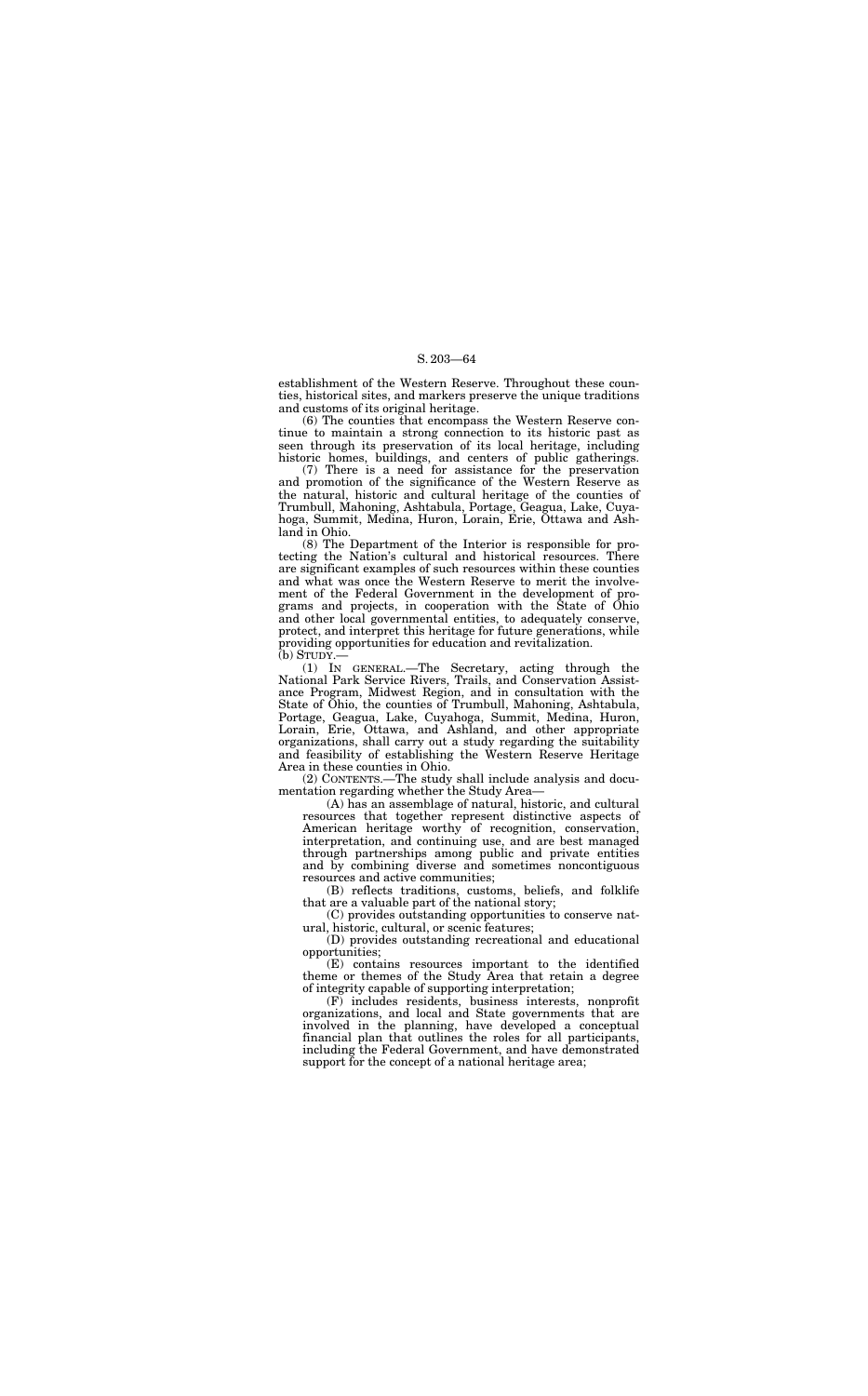(G) has a potential local coordinating entity to work in partnership with residents, business interests, nonprofit organizations, and local and State governments to develop a national heritage area consistent with continued local and State economic activity;

(H) has a conceptual boundary map that is supported by the public; and

(I) has potential or actual impact on private property located within or abutting the Study Area.

This subtitle may be cited as the "St. Croix National Heritage Area Study Act''.

(c) BOUNDARIES OF THE STUDY AREA.—The Study Area shall be comprised of the counties of Trumbull, Mahoning, Ashtabula, Portage, Geagua, Lake, Cuyahoga, Summit, Medina, Huron, Lorain, Erie, Ottawa, and Ashland in Ohio.

# **Subtitle B—St. Croix National Heritage Area Study**

# **SEC. 311. SHORT TITLE.**

**SEC. 312. STUDY.**

(a) IN GENERAL.—The Secretary of the Interior, in consultation with appropriate State historic preservation officers, States historical societies, and other appropriate organizations, shall conduct a study regarding the suitability and feasibility of designating the island of St. Croix as the St. Croix National Heritage Area. The study shall include analysis, documentation, and determination regarding whether the island of St. Croix—

 $(7)$  has a potential local coordinating entity to work in partnership with residents, business interests, nonprofit organizations, and local and State governments to develop a national heritage area consistent with continued local and State economic activity; and

(1) has an assemblage of natural, historic, and cultural resources that together represent distinctive aspects of American heritage worthy of recognition, conservation, interpretation, and continuing use, and are best managed through partnerships among public and private entities and by combining diverse and sometimes noncontiguous resources and active communities;

(2) reflects traditions, customs, beliefs, and folklife that are a valuable part of the national story;

(3) provides outstanding opportunities to conserve natural, historic, cultural, or scenic features;

(4) provides outstanding recreational and educational opportunities;

(5) contains resources important to the identified theme or themes of the island of St. Croix that retain a degree of integrity capable of supporting interpretation;

(6) includes residents, business interests, nonprofit organizations, and local and State governments that are involved in the planning, have developed a conceptual financial plan that outlines the roles of all participants (including the Federal Government), and have demonstrated support for the concept of a national heritage area;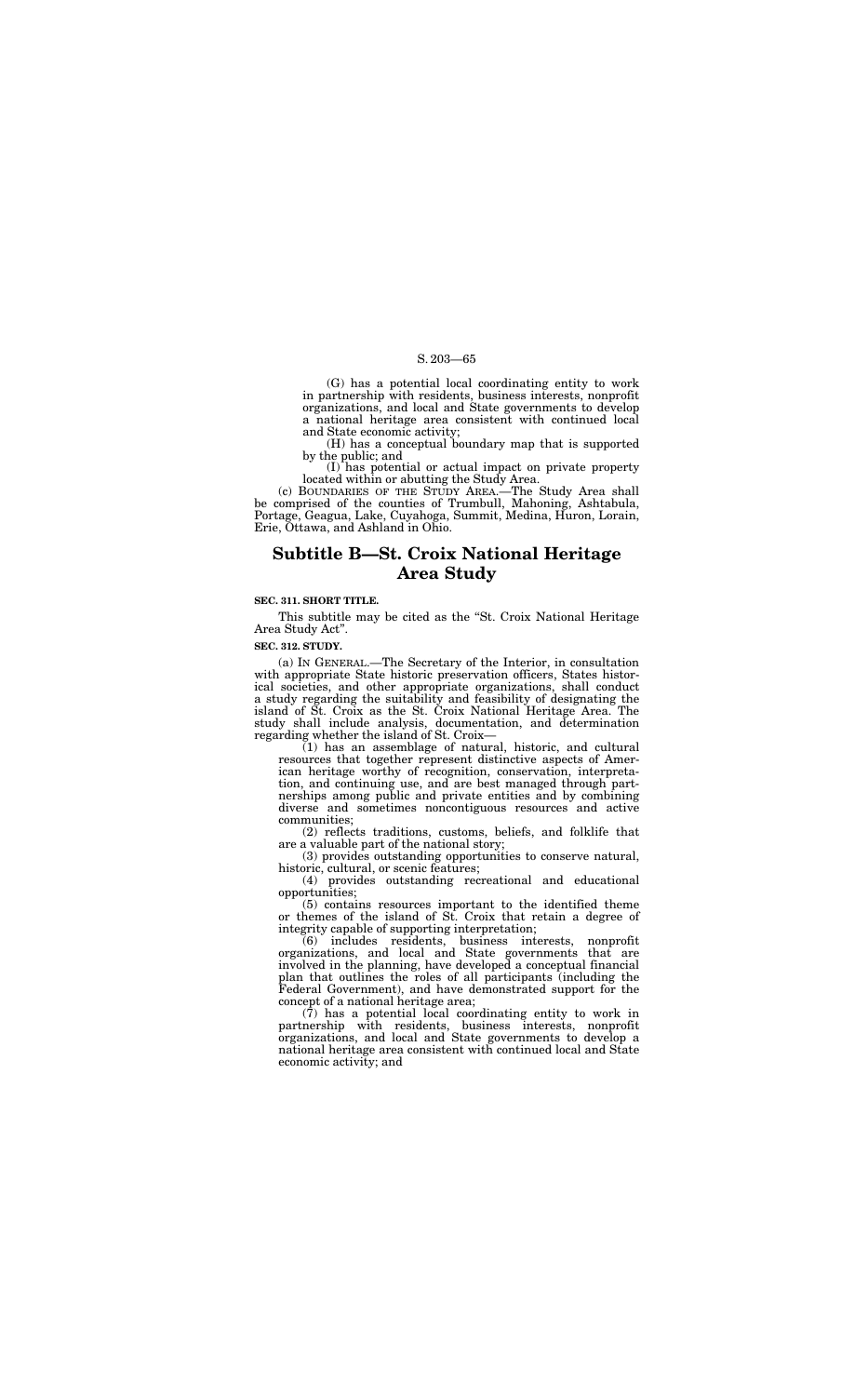(8) has a conceptual boundary map that is supported by the public.

(b) REPORT.—Not later than 3 fiscal years after the date on which funds are first made available for this section, the Secretary of the Interior shall submit to the Committee on Resources of the House of Representatives and the Committee on Energy and Natural Resources of the Senate a report on the findings, conclusions, and recommendations of the study.

(c) PRIVATE PROPERTY.—In conducting the study required by this section, the Secretary of the Interior shall analyze the potential impact that designation of the area as a national heritage area is likely to have on land within the proposed area or bordering the proposed area that is privately owned at the time that the study is conducted.

# **Subtitle C—Southern Campaign of the Revolution**

## **SEC. 321. SHORT TITLE.**

This subtitle may be cited as the ''Southern Campaign of the Revolution Heritage Area Study Act''.

### **SEC. 322. SOUTHERN CAMPAIGN OF THE REVOLUTION HERITAGE AREA STUDY.**

(a) STUDY.—The Secretary of the Interior, in consultation with appropriate State historic preservation officers, States historical societies, the South Carolina Department of Parks, Recreation, and Tourism, and other appropriate organizations, shall conduct a study regarding the suitability and feasibility of designating the study area described in subsection (b) as the Southern Campaign of the Revolution Heritage Area. The study shall include analysis, documentation, and determination regarding whether the study area—

(1) has an assemblage of natural, historic, and cultural resources that together represent distinctive aspects of American heritage worthy of recognition, conservation, interpretation, and continuing use, and are best managed through partnerships among public and private entities and by combining diverse and sometimes noncontiguous resources and active communities;

(2) reflects traditions, customs, beliefs, and folklife that are a valuable part of the national story;

(3) provides outstanding opportunities to conserve natural, historic, cultural, or scenic features;

(4) provides outstanding recreational and educational opportunities;

(5) contains resources important to the identified theme or themes of the study area that retain a degree of integrity capable of supporting interpretation;

(6) includes residents, business interests, nonprofit organizations, and local and State governments that are involved in the planning, have developed a conceptual financial plan that outlines the roles of all participants (including the Federal Government), and have demonstrated support for the concept of a national heritage area;

(7) has a potential local coordinating entity to work in partnership with residents, business interests, nonprofit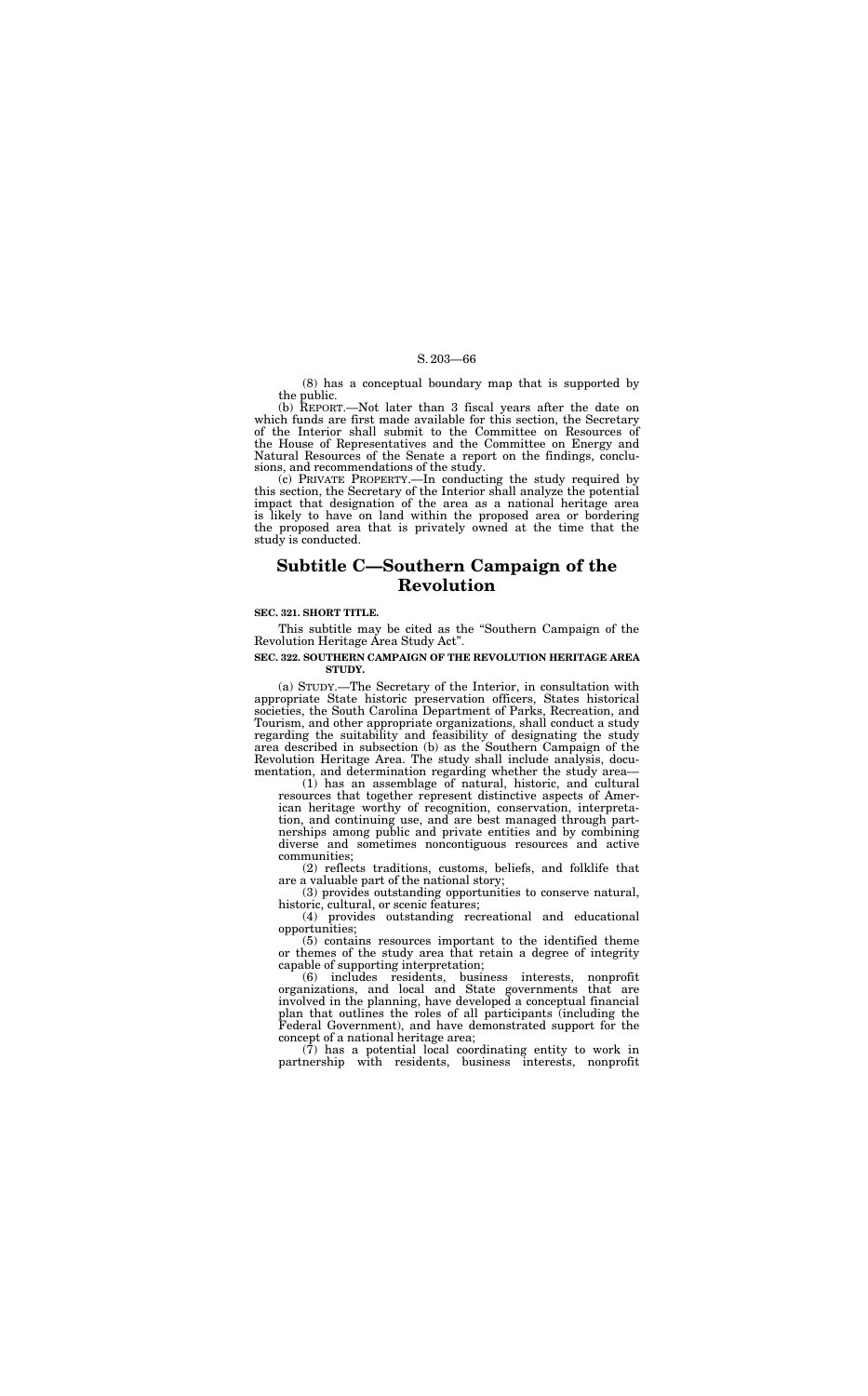organizations, and local and State governments to develop a national heritage area consistent with continued local and State economic activity; and

(8) has a conceptual boundary map that is supported by the public.

(b) STUDY AREA.—

(1) IN GENERAL.—

(A) SOUTH CAROLINA.—The study area shall include the following counties in South Carolina: Anderson, Pickens, Greenville County, Spartanburg, Cherokee County, Greenwood, Laurens, Union, York, Chester, Darlington, Florence, Chesterfield, Marlboro, Fairfield, Richland, Lancaster, Kershaw, Sumter, Orangeburg, Georgetown, Dorchester, Colleton, Charleston, Beaufort, Calhoun, Clarendon, and Williamsburg.

(B) NORTH CAROLINA.—The study area may include sites and locations in North Carolina as appropriate.

(2) SPECIFIC SITES.—The heritage area may include the following sites of interest:

(A) NATIONAL PARK SERVICE SITE.—Kings Mountain National Military Park, Cowpens National Battlefield, Fort Moultrie National Monument, Charles Pickney National Historic Site, and Ninety Six National Historic Site as well as the National Park Affiliate of Historic Camden Revolutionary War Site.

(B) STATE-MAINTAINED SITES.—Colonial Dorchester State Historic Site, Eutaw Springs Battle Site, Hampton Plantation State Historic Site, Landsford Canal State Historic Site, Andrew Jackson State Park, and Musgrove Mill State Park.

(C) COMMUNITIES.—Charleston, Beaufort, Georgetown, Kingstree, Cheraw, Camden, Winnsboro, Orangeburg, and Cayce.

(D) OTHER KEY SITES OPEN TO THE PUBLIC.—Middleton Place, Goose Creek Church, Hopsewee Plantation, Walnut Grove Plantation, Fort Watson, and Historic Brattonsville.

(c) REPORT.—Not later than 3 fiscal years after the date on which funds are first made available to carry out this subtitle, the Secretary of the Interior shall submit to the Committee on Resources of the House of Representatives and the Committee on Energy and Natural Resources of the Senate a report on the findings, conclusions, and recommendations of the study.

### **SEC. 323. PRIVATE PROPERTY.**

In conducting the study required by this subtitle, the Secretary of the Interior shall analyze the potential impact that designation of the area as a national heritage area is likely to have on land within the proposed area or bordering the proposed area that is privately owned at the time that the study is conducted.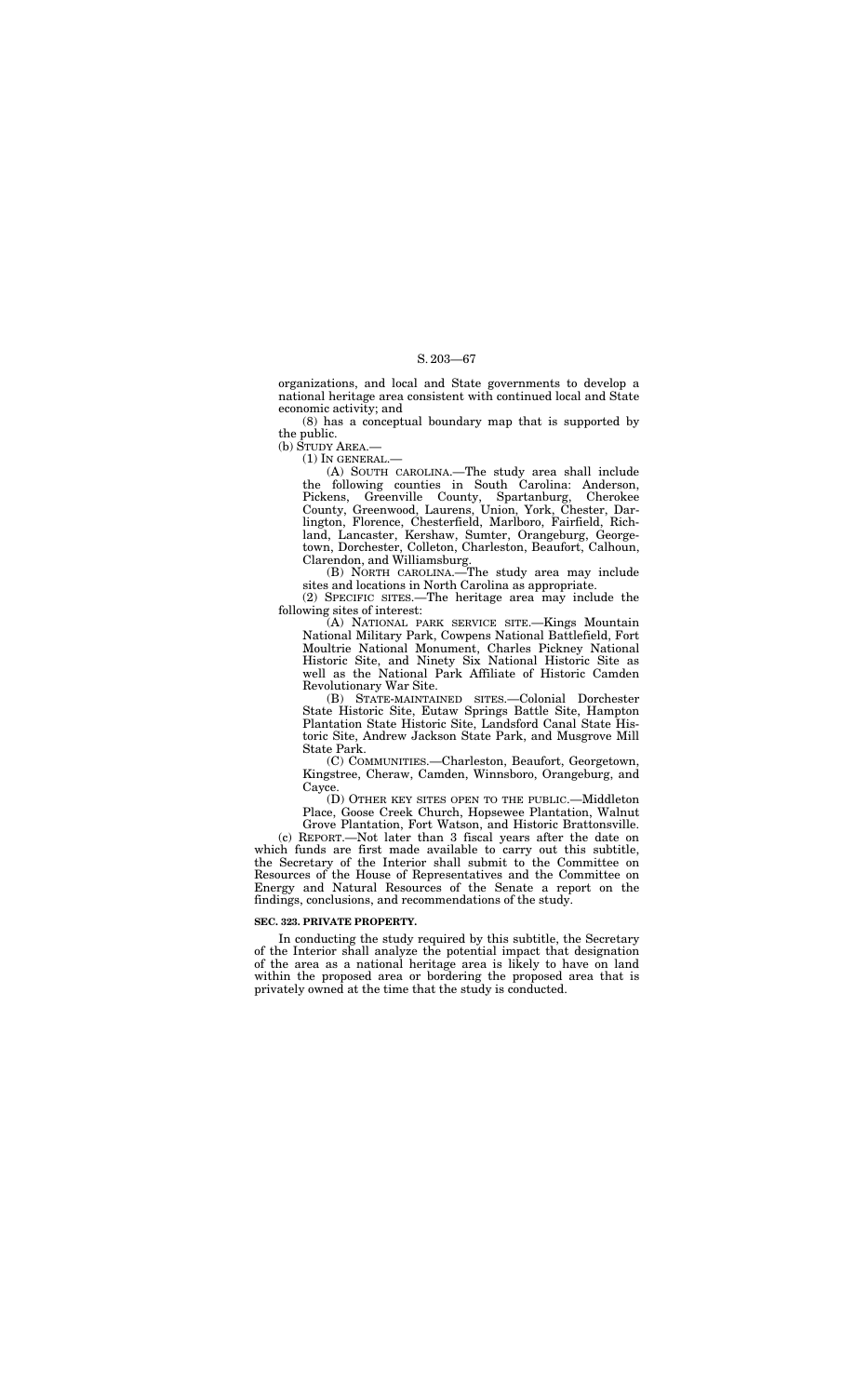# **TITLE IV—ILLINOIS AND MICHIGAN CANAL NATIONAL HERITAGE COR-RIDOR ACT AMENDMENTS**

#### **SEC. 401. SHORT TITLE.**

This title may be cited as the ''Illinois and Michigan Canal National Heritage Corridor Act Amendments of 2006''.

## **SEC. 402. TRANSITION AND PROVISIONS FOR NEW LOCAL COORDI-NATING ENTITY.**

The Illinois and Michigan Canal National Heritage Corridor Act of 1984 (Public Law 98–398; 16 U.S.C. 461 note) is amended as follows:

"(10) the term 'Association' means the Canal Corridor Association (an organization described under section 501(c)(3) of the Internal Revenue Code of 1986 and exempt from taxation under section 501(a) of such Code).''.

(1) In section 103—

 $(A)$  in paragraph  $(8)$ , by striking "and";

(B) in paragraph (9), by striking the period and inserting ''; and''; and

 $\cdot$ <sup>"(7)</sup> The Secretary shall enter into a memorandum of understanding with the Association to help ensure appropriate transition of the local coordinating entity to the Association and coordination with the Association regarding that role.''.

(C) by adding at the end the following:

(2) By adding at the end of section 112 the following new paragraph:

''(1) develop and submit to the Secretary for approval under section 123 a proposed management plan for the corridor not later than 2 years after Federal funds are made available<br>for this purpose;

" $(2)$  give priority to implementing actions set forth in the management plan, including taking steps to assist units of local government, regional planning organizations, and other organizations—

(3) By adding at the end the following new sections:

# **''SEC. 119. ASSOCIATION AS LOCAL COORDINATING ENTITY.**

''Upon the termination of the Commission, the local coordinating entity for the corridor shall be the Association.

### **''SEC. 120. DUTIES AND AUTHORITIES OF ASSOCIATION.**

''For purposes of preparing and implementing the management plan developed under section 121, the Association may use Federal funds made available under this title—

''(1) to make loans and grants to, and enter into cooperative agreements with, States and their political subdivisions, private organizations, or any person;

 $(2)$  to hire, train, and compensate staff; and

"(3) to enter into contracts for goods and services.

#### **''SEC. 121. DUTIES OF THE ASSOCIATION.**

''The Association shall—

''(A) in preserving the corridor;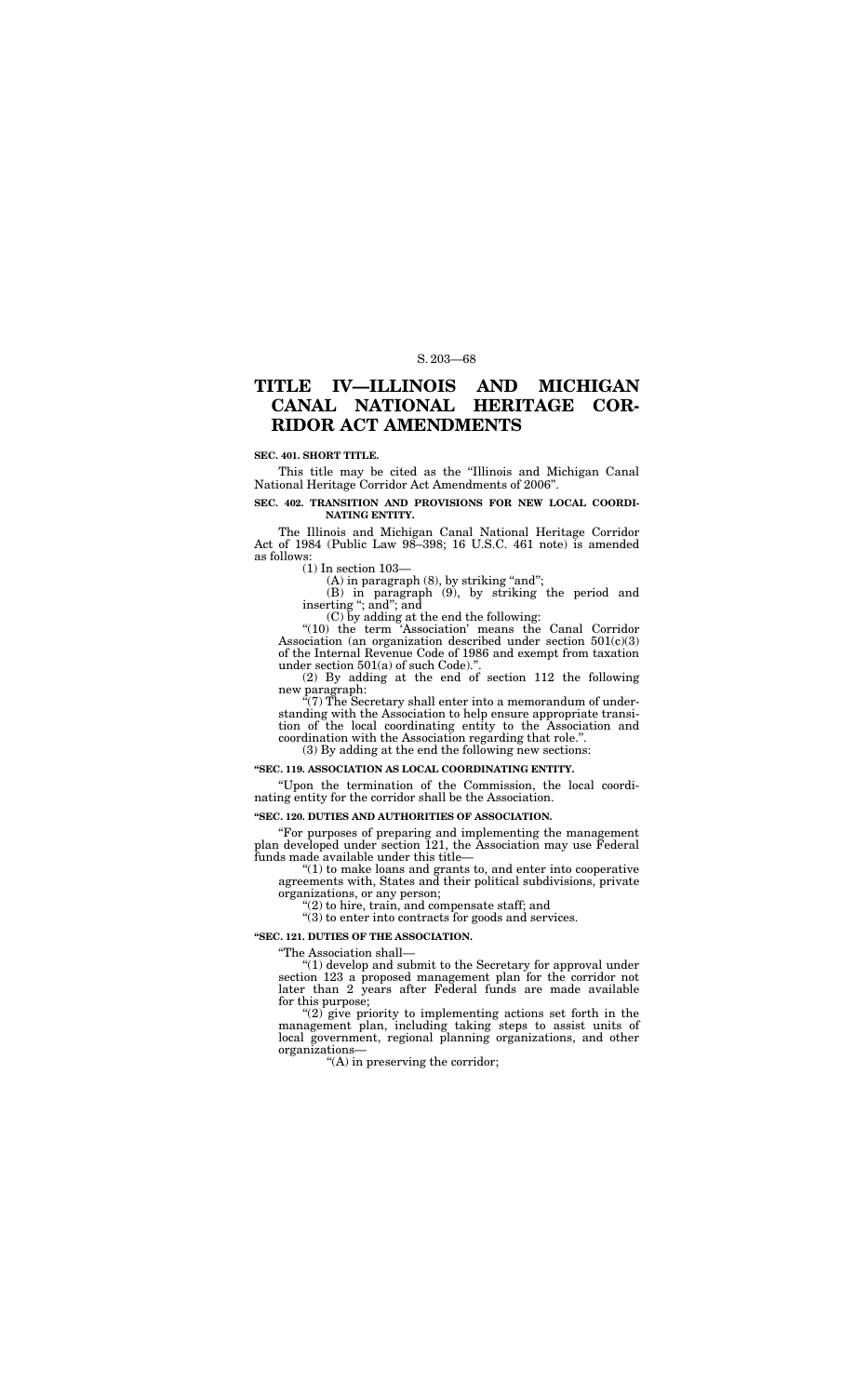''(B) in establishing and maintaining interpretive

 $C$ ) in developing recreational resources in the cor-

ridor;<br>"(D) in increasing public awareness of and appreciation" for the natural, historical, and architectural resources and sites in the corridor; and

 $f(E)$  in facilitating the restoration of any historic building relating to the themes of the corridor;

''(3) encourage by appropriate means economic viability in the corridor consistent with the goals of the management

plan;  $''(4)$  consider the interests of diverse governmental, business, and other groups within the corridor; "(5) conduct public meetings at least quarterly regarding

the implementation of the management plan;<br>"(6) submit substantial changes (including any increase)

under this title—<br>"(A) submit an annual report to the Secretary setting" forth the Association's accomplishments, expenses and income, and the identity of each entity to which any loans and grants were made during the year for which the report

"(B) make available for audit all records pertaining to the expenditure of such funds and any matching funds;

and "(C) require, for all agreements authorizing expenditure of Federal funds by other organizations, that the receiving organizations make available for audit all records pertaining to the expenditure of such funds.

of more than 20 percent in the cost estimates for implementation) to the management plan to the Secretary; and ''(7) for any year in which Federal funds have been received

"(a) PREPARATION OF MANAGEMENT PLAN.—Not later than 2 years after the date that Federal funds are made available for this purpose, the Association shall submit to the Secretary for approval a proposed management plan that shall— ''(1) take into consideration State and local plans and

"(2) present comprehensive recommendations for the corridor's conservation, funding, management, and development;

"(4) specify the existing and potential sources of funding to protect, manage, and develop the corridor; and

 $\degree$ (5) include—

## **''SEC. 122. USE OF FEDERAL FUNDS.**

''(a) IN GENERAL.—The Association shall not use Federal funds received under this title to acquire real property or an interest in real property. ''(b) OTHER SOURCES.—Nothing in this title precludes the

Association from using Federal funds from other sources for authorized purposes.

#### **''SEC. 123. MANAGEMENT PLAN.**

involve residents, local governments and public agencies, and private organizations in the corridor;

''(3) include actions proposed to be undertaken by units of government and nongovernmental and private organizations to protect the resources of the corridor;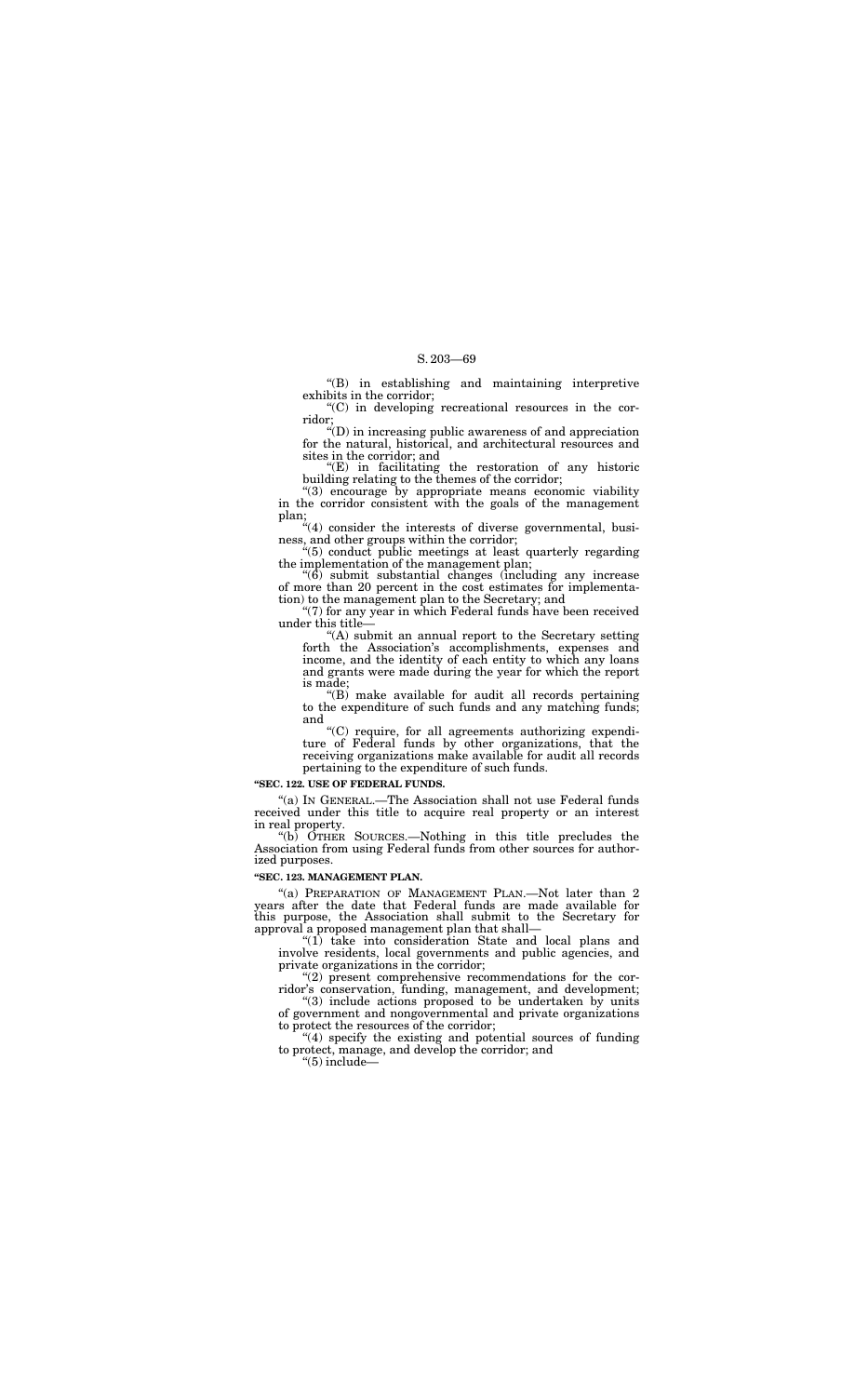"(A) identification of the geographic boundaries of the corridor;<br>"(B) a brief description and map of the corridor's overall

concept or vision that show key sites, visitor facilities and

 $(C)$  identification of overall goals and the strategies and tasks intended to reach them, and a realistic schedule for completing the tasks;

 $f(D)$  a listing of the key resources and themes of the

corridor;<br>"(E) identification of parties proposed to be responsible

for carrying out the tasks;<br>"(F) a financial plan and other information on costs<br>and sources of funds;

 $(G)$  a description of the public participation process used in developing the plan and a proposal for public participation in the implementation of the management

plan;  $\hat{H}^{(H)}$  a mechanism and schedule for updating the plan based on actual progress;

"(I) a bibliography of documents used to develop the management plan; and

 $\sqrt[4]{J}$  a discussion of any other relevant issues relating to the management plan.

''(b) DISQUALIFICATION FROM FUNDING.—If a proposed management plan is not submitted to the Secretary within 2 years after the date that Federal funds are made available for this purpose, the Association shall be ineligible to receive additional funds under this title until the Secretary receives a proposed management plan from the Association.

"(d) EFFECT OF APPROVAL.—Upon the approval of the management plan as provided in subsection (c), the management plan shall supersede the conceptual plan contained in the National Park

"(e) ACTION FOLLOWING DISAPPROVAL.—If the Secretary disapproves a proposed management plan within the time period specified in subsection (c), the Secretary shall advise the Association in writing of the reasons for the disapproval and shall make recommendations for revisions to the proposed management plan.

''(c) APPROVAL OF MANAGEMENT PLAN.—The Secretary shall approve or disapprove a proposed management plan submitted under this title not later than 180 days after receiving such proposed management plan. If action is not taken by the Secretary within the time period specified in the preceding sentence, the management plan shall be deemed approved. The Secretary shall consult with the local entities representing the diverse interests of the corridor including governments, natural and historic resource protection organizations, educational institutions, businesses, recreational organizations, community residents, and private property owners prior to approving the management plan. The Association shall conduct semi-annual public meetings, workshops, and hearings to provide adequate opportunity for the public and local and governmental entities to review and to aid in the preparation and implementation of the management plan.

''(f) APPROVAL OF AMENDMENTS.—The Secretary shall review and approve all substantial amendments (including any increase of more than 20 percent in the cost estimates for implementation)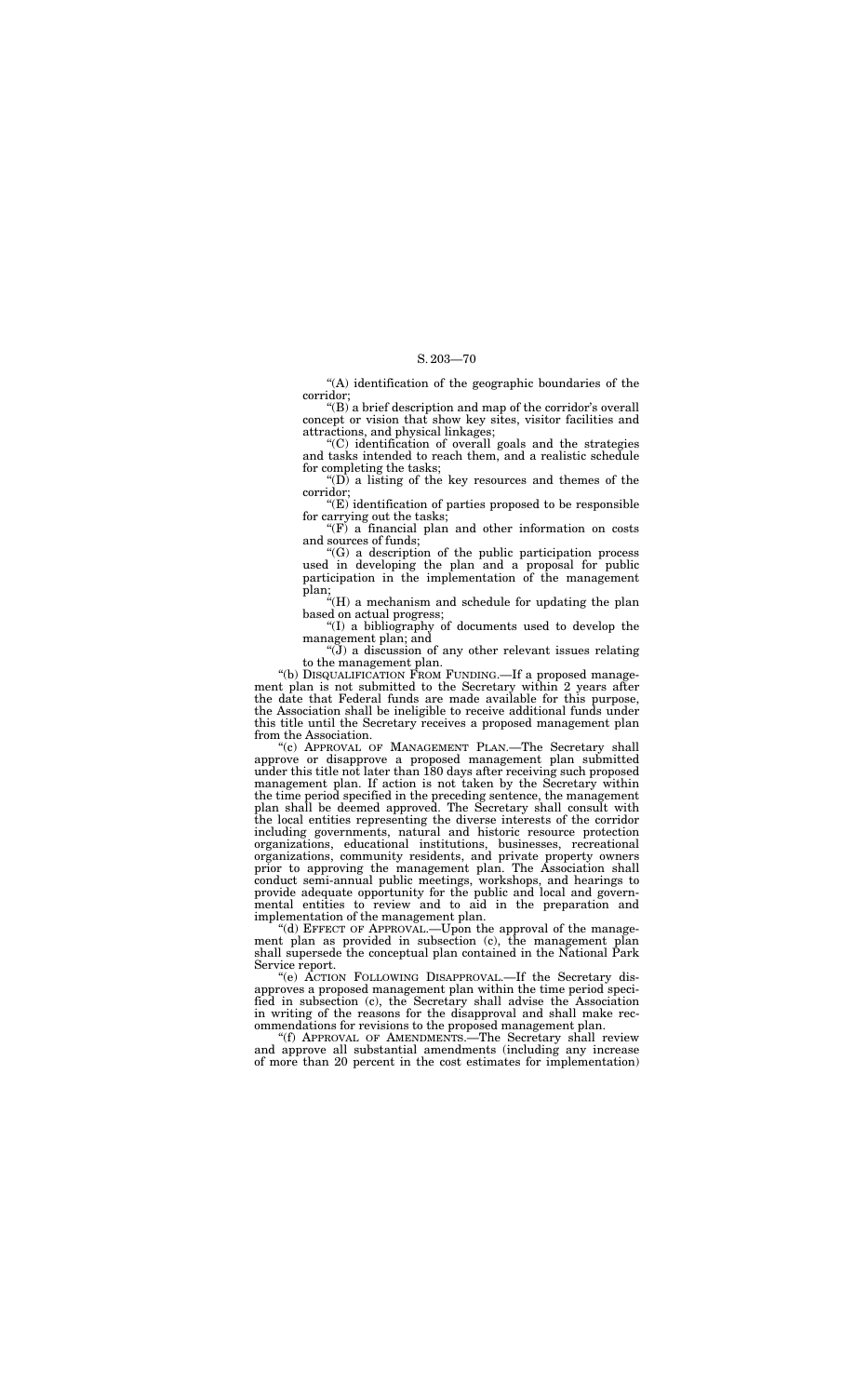to the management plan. Funds made available under this title may not be expended to implement any changes made by a substantial amendment until the Secretary approves that substantial amendment.

#### **''SEC. 124. TECHNICAL AND FINANCIAL ASSISTANCE; OTHER FEDERAL AGENCIES.**

 $''(1)$  conserving the significant natural, historic, cultural, and scenic resources of the corridor; and

"(2) providing educational, interpretive, and recreational opportunities consistent with the purposes of the corridor.

(b) DUTIES OF OTHER FEDERAL AGENCIES.—Any Federal agency conducting or supporting activities directly affecting the corridor shall—<br>
"(1) consult with the Secretary and the Association with

respect to such activities;<br>"(2) cooperate with the Secretary and the Association in<br>carrying out their duties under this title;

 $\degree$ (3) to the maximum extent practicable, coordinate such activities with the carrying out of such duties; and

''(a) TECHNICAL AND FINANCIAL ASSISTANCE.—Upon the request of the Association, the Secretary may provide technical assistance, on a reimbursable or nonreimbursable basis, and financial assistance to the Association to develop and implement the management plan. The Secretary is authorized to enter into cooperative agreements with the Association and other public or private entities for this purpose. In assisting the Association, the Secretary shall give priority to actions that in general assist in—

 $*(4)$  to the maximum extent practicable, conduct or support such activities in a manner which the Association determines is not likely to have an adverse effect on the corridor.

"(a) IN GENERAL.—To carry out this title there is authorized to be appropriated \$10,000,000, except that not more than \$1,000,000 may be appropriated to carry out this title for any fiscal year.

"(a) NOTIFICATION AND CONSENT OF PROPERTY OWNERS REQUIRED.—No privately owned property shall be preserved, conserved, or promoted by the management plan for the corridor until the owner of that private property has been notified in writing by the Association and has given written consent for such preservation, conservation, or promotion to the Association.

#### **''SEC. 125. AUTHORIZATION OF APPROPRIATIONS.**

''(b) 50 PERCENT MATCH.—The Federal share of the cost of activities carried out using any assistance or grant under this title shall not exceed 50 percent of that cost.

#### **''SEC. 126. SUNSET.**

''The authority of the Secretary to provide assistance under this title terminates on the date that is 15 years after the date of enactment of this section.''.

### **SEC. 403. PRIVATE PROPERTY PROTECTION.**

The Illinois and Michigan Canal National Heritage Corridor Act of 1984 is further amended by adding after section 126 (as added by section 402) the following new sections:

## **''SEC. 127. REQUIREMENTS FOR INCLUSION OF PRIVATE PROPERTY.**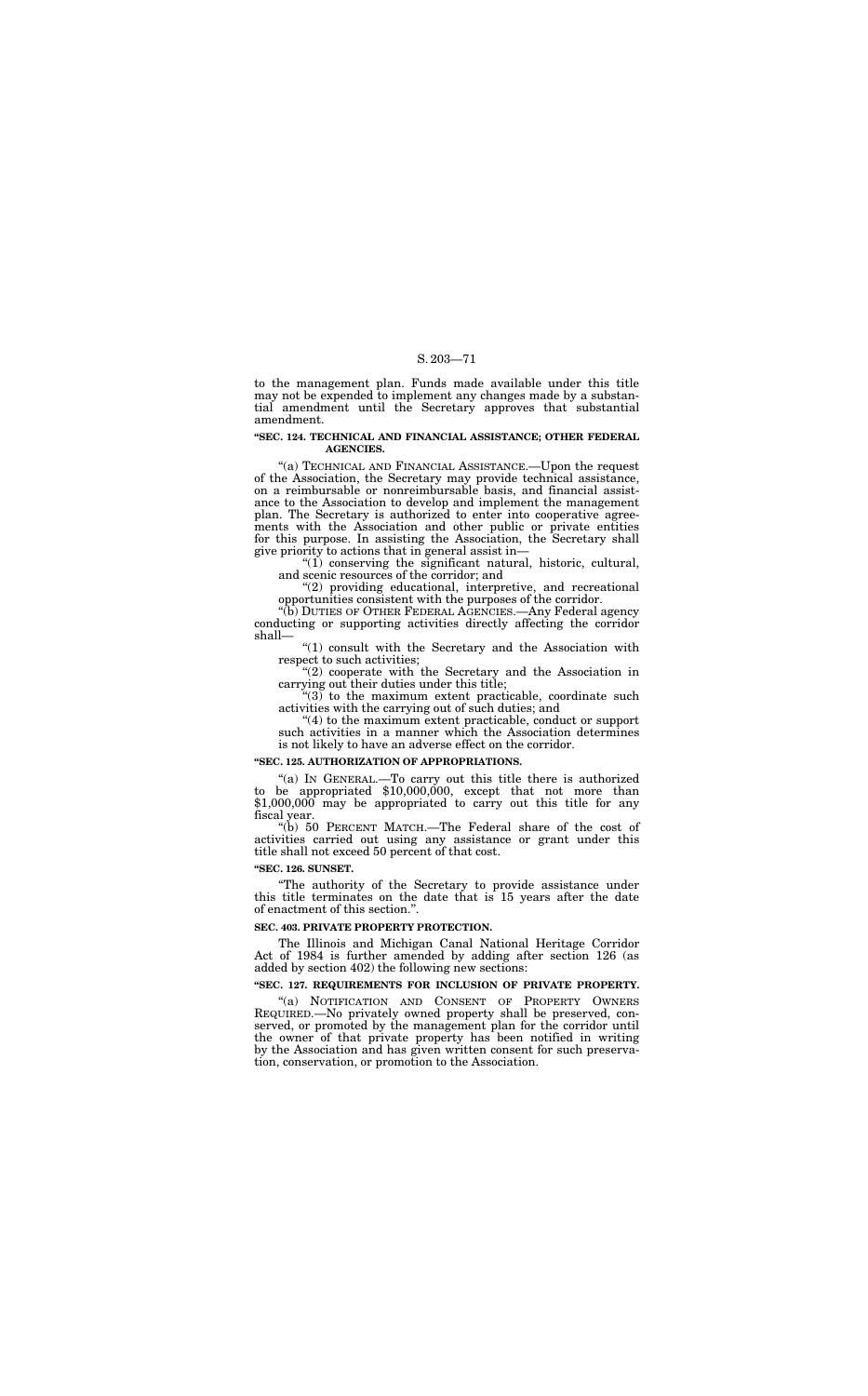''(b) LANDOWNER WITHDRAWAL.—Any owner of private property included within the boundary of the corridor, and not notified under subsection (a), shall have their property immediately removed from the boundary of the corridor by submitting a written request to the Association.

"(a) ACCESS TO PRIVATE PROPERTY.—Nothing in this title shall be construed to—

" $(1)$  require any private property owner to allow public access (including Federal, State, or local government access) to such private property; or

### **''SEC. 128. PRIVATE PROPERTY PROTECTION.**

"(2) modify any provision of Federal, State, or local law with regard to public access to or use of private property.

"(c) RECOGNITION OF AUTHORITY TO CONTROL LAND USE.— Nothing in this title shall be construed to modify the authority of Federal, State, or local governments to regulate land use.

''(b) LIABILITY.—Designation of the corridor shall not be considered to create any liability, or to have any effect on any liability under any other law, of any private property owner with respect to any persons injured on such private property.

> (A) by striking "(a)" and all that follows through "For each'' and inserting ''(a) For each'';

> (C) by striking ''Commission's'' and inserting ''Association's"

''(d) PARTICIPATION OF PRIVATE PROPERTY OWNERS IN COR-RIDOR.—Nothing in this title shall be construed to require the owner of any private property located within the boundaries of the corridor to participate in or be associated with the corridor.

''(e) EFFECT OF ESTABLISHMENT.—The boundaries designated for the corridor represent the area within which Federal funds appropriated for the purpose of this title may be expended. The establishment of the corridor and its boundaries shall not be construed to provide any nonexisting regulatory authority on land use within the corridor or its viewshed by the Secretary, the National Park Service, or the Association.''.

#### **SEC. 404. TECHNICAL AMENDMENTS.**

Section 116 of Illinois and Michigan Canal National Heritage Corridor Act of 1984 is amended—

(1) by striking subsection (b); and

 $(2)$  in subsection  $(a)$ 

(B) by striking ''Commission'' and inserting ''Association'';

(D) by redesignating paragraph (2) as subsection (b); and

(E) by redesignating subparagraphs (A) and (B) as paragraphs (1) and (2), respectively.

# **TITLE V—MOKELUMNE RIVER FEASIBILITY STUDY**

## **SEC. 501. AUTHORIZATION OF MOKELUMNE RIVER REGIONAL WATER STORAGE AND CONJUNCTIVE USE PROJECT STUDY.**

Pursuant to the Reclamation Act of 1902 (32 Stat. 388) and Acts amendatory thereof and supplemental thereto, not later than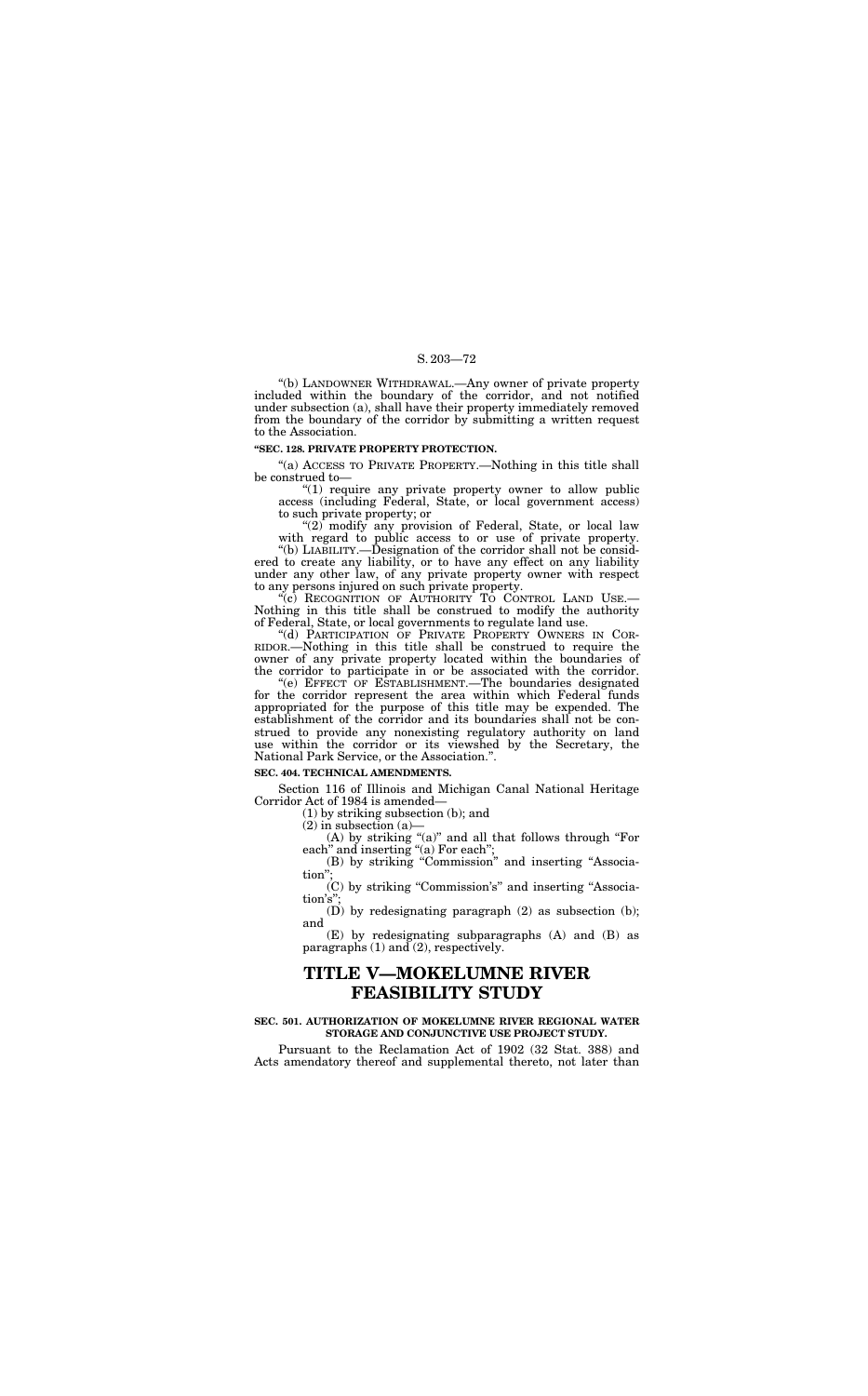2 years after the date of the enactment of this Act, the Secretary of the Interior (hereafter in this title referred to as the ''Secretary''), through the Bureau of Reclamation, and in consultation and cooperation with the Mokelumne River Water and Power Authority, shall complete and submit to the Committee on Resources of the House of Representatives and the Committee on Energy and Natural Resources of the Senate copies of a study to determine the feasibility of constructing a project to provide additional water supply and improve water management reliability through the development of new water storage and conjunctive use programs.

### **SEC. 502. USE OF REPORTS AND OTHER INFORMATION.**

In developing the study under section 501, the Secretary shall use, as appropriate, reports and any other relevant information supplied by the Mokelumne River Water and Power Authority, the East Bay Municipal Utility District, and other Mokelumne River Forum stakeholders.

## **SEC. 503. COST SHARES.**

This title may be cited as the "Delaware National Coastal Special Resources Study Act''.

(a) FEDERAL SHARE.—The Federal share of the costs of the study conducted under this title shall not exceed 50 percent of the total cost of the study.

(b) IN-KIND CONTRIBUTIONS.—The Secretary shall accept, as appropriate, such in-kind contributions of goods or services from the Mokelumne River Water and Power Authority as the Secretary determines will contribute to the conduct and completion of the study conducted under this title. Goods and services accepted under this section shall be counted as part of the non-Federal cost share for that study.

#### **SEC. 504. WATER RIGHTS.**

Nothing in this title shall be construed to invalidate, preempt, or create any exception to State water law, State water rights, or Federal or State permitted activities or agreements.

## **SEC. 505. AUTHORIZATION OF APPROPRIATIONS.**

There is authorized to be appropriated to the Secretary \$3,300,000 for the Federal cost share of the study conducted under this title.

# **TITLE VI—DELAWARE NATIONAL COASTAL SPECIAL RESOURCES STUDY**

#### **SEC. 601. SHORT TITLE.**

# **SEC. 602. STUDY.**

(a) IN GENERAL.—The Secretary of the Interior (referred to in this title as the ''Secretary'') shall conduct a special resources study of the national significance, suitability, and feasibility of including sites in the coastal region of the State of Delaware in the National Park System.

(b) INCLUSION OF SITES IN THE NATIONAL PARK SYSTEM.— The study under subsection (a) shall include an analysis and any recommendations of the Secretary concerning the suitability and feasibility of designating 1 or more of the sites along the Delaware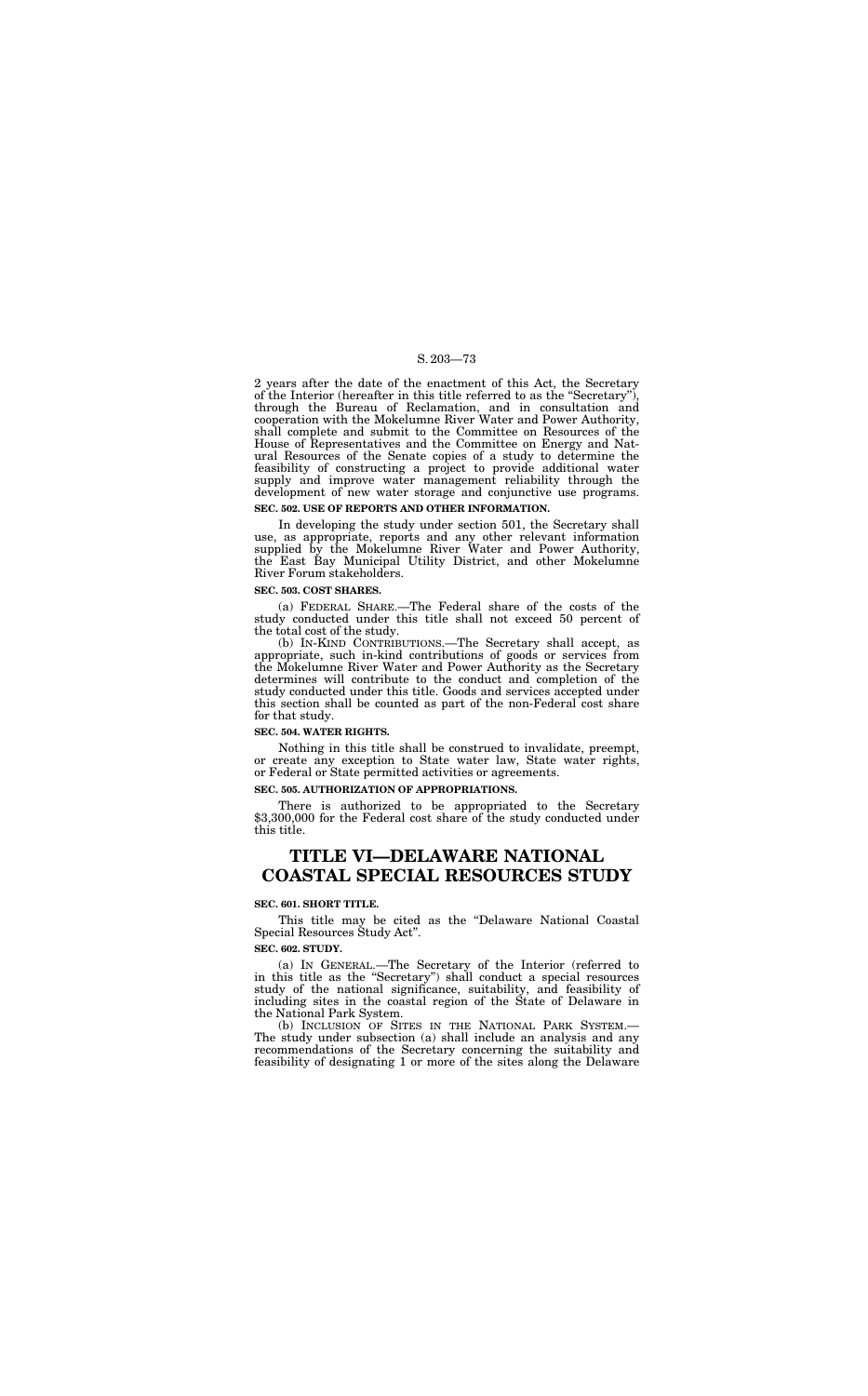coast, including Fort Christina, as a unit of the National Park System that relates to the themes described in section 603.

(c) STUDY GUIDELINES.—In conducting the study authorized under subsection (a), the Secretary shall use the criteria for the study of areas for potential inclusion in the National Park System contained in section 8 of Public Law 91–383 (16 U.S.C. 1a–5).

(d) CONSULTATION.—In preparing and conducting the study under subsection (a), the Secretary shall consult with—

(1) the State of Delaware;

(2) the coastal region communities;

(3) owners of private property that would likely be impacted by a National Park Service designation; and

(4) the general public.

### **SEC. 603. THEMES.**

The study authorized under section 602 shall evaluate sites along the coastal region of the State of Delaware that relate to—

(1) the history of indigenous peoples, which would explore the history of Native American tribes of Delaware, such as the Nanticoke and Lenni Lenape;

(2) the colonization and establishment of the frontier, which would chronicle the first European settlers in the Delaware Valley who built fortifications for the protection of settlers, such as Fort Christina;

(3) the founding of a nation, which would document the contributions of Delaware to the development of our constitutional republic;

(4) industrial development, which would investigate the exploitation of water power in Delaware with the mill development on the Brandywine River;

(5) transportation, which would explore how water served as the main transportation link, connecting Colonial Delaware with England, Europe, and other colonies;

(6) coastal defense, which would document the collection of fortifications spaced along the river and bay from Fort Delaware on Pea Patch Island to Fort Miles near Lewes;

(7) the last stop to freedom, which would detail the role Delaware has played in the history of the Underground Railroad network; and

(8) the coastal environment, which would examine natural resources of Delaware that provide resource-based recreational opportunities such as crabbing, fishing, swimming, and boating.

#### **SEC. 604. REPORT.**

Not later than 2 years after funds are made available to carry out this title under section 605, the Secretary shall submit to the Committee on Energy and Natural Resources of the Senate and the Committee on Resources of the House of Representatives a report containing the findings, conclusions, and recommendations of the study conducted under section 602.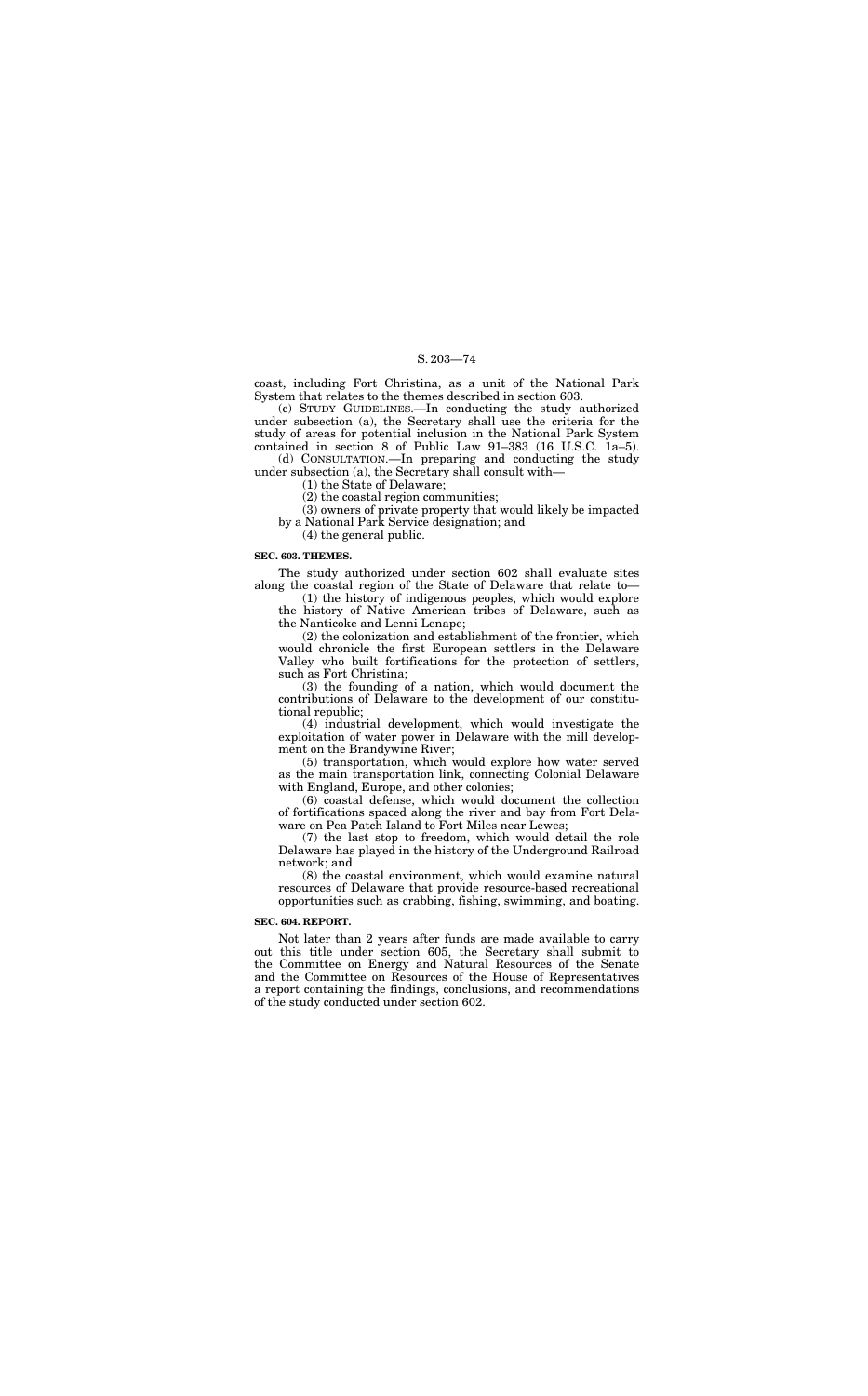# **TITLE VII—JOHN H. CHAFEE BLACK-STONE RIVER VALLEY NATIONAL HERITAGE CORRIDOR REAUTHORIZA-TION**

### **SEC. 701. SHORT TITLE.**

This title may be cited as the ''John H. Chafee Blackstone River Valley National Heritage Corridor Reauthorization Act of 2006''.

### **SEC. 702. JOHN H. CHAFEE BLACKSTONE RIVER VALLEY NATIONAL HERITAGE CORRIDOR.**

(a) COMMISSION MEMBERSHIP.—Section 3(b) of Public Law 99–<br>647 (16 U.S.C. 461 note) is amended—<br>(1) by striking "nineteen members" and inserting "25 mem-

bers";<br>(2) in paragraph  $(2)$ —

(2) in paragraph (2)—<br>(A) by striking "six" and inserting "6"; and

(3) in paragraph (3)— (A) by striking ''four'' each place it appears and inserting "5"; and

(B) by striking "and" after the semicolon;<br>(4) in paragraph  $(4)$ —

(4) in paragraph (4)—<br>(A) by striking "two" each place it appears and inserting ''3''; and

(B) by striking the period and inserting "; and"; and (5) by inserting after paragraph (4) the following:

(B) by striking ''Department of Environmental Management Directors from Rhode Island and Massachusetts'' and inserting ''the Director of the Rhode Island Department of Environmental Management and the Secretary of the Massachusetts Executive Office of Environmental Affairs'';

"(ii) the partnerships that sustain those resources; and ''(iii) the funding program for the Corridor.

''(5) 1 representative of a nongovernmental organization from Massachusetts and 1 from Rhode Island, to be appointed by the Secretary, which have expertise in historic preservation, conservation, outdoor recreation, cultural conservation, tradi-

tional arts, community development, or tourism.''. (b) QUORUM.—Section 3(f)(1) of Public Law 99–647 (16 U.S.C.

461 note) is amended by striking "Ten" and inserting "13".<br>(c) UPDATE OF PLAN.—Section 6 of Public Law 99–647 (16)

U.S.C. 461 note) is amended by adding at the end the following: "(e) UPDATE OF PLAN.—(1) Not later than 2 years after the date of enactment of this subsection, the Commission shall update the plan under subsection (a).

 $t''(2)$  In updating the plan under paragraph (1), the Commission shall take into account the findings and recommendations included in the Blackstone Sustainability Study conducted by the National Park Service Conservation Study Institute.<br>
"(3) The update shall include—<br>
"(A) performance goals; and<br>
"(B) an analysis of—

"(i) options for preserving, enhancing, and interpreting the resources of the Corridor;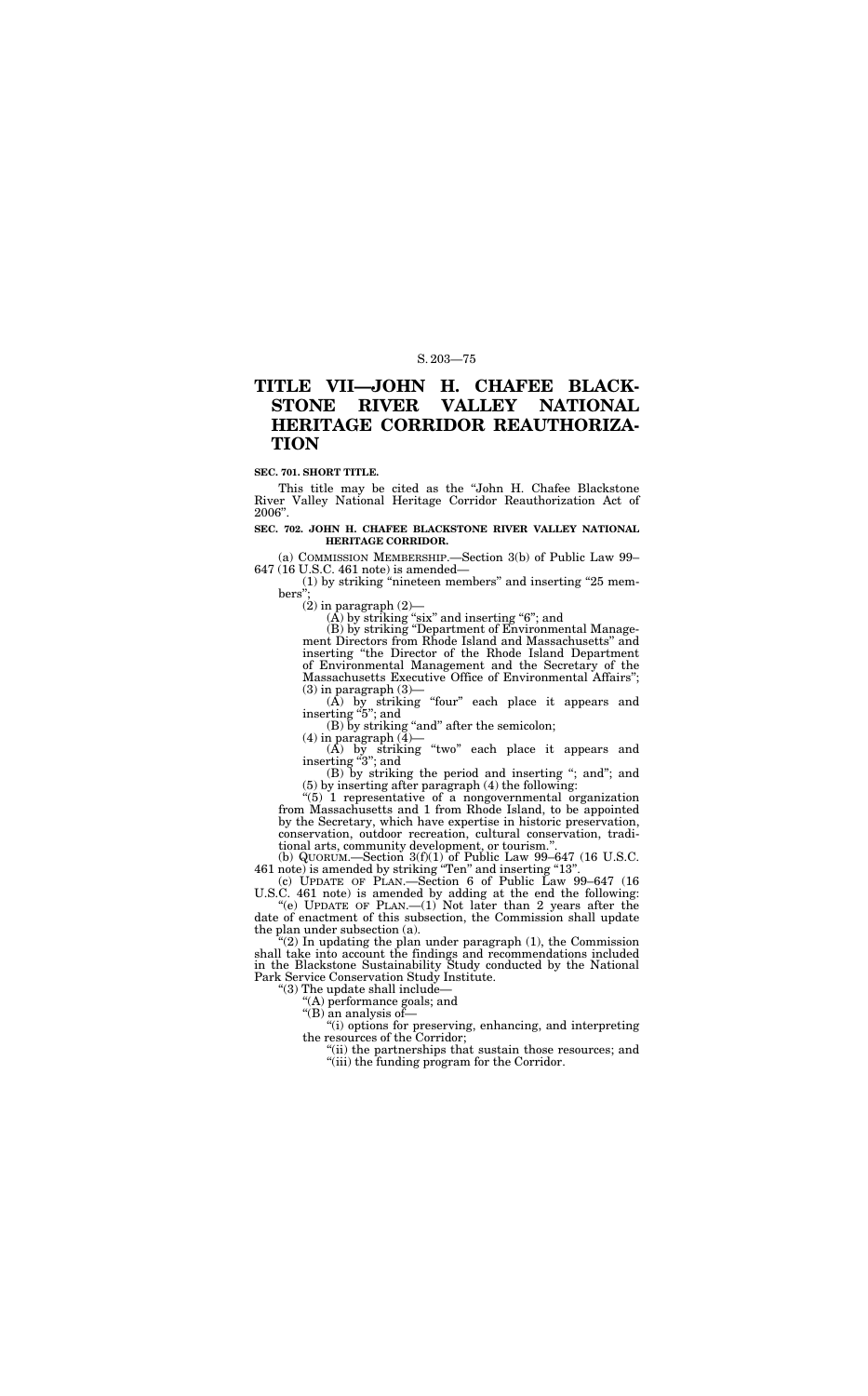" $(4)(A)$  Except as provided in subparagraph  $(B)$ , the Secretary shall approve or disapprove any changes to the plan proposed in the update in accordance with subsection (b).

" $(B)$  Minor revisions to the plan shall not be subject to the approval of the Secretary.''.

(d) EXTENSION OF COMMISSION.—Public Law 99–647 (16 U.S.C. 461 note) is amended by striking section 7 and inserting the following:

## **''SEC. 7. TERMINATION OF COMMISSION.**

"(1) IN GENERAL.—The Secretary shall conduct a special resource study of sites and associated landscape features within the boundaries of the Corridor that contribute to the understanding of the Corridor as the birthplace of the industrial revolution in the United States.

''The Commission shall terminate on the date that is 5 years after the date of enactment of the John H. Chafee Blackstone River Valley National Heritage Corridor Reauthorization Act of 2006.''.

"(2) EVALUATION.—Not later than 3 years after the date on which funds are made available to carry out this subsection, the Secretary shall complete the study under paragraph (1) to evaluate the possibility of—

(e) SPECIAL RESOURCE STUDY.—Section 8 of Public Law 99– 647 (16 U.S.C. 461 note) is amended by adding at the end the following:

''(d) SPECIAL RESOURCE STUDY.—

 $*(4)$  REPORT.—Not later than 30 days after the date on which the study under paragraph (1) is completed, the Secretary shall submit to the Committee on Resources of the House of Representatives and the Committee on Energy and Natural Resources of the Senate a report that describes—

"(B) the conclusions and recommendations of the Secretary.''.

 $(1)$  in subsection (a), by striking "\$650,000" and inserting ''\$1,000,000''; and

''(A) designating 1 or more site or landscape feature as a unit of the National Park System; and

''(B) coordinating and complementing actions by the Commission, local governments, and State and Federal agencies, in the preservation and interpretation of significant resources within the Corridor.

''(3) COORDINATION.—The Secretary shall coordinate the Study with the Commission.

''(A) the findings of the study; and

(f) AUTHORIZATION OF APPROPRIATIONS.—Section 10 of Public Law 99–647 (16 U.S.C. 461 note) is amended—

(2) by striking subsection (b) and inserting the following: "(b) DEVELOPMENT FUNDS.—There is authorized to be appropriated to carry out section 8(c) not more than \$10,000,000 for the period of fiscal years 2006 through 2016, to remain available until expended.

''(c) SPECIAL RESOURCE STUDY.—There are authorized to be appropriated such sums as are necessary to carry out section 8(d).''.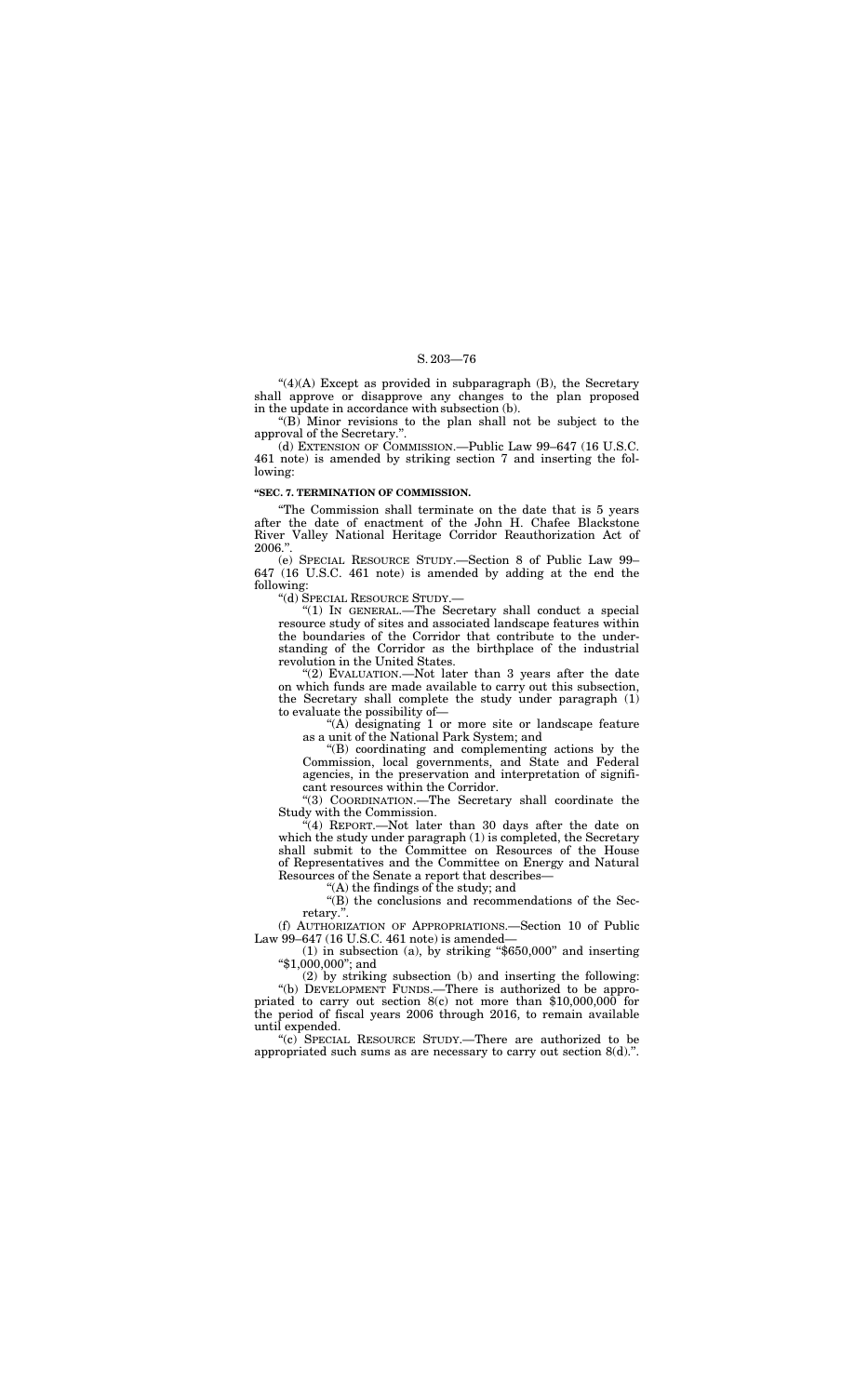### **SEC. 703. NEW JERSEY COASTAL HERITAGE TRAIL ROUTE.**

(a) AUTHORIZATION OF APPROPRIATIONS.—Public Law 100–515 (16 U.S.C. 1244 note) is amended by striking section 6 and inserting the following:

"(a) IN GENERAL.—There are authorized to be appropriated to the Secretary such sums as are necessary to carry out this Act.

''(1) IN GENERAL.—Amounts made available under subsection (a) shall be used only for-

#### **''SEC. 6. AUTHORIZATION OF APPROPRIATIONS.**

"(2) LIMITATIONS.—No funds made available under subsection (a) shall be used for—

''(b) USE OF FUNDS.—

''(A) FEDERAL SHARE.—The Federal share of any project carried out with amounts made available under subsection  $(a)$ —

''(A) technical assistance; and

"(i) may not exceed 50 percent of the total project costs; and

''(B) the design and fabrication of interpretative materials, devices, and signs.

''(A) operation, repair, or construction costs, except for the costs of constructing interpretative exhibits; or

''(B) operation, maintenance, or repair costs for any road or related structure.

''(3) COST-SHARING REQUIREMENT.—

''(ii) shall be provided on a matching basis.

''(B) FORM OF NON-FEDERAL SHARE.—The non-Federal share of carrying out a project with amounts made available under subsection (a) may be in the form of cash, materials, or in-kind services, the value of which shall be determined by the Secretary.

''(c) TERMINATION OF AUTHORITY.—The authorities provided to the Secretary under this Act shall terminate on September 30, 2007.''.

(b) STRATEGIC PLAN.—

(1) IN GENERAL.—Not later than 3 years after the date on which funds are made available, the Secretary of the Interior shall prepare a strategic plan for the New Jersey Coastal Heritage Trail Route.

(2) CONTENTS.—The strategic plan shall describe—

(A) opportunities to increase participation by national and local private and public interests in the planning, development, and administration of the New Jersey Coastal Heritage Trail Route; and

(B) organizational options for sustaining the New Jersey Coastal Heritage Trail Route.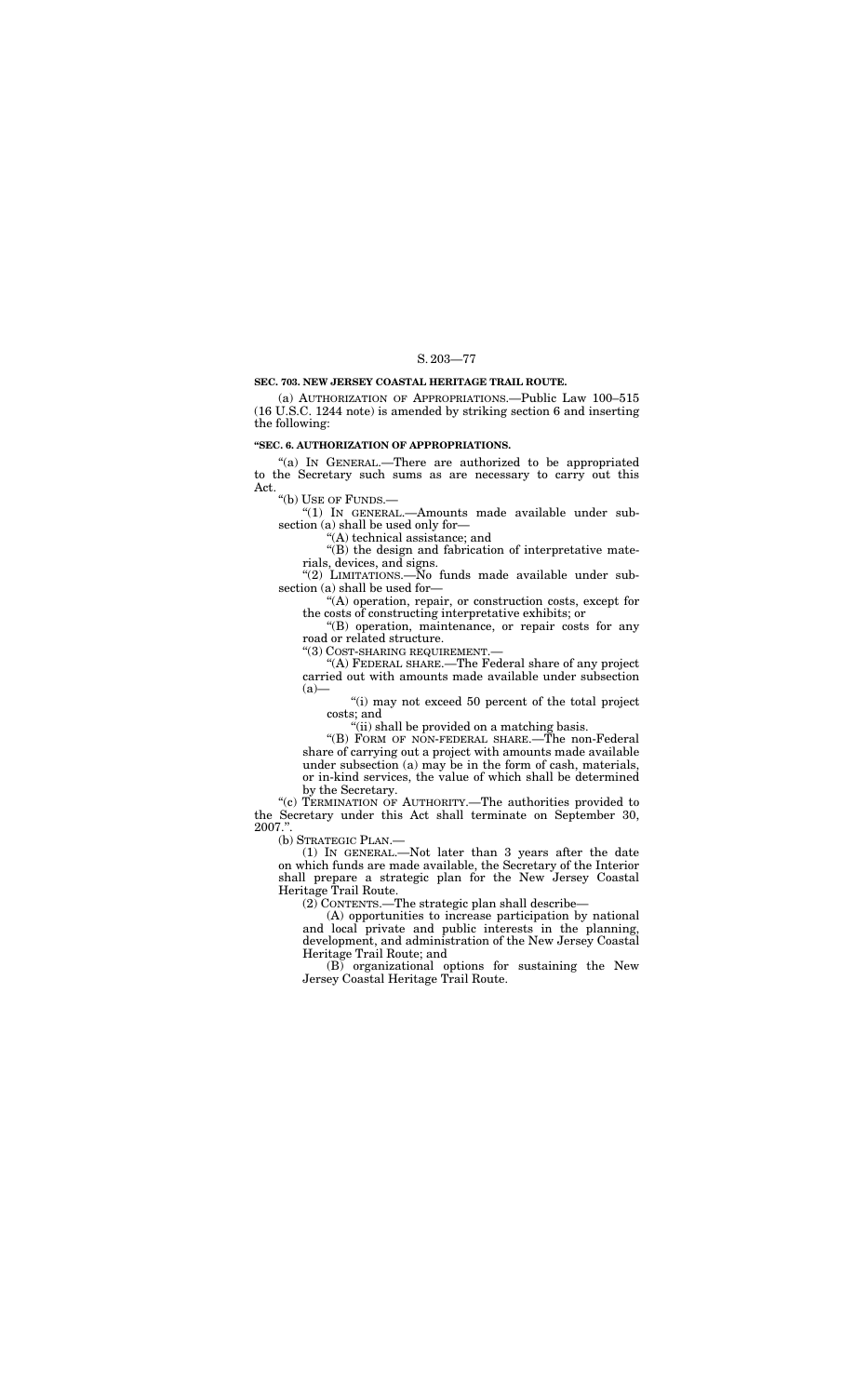# **TITLE VIII—CALIFORNIA RECLAMATION GROUNDWATER REMEDIATION INI-TIATIVE**

#### **SEC. 801. SHORT TITLE.**

This title may be cited as the "California Reclamation Groundwater Remediation Initiative''.

## **SEC. 802. DEFINITIONS.**

For the purposes of this title:

(1) GROUNDWATER REMEDIATION.—The term ''groundwater remediation'' means actions that are necessary to prevent, minimize, or mitigate damage to groundwater.

(2) LOCAL WATER AUTHORITY.—The term ''local water authority'' means the Santa Clara Valley Water District or a public water district, public water utility, public water planning agency, municipality, or Indian tribe located within the Santa Clara Valley; and a public water district, public water utility, public water planning agency, municipality, or Indian tribe located within the natural watershed of the Santa Ana river in the State of California.

(3) REMEDIATION FUND.—The term ''Remediation Fund'' means the California Basins Groundwater Remediation Fund established pursuant to section 803(a).

(4) SECRETARY.—The term ''Secretary'' means the Secretary of the Interior.

#### **SEC. 803. CALIFORNIA BASINS REMEDIATION.**

(a) CALIFORNIA BASINS REMEDIATION.—

(1) ESTABLISHMENT OF REMEDIATION FUND.—There shall be established within the Treasury of the United States an interest bearing account to be known as the California Basins Groundwater Remediation Fund.

(2) ADMINISTRATION OF REMEDIATION FUND.—The Remediation Fund shall be administered by the Secretary of the Interior, acting through the Bureau of Reclamation. The Secretary shall administer the Remediation Fund in cooperation with the local water authority.

(3) PURPOSES OF REMEDIATION FUND.—

(A) IN GENERAL.—Subject to subparagraph (B), the amounts in the Remediation Fund, including interest accrued, shall be used by the Secretary to provide grants to the local water authority to reimburse the local water authority for the Federal share of the costs associated with designing and constructing groundwater remediation projects to be administered by the local water authority.

(B) COST-SHARING LIMITATION.—

(i) IN GENERAL.—The Secretary may not obligate any funds appropriated to the Remediation Fund in a fiscal year until the Secretary has deposited into the Remediation Fund an amount provided by non-Federal interests sufficient to ensure that at least 35 percent of any funds obligated by the Secretary for a project are from funds provided to the Secretary for that project by the non-Federal interests.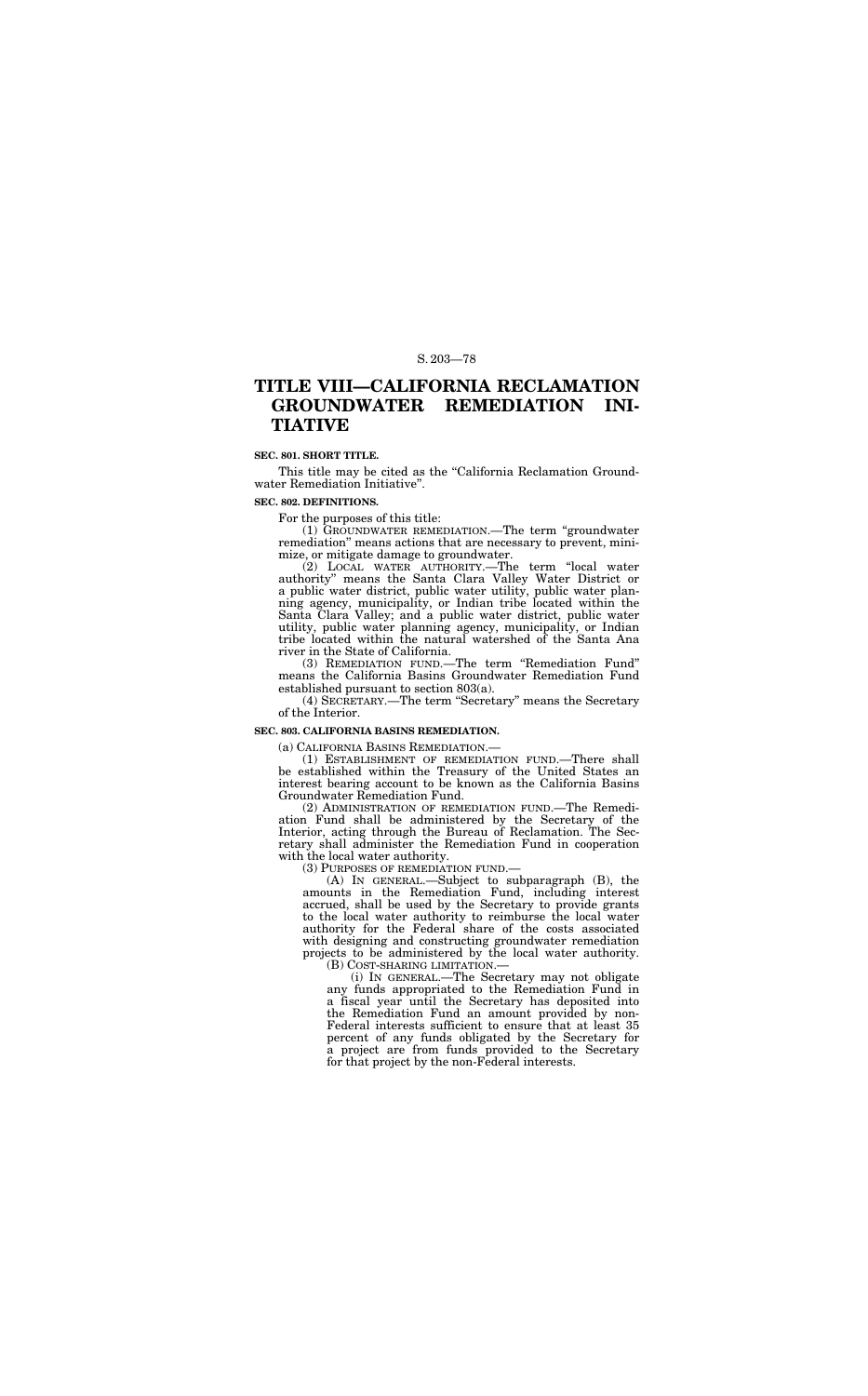(ii) NON-FEDERAL RESPONSIBILITY.—Each local water authority shall be responsible for providing the non-Federal amount required by clause (i) for projects under that local water authority. The State of California, local government agencies, and private entities may provide all or any portion of the non-Federal amount.

(iii) CREDITS TOWARD NON-FEDERAL SHARE.—For purposes of clause (ii), the Secretary shall credit the appropriate local water authority with the value of all prior expenditures by non-Federal interests made after January 1, 2000, that are compatible with the purposes of this section, including—

(I) all expenditures made by non-Federal interests to design and construct groundwater remediation projects, including expenditures associated with environmental analyses and public involvement activities that were required to implement the groundwater remediation projects in compliance with applicable Federal and State laws; and

(II) all expenditures made by non-Federal interests to acquire lands, easements, rights-ofway, relocations, disposal areas, and water rights that were required to implement a groundwater remediation project.

(b) COMPLIANCE WITH APPLICABLE LAW.—In carrying out the activities described in this section, the Secretary shall comply with any applicable Federal and State laws.

(c) RELATIONSHIP TO OTHER ACTIVITIES.—Nothing in this section shall be construed to affect other Federal or State authorities that are being used or may be used to facilitate remediation and protection of any groundwater subbasin eligible for funding pursuant to this title. In carrying out the activities described in this section, the Secretary shall integrate such activities with ongoing Federal and State projects and activities. None of the funds made available for such activities pursuant to this section shall be counted against any Federal authorization ceiling established for any previously authorized Federal projects or activities.

(d) AUTHORIZATION OF APPROPRIATIONS.—There is authorized to be appropriated to the Remediation Fund \$25,000,000. Subject to the limitations in section 804, such funds shall remain available until expended.

## **SEC. 804. SUNSET OF AUTHORITY.**

This title—

(1) shall take effect on the date of the enactment of this Act; and

(2) is repealed effective as of the date that is 10 years after the date of the enactment of this Act.